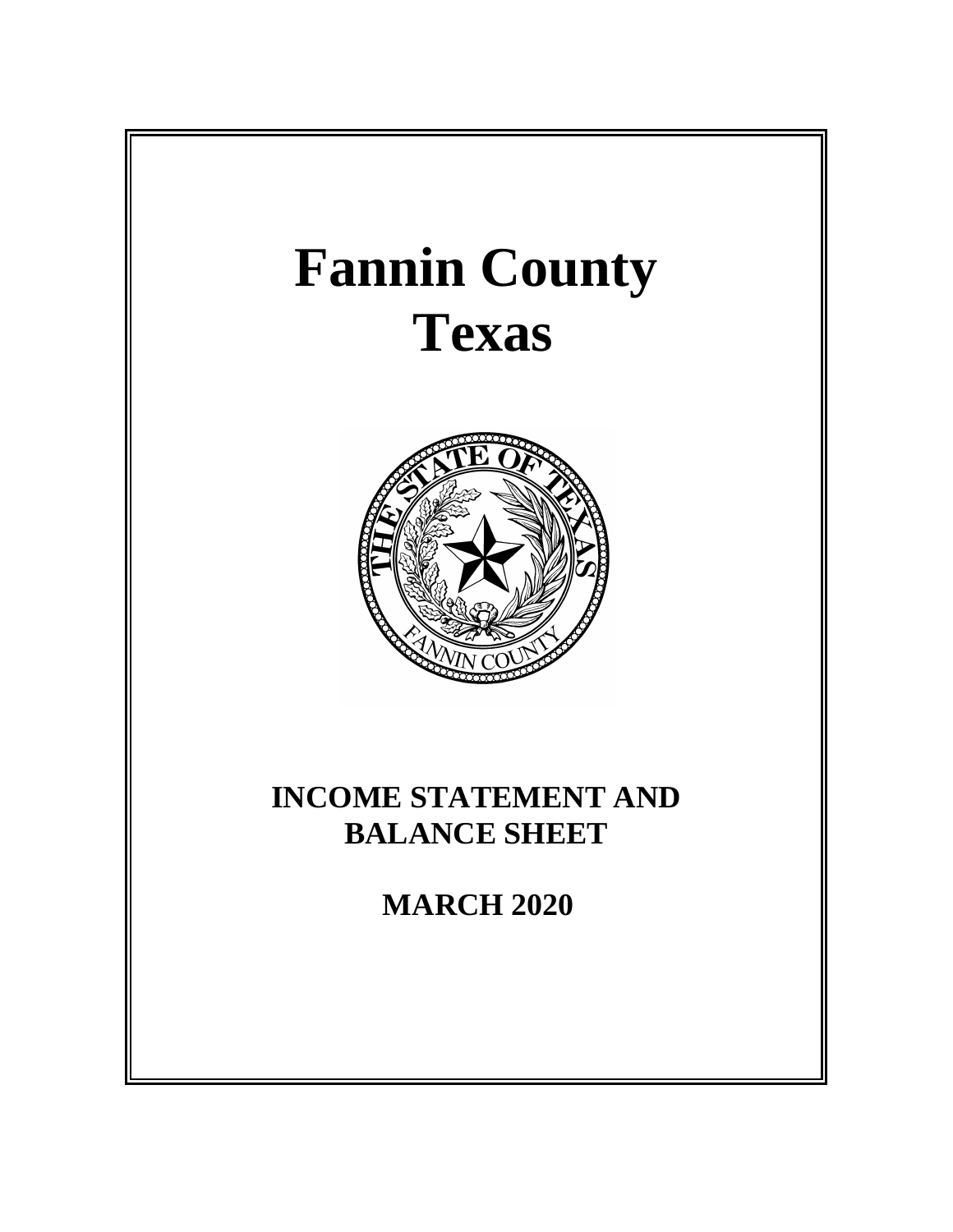| $04 - 01 - 2020$ | TIME: 07:42 AM - FOR MONTH ENDING 3-31-2020                                                     | INCOME STATEMENT |                        | PAGE<br>1<br>PREPARER: 0004 |
|------------------|-------------------------------------------------------------------------------------------------|------------------|------------------------|-----------------------------|
| FANNIN COUNTY    | 101 E. SAM RAYBURN DRIVE SUITE 303                                                              |                  | BONHAM, TEXAS 75418    |                             |
|                  | ***** INCOME ACCOUNTS *****                                                                     |                  |                        |                             |
|                  |                                                                                                 |                  |                        |                             |
|                  | 10-300-110 UNENCUMBERED FUND BALANCE                                                            |                  | 0.00                   |                             |
|                  | 10-310-110 CURRENT TAXES                                                                        |                  | 8,257,216.74           |                             |
|                  |                                                                                                 |                  |                        |                             |
|                  |                                                                                                 |                  |                        |                             |
|                  | 10-318-120 PAY N LIEU TAX/GRASSLAND                                                             |                  | 1,143.00               |                             |
|                  | 10-318-121 PAY N LIEU TAX/UPPER TRINITY                                                         |                  | 11,286.17              |                             |
|                  | 10-318-122 TAX ABATEMENT/APPLICATION                                                            |                  | 17,300.00              |                             |
|                  | 10-318-128 LOCAL FINES AND REIMBURSEMENTS<br>10-318-129 STATE FINES AND REIMBURSEMENTS          |                  | 214.68<br>4,753.12     |                             |
|                  | 10-318-130 COURT COSTS/ARREST FEES                                                              |                  | 89,124.98              |                             |
|                  | 10-318-132 ATTORNEYS & DOCTORS                                                                  |                  | 1,285.43               |                             |
|                  | 10-318-140 TAX ON MIXED DRINKS                                                                  |                  | 4,520.29               |                             |
|                  | 10-318-160 SALES TAX REVENUES                                                                   |                  | 536,732.49             |                             |
|                  |                                                                                                 |                  |                        |                             |
|                  | 10-319-420 JAIL PAY PHONE COMMISSION<br>10-319-429 SCHOLARSHIP FUNDS                            |                  | 132,742.35<br>0.00     |                             |
|                  | 10-319-551 ANNUAL PAYMENT                                                                       |                  | 0.00                   |                             |
|                  | 10-319-552 MONTHLY MONITORING PAYMEN                                                            |                  | 0.00                   |                             |
|                  | 10-319-553 ADMINISTRATIVE FEE                                                                   |                  | 0.00                   |                             |
|                  | 10-319-554 REIMB.FOR CONFINEMENT EXP.                                                           |                  | 0.00                   |                             |
|                  |                                                                                                 |                  | 6,474.53               |                             |
|                  | 10-320-200 ALCOHLIC BEVERAGE LICENSE<br>10-320-300 SEWAGE PERMITS/INSPECTIONS                   |                  | 50,845.75              |                             |
|                  |                                                                                                 |                  |                        |                             |
|                  | 10-320-545 FOOD SERV.PERMITS/CLASSES 0.00<br>10-320-546 \$5 COUNTY FEE/FOOD HANDLERS CLASS 0.00 |                  |                        |                             |
|                  |                                                                                                 |                  |                        |                             |
|                  | 10-321-200 COMMISSIONS ON CAR REGIST                                                            |                  | 51,018.05              |                             |
|                  | 10-321-250 COMMISSION ON CAR TITLES                                                             |                  | 20,815.00<br>0.00      |                             |
|                  | 10-321-251 COMM.ON SALES TAX COLLECTIONS<br>10-321-252 TOLL COLLECTIONS                         |                  | 1,182.80               |                             |
|                  | 10-321-901 TAX CERTIFICATES                                                                     |                  | 4,410.46               |                             |
|                  |                                                                                                 |                  |                        |                             |
|                  | 10-330-201 FEMA 2018 DR-4416                                                                    |                  | 3, 119. 14             |                             |
|                  | 10-330-396 RIFLE RESISTANT BODY ARMOR 3439801                                                   |                  | 0.00                   |                             |
|                  | 10-330-403 TEAM REDEVELOPMENT TRAINING                                                          |                  | 0.00                   |                             |
|                  | 10-330-437 INDIGENT DEFENSE GRANT<br>10-330-559 TEXAS VINE PROGRAM                              |                  | 8,819.50<br>4,654.72   |                             |
|                  | 10-330-565 TCOG 911 DISPATCH FURNISHINGS                                                        |                  | 45,362.25              |                             |
|                  |                                                                                                 |                  |                        |                             |
|                  | 10-340-135 FAMILY PROTECTION FEE                                                                |                  | 1,171.80               |                             |
|                  | 10-340-400 COUNTY JUDGE FEES                                                                    |                  | 64.00                  |                             |
|                  | 10-340-403 COUNTY CLERK FEES                                                                    |                  | 24, 334.87             |                             |
|                  | 10-340-450 DISTRICT CLERK FEES                                                                  |                  | 29,396.66              |                             |
|                  | 10-340-455 J. P. #1 FEES<br>10-340-456 J. P. #2 FEES                                            |                  | 11, 315.89<br>2,349.40 |                             |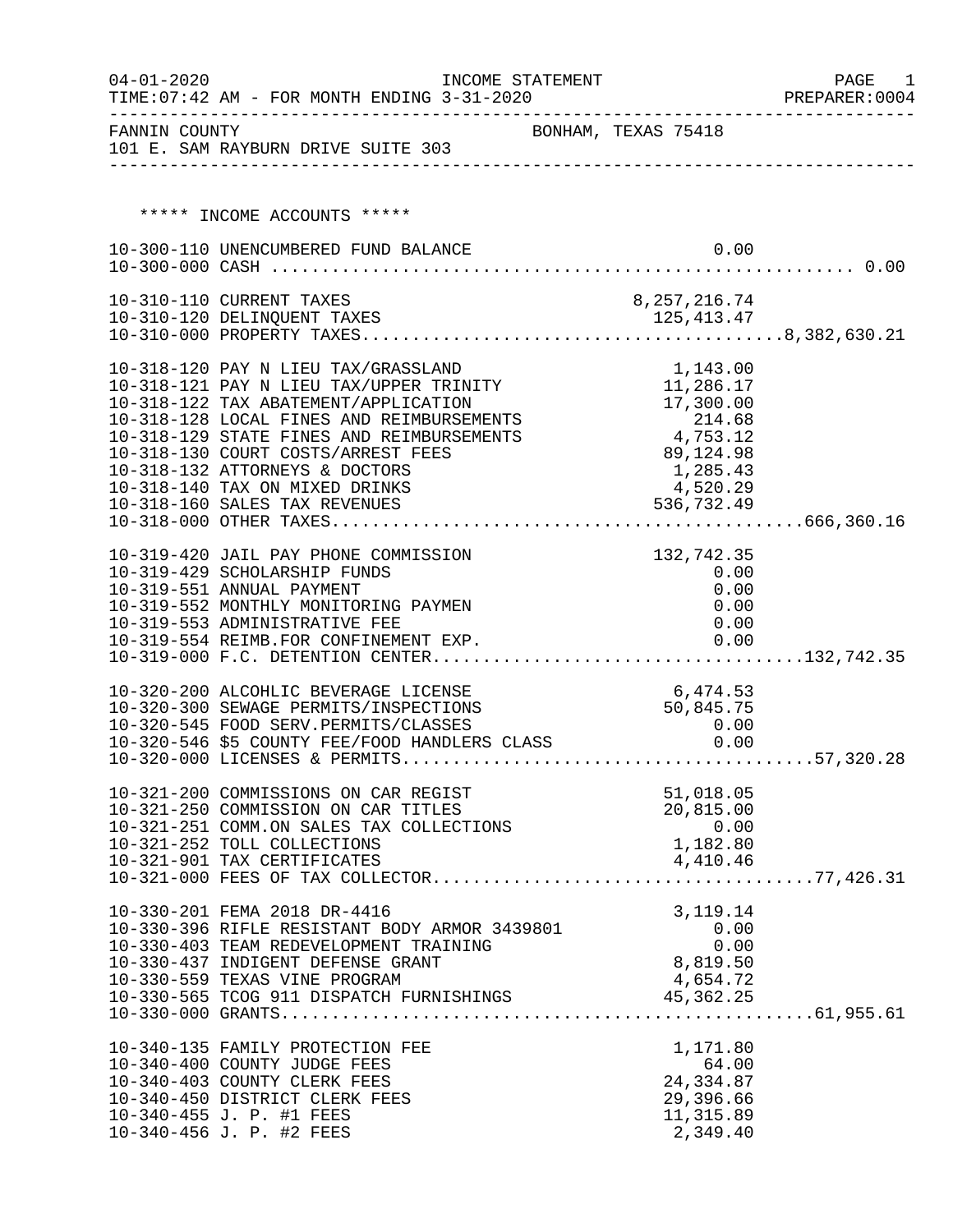| $04 - 01 - 2020$ | INCOME STATEMENT                                                                                                                                                                                                                                                                                                                                                                                                                                                                                                                                                                                                                                                                                                                                                                                                                                                                                                                               |                                                                                                                                                                                                                                           | PAGE<br>2<br>PREPARER: 0004 |
|------------------|------------------------------------------------------------------------------------------------------------------------------------------------------------------------------------------------------------------------------------------------------------------------------------------------------------------------------------------------------------------------------------------------------------------------------------------------------------------------------------------------------------------------------------------------------------------------------------------------------------------------------------------------------------------------------------------------------------------------------------------------------------------------------------------------------------------------------------------------------------------------------------------------------------------------------------------------|-------------------------------------------------------------------------------------------------------------------------------------------------------------------------------------------------------------------------------------------|-----------------------------|
| FANNIN COUNTY    | 101 E. SAM RAYBURN DRIVE SUITE 303                                                                                                                                                                                                                                                                                                                                                                                                                                                                                                                                                                                                                                                                                                                                                                                                                                                                                                             | BONHAM, TEXAS 75418                                                                                                                                                                                                                       |                             |
|                  | 10-340-457 J. P. #3 FEES<br>10-340-475 DISTRICT ATTORNEY FEES<br>10-340-480 BOND APPLICATION FEE<br>10-340-484 ELECTION REIMBURSEMENTS<br>10-340-551 CONSTABLE PCT. 1 FEES<br>10-340-552 CONSTABLE PCT. 2 FEES<br>10-340-553 CONSTABLE PCT. 3 FEES<br>10-340-560 SHERIFF FEES<br>10-340-573 BOND SUPERVISION FEES<br>10-340-600 D.C.6TH COURT OF APPEALS FEE<br>10-340-601 C.C.6TH COURT OF APPEALS FEE<br>10-340-652 SUBDIVISION FEES<br>10-340-653 ZONING APPLICATION FEES<br>10-340-654 FLOOD PLAIN FEES<br>10-340-655 BUILDING PERMITS                                                                                                                                                                                                                                                                                                                                                                                                     | 4,606.14<br>$\begin{array}{r} 514.69 \\ 514.69 \\ 0.00 \\ 386.92 \\ 5,045.00 \\ 1,500.00 \\ 1,482.08 \\ 21,894.20 \end{array}$<br>21,894.20<br>44,073.00<br>902.99<br>90.00<br>2,091.89<br>150.00<br>60.00<br>750.00                      |                             |
|                  | 10-350-455 J. P. #1 FINES<br>10-350-456 J. P. #2 FINES                                                                                                                                                                                                                                                                                                                                                                                                                                                                                                                                                                                                                                                                                                                                                                                                                                                                                         | 2,375.49<br>336.00                                                                                                                                                                                                                        |                             |
|                  | 10-352-100 10% COMM.ON SURETY BAIL BOND FEE 423.00<br>10-352-201 BOND FOREEITURES                                                                                                                                                                                                                                                                                                                                                                                                                                                                                                                                                                                                                                                                                                                                                                                                                                                              |                                                                                                                                                                                                                                           |                             |
|                  | 10-360-110 INTEREST EARNINGS BUSINESS MONEY FU<br>10-360-000 INTEREST EARNINGS BUSINESS MONEY FU<br>10-360-000 INTEREST EARNINGS                                                                                                                                                                                                                                                                                                                                                                                                                                                                                                                                                                                                                                                                                                                                                                                                               |                                                                                                                                                                                                                                           |                             |
|                  | 10-364-162 SALE OF ASSETS LAND/BUILDING $10-364-163$ SALE OF EQUIPMENT $20,605.79$<br>10-364-000 SALE OF ASSETS LAND/BUILDING20,605.79                                                                                                                                                                                                                                                                                                                                                                                                                                                                                                                                                                                                                                                                                                                                                                                                         |                                                                                                                                                                                                                                           |                             |
|                  | 10-370-100 KFYN-RADIO TOWER RENT<br>10-370-112 TOBACCO SETTLEMENT<br>10-370-115 RENT- VERIZON TOWER<br>10-370-120 CONTRIBUTION IHC TRUST<br>10-370-125 IHC STATE REIMBURSEMENT<br>10-370-130 REFUNDS & MISCELLANEOUS<br>10-370-131 AUTOMOBILE INSURANCE LOSS PAYMENTS<br>10-370-132 PROPERTY INSURANCE LOSS PAYMENTS<br>10-370-135 HEALTH INS. SURPLUS DISTRIBUTION<br>10-370-139 STATE JUROR REIMB.FEE<br>10-370-143 D.A.SALARY REIMB.<br>10-370-144 CO. JUDGE COURT FEES SALARY REIMB.<br>10-370-147 UTILITIES REIMBURSEMENT<br>10-370-151 ASST. DA LONGEVITY PAY<br>10-370-152 HB 9 D.A. SUPPLEMENTAL FUNDS<br>10-370-162 COURT REPORTER SERVICE FEE<br>10-370-162 COURT REPORTER SERVICE FEE<br>10-370-163 ADM.OF COURT JUSTICE 10% SB 1417<br>10-370-164 TIME PAYMENT FEE 40% SB 1417<br>10-370-166 JUDICIAL SUPP.FEE(60 CENTS)<br>10-370-167 JUROR REIMB.FEE<br>10-370-408 COUNTY WELLNESS PROGRAM<br>10-370-410 CO CT AT LAW SUPPLEMENT | 1,200.00<br>0.00<br>6,387.66<br>13,352.00<br>0.00<br>3,773.66<br>43,000.00<br>0.00<br>0.00<br>6,868.00<br>9,166.67<br>0.00<br>8,701.23<br>2,520.00<br>0.00<br>2,978.91<br>184.97<br>739.97<br>320.58<br>1,896.10<br>1,260.00<br>42,000.00 |                             |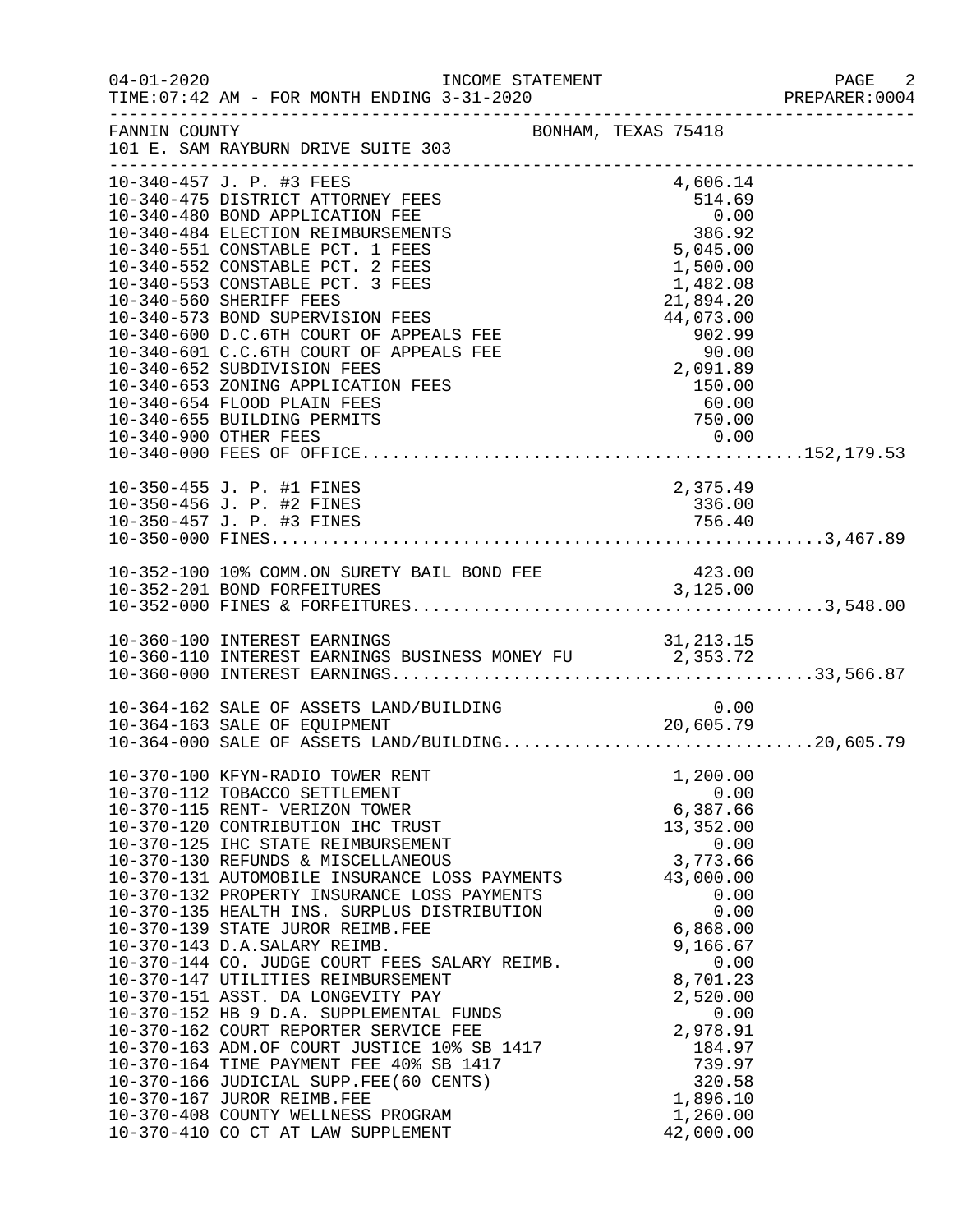| $04 - 01 - 2020$ | INCOME STATEMENT<br>TIME: 07:42 AM - FOR MONTH ENDING 3-31-2020                                                                                                                                                                                                                                                               |                                                                         | PAGE 3<br>PREPARER:0004 |
|------------------|-------------------------------------------------------------------------------------------------------------------------------------------------------------------------------------------------------------------------------------------------------------------------------------------------------------------------------|-------------------------------------------------------------------------|-------------------------|
| FANNIN COUNTY    | 101 E. SAM RAYBURN DRIVE SUITE 303                                                                                                                                                                                                                                                                                            | BONHAM, TEXAS 75418                                                     |                         |
|                  | 10-370-432 PROCEEDS OF SALE OF LIVESTOCK<br>10-370-450 DIST. CLK. PASSPORT PHOTO<br>10-370-453 REIMB.CEC ODYSSEY SAAS<br>10-370-509 CANDY MACHINE COMMISSION<br>10-370-510 DR. PEPPER COMMISSION<br>10-370-553 DONATION CONST.3 RADIO EOUIP.<br>10-370-562 STATE REIMB.OFFENDER TRANSPORT<br>10-370-565 COCA-COLA COMMISSIONS | 0.00<br>450.00<br>10,796.50<br>0.00<br>0.00<br>0.00<br>4,632.30<br>0.00 |                         |
|                  | 11-300-111 BEGINNING CASH BALANCE                                                                                                                                                                                                                                                                                             | 0.00                                                                    |                         |
|                  | 11-340-600 COUNTY CLERK FEES<br>11-340-650 DISTRICT CLERK FEES                                                                                                                                                                                                                                                                | 1,558.45<br>1,315.21                                                    |                         |
|                  | 11-360-100 INTEREST EARNINGS                                                                                                                                                                                                                                                                                                  | 154.13                                                                  |                         |
|                  | 12-300-112 BEGINNING CASH BALANCE                                                                                                                                                                                                                                                                                             | 0.00                                                                    |                         |
|                  | 12-360-100 INTEREST EARNINGS                                                                                                                                                                                                                                                                                                  | 4.66                                                                    |                         |
|                  |                                                                                                                                                                                                                                                                                                                               |                                                                         |                         |
|                  | 13-300-113 BEGINNING CASH BALANCE                                                                                                                                                                                                                                                                                             | 0.00                                                                    |                         |
|                  | 13-345-113 SURETY BAIL BOND FEE                                                                                                                                                                                                                                                                                               | 3,885.00                                                                |                         |
|                  | 13-370-130 REFUNDS & MISCELLANEOUS<br>13-370-132 TEMPORARY BOND SECURITY                                                                                                                                                                                                                                                      | 0.00<br>0.00                                                            |                         |
|                  | 14-300-114 BEGINNING CASH                                                                                                                                                                                                                                                                                                     | 0.00                                                                    |                         |
|                  | 14-370-455 JP1 SECURITY FEE<br>14-370-456 JP2 SECURITY FEE<br>14-370-457 JP3 SECURITY FEE                                                                                                                                                                                                                                     | 305.72<br>64.32<br>151.90                                               |                         |
|                  | 16-300-116 BEGINNING CASH BALANCE                                                                                                                                                                                                                                                                                             | 0.00                                                                    |                         |
|                  | 16-370-149 CO. JUDGE EXCESS SUPP.                                                                                                                                                                                                                                                                                             | 0.00                                                                    |                         |
|                  | 17-300-117 BEGINNING CASH BALANCE                                                                                                                                                                                                                                                                                             | 0.00                                                                    |                         |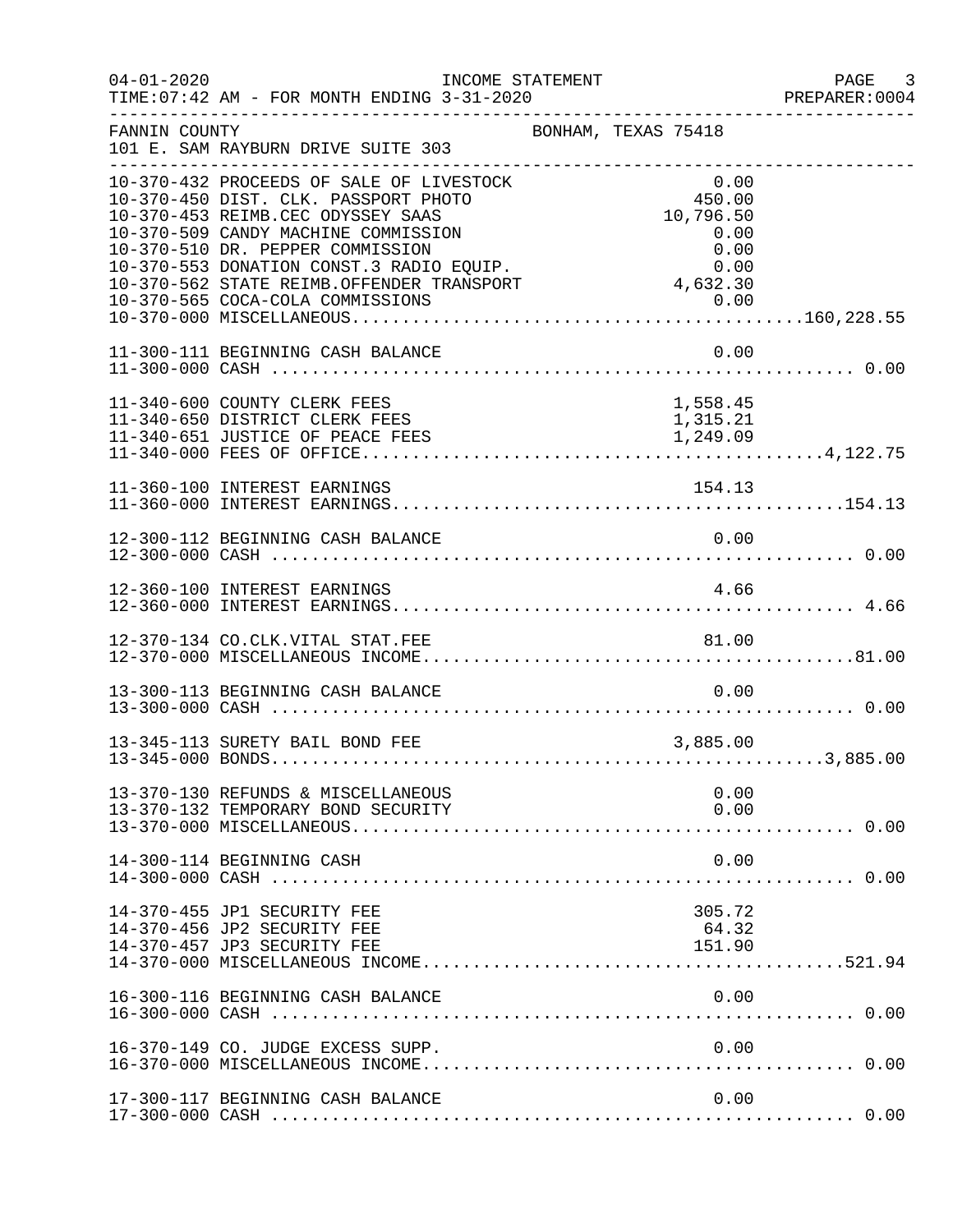| $04 - 01 - 2020$ | TIME: 07:42 AM - FOR MONTH ENDING 3-31-2020                                                   | INCOME STATEMENT    |                                | PAGE 4<br>PREPARER: 0004 |
|------------------|-----------------------------------------------------------------------------------------------|---------------------|--------------------------------|--------------------------|
| FANNIN COUNTY    | 101 E. SAM RAYBURN DRIVE SUITE 303                                                            | BONHAM, TEXAS 75418 |                                |                          |
|                  | 17-340-131 PROBATE JUDGES EDUCATION                                                           |                     | 60.00                          |                          |
|                  | 17-370-130 REFUNDS & MISCELLANEOUS                                                            |                     | 0.00                           |                          |
|                  | 18-300-118 BEGINNING CASH BALANCE                                                             |                     | 0.00                           |                          |
|                  | 18-360-100 INTEREST EARNINGS                                                                  |                     | 81.46                          |                          |
|                  | 18-370-130 REFUNDS & MISCELLANEOUS<br>18-370-131 SUBSCRIPTION/IMAGES FEES                     |                     | 0.00<br>2,187.50               |                          |
|                  | 19-300-119 BEGINNING CASH BALANCE                                                             |                     | 0.00                           |                          |
|                  | 19-360-100 INTEREST EARNINGS                                                                  |                     | 16.18                          |                          |
|                  | 19-370-136 DIST.CLK.PRES.REC.FEE                                                              |                     | 1,445.91                       |                          |
|                  | 20-300-120 BEGINNING CASH BALANCE                                                             |                     | 0.00                           |                          |
|                  | 20-360-100 INTEREST EARNINGS                                                                  |                     | 80.33                          |                          |
|                  | 20-370-135 CO.OFFICE REC.MNGMT.FEE                                                            |                     | 2,545.89                       |                          |
|                  | 21-300-121 BEGINNING CASH BALANCE                                                             |                     | 0.00                           |                          |
|                  | 21-310-110 CURRENT TAXES<br>21-310-120 DELINQUENT TAXES                                       |                     | 522,436.52                     |                          |
|                  | 21-318-120 PAY N LIEU TAX/GRASSLAND<br>21-318-121 PAY N LIEU TAX/UPPER TRINITY                |                     | 0.00<br>$684.73$<br>30,852.51  |                          |
|                  | 21-321-200 CAR REGISTRATION/SALES TAX<br>21-321-300 COUNTY'S ADDITIONAL \$10                  |                     | 73,351.91<br>31,866.23         |                          |
|                  | 21-330-200 FEMA GRANT                                                                         |                     | 38,384.23                      |                          |
|                  | 21-350-403 COUNTY CLERK FINES<br>21-350-450 DISTRICT CLERK FINES<br>21-350-455 J. P. #1 FINES |                     | 223.35<br>3,372.90<br>2,858.64 |                          |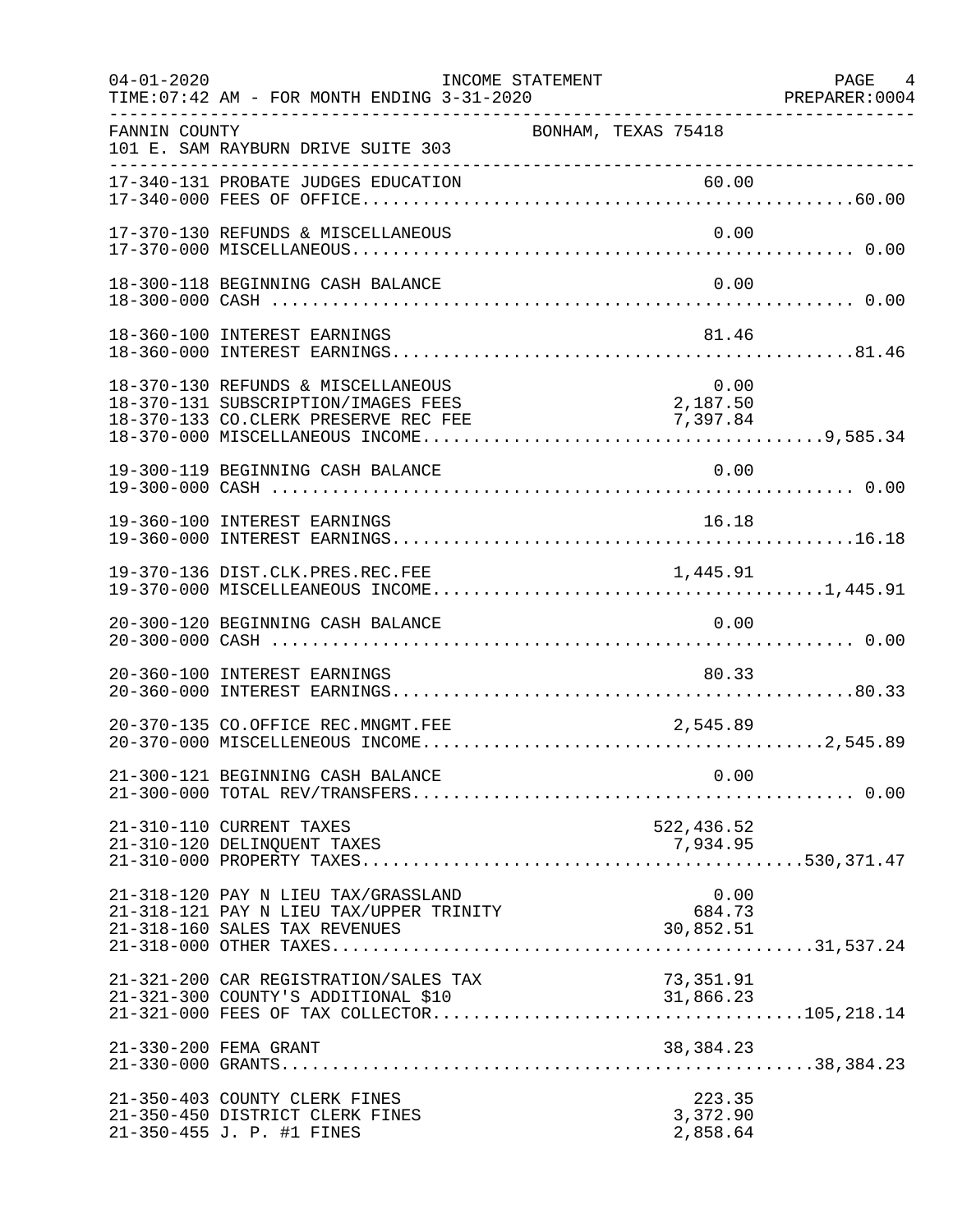| $04 - 01 - 2020$ | TIME: 07:42 AM - FOR MONTH ENDING 3-31-2020                                                                                                                                                                               | INCOME STATEMENT |                                                         | PAGE 5<br>PREPARER<br>----------------------------------<br>PREPARER:0004 |
|------------------|---------------------------------------------------------------------------------------------------------------------------------------------------------------------------------------------------------------------------|------------------|---------------------------------------------------------|---------------------------------------------------------------------------|
| FANNIN COUNTY    | 101 E. SAM RAYBURN DRIVE SUITE 303                                                                                                                                                                                        |                  | BONHAM, TEXAS 75418                                     |                                                                           |
|                  | 21-350-456 J. P. #2 FINES<br>21-350-457 J. P. #3 FINES                                                                                                                                                                    |                  | 2,486.08<br>1,553.88                                    |                                                                           |
|                  | 21-360-100 INTEREST EARNINGS                                                                                                                                                                                              |                  | 445.05                                                  |                                                                           |
|                  | 21-364-162 LAND/BUILDING<br>21-364-163 SALE OF EQUIPMENT                                                                                                                                                                  |                  |                                                         | 0.00<br>0.00                                                              |
|                  | 21-370-100 PROPERTY LEASE<br>21-370-120 STATE LATERAL ROAD<br>21-370-125 TDT. WEIGHT FEES<br>21-370-130 REFUNDS & MISCELLANEOUS<br>21-370-140 PROCEEDS OF LOAN                                                            |                  | 0.00<br>0.00<br>8,459.87<br>11,531.40<br>562.90<br>0.00 |                                                                           |
|                  | 22-300-122 BEGINNING CASH BALANCE                                                                                                                                                                                         |                  |                                                         | 0.00                                                                      |
|                  | 22-310-110 CURRENT TAXES<br>22-310-120 DELINQUENT TAXES                                                                                                                                                                   |                  | 608,569.30<br>9, 243. 24                                |                                                                           |
|                  | 22-318-120 PAY N LIEU TAX/GRASSLAND<br>22 318-121 PAY N LIEU TAX/UPPER TRINITY<br>22-318-160 SALES TAX REVENUES                                                                                                           |                  | $0.00$<br>$797.62$<br>35,939.07                         |                                                                           |
|                  | 22-321-200 CAR REGISTRATION/SALES TAX<br>22-321-300 COUNTY'S ADDITIONAL \$10                                                                                                                                              |                  | 85,445.29<br>37,119.85                                  |                                                                           |
|                  | 22-330-200 FEMA GRANT                                                                                                                                                                                                     |                  |                                                         | 0.00                                                                      |
|                  | 22-350-403 COUNTY CLERK FINES<br>22-350-450 DISTRICT CLERK FINES<br>22-350-455 J. P. #1 FINES<br>22-350-456 J. P. #2 FINES<br>22-350-457 J. P. #3 FINES                                                                   |                  | 260.17<br>3,929.00<br>3,329.93<br>2,895.93<br>1,810.06  |                                                                           |
|                  | 22-360-100 INTEREST EARNINGS                                                                                                                                                                                              |                  | 2,706.28                                                |                                                                           |
|                  | 22-364-163 SALE OF EQUIPMENT                                                                                                                                                                                              |                  |                                                         | 0.00                                                                      |
|                  | 22-370-120 STATE LATERAL ROAD<br>22-370-125 TDT WEIGHT FEES<br>22-370-130 REFUNDS & MISCELLANEOUS<br>22-370-131 AUTOMOBILE INSURANCE LOSS PAYMENT<br>22-370-140 PROCEEDS OF LOAN<br>22-370-145 REIMBURSEMENT OF MATERIALS |                  | 9,854.63<br>13, 432.55<br>696.96<br>5,846.52            | 0.00<br>0.00                                                              |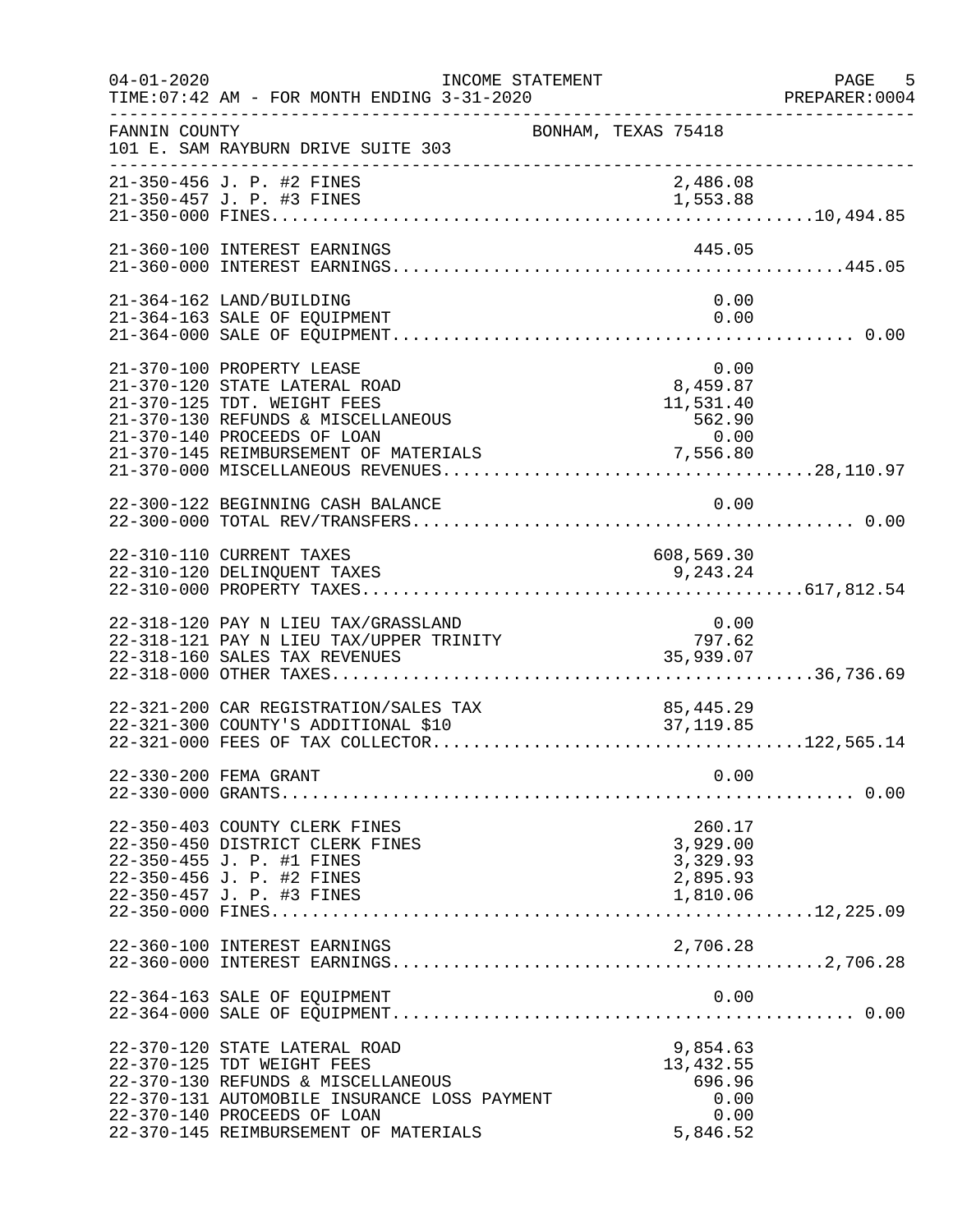| $04 - 01 - 2020$ | INCOME STATEMENT<br>TIME: 07:42 AM - FOR MONTH ENDING 3-31-2020                                                                                             |                                                        | PAGE 6<br>PREPARER:0004 |
|------------------|-------------------------------------------------------------------------------------------------------------------------------------------------------------|--------------------------------------------------------|-------------------------|
| FANNIN COUNTY    | BONHAM, TEXAS 75418<br>101 E. SAM RAYBURN DRIVE SUITE 303                                                                                                   |                                                        |                         |
|                  |                                                                                                                                                             |                                                        |                         |
|                  | 23-300-123 BEGINNING CASH BALANCE                                                                                                                           | 0.00                                                   |                         |
|                  | 23-310-110 CURRENT TAXES                                                                                                                                    | 912,853.95                                             |                         |
|                  | 23-318-120 PAY N LIEU TAX/GRASSLAND<br>23-318-121 PAY N LIEU TAX/UPPER TRINITY<br>23-318-160 SALES TAX REVENUES                                             | 0.00<br>1,196.44<br>53,908.59                          |                         |
|                  | 23-321-200 CAR REGISTRATION/SALES TAX                                                                                                                       | 128,167.88                                             |                         |
|                  | 23-330-200 FEMA GRANT                                                                                                                                       | 30,583.64                                              |                         |
|                  | 23-350-403 COUNTY CLERK FINES<br>23-350-450 DISTRICT CLERK FINES<br>23-350-455 J. P. #1 FINES<br>23-350-456 J. P. #2 FINES<br>23-350-457 J. P. #3 FINES     | 390.26<br>5,893.49<br>4,994.88<br>4,343.92<br>2,715.08 |                         |
|                  | 23-360-100 INTEREST EARNINGS                                                                                                                                | 3,257.60                                               |                         |
|                  | 23-364-162 LAND/BUILDING<br>23-364-163 SALE OF EQUIPMENT                                                                                                    | 0.00<br>76,954.64                                      |                         |
|                  | 23-370-120 STATE LATERAL ROAD<br>23-370-125 TDT WEIGHT FEES<br>23-370-130 REFUNDS & MISCELLANEOUS<br>23-370-139 RESTITUTION<br>23-370-140 PROCEEDS OF LOANS | 14,781.95<br>20,148.82<br>1,444.50<br>0.00<br>0.00     |                         |
|                  | 24-300-124 BEGINNING CASH BALANCE<br>24-300-999 TOTAL TRANSFERS                                                                                             | 0.00                                                   | 0.00                    |
|                  | 24-310-110 CURRENT TAXES<br>24-310-120 DELINQUENT TAXES                                                                                                     | 519,616.67<br>7,892.18                                 |                         |
|                  | 24-318-120 PAY N LIEU TAX/GRASSLAND<br>24-318-121 PAY N LIEU TAX/UPPER TRINITY<br>24-318-160 SALES TAX REVENUES                                             | 0.00<br>681.04<br>30,685.97                            |                         |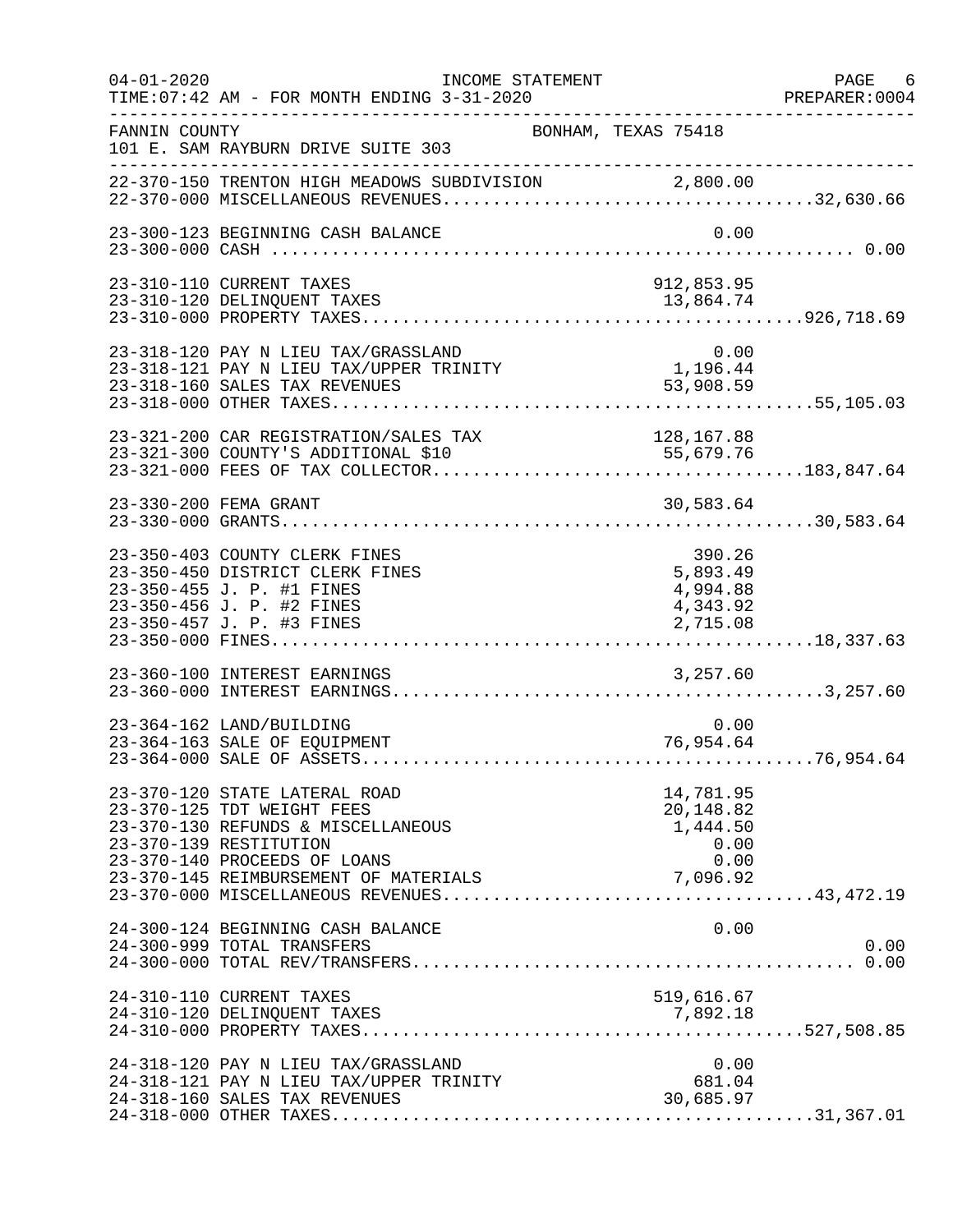| $04 - 01 - 2020$     | TIME: 07:42 AM - FOR MONTH ENDING 3-31-2020                                                                                                                                                                                                         | INCOME STATEMENT    |                                                                                                                   | PAGE 7<br>PREPARER:0004 |
|----------------------|-----------------------------------------------------------------------------------------------------------------------------------------------------------------------------------------------------------------------------------------------------|---------------------|-------------------------------------------------------------------------------------------------------------------|-------------------------|
| FANNIN COUNTY        | 101 E. SAM RAYBURN DRIVE SUITE 303                                                                                                                                                                                                                  | BONHAM, TEXAS 75418 |                                                                                                                   |                         |
|                      | 24-321-200 CAR REGISTRATION/SALES TAX                                                                                                                                                                                                               |                     |                                                                                                                   |                         |
|                      | 24-330-200 FEMA GRANT                                                                                                                                                                                                                               |                     | 54,433.72                                                                                                         |                         |
|                      | 24-350-403 COUNTY CLERK FINES<br>24-350-450 DISTRICT CLERK FINES<br>24-350-455 J. P. #1 FINES<br>24-350-456 J. P. #2 FINES<br>24-350-457 J. P. #3 FINES                                                                                             |                     | 222.14<br>3,354.72<br>2,843.21<br>2,472.67<br>1,545.51                                                            |                         |
|                      | 24-360-100 INTEREST EARNING                                                                                                                                                                                                                         |                     |                                                                                                                   |                         |
|                      | 24-364-162 LAND/BUILDING<br>24-364-163 SALE OF EQUIPMENT                                                                                                                                                                                            |                     | 0.00<br>0.00                                                                                                      |                         |
|                      | 24-370-120 STATE LATERAL ROAD<br>24-370-125 TDT WEIGHT FEES<br>24-370-130 REFUNDS & MISCELLANEOUS<br>24-370-138 SALE OF SCRAP IRON<br>24-370-140 PROCEEDS OF LOAN<br>24-370-145 REIMBURSEMENT OF MATERIALS<br>24-370-146 SALE OF RECYCLED MATERIALS |                     | 8, 414.22<br>11,469.16<br>633.60<br>571.95<br>$\begin{array}{c} 0\,.\,00 \\ 2\,,477\,.\,02 \end{array}$<br>546.00 |                         |
|                      | 25-300-125 BEGINNING CASH BALANCE                                                                                                                                                                                                                   |                     | 0.00                                                                                                              |                         |
| 25-370-625 DONATIONS | 25-370-138 SALE OF SCRAP IRON                                                                                                                                                                                                                       |                     | 0.00<br>0.00                                                                                                      |                         |
|                      | 26-300-126 BEGINNING CASH BALANCE                                                                                                                                                                                                                   |                     | 0.00                                                                                                              |                         |
|                      | 26-360-100 INTEREST EARNINGS                                                                                                                                                                                                                        |                     | 65.14                                                                                                             |                         |
|                      | 26-370-455 J.P.#1 TECHNOLOGY FEES                                                                                                                                                                                                                   |                     | 995.65                                                                                                            |                         |
|                      | 27-300-127 BEGINNING CASH BALANCE                                                                                                                                                                                                                   |                     | 0.00                                                                                                              |                         |
|                      | 27-360-100 INTEREST EARNINGS                                                                                                                                                                                                                        |                     | 12.50                                                                                                             |                         |
|                      | 27-370-456 J.P.#2 TECHNOLOGY FEES                                                                                                                                                                                                                   |                     | 257.28                                                                                                            |                         |
|                      | 28-300-128 BEGINNING CASH                                                                                                                                                                                                                           |                     | 0.00                                                                                                              |                         |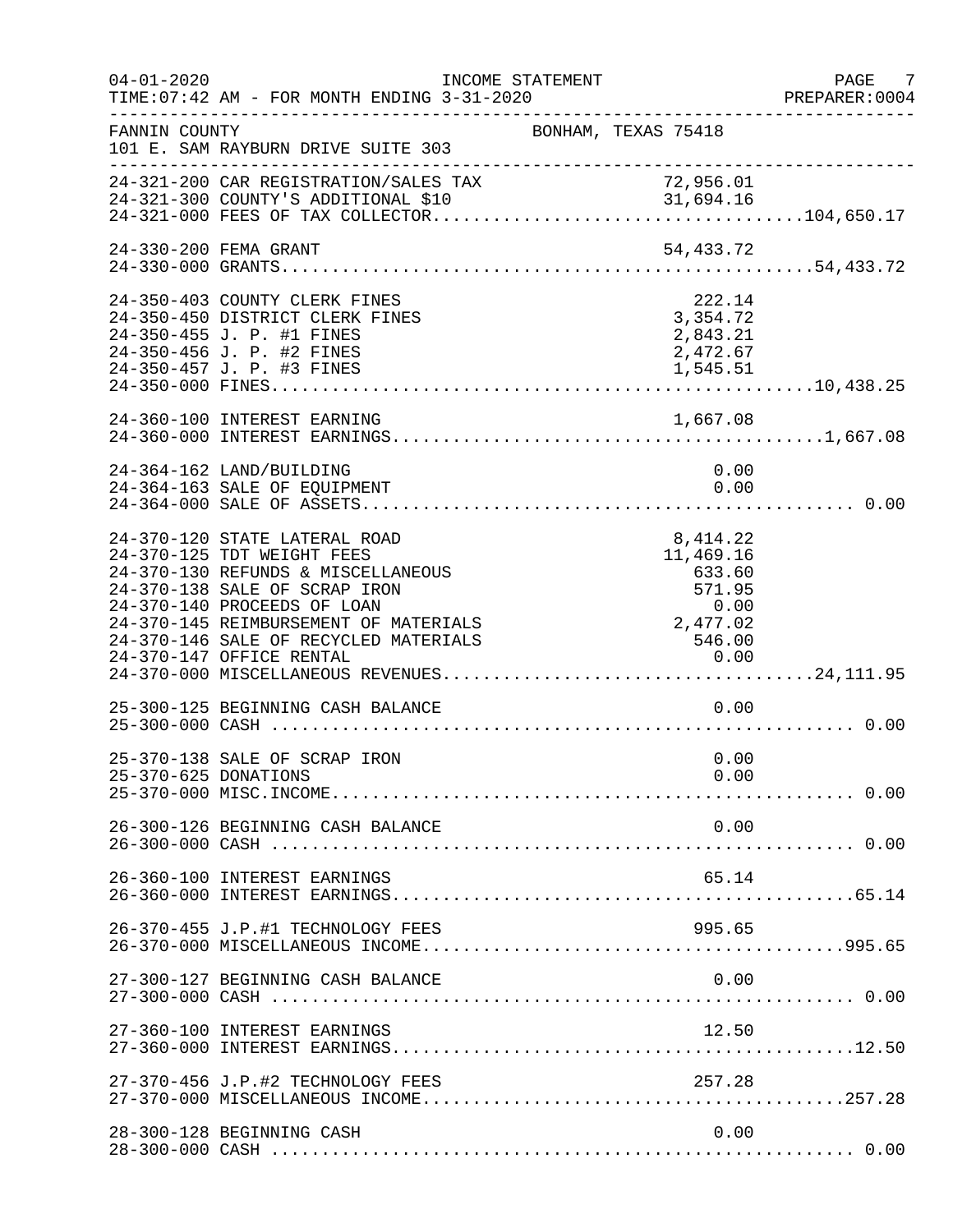| $04 - 01 - 2020$ | TIME: 07:42 AM - FOR MONTH ENDING 3-31-2020                                            | INCOME STATEMENT    |                    | PAGE 8<br>PREPARER: 0004 |
|------------------|----------------------------------------------------------------------------------------|---------------------|--------------------|--------------------------|
| FANNIN COUNTY    | 101 E. SAM RAYBURN DRIVE SUITE 303                                                     | BONHAM, TEXAS 75418 |                    |                          |
|                  | 28-360-100 INTEREST EARNINGS                                                           |                     | 7.75               |                          |
|                  | 28-370-456 J.P.#3 TECHNOLOGY FEES                                                      |                     | 499.19             |                          |
|                  | 30-360-100 INTEREST EARNINGS                                                           |                     | 0.00               |                          |
|                  | 30-370-569 SHERIFF WORK RELEASE                                                        |                     | 0.00               |                          |
|                  | 31-300-131 BEGINNING CASH BALANCE                                                      |                     | 0.00               |                          |
|                  | 31-330-510 COURTHOUSE RESTORATION                                                      |                     | 0.00               |                          |
|                  | 31-370-131 RESTORATION DONATIONS                                                       |                     | 0.00               |                          |
|                  | 33-300-133 BEGINNING CASH BALANCE                                                      |                     | 0.00               |                          |
|                  | 33-340-480 APPLICATION FEE                                                             |                     | 0.00               |                          |
|                  | 34-300-134 BEGINNING CASH BALANCE                                                      |                     | 0.00               |                          |
|                  | 34-360-100 INTEREST INCOME                                                             |                     | 43.31              |                          |
|                  | 34-370-450 DISTRICT CT.RECORDS ARCHIVE FEE                                             |                     | 2,504.06           |                          |
|                  | 35-340-403 COUNTY CLERK FEES<br>35-340-450 DISTRICT CLERK FEES                         |                     | 630.00<br>6,320.89 |                          |
|                  | 35-360-100 INTEREST EARNINGS                                                           |                     | 234.52             |                          |
|                  | 36-300-136 BEGINNING CASH BALANCE-D.A.FEE<br>36-300-236 BEGINNING CASH BALANCE-SEIZURE |                     | 0.00<br>0.00       |                          |
|                  | 36-340-475 DISTRICT ATTORNEY FEES                                                      |                     | 655.00             |                          |
|                  | 36-352-200 CONTRABAND FORFEITURE<br>36-352-300 D.A. SEIZURE FUND                       |                     | 3,301.98           |                          |
|                  | 36-360-100 INTEREST EARNINGS-D.A. FEE<br>36-360-236 INTEREST EARNINGS-SEIZURE FUND     |                     | 3.21<br>0.42       |                          |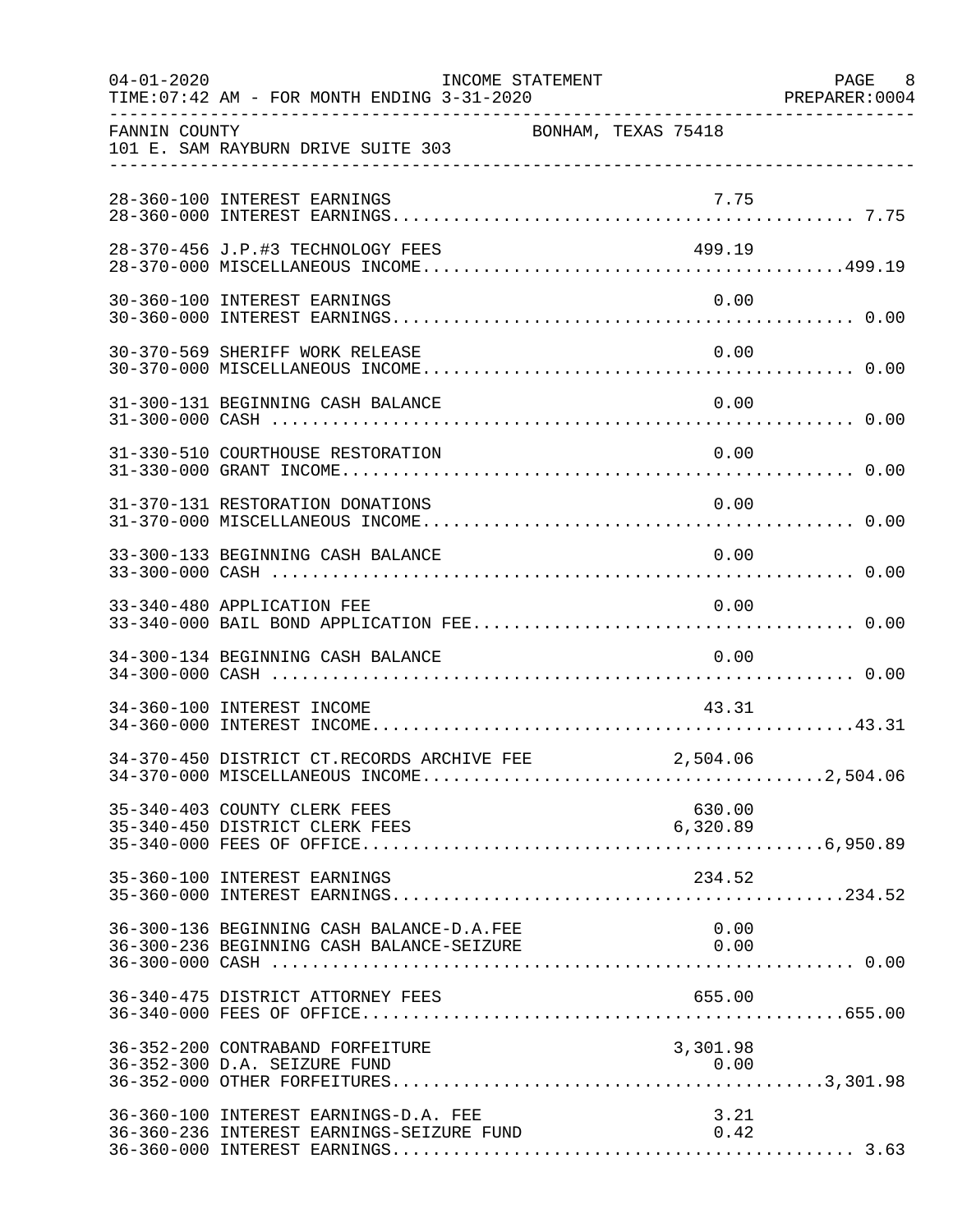| $04 - 01 - 2020$     | TIME: 07:42 AM - FOR MONTH ENDING 3-31-2020                                                                       | INCOME STATEMENT |                     |                    | PAGE 9<br>PREPARER: 0004 |
|----------------------|-------------------------------------------------------------------------------------------------------------------|------------------|---------------------|--------------------|--------------------------|
| FANNIN COUNTY        | 101 E. SAM RAYBURN DRIVE SUITE 303                                                                                |                  | BONHAM, TEXAS 75418 |                    |                          |
|                      | 36-370-130 REFUNDS & MISCELLANEOUS<br>36-370-319 RESTITUTION                                                      |                  |                     | 468.47<br>7,500.00 |                          |
|                      | 37-360-100 INTEREST EARNINGS                                                                                      |                  |                     | 30.89              |                          |
|                      | 37-370-130 REFUNDS & MISCELLANEOUS                                                                                |                  |                     | 0.00               |                          |
|                      | 38-360-100 INTEREST EARNINGS                                                                                      |                  |                     | 168.20             |                          |
|                      | 39-300-110 UNENCUMBERED FUND BALANCE                                                                              |                  |                     | 0.00               |                          |
|                      | 39-360-100 INTEREST EARNINGS                                                                                      |                  |                     | 73.16              |                          |
|                      | 39-370-150 BONNIE RUTH COOPER TRUST                                                                               |                  |                     | 1,189.91           |                          |
|                      | 40-300-110 UNENCUMBERED FUND BALANCE                                                                              |                  |                     | 0.00               |                          |
|                      | 40-330-410 NAACHO GRANT INCOME                                                                                    |                  |                     | 0.00               |                          |
| 41-370-406 DONATIONS |                                                                                                                   |                  |                     | 100.00             |                          |
|                      | 42-330-477 HAZARD MITIGATION DR-1999                                                                              |                  |                     | 0.00               |                          |
|                      | 44-330-423 2016 HOMELAND SECURITY                                                                                 |                  |                     | 0.00               |                          |
|                      | 45-330-403 CHAPTER 19 FUNDS                                                                                       |                  |                     | 574.86             |                          |
|                      | 46-300-146 BEGINNING CASH BALANCE                                                                                 |                  |                     | 0.00               |                          |
|                      | 46-330-475 SAFE ROOM REIMBURSEMENT DR-4029 26,283.94<br>46-330-476 ADMINISTRATIVE FEE                             |                  |                     | 0.00               |                          |
|                      | 48-300-148 BEGINNING CASH BALANCE                                                                                 |                  |                     | 0.00               |                          |
|                      | 48-340-130 REFUNDS & MISCELLANEOUS<br>48-340-403 CONTRACT ADMINISTRATIVE FEE<br>48-340-484 ELECTION REIMBURSEMENT |                  |                     | 0.00<br>112.50     |                          |
|                      | 49-300-149 BEGINNING CASH BALANCE                                                                                 |                  |                     | 0.00               |                          |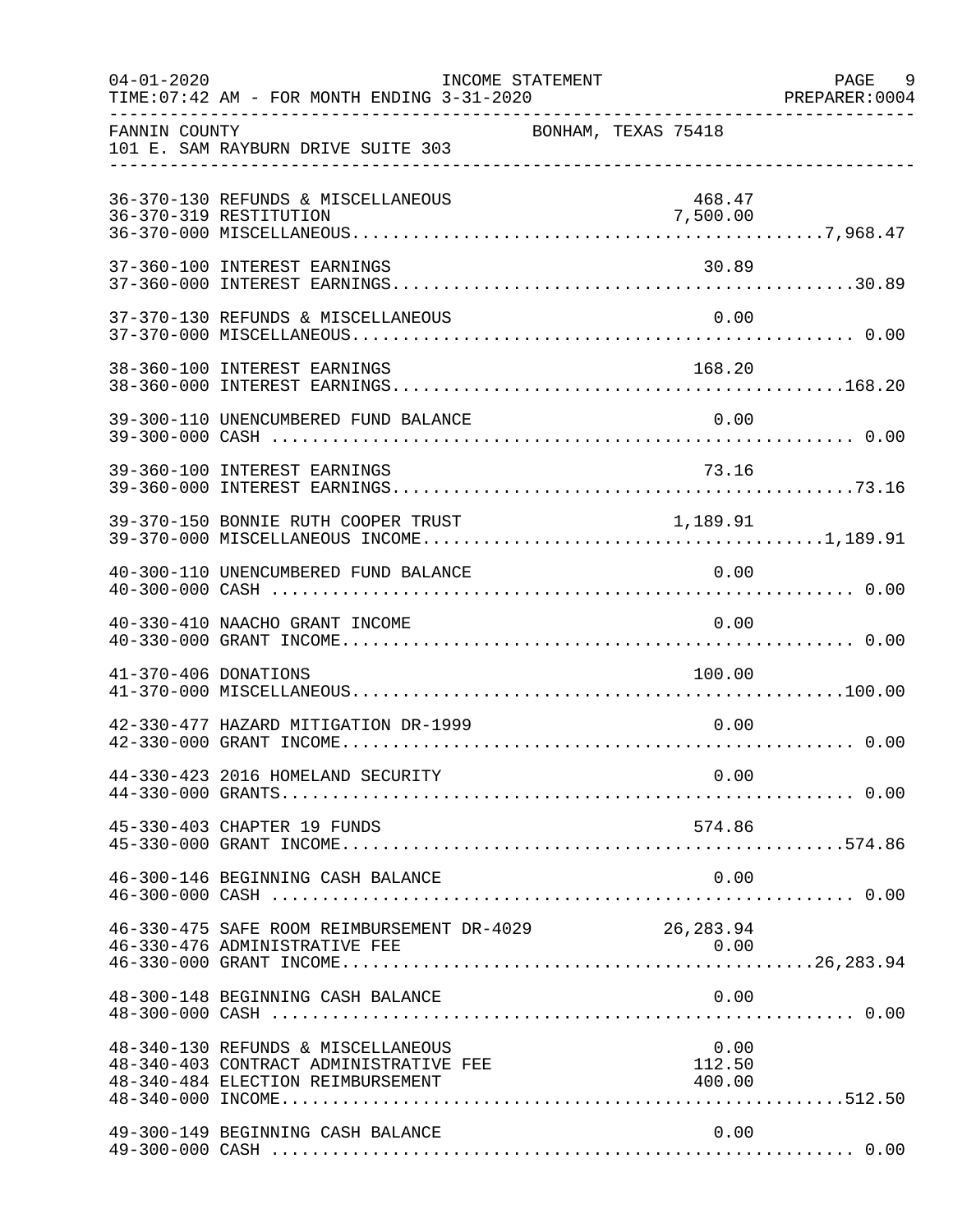| $04 - 01 - 2020$ | TIME: 07:42 AM - FOR MONTH ENDING 3-31-2020                                                           | INCOME STATEMENT |                           | PAGE 10<br>PREPARER: 0004 |
|------------------|-------------------------------------------------------------------------------------------------------|------------------|---------------------------|---------------------------|
| FANNIN COUNTY    | 101 E. SAM RAYBURN DRIVE SUITE 303                                                                    |                  | BONHAM, TEXAS 75418       |                           |
|                  | 49-330-475 INVESTIGATOR/LEOSE GRANT                                                                   |                  | 685.36                    |                           |
|                  | 50-300-150 BEGINNING CASH BALANCE                                                                     |                  | 0.00                      |                           |
|                  | 50-370-403 LOCAL FUNDING                                                                              |                  | 0.00                      |                           |
|                  | 51-300-151 BEGINNING CASH BALANCE                                                                     |                  | 0.00                      |                           |
|                  | 51-370-440 CO.CLK.CO.& DIST.CT.TECHNOLOGY FEE                                                         |                  | 60.36                     |                           |
|                  | 52-360-100 INTEREST EARNINGS                                                                          |                  | 18.98                     |                           |
|                  | 52-370-133 CO.CLK.COURT RECORDS PRESERVATION F 180.00<br>52-370-000 CO.CLK.MISCELLANEOUS INCOME180.00 |                  |                           |                           |
|                  | 53-300-153 BEGINNING CASH BALANCE                                                                     |                  | 0.00                      |                           |
|                  | 53-370-133 CO.CLERK RECORDS ARCHIVE FEE                                                               |                  | 7,350.00                  |                           |
|                  | 55-300-156 BEGINNING CASH BALANCE                                                                     |                  | 0.00                      |                           |
|                  | 55-360-100 INTEREST EARNINGS                                                                          |                  | 0.02                      |                           |
|                  | 55-370-130 REFUNDS & MISCELLANEOUS                                                                    |                  | 0.00                      |                           |
|                  | 56-300-156 BEGINNING CASH BALANCE                                                                     |                  | 0.00                      |                           |
|                  | 56-330-560 BULLETPROOF VEST PARTNERSHIP                                                               |                  | 0.00                      |                           |
|                  | 56-352-200 CONTRABAND FOREITURE<br>56-352-300 PLEA BARGAIN AGREEMENT<br>56-352-432 LIVESTOCK SEIZURE  |                  | 20,589.91<br>0.00<br>0.00 |                           |
|                  | 56-355-560 FEDERAL FORFEITURE FUNDS 2018                                                              |                  | 0.00                      |                           |
|                  | 56-360-100 INTEREST EARNINGS-SO FORFEITURE<br>56-360-159 INTEREST EARNINGS-FEDERAL FORF 2018 0.00     |                  | 24.07                     |                           |
|                  | 56-370-108 FEDERAL OT REIMBURSEMENT                                                                   |                  | 0.00                      |                           |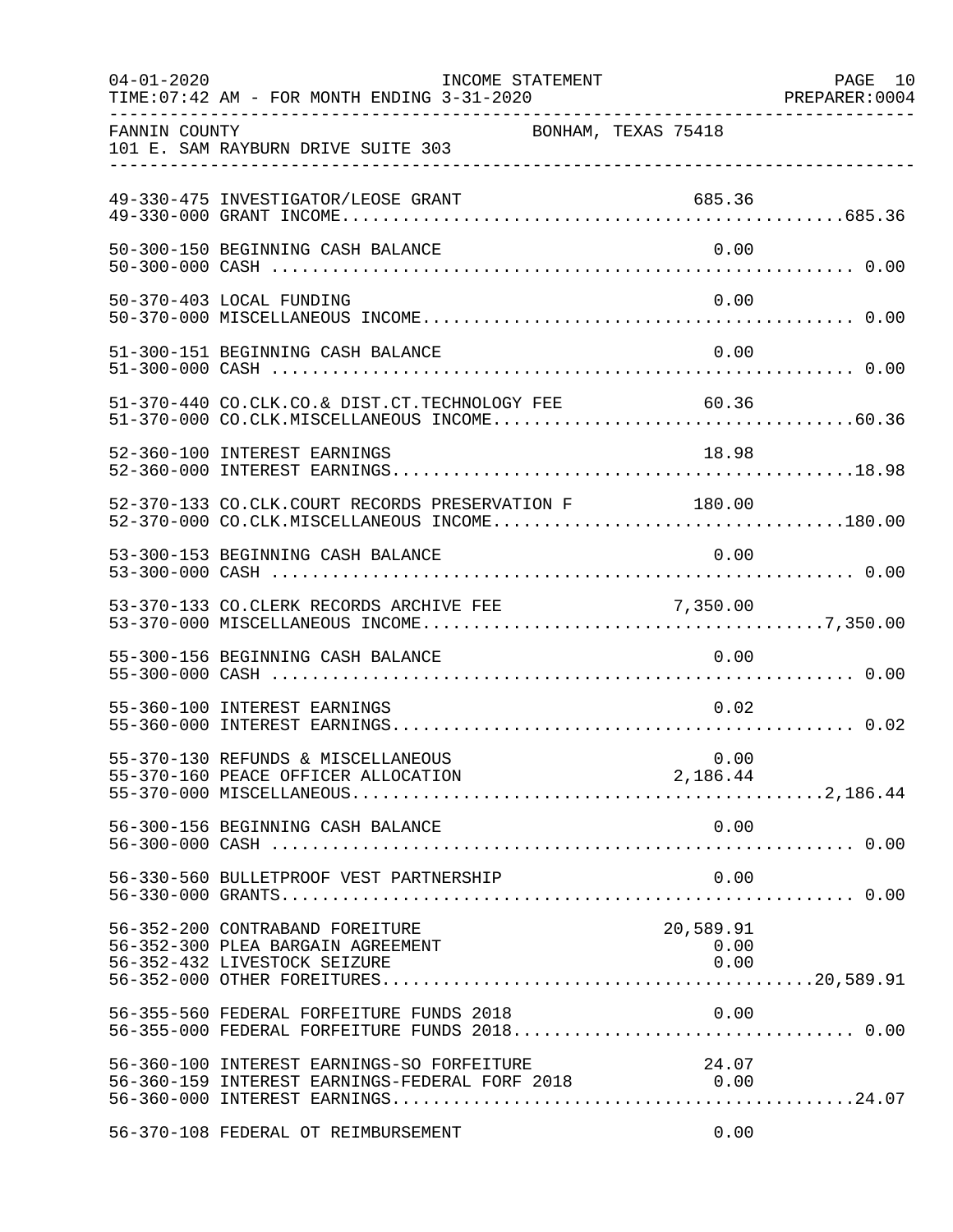| $04 - 01 - 2020$ | INCOME STATEMENT<br>TIME: 07:42 AM - FOR MONTH ENDING 3-31-2020                                                                                |                                        | PAGE 11<br>PREPARER:0004 |
|------------------|------------------------------------------------------------------------------------------------------------------------------------------------|----------------------------------------|--------------------------|
| FANNIN COUNTY    | 101 E. SAM RAYBURN DRIVE SUITE 303                                                                                                             | BONHAM, TEXAS 75418                    |                          |
|                  |                                                                                                                                                |                                        |                          |
|                  | 56-390-140 TRANSFERS IN                                                                                                                        | 0.00                                   |                          |
|                  | 57-300-157 BEGINNING CASH BALANCE                                                                                                              | 0.00                                   |                          |
|                  | 57-360-100 INTEREST EARNINGS                                                                                                                   | 0.00                                   |                          |
|                  | 57-370-560 SHERIFF K-9 UNIT                                                                                                                    | 0.00                                   |                          |
|                  | 59-300-159 BEGINNING CASH BALANCE                                                                                                              | 0.00                                   |                          |
|                  | 59-360-100 INTEREST EARNINGS                                                                                                                   | 39.19                                  |                          |
|                  | 59-370-425 DRUG COURT FEE<br>59-370-426 SPECIALTY COURT                                                                                        | 668.00<br>0.00                         |                          |
|                  | 60-300-110 BEGINNING CASH BALANCE                                                                                                              | 0.00                                   |                          |
|                  | 60-310-110 CURRENT TAXES<br>60-310-120 DELINQUENT TAXES<br>60-310-260 CURRENT TAXES SERIES '98<br>60-310-262 DELINQUENT TAXES SERIES '98       | 815,771.79<br>5,143.58<br>0.00<br>0.00 |                          |
|                  | 60-318-120 PAY N LIEU TAX/GRASSLAND                                                                                                            | 0.00                                   |                          |
|                  | 60-360-100 INTEREST EARNINGS<br>60-360-200 INTEREST, 2017 GO BONDS<br>60-360-300 INTEREST, 2018 GO BONDS<br>60-360-400 INTEREST, 2020 CO BONDS | 0.00<br>0.00<br>0.00<br>5,812.19       |                          |
|                  | 60-370-130 REFUNDS & MISCELLANEOUS                                                                                                             | 0.00                                   |                          |
|                  | 61-300-161 BEGINNING CASH BALANCE                                                                                                              | 0.00                                   |                          |
|                  | 61-370-440 DIST.CLK.CO.& DIST.CT.TECHNOLOGY FE 184.24<br>61-370-000 DIST.CLK.MISCELLANEOUS INCOME184.24                                        |                                        |                          |
|                  | 62-300-162 BEGINNING CASH BALANCE                                                                                                              | 0.00                                   |                          |
|                  | 62-360-100 INTEREST EARNINGS                                                                                                                   | 45.42                                  |                          |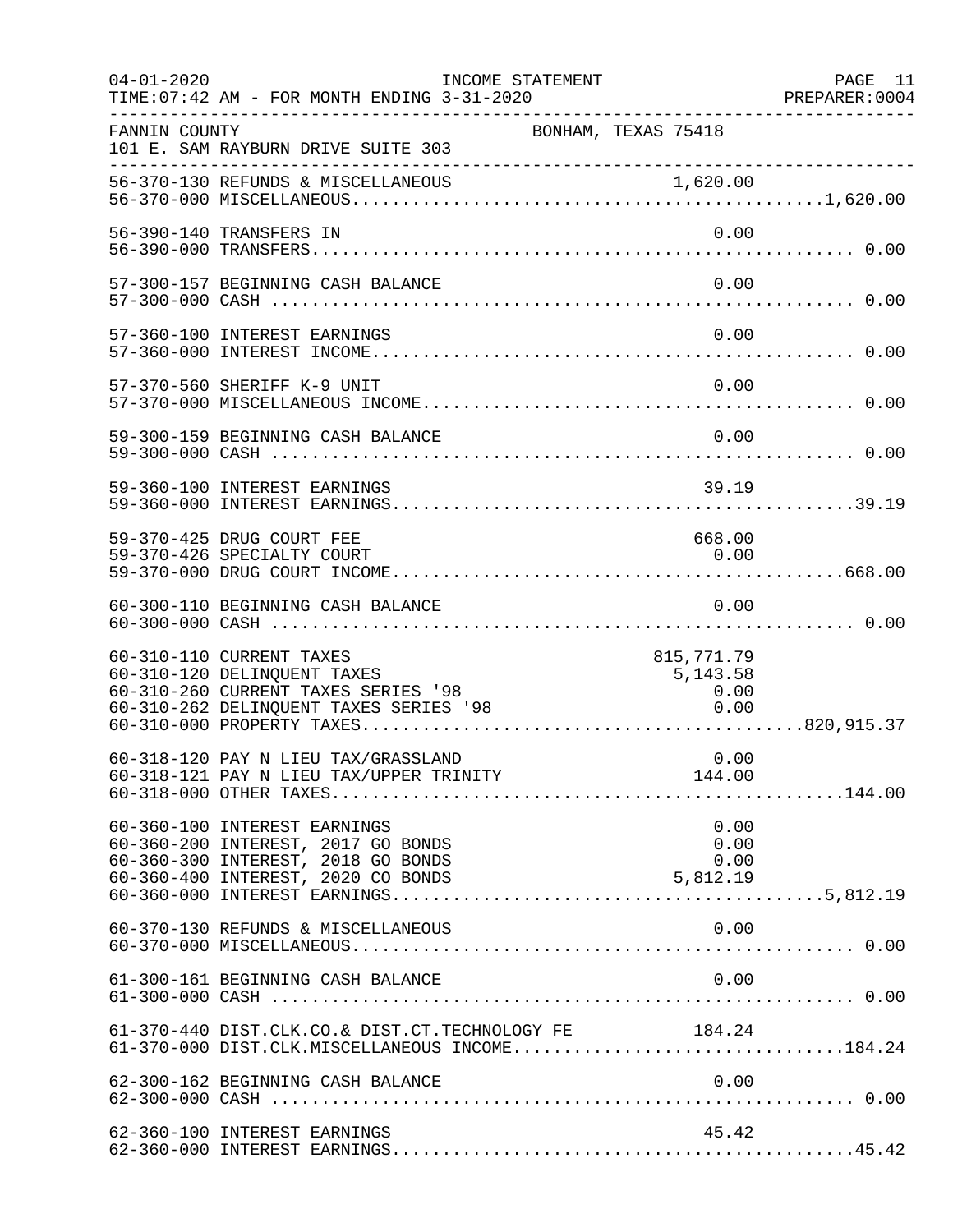| $04 - 01 - 2020$ | INCOME STATEMENT<br>TIME: 07:42 AM - FOR MONTH ENDING 3-31-2020                                                  |                          |                | PAGE 12 |
|------------------|------------------------------------------------------------------------------------------------------------------|--------------------------|----------------|---------|
| FANNIN COUNTY    | 101 E. SAM RAYBURN DRIVE SUITE 303                                                                               | BONHAM, TEXAS 75418      |                |         |
|                  | 62-370-133 DIST.CLK.COURT RECORDS PRESERVATION 2,004.89<br>62-370-000 DIST.CLK.COURT MISCELLAEOUS INCOME2,004.89 |                          |                |         |
|                  | 63-300-151 BEGINNING CASH BALANCE                                                                                |                          | 0.00           |         |
|                  | 63-370-130 REFUNDS & MISCELLANEOUS<br>63-370-160 PEACE OFFICER ALLOCATION                                        |                          | 0.00<br>685.17 |         |
|                  | 64-300-152 BEGINNING CASH BALANCE                                                                                |                          | 0.00           |         |
|                  | 64-370-130 REFUNDS & MISCELLANEOUS<br>64-370-160 PEACE OFFICER ALLOCATION                                        |                          | 0.00<br>685.17 |         |
|                  | 65-300-153 BEGINNING CASH BALANCE                                                                                |                          | 0.00           |         |
|                  | 65-370-130 REFUNDS & MISCELLANEOUS<br>65-370-160 PEACE OFFICER ALLOCATION                                        |                          | 0.00<br>685.17 |         |
|                  | 66-300-166 BEGINNING CASH BALANCE                                                                                |                          | 0.00           |         |
|                  | 66-360-100 INTEREST EARNINGS LEGEND BANK<br>66-360-166 INTEREST EARNINGS ICS                                     | 0.00 0.00 0.00 EANK 0.00 | 0.00           |         |
|                  | 66-370-130 REFUNDS & MISCELLANEOUS                                                                               |                          | 0.00           |         |
|                  |                                                                                                                  |                          |                |         |
|                  | 67-319-551 ANNUAL PAYMENT                                                                                        |                          | 0.00           |         |
|                  | 68-300-168 BEGINNING CASH BALANCE                                                                                |                          | 0.00           |         |
|                  | 68-360-100 INTEREST EARNING LEGEND BANK<br>68-360-168 INTEREST EARNINGS BUSINESS MONEY FU 60,576.42              |                          | 0.00           |         |
|                  | 68-370-130 REFUNDS & MISCELLANEOUS                                                                               |                          | 0.00           |         |
|                  |                                                                                                                  |                          |                |         |
|                  | 69-350-169 2020 CO BOND PROCEEDS                                                                                 |                          | 9,900,000.00   |         |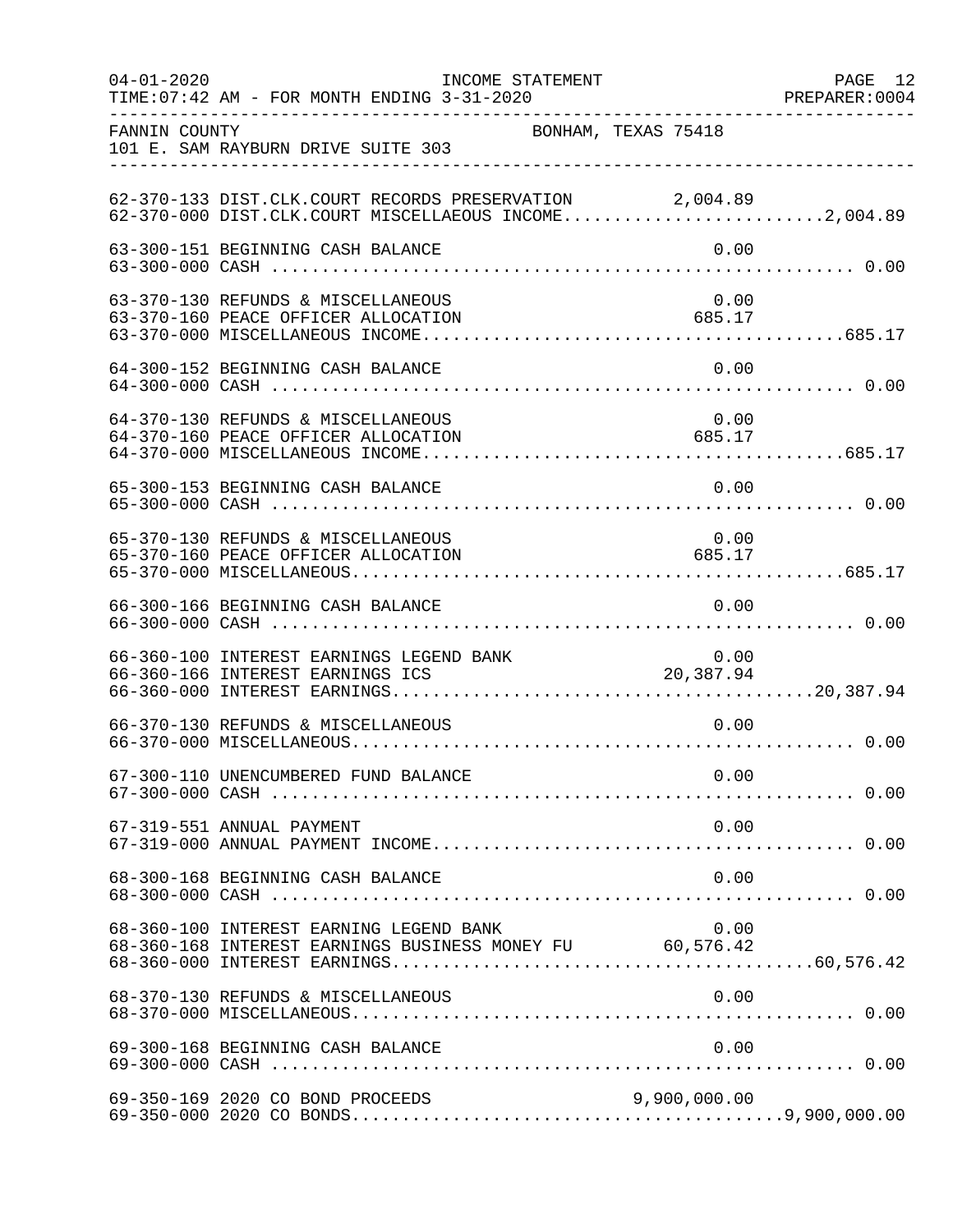| $04 - 01 - 2020$ | INCOME STATEMENT<br>TIME: 07:42 AM - FOR MONTH ENDING 3-31-2020                                                              |                      | PAGE 13<br>PREPARER: 0004 |
|------------------|------------------------------------------------------------------------------------------------------------------------------|----------------------|---------------------------|
| FANNIN COUNTY    | BONHAM, TEXAS 75418<br>101 E. SAM RAYBURN DRIVE SUITE 303                                                                    |                      |                           |
|                  | 69-360-100 INTEREST EARNING LEGEND BANK<br>69-360-160 2020 CO'S CERT. INTEREST & SINKING<br>69-360-169 INTEREST EARNINGS ICS | 0.00<br>0.00<br>0.00 |                           |
|                  | 69-370-130 REFUNDS & MISCELLANEOUS                                                                                           | 100.00               |                           |
|                  | 70-360-100 INTEREST EARNINGS                                                                                                 | 760.53               |                           |
|                  | 71-330-475 INVESTIGATOR CRIMES AGAINST WOMEN 0.00                                                                            |                      |                           |
|                  | 72-330-560 INVESTIGATOR CRIMES AGAINST CHILDRE 0.00                                                                          |                      |                           |
|                  | 78-300-120 UNENCUMBERED FUND BALANCE                                                                                         | 0.00                 |                           |
|                  | 79-300-122 UNENCUMBERED FUND BALANCE                                                                                         | 0.00                 |                           |
|                  | 79-319-179 FOR MAINTENANCE OF ROADS                                                                                          | 750.00               |                           |
|                  | 80-300-180 BEGINNING CASH BALANCE                                                                                            | 0.00                 |                           |
|                  | 80-370-130 MISCELLANEOUS<br>80-370-180 PROGRAM FEES                                                                          | 0.00<br>0.00         |                           |
|                  | 81-300-110 UNENCUMBERED FUND BALANCE                                                                                         | 0.00                 |                           |
|                  | 81-318-181 YEAR 1 PAYMENT<br>81-318-182 YEAR 2 PAYMENT<br>81-318-000 NORTH TEX MUNICIPAL WATER DIST100,000.00                | 0.00<br>100,000.00   |                           |
|                  | 82-300-123 UNENCUMBERED FUND BALANCE                                                                                         | 0.00                 |                           |
|                  | 82-318-182 YEAR 1 PAYMENT                                                                                                    | 0.00                 |                           |
|                  | 82-319-182 FOR MAINTENANCE OF ROADS                                                                                          | 0.00                 |                           |
|                  | 83-300-124 UNENCUMBERED FUND BALANCE                                                                                         | 0.00                 |                           |
|                  | 83-318-183 YEAR 1 PAYMENT<br>83-318-000 NORTH TEXAS MUNICIPAL WATER DIST 0.00                                                | 0.00                 |                           |
|                  | 83-319-183 FOR MAINTENANCE OF ROADS                                                                                          | 0.00                 |                           |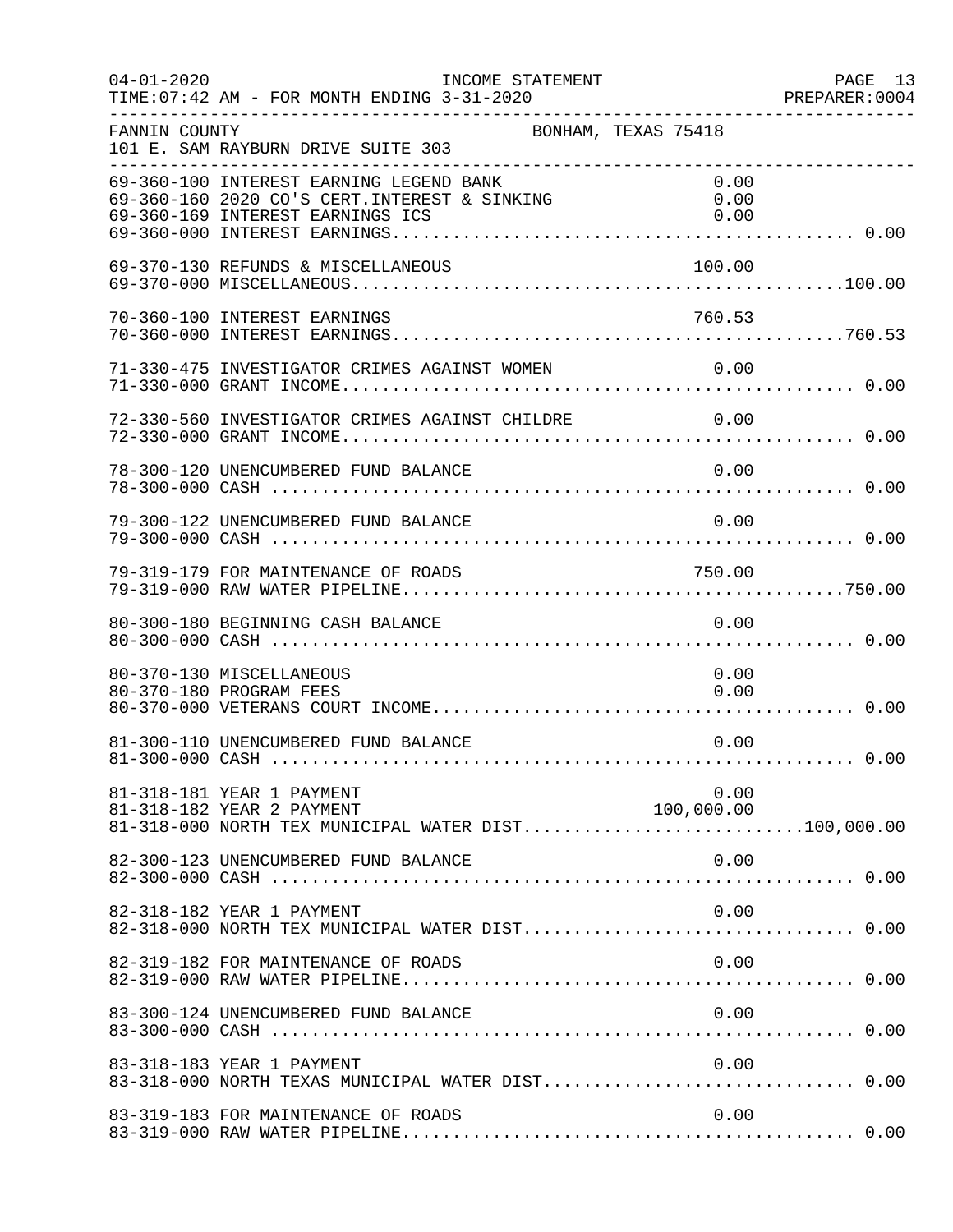| $04 - 01 - 2020$     | INCOME STATEMENT                                                                                                                                                                                                                                                                                                 |      |                                              | PAGE 14<br>PREPARER: 0004 |
|----------------------|------------------------------------------------------------------------------------------------------------------------------------------------------------------------------------------------------------------------------------------------------------------------------------------------------------------|------|----------------------------------------------|---------------------------|
|                      | ---------------<br>BONHAM, TEXAS 75418<br>-----------------------                                                                                                                                                                                                                                                |      |                                              |                           |
|                      | 84-300-110 UNENCUMBERED FUND BALANCE                                                                                                                                                                                                                                                                             |      | 0.00                                         |                           |
|                      | 84-318-184 PERSONNEL INCOME YEAR 1<br>84-318-185 EMERGENCY RADIO IMP. INC. YEAR 1<br>84-318-186 VEHICLE OR SPEC EQUIP INC YEAR 1<br>84-318-250 DRUG SCREENING/PSYCHOLOGICAL INC YE<br>84-318-395 UNIFORMS INCOME YEAR 1<br>84-318-427 TRAINING INCOME YEAR 1<br>84-318-000 NORTH TEXAS MUNICIPAL WATER DIST 0.00 |      | 0.00<br>0.00<br>0.00<br>0.00<br>0.00<br>0.00 |                           |
|                      | 84-319-184 PERSONNEL INCOME YEAR 2<br>84-319-186 VEHICLE OR SPEC EQUIP INC YEAR 2<br>84-319-250 DRUG SCREEN/PSYCHOLOGICAL INC YE<br>84-319-395 UNIFORMS INCOME YEAR 2<br>84-319-427 TRAINING INCOME YEAR 2<br>84-319-454 R & M EQUIPMENT INCOME YEAR 2 0.00                                                      |      | 0.00<br>0.00<br>0.00<br>0.00<br>0.00         |                           |
|                      | 84-370-184 LOCAL FUNDING                                                                                                                                                                                                                                                                                         |      | 0.00                                         |                           |
|                      | 85-300-110 UNENCUMBERED FUND BALANCE                                                                                                                                                                                                                                                                             |      | 0.00                                         |                           |
| 85-370-150 DONATIONS | 85-370-183 VOLUNTEER MEMBERSHIP FEES<br>85-370-184 LOCAL FUNDING<br>85-370-185 RENTAL FEE<br>85-370-186 DEPOSIT FEE                                                                                                                                                                                              |      | 0.00<br>335.00<br>0.00<br>812.50<br>450.00   |                           |
|                      | 86-300-110 UNENCUMBERED FUND BALANCE                                                                                                                                                                                                                                                                             | 0.00 |                                              |                           |
|                      | 86-319-420 SECURUS SIGNING BONUS                                                                                                                                                                                                                                                                                 |      | 0.00                                         |                           |
|                      | 86-370-130 REFUNDS & MISCELLANEOUS                                                                                                                                                                                                                                                                               |      | 0.00                                         |                           |
|                      | 87-340-575 JUVENILE PROBATION FEES<br>87-340-576 JUVENILE PROBATION RESTITUTION<br>87-340-577 JUVENILE PROBATION COURT COSTS<br>87-340-578 FEES RECEIVED FOR OTHER COUNTIES                                                                                                                                      |      | 835.00<br>1,147.00<br>20.00<br>0.00          |                           |
|                      |                                                                                                                                                                                                                                                                                                                  |      |                                              |                           |
|                      | 89-300-110 UNENCUMBERED FUND BALANCE                                                                                                                                                                                                                                                                             |      | 0.00                                         |                           |
|                      | 89-330-908 STRUCTURAL FAM. THER. GRANT OOG<br>89-330-915 BASIC PROBATION SUPERVISION                                                                                                                                                                                                                             |      | 25,000.00<br>64,964.00                       |                           |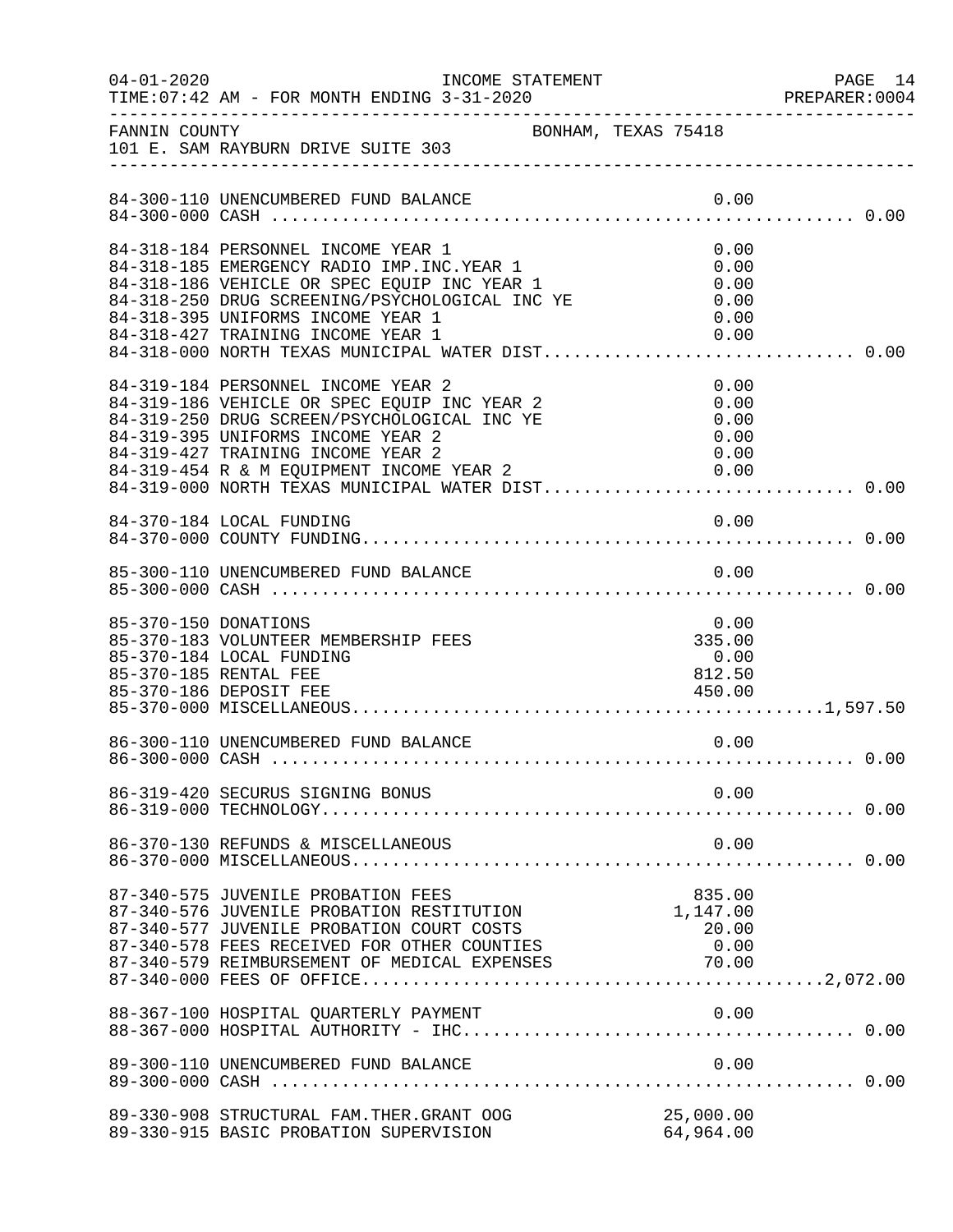| $04 - 01 - 2020$    | TIME: 07:42 AM - FOR MONTH ENDING 3-31-2020                                                                                                                                                                                                                                                                                                                                                                                                                                                      | INCOME STATEMENT    |                                                                                                                                                            | PAGE 15<br>PREPARER:0004<br>------------------------------------- |
|---------------------|--------------------------------------------------------------------------------------------------------------------------------------------------------------------------------------------------------------------------------------------------------------------------------------------------------------------------------------------------------------------------------------------------------------------------------------------------------------------------------------------------|---------------------|------------------------------------------------------------------------------------------------------------------------------------------------------------|-------------------------------------------------------------------|
| FANNIN COUNTY       | 101 E. SAM RAYBURN DRIVE SUITE 303<br>---------------------------------                                                                                                                                                                                                                                                                                                                                                                                                                          | BONHAM, TEXAS 75418 |                                                                                                                                                            |                                                                   |
|                     | 89-330-916 COMMUNITY PROGRAMS<br>89-330-917 PRE/POST ADJUDICATION<br>89-330-918 COMMITMENT DIVERSION                                                                                                                                                                                                                                                                                                                                                                                             |                     | 39,999.00<br>3,177.00                                                                                                                                      |                                                                   |
|                     | 89-360-189 INTEREST INCOME                                                                                                                                                                                                                                                                                                                                                                                                                                                                       |                     | 55.15                                                                                                                                                      |                                                                   |
|                     |                                                                                                                                                                                                                                                                                                                                                                                                                                                                                                  |                     |                                                                                                                                                            |                                                                   |
|                     | 92-360-100 INTEREST EARNINGS<br>92-360-350 GOV. COMMODITY PROG. ASCS                                                                                                                                                                                                                                                                                                                                                                                                                             |                     | 367.67<br>0.00                                                                                                                                             |                                                                   |
| 92-370-100 RENT     | 92-370-130 REFUNDS & MISCELLANEOUS                                                                                                                                                                                                                                                                                                                                                                                                                                                               |                     | 0.00<br>0.00                                                                                                                                               |                                                                   |
|                     |                                                                                                                                                                                                                                                                                                                                                                                                                                                                                                  |                     |                                                                                                                                                            |                                                                   |
|                     | 93-370-130 REFUNDS & MISCELLANEOUS                                                                                                                                                                                                                                                                                                                                                                                                                                                               |                     | 0.00                                                                                                                                                       |                                                                   |
|                     | 95-360-100 INTEREST EARNINGS                                                                                                                                                                                                                                                                                                                                                                                                                                                                     |                     | 0.00                                                                                                                                                       |                                                                   |
|                     | 95-370-125 AFLAC FSA CLEARING<br>95-370-130 REFUNDS & MISCELLANEOUS                                                                                                                                                                                                                                                                                                                                                                                                                              |                     | 0.00<br>$0.96 -$                                                                                                                                           |                                                                   |
| TOTAL INCOME        |                                                                                                                                                                                                                                                                                                                                                                                                                                                                                                  |                     |                                                                                                                                                            |                                                                   |
|                     | ***** EXPENSE ACCOUNTS *****                                                                                                                                                                                                                                                                                                                                                                                                                                                                     |                     |                                                                                                                                                            |                                                                   |
| 10-400-435 PRINTING | 10-400-101 SALARY ELECTED OFFICIAL<br>10-400-104 STATE PROBATE SALARY SUPPLEMENT<br>10-400-105 SALARY SECRETARY<br>10-400-201 SOCIAL SECURITY TAXES<br>10-400-202 GROUP HEALTH & DENTAL INSURANCE<br>10-400-203 RETIREMENT<br>10-400-204 WORKERS' COMPENSATION<br>10-400-205 MEDICARE TAX<br>10-400-225 TRAVEL ALLOWANCE<br>10-400-310 OFFICE SUPPLIES<br>10-400-311 POSTAL EXPENSES<br>10-400-427 OUT OF COUNTY TRAVEL/TRAINING<br>10-400-431 LOCAL TRAVEL<br>10-400-437 COURT REPORTER EXPENSE |                     | 33, 329. 14<br>0.00<br>15,150.46<br>3,204.13<br>6,106.08<br>5,755.72<br>154.59<br>749.35<br>2,100.00<br>311.82<br>1.45<br>1,060.31<br>0.00<br>0.00<br>0.00 |                                                                   |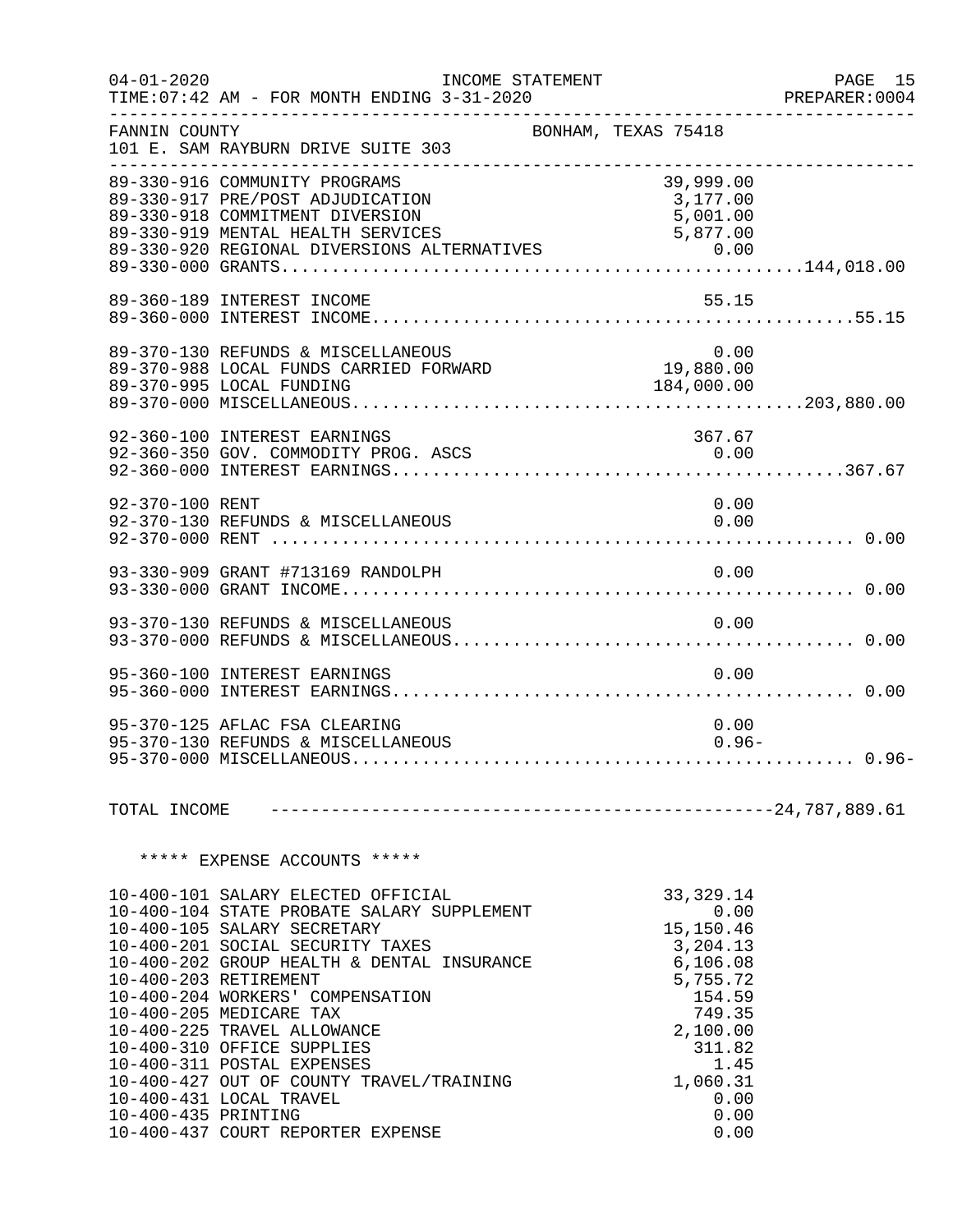|                                                                                                                                                         |                                                                                                        | PREPARER: 0004 |
|---------------------------------------------------------------------------------------------------------------------------------------------------------|--------------------------------------------------------------------------------------------------------|----------------|
| FANNIN COUNTY<br>101 E. SAM RAYBURN DRIVE SUITE 303                                                                                                     | BONHAM, TEXAS 75418                                                                                    |                |
| 10-400-468 JUVENILE BOARD SALARY                                                                                                                        | 1,200.00                                                                                               |                |
| 10-400-480 BOND                                                                                                                                         | 0.00                                                                                                   |                |
| 10-400-481 DUES                                                                                                                                         | 335.00                                                                                                 |                |
| 10-400-572 OFFICE EQUIPMENT                                                                                                                             | 0.00                                                                                                   | 0.00           |
| 10-400-574 TECHNOLOGY<br>10-400-590 BOOKS                                                                                                               | 42.50                                                                                                  |                |
|                                                                                                                                                         |                                                                                                        |                |
|                                                                                                                                                         |                                                                                                        |                |
|                                                                                                                                                         |                                                                                                        |                |
| 10-403-101 SALARY ELECTED OFFICIAL                                                                                                                      | 29,118.96<br>29,118.96<br>81,540.24                                                                    |                |
| 10-403-104 SALARY DEPUTIES                                                                                                                              |                                                                                                        |                |
| 10-403-107 REGULAR-TEMP. PART-TIME<br>10-403-201 SOCIAL SECURITY TAXES<br>10-403-202 GROUP HEALTH & DENTAL INSURANCE 35,616.36<br>10-403-203 RETIREMENT |                                                                                                        |                |
|                                                                                                                                                         |                                                                                                        |                |
| 10-403-203 RETIREMENT                                                                                                                                   |                                                                                                        |                |
| 10-403-204 WORKERS COMPENSATION                                                                                                                         |                                                                                                        |                |
| 10-403-205 MEDICARE TAX                                                                                                                                 |                                                                                                        |                |
| 10-403-310 OFFICE SUPPLIES                                                                                                                              |                                                                                                        |                |
| 10-403-311 POSTAL EXPENSES                                                                                                                              |                                                                                                        |                |
| 10-403-420 UTILITIES TELEPHONE                                                                                                                          | 13,878.57<br>13,878.57<br>13,878.57<br>13,878.57<br>1,681.07<br>4,197.01<br>648.05<br>0.00<br>2,949.45 |                |
| 10-403-427 OUT OF COUNTY TRAVEL/TRAINING                                                                                                                |                                                                                                        |                |
| 10-403-431 LOCAL TRAVEL                                                                                                                                 | 0.00                                                                                                   |                |
| 10-403-435 PRINTING                                                                                                                                     | $792.55$<br>0.00<br>50.00                                                                              |                |
| 10-403-437 IMAGING/INDEXING                                                                                                                             |                                                                                                        |                |
| 10-403-480 BOND                                                                                                                                         | 50.00                                                                                                  |                |
| 10-403-481 DUES                                                                                                                                         | 0.00                                                                                                   |                |
|                                                                                                                                                         |                                                                                                        |                |
| 10-404-109 SALARY                                                                                                                                       | 11,645.00                                                                                              |                |
| 10-404-201 SOCIAL SECURITY TAXES                                                                                                                        | 14.21                                                                                                  |                |
| 10-404-203 RETIREMENT                                                                                                                                   |                                                                                                        | 0.00           |
| 10-404-205 MEDICARE TAX                                                                                                                                 |                                                                                                        | 3.33           |
| 10-404-310 ELECTION SUPPLIES                                                                                                                            | 1,763.51                                                                                               |                |
| 10-404-311 POSTAGE                                                                                                                                      | 7,377.22                                                                                               |                |
| 10-404-421 ELECTION INTERNET                                                                                                                            | 455.88                                                                                                 |                |
| 10-404-423 CELL PHONE                                                                                                                                   | 120.00                                                                                                 |                |
| 10-404-427 ELECTION TRAVEL/TRAINING<br>10-404-428 EMPLOYEE TRAINING                                                                                     | 367.22                                                                                                 | 0.00           |
| 10-404-429 DPS BACKGROUND CHECK                                                                                                                         |                                                                                                        | 0.00           |
| 10-404-430 BIDS AND NOTICES                                                                                                                             | 147.84                                                                                                 |                |
| 10-404-442 PROFESSIONAL SERVICE/TRANSLATOR                                                                                                              | 181.25                                                                                                 |                |
| 10-404-481 DUES                                                                                                                                         | 300.00                                                                                                 |                |
| 10-404-483 VOTER REGISTRATION                                                                                                                           | 1,515.27                                                                                               |                |
| 10-404-485 ELECTION MAINT. AGREEMENT                                                                                                                    | 16,221.00                                                                                              |                |
| 10-404-573 ELECTION EQUIPMENT                                                                                                                           |                                                                                                        | 0.00           |
|                                                                                                                                                         |                                                                                                        |                |
| 10-405-102 SALARY APPOINTED OFFICIAL                                                                                                                    | 19,927.96                                                                                              |                |
| 10-405-201 SOCIAL SECURITY TAXES                                                                                                                        | 1,217.28                                                                                               |                |
| 10-405-202 GROUP HEALTH & DENTAL INSURANCE                                                                                                              | 5,933.52                                                                                               |                |
| 10-405-203 RETIREMENT                                                                                                                                   | 2,308.75                                                                                               |                |
| 10-405-204 WORKERS' COMPENSATION<br>10-405-205 MEDICARE TAX                                                                                             | 284.67                                                                                                 | 60.97          |
| 10-405-310 OFFICE SUPPLIES                                                                                                                              |                                                                                                        | 0.00           |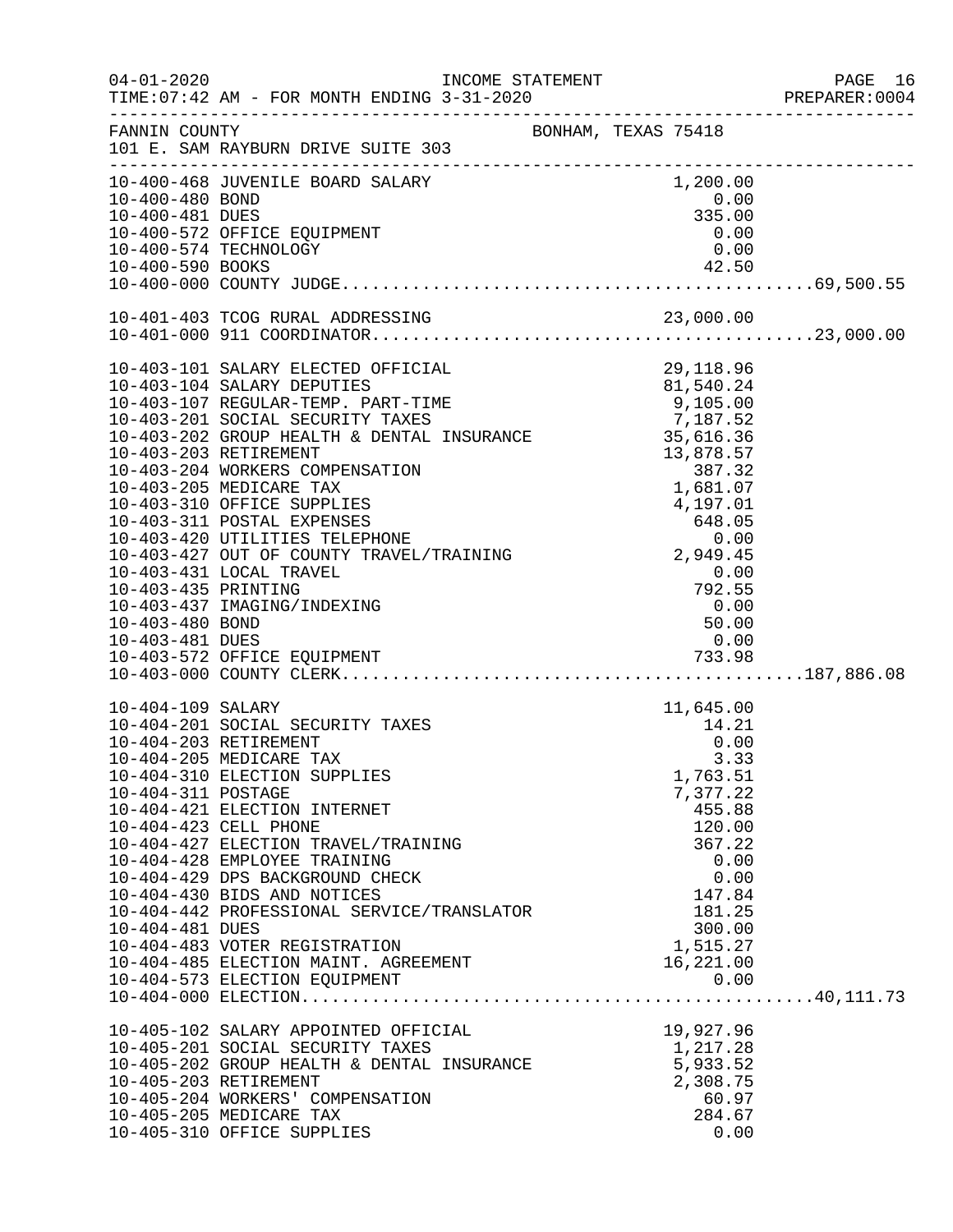|                 |                                                                                                                                                                                                                                                                                                                                                                                                                                                                                                                                                                                                                                                                                                                                                                                                                                                      |                                                                                                                                                                                                                                                   | PAGE 17<br>PREPARER:0004<br>PAGE 17 |
|-----------------|------------------------------------------------------------------------------------------------------------------------------------------------------------------------------------------------------------------------------------------------------------------------------------------------------------------------------------------------------------------------------------------------------------------------------------------------------------------------------------------------------------------------------------------------------------------------------------------------------------------------------------------------------------------------------------------------------------------------------------------------------------------------------------------------------------------------------------------------------|---------------------------------------------------------------------------------------------------------------------------------------------------------------------------------------------------------------------------------------------------|-------------------------------------|
| FANNIN COUNTY   | 101 E. SAM RAYBURN DRIVE SUITE 303                                                                                                                                                                                                                                                                                                                                                                                                                                                                                                                                                                                                                                                                                                                                                                                                                   | BONHAM, TEXAS 75418                                                                                                                                                                                                                               |                                     |
|                 | 10-405-311 POSTAL EXPENSES<br>10-405-427 OUT OF COUNTY TRAVEL/TRAINING<br>10-405-428 TRAINING/TUITION 0.00<br>10-405-435 DRINTING                                                                                                                                                                                                                                                                                                                                                                                                                                                                                                                                                                                                                                                                                                                    |                                                                                                                                                                                                                                                   |                                     |
|                 | $10-406-103 \, \text{SALARY TEMP P}, \text{EXTER} \text{16, 101} \text{36, 102} \text{36, 103} \text{36, 104} \text{406} \text{400} \text{406} \text{407} \text{500} \text{600} \text{600} \text{600} \text{600} \text{600} \text{600} \text{600} \text{600} \text{600} \text{600} \text{600} \text{600} \text{600} \text{600} \text{600} \text{600} \$                                                                                                                                                                                                                                                                                                                                                                                                                                                                                              |                                                                                                                                                                                                                                                   |                                     |
| 10-409-481 DUES | 10-409-100 COMPENSATION PAY<br>10-409-201 SOCIAL SECURITY TAXES<br>10-409-203 RETIREMENT<br>10-409-204 WORKERS' COMPENSATION<br>10-409-205 MEDICARE TAX<br>10-409-206 UNEMPLOYMENT EXPENSE<br>10-409-395 ERRORS AND OMISSIONS<br>10-409-399 CLAIMS SETTLEMENTS<br>10-409-400 LEGAL FEES<br>10-409-401 AUDIT EXPENSE<br>10-409-404 911 EMERGENCY SERVICE<br>10-409-406 TAX APPRAISAL DISTRICT<br>10-409-408 COUNTY WELLNESS PROGRAM<br>10-409-426 PROFESSIONAL FEES<br>10-409-430 BIDS & NOTICES<br>10-409-444 LAWN MAINTENANCE<br>10-409-483 PUBLIC OFFICIALS INS.<br>10-409-484 GENERAL LIABILITY INSURANCE<br>10-409-485 WATER SUPPLY AGENCY<br>10-409-487 TCOG-REG. INTERLOCAL AGREEMENT<br>10-409-488 FANNIN RURAL RAIL DIST<br>10-409-489 COURT COSTS/ARREST FEES<br>10-409-490 MISCELLANEOUS<br>10-409-491 SULPHUR RIVER REGIONAL MOBILITY AUT | 0.00<br>0.00<br>0.00<br>389.54<br>0.00<br>436.00<br>0.00<br>271.40<br>0.00<br>27,375.00<br>4,458.50<br>378, 144. 78<br>622.88<br>0.00<br>462.31<br>0.00<br>7,459.54<br>14,834.48<br>7,073.00<br>0.00<br>0.00<br>0.00<br>51,659.23<br>0.00<br>0.00 |                                     |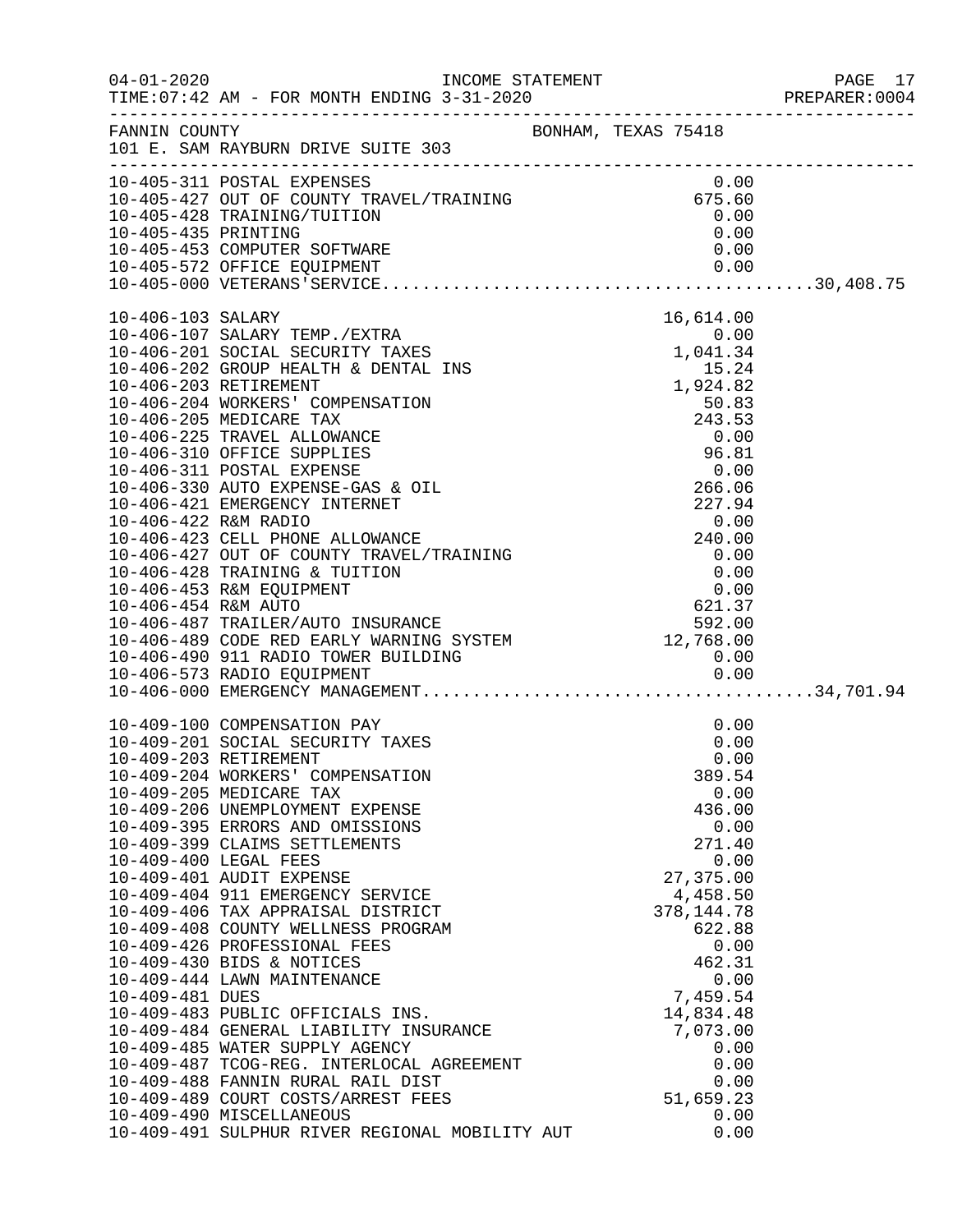|                      |                                                                                                                                                                                                                                            |                | PAGE 18<br>PREPARER:0004<br>PAGE 18 |
|----------------------|--------------------------------------------------------------------------------------------------------------------------------------------------------------------------------------------------------------------------------------------|----------------|-------------------------------------|
|                      | FANNIN COUNTY BONHAM, TEXAS 75418<br>101 E. SAM RAYBURN DRIVE SUITE 303                                                                                                                                                                    |                |                                     |
|                      | 10-409-495 '98 JAIL BOND PAYMENT<br>10-409-495 '98 JAIL BOND PAYMENT<br>10-409-499 BANK SERVICE FEES<br>10-409-500 6TH COURT OF APPEALS FEE<br>10-409-500 TCOG SO 911 FURNITURE<br>10-409-574 TECHNOLOGY<br>10-409-590 TCEQ PERMITS ENVIRO |                |                                     |
|                      |                                                                                                                                                                                                                                            |                |                                     |
|                      |                                                                                                                                                                                                                                            |                |                                     |
|                      |                                                                                                                                                                                                                                            |                |                                     |
|                      |                                                                                                                                                                                                                                            |                |                                     |
|                      |                                                                                                                                                                                                                                            |                |                                     |
|                      |                                                                                                                                                                                                                                            |                |                                     |
|                      |                                                                                                                                                                                                                                            |                |                                     |
|                      |                                                                                                                                                                                                                                            |                |                                     |
|                      |                                                                                                                                                                                                                                            |                |                                     |
|                      |                                                                                                                                                                                                                                            |                |                                     |
|                      |                                                                                                                                                                                                                                            |                |                                     |
|                      |                                                                                                                                                                                                                                            |                |                                     |
|                      |                                                                                                                                                                                                                                            |                |                                     |
|                      |                                                                                                                                                                                                                                            |                |                                     |
|                      |                                                                                                                                                                                                                                            |                |                                     |
|                      |                                                                                                                                                                                                                                            |                |                                     |
|                      |                                                                                                                                                                                                                                            |                |                                     |
|                      |                                                                                                                                                                                                                                            |                |                                     |
|                      |                                                                                                                                                                                                                                            |                |                                     |
|                      |                                                                                                                                                                                                                                            |                |                                     |
| 10-410-480 BONDS     |                                                                                                                                                                                                                                            | 0.00           |                                     |
| 10-410-481 DUES      |                                                                                                                                                                                                                                            | 0.00           |                                     |
|                      | 10-410-572 OFFICE EQUIPMENT<br>10-410-574 TECHNOLOGY                                                                                                                                                                                       | 0.00<br>340.73 |                                     |
|                      | 10-410-590 BOOKS & PUBLICATIONS                                                                                                                                                                                                            | 0.00           |                                     |
|                      | 10-410-591 LEXIS NEXIS ONLINE LEGAL                                                                                                                                                                                                        | 0.00           |                                     |
|                      |                                                                                                                                                                                                                                            |                |                                     |
|                      | 10-425-201 SOCIAL SECURITY<br>10-425-205 MEDICARE TAX                                                                                                                                                                                      | 0.00<br>0.00   |                                     |
|                      | 10-425-311 JURY POSTAGE                                                                                                                                                                                                                    | 1,792.15       |                                     |
|                      | 10-425-312 DISTRICT JURY SUPPLIES                                                                                                                                                                                                          | 104.62         |                                     |
|                      | 10-425-313 GRAND JURY EXPENSE                                                                                                                                                                                                              | 2,888.81       |                                     |
|                      | 10-425-314 PETIT JURY EXPENSE                                                                                                                                                                                                              | 5,190.22       |                                     |
|                      | 10-425-316 COUNTY COURT JURY EXP.<br>10-425-317 COURT REPORTER SUPPLIES                                                                                                                                                                    | 0.00<br>0.00   |                                     |
|                      | 10-425-318 J.P. JURY EXPENSE                                                                                                                                                                                                               | 0.00           |                                     |
|                      | 10-425-319 CO.CT.@LAW JURY EXPENSE                                                                                                                                                                                                         | 640.00         |                                     |
|                      | 10-425-422 REGIONAL INDIGENT DEFENSE PROGRAM                                                                                                                                                                                               | 14,461.00      |                                     |
|                      | 10-425-424 CO.CT. ATTORNEY FEES                                                                                                                                                                                                            | 270.00         |                                     |
|                      | 10-425-425 CO.CT. PROFESSIONAL SERVICES<br>10-425-426 COUNTY COURT SUPPLIES                                                                                                                                                                | 0.00<br>0.00   |                                     |
| 10-425-435 PRINTING  |                                                                                                                                                                                                                                            | 972.05         |                                     |
|                      | 10-425-465 PHYSICAL EVID. ANALYSES                                                                                                                                                                                                         | 0.00           |                                     |
| 10-425-466 AUTOPSIES |                                                                                                                                                                                                                                            | 14,253.00      |                                     |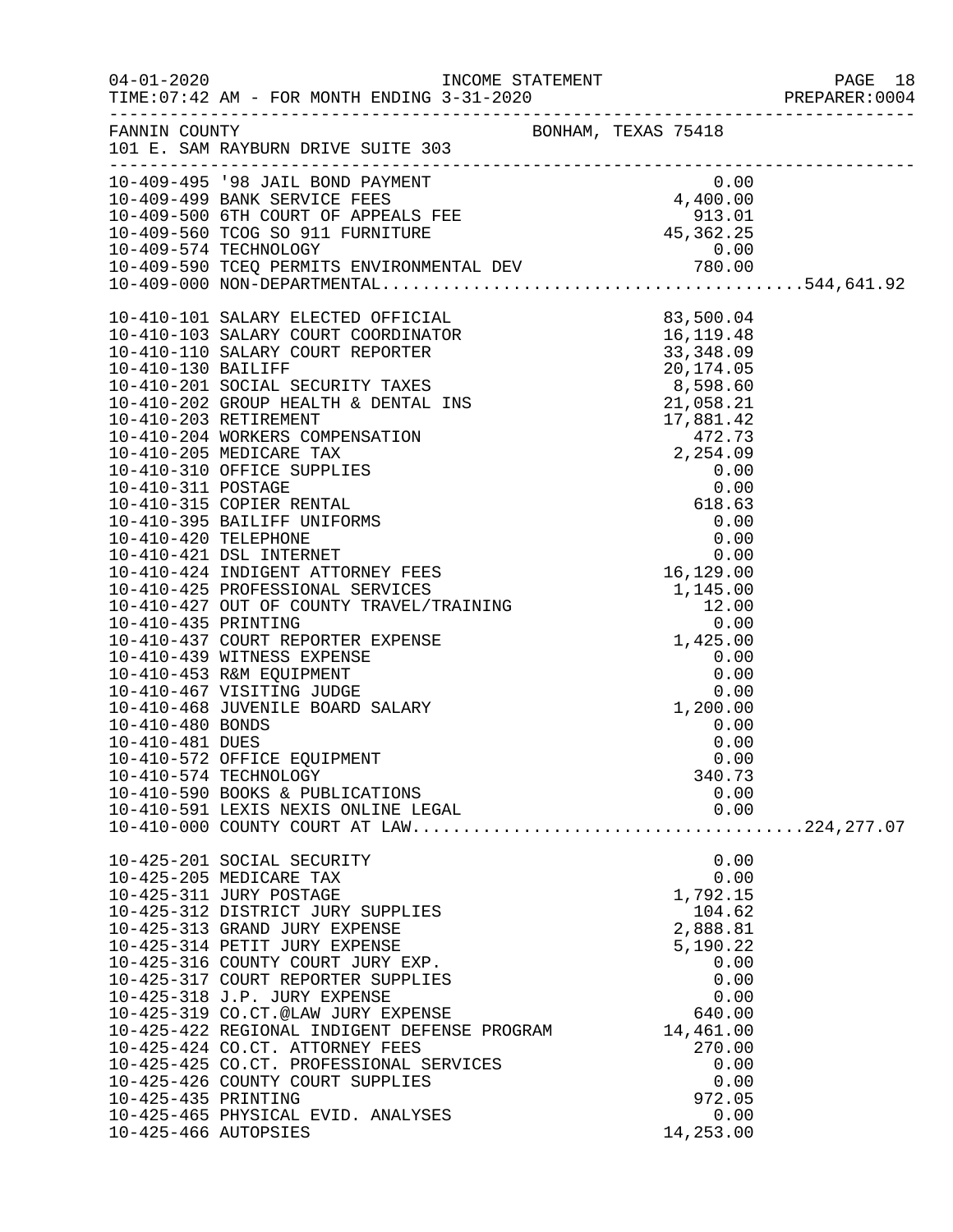|                     |                                                                                                                                                                |                     |                          |                  | PREPARER: 0004 |
|---------------------|----------------------------------------------------------------------------------------------------------------------------------------------------------------|---------------------|--------------------------|------------------|----------------|
|                     | FANNIN COUNTY<br>101 E. SAM RAYBURN DRIVE SUITE 303                                                                                                            | BONHAM, TEXAS 75418 |                          |                  |                |
|                     |                                                                                                                                                                |                     |                          |                  |                |
|                     |                                                                                                                                                                |                     |                          |                  |                |
|                     |                                                                                                                                                                |                     |                          |                  |                |
|                     |                                                                                                                                                                |                     |                          |                  |                |
|                     |                                                                                                                                                                |                     |                          |                  |                |
|                     |                                                                                                                                                                |                     |                          |                  |                |
|                     |                                                                                                                                                                |                     |                          |                  |                |
|                     |                                                                                                                                                                |                     |                          |                  |                |
|                     |                                                                                                                                                                |                     |                          |                  |                |
|                     |                                                                                                                                                                |                     |                          |                  |                |
|                     |                                                                                                                                                                |                     |                          |                  |                |
|                     |                                                                                                                                                                |                     |                          |                  |                |
|                     |                                                                                                                                                                |                     |                          |                  |                |
|                     |                                                                                                                                                                |                     |                          |                  |                |
|                     |                                                                                                                                                                |                     |                          |                  |                |
|                     |                                                                                                                                                                |                     |                          |                  |                |
|                     |                                                                                                                                                                |                     |                          |                  |                |
|                     |                                                                                                                                                                |                     |                          |                  |                |
|                     |                                                                                                                                                                |                     |                          |                  |                |
|                     |                                                                                                                                                                |                     |                          |                  |                |
|                     |                                                                                                                                                                |                     |                          |                  |                |
|                     |                                                                                                                                                                |                     |                          |                  |                |
| 10-435-481 DUES     |                                                                                                                                                                |                     | $0.00$<br>$0.00$         |                  |                |
|                     | 10-435-572 OFFICE EQUIPMENT<br>10-435-574 TECHNOLOGY                                                                                                           |                     | 4,742.07                 |                  |                |
|                     | 10-435-574 TECHNOLOGY<br>10-435-590 DISTRICT JUDGE BOOKS<br>10-435-590 DISTRICT JUDGE BOOKS 503.00<br>10-435-000 336TH DISTRICT COURT ADMINISTRATION406,557.10 |                     |                          |                  |                |
|                     |                                                                                                                                                                |                     |                          |                  |                |
|                     | 10-450-101 SALARY ELECTED OFFICIAL<br>10-450-103 SALARY ASST. DIST. CLERK                                                                                      |                     | 29, 118.96               |                  |                |
|                     | 10-450-104 SALARIES DEPUTIES                                                                                                                                   |                     | 20, 283. 25<br>85,256.88 |                  |                |
|                     | 10-450-107 SALARY PART-TIME                                                                                                                                    |                     | 15,075.78                |                  |                |
|                     | 10-450-201 SOCIAL SECURITY TAXES<br>10-450-201 SOCIAL SECURITY TAXES<br>10-450-202 GROUP HEALTH & DENTAL INSURANCE                                             |                     | 8,756.77                 |                  |                |
|                     |                                                                                                                                                                |                     | 47,838.08                |                  |                |
|                     | 10-450-203 RETIREMENT<br>10-450-204 WORKERS COMPENSATION                                                                                                       |                     | 17,346.74                | 458.10           |                |
|                     | 10-450-205 MEDICARE TAX                                                                                                                                        |                     | 2,047.94                 |                  |                |
|                     | 10-450-310 OFFICE SUPPLIES                                                                                                                                     |                     | 1,820.37                 |                  |                |
|                     | 10-450-311 POSTAL EXPENSES<br>10-450-313 PASSPORT PHOTO SUPPLIES                                                                                               |                     |                          | 928.90<br>162.95 |                |
|                     | 10-450-315 COPIER RENTAL                                                                                                                                       |                     |                          | 0.00             |                |
|                     | 10-450-353 COMPUTER EXPENSE                                                                                                                                    |                     |                          | 202.52           |                |
|                     | 10-450-423 CELL PHONE<br>10-450-427 OUT OF COUNTY TRAVEL/TRAINING                                                                                              |                     |                          | 0.00             |                |
|                     | 10-450-428 EMPLOYEE TRAINING                                                                                                                                   |                     | 2,379.72                 | 0.00             |                |
|                     | 10-450-431 LOCAL TRAVEL                                                                                                                                        |                     |                          | 0.00             |                |
| 10-450-435 PRINTING |                                                                                                                                                                |                     |                          | 200.00           |                |
| 10-450-480 BONDS    |                                                                                                                                                                |                     |                          | 250.00           |                |
|                     |                                                                                                                                                                |                     |                          |                  |                |
|                     |                                                                                                                                                                |                     |                          |                  |                |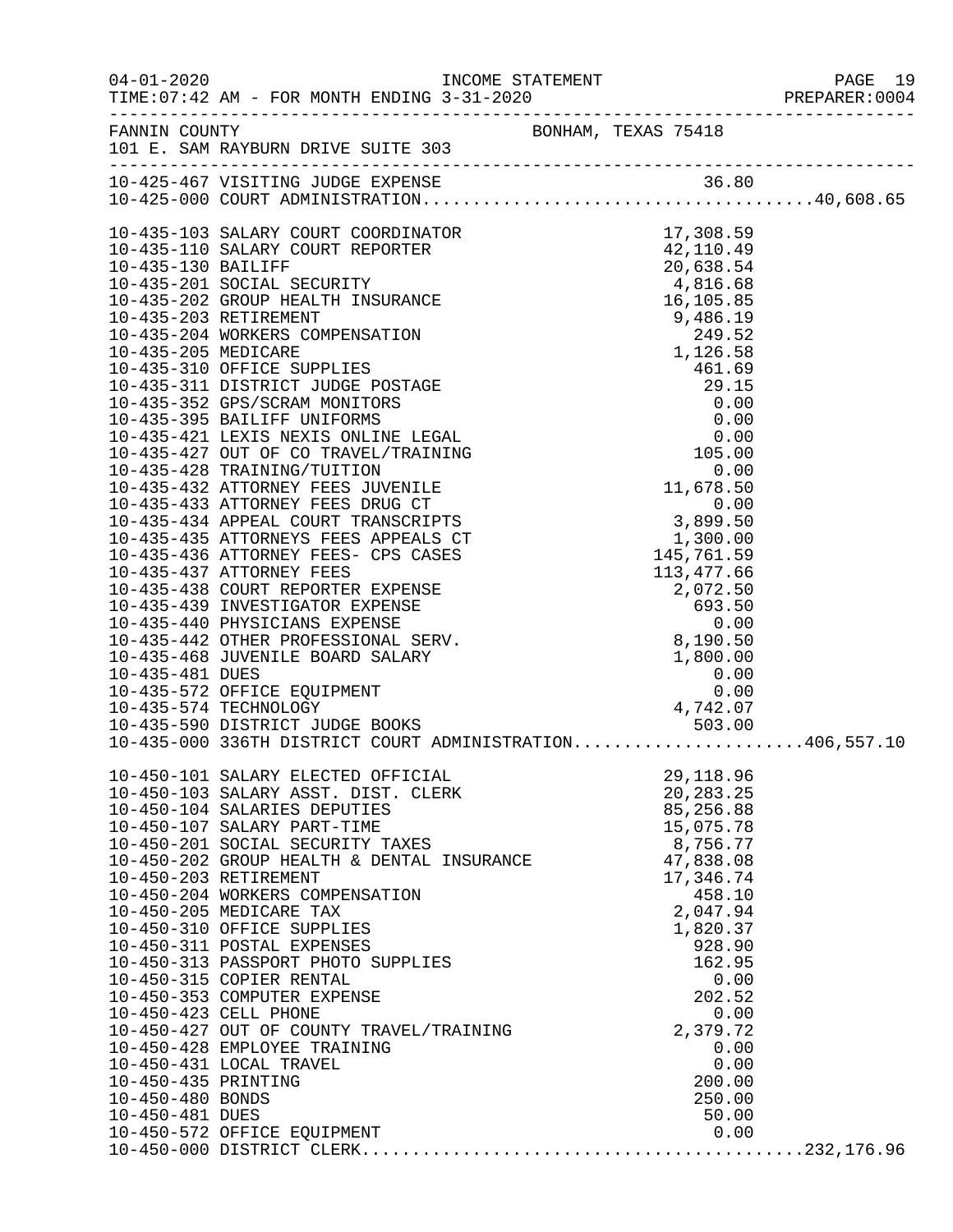| FANNIN COUNTY<br>101 E. SAM RAYBURN DRIVE SUITE 303                                                                                                                                                                                                                                                                                                                                                                                                                                                                                                                                                                                                                                                                                                                                               |                                                                                                                              |  |
|---------------------------------------------------------------------------------------------------------------------------------------------------------------------------------------------------------------------------------------------------------------------------------------------------------------------------------------------------------------------------------------------------------------------------------------------------------------------------------------------------------------------------------------------------------------------------------------------------------------------------------------------------------------------------------------------------------------------------------------------------------------------------------------------------|------------------------------------------------------------------------------------------------------------------------------|--|
| 10-455-573 RADIO EQUIPMENT                                                                                                                                                                                                                                                                                                                                                                                                                                                                                                                                                                                                                                                                                                                                                                        | 0.00                                                                                                                         |  |
| $\begin{tabular}{lllllllllllllllllllllllllllllllllll} 10-456-101 & \text{SALARY ELECTED OFFICIAL} & & & & & & & 22\,,241\,.70 \\ 10-456-104 & \text{SALARY DEPUTY} & & & & & & 20\,,282\,.60 \\ 10-456-201 & \text{SOCIAL SECURITY TAXES} & & & & 2\,,718\,.37 \\ 10-456-202 & \text{GROUP HEALTH & \& \text{DENTAL INSURANCE} & & & 11\,,855\,.64 \\ 10-456-203 & \text{RETIREMENT$<br>10-456-310 OFFICE SUPPLIES<br>10-456-311 POSTAL EXPENSES<br>10-456-420 UTILITIES TELEPHONE<br>10-456-421 DSL LINE<br>10-456-422 R & M RADIO<br>10-456-423 CELL PHONE ALLOWANCE<br>10-456-427 OUT OF COUNTY TRAVEL/TRAINING<br>10-456-435 PRINTING<br>10-456-460 OFFICE RENTAL<br>10-456-480 BOND<br>10-456-481 DUES<br>10-456-572 OFFICE EQUIPMENT<br>10-456-573 RADIO EQUIPMENT<br>10-456-574 TECHNOLOGY | 469.92<br>84.00<br>0.00<br>946.70<br>0.00<br>120.00<br>575.00<br>0.00<br>2,100.00<br>100.00<br>95.00<br>0.00<br>0.00<br>0.00 |  |
| 10-457-101 SALARY ELECTED OFFICIAL<br>10-457-103 SALARY ASSISTANT<br>10-457-201 SOCIAL SECURITY TAXES<br>10-457-202 GROUP HEALTH & DENTAL INSURANCE<br>10-457-203 RETIREMENT<br>10-457-204 WORKERS' COMPENSATION<br>10-457-205 MEDICARE TAX<br>10-457-225 TRAVEL ALLOWANCE<br>10-457-310 OFFICE SUPPLIES<br>10-457-311 POSTAL EXPENSES                                                                                                                                                                                                                                                                                                                                                                                                                                                            | 22, 241.70<br>13,929.29<br>2,324.50<br>11,950.11<br>4,190.69<br>110.88<br>543.64<br>1,200.00<br>52.74<br>38.00               |  |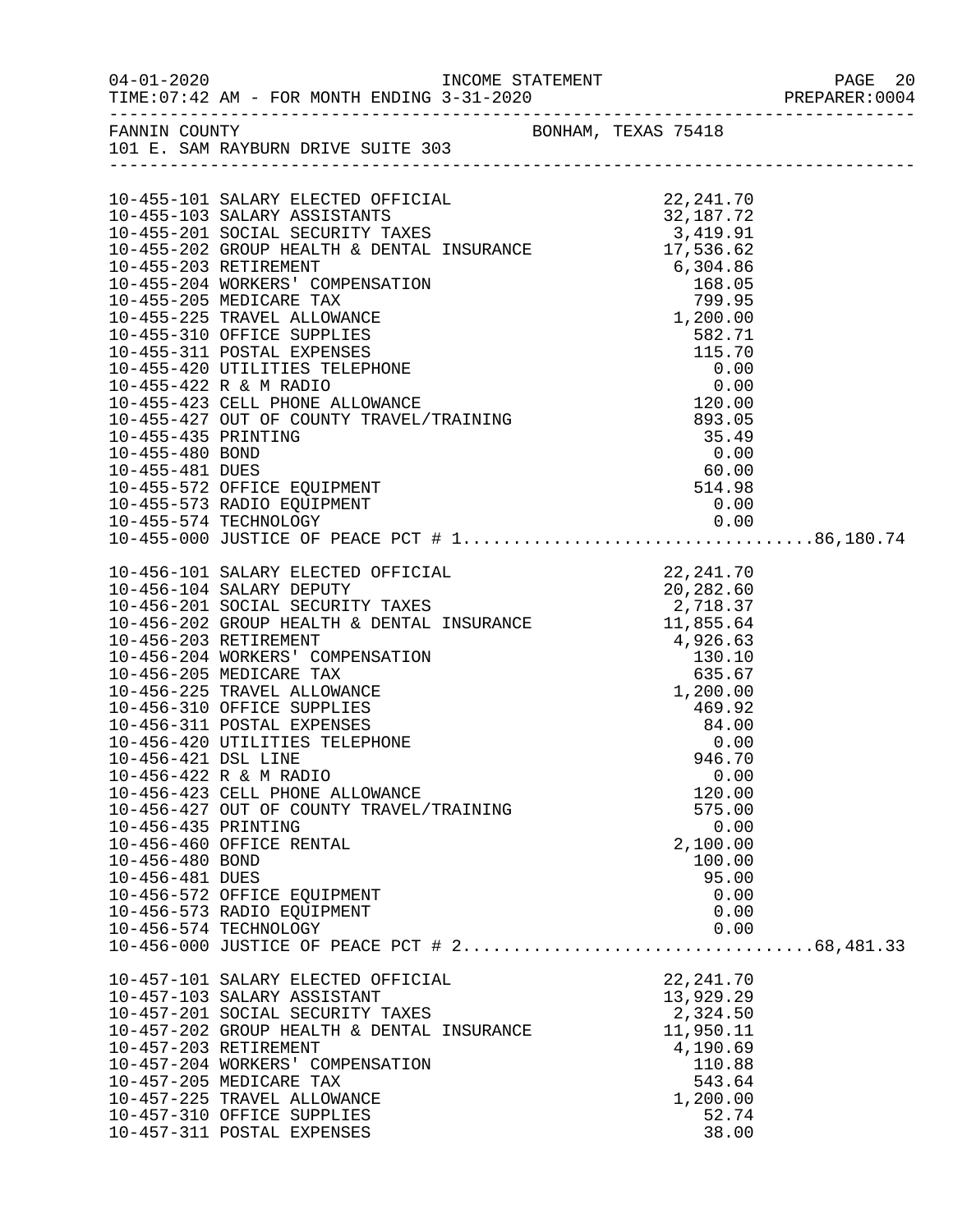|                     |                                                                                                                                                                                                                                                       |                        | PREPARER: 0004 |
|---------------------|-------------------------------------------------------------------------------------------------------------------------------------------------------------------------------------------------------------------------------------------------------|------------------------|----------------|
|                     | FANNIN COUNTY<br>101 E. SAM RAYBURN DRIVE SUITE 303                                                                                                                                                                                                   |                        |                |
|                     |                                                                                                                                                                                                                                                       |                        |                |
|                     | 10-457-420 UTILITIES TELEPHONE<br>10-457-423 CELL PHONE ALLOWANCE<br>10-457-423 CELL PHONE ALLOWANCE<br>10-457-427 OUT OF COUNTY TRAVEL/TRAINING<br>10-457-435 PRINTING<br>10-457-460 OFFICE RENTAL<br>10-457-480 BOND<br>10-457-572 OFFICE EQUIPMENT | 0.00<br>120.00         |                |
|                     |                                                                                                                                                                                                                                                       | 667.25                 |                |
|                     |                                                                                                                                                                                                                                                       | 0.00                   |                |
|                     |                                                                                                                                                                                                                                                       | 208.33                 |                |
|                     |                                                                                                                                                                                                                                                       | 0.00                   |                |
|                     |                                                                                                                                                                                                                                                       | 60.00                  |                |
|                     |                                                                                                                                                                                                                                                       | 0.00                   |                |
|                     |                                                                                                                                                                                                                                                       | 0.00                   |                |
|                     |                                                                                                                                                                                                                                                       |                        |                |
|                     |                                                                                                                                                                                                                                                       |                        |                |
|                     |                                                                                                                                                                                                                                                       |                        |                |
|                     |                                                                                                                                                                                                                                                       |                        |                |
|                     |                                                                                                                                                                                                                                                       |                        |                |
|                     |                                                                                                                                                                                                                                                       |                        |                |
|                     |                                                                                                                                                                                                                                                       |                        |                |
|                     |                                                                                                                                                                                                                                                       |                        |                |
|                     |                                                                                                                                                                                                                                                       |                        |                |
|                     |                                                                                                                                                                                                                                                       |                        |                |
|                     |                                                                                                                                                                                                                                                       |                        |                |
|                     |                                                                                                                                                                                                                                                       |                        |                |
|                     |                                                                                                                                                                                                                                                       |                        |                |
|                     |                                                                                                                                                                                                                                                       |                        |                |
|                     |                                                                                                                                                                                                                                                       |                        |                |
|                     |                                                                                                                                                                                                                                                       |                        |                |
|                     |                                                                                                                                                                                                                                                       |                        |                |
|                     |                                                                                                                                                                                                                                                       |                        |                |
|                     |                                                                                                                                                                                                                                                       |                        |                |
|                     |                                                                                                                                                                                                                                                       |                        |                |
|                     |                                                                                                                                                                                                                                                       |                        |                |
|                     | 10-475-428 TRAINING/TUITION                                                                                                                                                                                                                           | 0.00                   |                |
|                     | 10-475-431 LOCAL TRAVEL                                                                                                                                                                                                                               | 0.00                   |                |
| 10-475-435 PRINTING |                                                                                                                                                                                                                                                       | 0.00                   |                |
|                     | 10-475-438 CT.REPORTER-TRANSCRIPTS                                                                                                                                                                                                                    | 592.50                 |                |
|                     | 10-475-439 WITNESS EXPENSE                                                                                                                                                                                                                            | 0.00                   |                |
|                     | 10-475-465 PHYS. EVIDENCE ANALYSIS                                                                                                                                                                                                                    | 2,876.00               |                |
|                     | 10-475-469 DPS TESTING                                                                                                                                                                                                                                | 0.00                   |                |
| 10-475-480 BOND     |                                                                                                                                                                                                                                                       | 0.00                   |                |
| 10-475-481 DUES     |                                                                                                                                                                                                                                                       | 185.00                 |                |
|                     | 10-475-572 OFFICE EQUIPMENT<br>10-475-574 TECHNOLOGY                                                                                                                                                                                                  | 199.98<br>0.00         |                |
| 10-475-590 BOOKS    |                                                                                                                                                                                                                                                       | 111.66                 |                |
|                     | 10-475-000 DISTRICT & CO. ATTORNEY446,190.32                                                                                                                                                                                                          |                        |                |
|                     |                                                                                                                                                                                                                                                       |                        |                |
|                     | 10-495-102 SALARY APPOINTED OFFICIAL                                                                                                                                                                                                                  | 36,629.19<br>59,273.53 |                |
|                     | 10-495-103 SALARIES ASSISTANTS<br>10-495-201 SOCIAL SECURITY TAXES                                                                                                                                                                                    | 59, 273.53<br>5,796.54 |                |
|                     | 10-495-202 GROUP HEALTH & DENTAL INSURANCE                                                                                                                                                                                                            | 20,767.32              |                |
|                     | 10-495-203 RETIREMENT                                                                                                                                                                                                                                 | 11,100.25              |                |
|                     | 10-495-204 WORKERS COMPENSATION                                                                                                                                                                                                                       | 310.90                 |                |
|                     | 10-495-205 MEDICARE TAX                                                                                                                                                                                                                               | 1,355.65               |                |
|                     | 10-495-310 OFFICE SUPPLIES                                                                                                                                                                                                                            | 535.91                 |                |
|                     | 10-495-353 COMPUTER SOFTWARE MAINTENANCE                                                                                                                                                                                                              | 5,225.00               |                |
|                     | 10-495-427 OUT OF COUNTY TRAVEL/TRAINING                                                                                                                                                                                                              | 2,469.56               |                |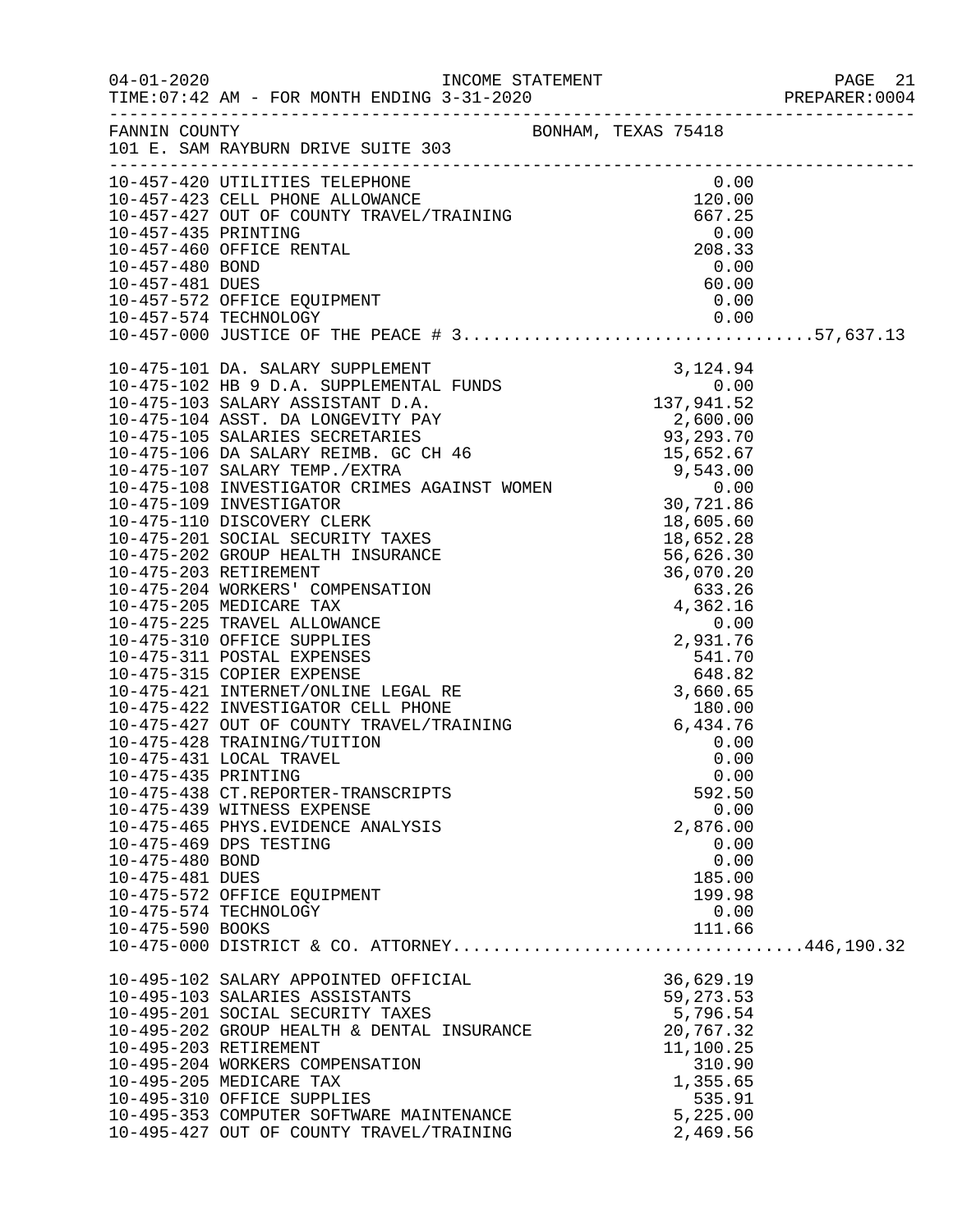|                                                           |                                                                                                                                                                                                                                                                                                                                                                                                                  |                                                                                                                                           | PREPARER: 0004 |
|-----------------------------------------------------------|------------------------------------------------------------------------------------------------------------------------------------------------------------------------------------------------------------------------------------------------------------------------------------------------------------------------------------------------------------------------------------------------------------------|-------------------------------------------------------------------------------------------------------------------------------------------|----------------|
|                                                           | FANNIN COUNTY<br>101 E. SAM RAYBURN DRIVE SUITE 303                                                                                                                                                                                                                                                                                                                                                              |                                                                                                                                           |                |
| 10-495-435 PRINTING<br>10-495-480 BOND<br>10-495-481 DUES | 10-495-431 LOCAL TRAVEL<br>10-495-452 R & M EQUIPMENT                                                                                                                                                                                                                                                                                                                                                            | 0.00<br>0.00<br>0.00<br>50.00<br>295.00                                                                                                   |                |
| 10-496-435 PRINTING<br>10-496-480 BOND<br>10-496-481 DUES | 10-496-452 R & M EQUIPMENT                                                                                                                                                                                                                                                                                                                                                                                       | 0.00<br>0.00<br>0.00<br>75.00                                                                                                             |                |
| 10-497-435 PRINTING<br>10-497-480 BOND<br>10-497-481 DUES | 10-497-431 LOCAL TRAVEL<br>10-497-452 R&M EQUIPMENT<br>10-497-453 COMPUTER SOFTWARE MAINTEN<br>10-497-572 OFFICE EQUIPMENT<br>10-497-574 TECHNOLOGY                                                                                                                                                                                                                                                              | 0.00<br>0.00<br>0.00<br>2,410.00<br>0.00<br>200.00<br>0.00<br>0.00                                                                        |                |
|                                                           | 10-499-101 SALARIES ELECTED OFFICIAL<br>10-499-103 SALARIES ASSISTANTS<br>10-499-104 SALARIES DEPUTIES<br>10-499-107 SALARY TEMP./EXTRA<br>10-499-201 SOCIAL SECURITY TAXES<br>10-499-202 GROUP HEALTH & DENTAL INSURANCE<br>10-499-203 RETIREMENT<br>10-499-204 WORKERS COMPENSATION<br>10-499-205 MEDICARE TAX<br>10-499-225 LEONARD OFFICE TRAVEL<br>10-499-310 OFFICE SUPPLIES<br>10-499-311 POSTAL EXPENSES | 29,118.96<br>20,876.18<br>50,433.11<br>9,048.00<br>6,532.01<br>29,667.60<br>12,732.95<br>334.93<br>1,527.52<br>296.94<br>589.51<br>923.95 |                |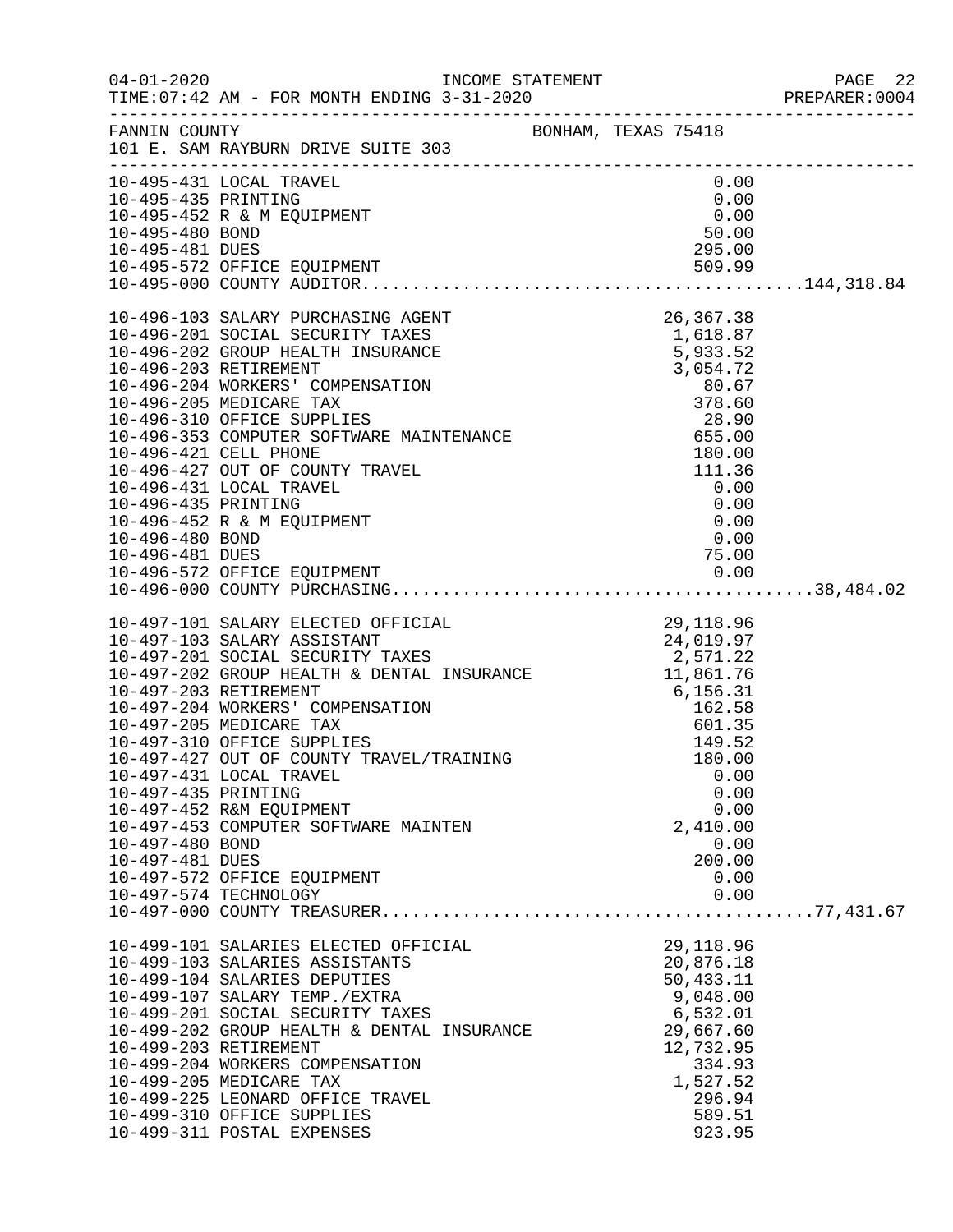|                                                     |                                                                                                                                                                                                                                                                                                                                                                                                                                                                                                                                                                                                                                                                                                                                                                                                                                                                                               |                                                                                                                              |                  | PAGE 23<br>PREPARER: 0004                                                                                                                                                                                                                                                                                                                                                                                                                                                                                                                                                                                                                                                                                                                  |
|-----------------------------------------------------|-----------------------------------------------------------------------------------------------------------------------------------------------------------------------------------------------------------------------------------------------------------------------------------------------------------------------------------------------------------------------------------------------------------------------------------------------------------------------------------------------------------------------------------------------------------------------------------------------------------------------------------------------------------------------------------------------------------------------------------------------------------------------------------------------------------------------------------------------------------------------------------------------|------------------------------------------------------------------------------------------------------------------------------|------------------|--------------------------------------------------------------------------------------------------------------------------------------------------------------------------------------------------------------------------------------------------------------------------------------------------------------------------------------------------------------------------------------------------------------------------------------------------------------------------------------------------------------------------------------------------------------------------------------------------------------------------------------------------------------------------------------------------------------------------------------------|
| FANNIN COUNTY<br>101 E. SAM RAYBURN DRIVE SUITE 303 |                                                                                                                                                                                                                                                                                                                                                                                                                                                                                                                                                                                                                                                                                                                                                                                                                                                                                               |                                                                                                                              |                  |                                                                                                                                                                                                                                                                                                                                                                                                                                                                                                                                                                                                                                                                                                                                            |
| 10-499-315 COPIER EXPENSE                           |                                                                                                                                                                                                                                                                                                                                                                                                                                                                                                                                                                                                                                                                                                                                                                                                                                                                                               |                                                                                                                              |                  |                                                                                                                                                                                                                                                                                                                                                                                                                                                                                                                                                                                                                                                                                                                                            |
|                                                     |                                                                                                                                                                                                                                                                                                                                                                                                                                                                                                                                                                                                                                                                                                                                                                                                                                                                                               |                                                                                                                              |                  |                                                                                                                                                                                                                                                                                                                                                                                                                                                                                                                                                                                                                                                                                                                                            |
| 10-499-460 LEONARD OFFICE RENT                      |                                                                                                                                                                                                                                                                                                                                                                                                                                                                                                                                                                                                                                                                                                                                                                                                                                                                                               |                                                                                                                              |                  |                                                                                                                                                                                                                                                                                                                                                                                                                                                                                                                                                                                                                                                                                                                                            |
| 10-499-481 DUES                                     |                                                                                                                                                                                                                                                                                                                                                                                                                                                                                                                                                                                                                                                                                                                                                                                                                                                                                               |                                                                                                                              |                  |                                                                                                                                                                                                                                                                                                                                                                                                                                                                                                                                                                                                                                                                                                                                            |
|                                                     |                                                                                                                                                                                                                                                                                                                                                                                                                                                                                                                                                                                                                                                                                                                                                                                                                                                                                               |                                                                                                                              |                  |                                                                                                                                                                                                                                                                                                                                                                                                                                                                                                                                                                                                                                                                                                                                            |
| 10-503-103 SALARY-TECHNICIAN                        |                                                                                                                                                                                                                                                                                                                                                                                                                                                                                                                                                                                                                                                                                                                                                                                                                                                                                               |                                                                                                                              |                  |                                                                                                                                                                                                                                                                                                                                                                                                                                                                                                                                                                                                                                                                                                                                            |
|                                                     |                                                                                                                                                                                                                                                                                                                                                                                                                                                                                                                                                                                                                                                                                                                                                                                                                                                                                               |                                                                                                                              |                  |                                                                                                                                                                                                                                                                                                                                                                                                                                                                                                                                                                                                                                                                                                                                            |
|                                                     |                                                                                                                                                                                                                                                                                                                                                                                                                                                                                                                                                                                                                                                                                                                                                                                                                                                                                               |                                                                                                                              |                  |                                                                                                                                                                                                                                                                                                                                                                                                                                                                                                                                                                                                                                                                                                                                            |
|                                                     |                                                                                                                                                                                                                                                                                                                                                                                                                                                                                                                                                                                                                                                                                                                                                                                                                                                                                               |                                                                                                                              |                  |                                                                                                                                                                                                                                                                                                                                                                                                                                                                                                                                                                                                                                                                                                                                            |
| 10-503-204 WORKERS COMPENSATION                     |                                                                                                                                                                                                                                                                                                                                                                                                                                                                                                                                                                                                                                                                                                                                                                                                                                                                                               |                                                                                                                              |                  |                                                                                                                                                                                                                                                                                                                                                                                                                                                                                                                                                                                                                                                                                                                                            |
| 10-503-205 MEDICARE TAX                             |                                                                                                                                                                                                                                                                                                                                                                                                                                                                                                                                                                                                                                                                                                                                                                                                                                                                                               |                                                                                                                              |                  |                                                                                                                                                                                                                                                                                                                                                                                                                                                                                                                                                                                                                                                                                                                                            |
|                                                     |                                                                                                                                                                                                                                                                                                                                                                                                                                                                                                                                                                                                                                                                                                                                                                                                                                                                                               |                                                                                                                              |                  |                                                                                                                                                                                                                                                                                                                                                                                                                                                                                                                                                                                                                                                                                                                                            |
|                                                     |                                                                                                                                                                                                                                                                                                                                                                                                                                                                                                                                                                                                                                                                                                                                                                                                                                                                                               |                                                                                                                              |                  |                                                                                                                                                                                                                                                                                                                                                                                                                                                                                                                                                                                                                                                                                                                                            |
|                                                     |                                                                                                                                                                                                                                                                                                                                                                                                                                                                                                                                                                                                                                                                                                                                                                                                                                                                                               |                                                                                                                              |                  |                                                                                                                                                                                                                                                                                                                                                                                                                                                                                                                                                                                                                                                                                                                                            |
|                                                     |                                                                                                                                                                                                                                                                                                                                                                                                                                                                                                                                                                                                                                                                                                                                                                                                                                                                                               |                                                                                                                              |                  |                                                                                                                                                                                                                                                                                                                                                                                                                                                                                                                                                                                                                                                                                                                                            |
| 10-503-435 PRINTING                                 |                                                                                                                                                                                                                                                                                                                                                                                                                                                                                                                                                                                                                                                                                                                                                                                                                                                                                               |                                                                                                                              |                  |                                                                                                                                                                                                                                                                                                                                                                                                                                                                                                                                                                                                                                                                                                                                            |
|                                                     |                                                                                                                                                                                                                                                                                                                                                                                                                                                                                                                                                                                                                                                                                                                                                                                                                                                                                               |                                                                                                                              |                  |                                                                                                                                                                                                                                                                                                                                                                                                                                                                                                                                                                                                                                                                                                                                            |
|                                                     |                                                                                                                                                                                                                                                                                                                                                                                                                                                                                                                                                                                                                                                                                                                                                                                                                                                                                               |                                                                                                                              |                  |                                                                                                                                                                                                                                                                                                                                                                                                                                                                                                                                                                                                                                                                                                                                            |
|                                                     |                                                                                                                                                                                                                                                                                                                                                                                                                                                                                                                                                                                                                                                                                                                                                                                                                                                                                               |                                                                                                                              |                  |                                                                                                                                                                                                                                                                                                                                                                                                                                                                                                                                                                                                                                                                                                                                            |
|                                                     |                                                                                                                                                                                                                                                                                                                                                                                                                                                                                                                                                                                                                                                                                                                                                                                                                                                                                               |                                                                                                                              |                  |                                                                                                                                                                                                                                                                                                                                                                                                                                                                                                                                                                                                                                                                                                                                            |
| 10-509-475 CONTINGENCY                              |                                                                                                                                                                                                                                                                                                                                                                                                                                                                                                                                                                                                                                                                                                                                                                                                                                                                                               |                                                                                                                              |                  |                                                                                                                                                                                                                                                                                                                                                                                                                                                                                                                                                                                                                                                                                                                                            |
|                                                     |                                                                                                                                                                                                                                                                                                                                                                                                                                                                                                                                                                                                                                                                                                                                                                                                                                                                                               |                                                                                                                              |                  |                                                                                                                                                                                                                                                                                                                                                                                                                                                                                                                                                                                                                                                                                                                                            |
|                                                     |                                                                                                                                                                                                                                                                                                                                                                                                                                                                                                                                                                                                                                                                                                                                                                                                                                                                                               |                                                                                                                              |                  |                                                                                                                                                                                                                                                                                                                                                                                                                                                                                                                                                                                                                                                                                                                                            |
|                                                     |                                                                                                                                                                                                                                                                                                                                                                                                                                                                                                                                                                                                                                                                                                                                                                                                                                                                                               |                                                                                                                              |                  |                                                                                                                                                                                                                                                                                                                                                                                                                                                                                                                                                                                                                                                                                                                                            |
|                                                     |                                                                                                                                                                                                                                                                                                                                                                                                                                                                                                                                                                                                                                                                                                                                                                                                                                                                                               |                                                                                                                              |                  |                                                                                                                                                                                                                                                                                                                                                                                                                                                                                                                                                                                                                                                                                                                                            |
| 10-510-203 RETIREMENT                               |                                                                                                                                                                                                                                                                                                                                                                                                                                                                                                                                                                                                                                                                                                                                                                                                                                                                                               |                                                                                                                              |                  |                                                                                                                                                                                                                                                                                                                                                                                                                                                                                                                                                                                                                                                                                                                                            |
|                                                     |                                                                                                                                                                                                                                                                                                                                                                                                                                                                                                                                                                                                                                                                                                                                                                                                                                                                                               |                                                                                                                              |                  |                                                                                                                                                                                                                                                                                                                                                                                                                                                                                                                                                                                                                                                                                                                                            |
|                                                     |                                                                                                                                                                                                                                                                                                                                                                                                                                                                                                                                                                                                                                                                                                                                                                                                                                                                                               |                                                                                                                              |                  |                                                                                                                                                                                                                                                                                                                                                                                                                                                                                                                                                                                                                                                                                                                                            |
|                                                     |                                                                                                                                                                                                                                                                                                                                                                                                                                                                                                                                                                                                                                                                                                                                                                                                                                                                                               |                                                                                                                              |                  |                                                                                                                                                                                                                                                                                                                                                                                                                                                                                                                                                                                                                                                                                                                                            |
| 10-510-315 COPIER RENTAL                            |                                                                                                                                                                                                                                                                                                                                                                                                                                                                                                                                                                                                                                                                                                                                                                                                                                                                                               |                                                                                                                              |                  |                                                                                                                                                                                                                                                                                                                                                                                                                                                                                                                                                                                                                                                                                                                                            |
|                                                     |                                                                                                                                                                                                                                                                                                                                                                                                                                                                                                                                                                                                                                                                                                                                                                                                                                                                                               |                                                                                                                              |                  |                                                                                                                                                                                                                                                                                                                                                                                                                                                                                                                                                                                                                                                                                                                                            |
|                                                     |                                                                                                                                                                                                                                                                                                                                                                                                                                                                                                                                                                                                                                                                                                                                                                                                                                                                                               |                                                                                                                              |                  |                                                                                                                                                                                                                                                                                                                                                                                                                                                                                                                                                                                                                                                                                                                                            |
|                                                     |                                                                                                                                                                                                                                                                                                                                                                                                                                                                                                                                                                                                                                                                                                                                                                                                                                                                                               |                                                                                                                              |                  |                                                                                                                                                                                                                                                                                                                                                                                                                                                                                                                                                                                                                                                                                                                                            |
|                                                     |                                                                                                                                                                                                                                                                                                                                                                                                                                                                                                                                                                                                                                                                                                                                                                                                                                                                                               |                                                                                                                              |                  |                                                                                                                                                                                                                                                                                                                                                                                                                                                                                                                                                                                                                                                                                                                                            |
| 10-510-421 INTERNET LINES                           |                                                                                                                                                                                                                                                                                                                                                                                                                                                                                                                                                                                                                                                                                                                                                                                                                                                                                               |                                                                                                                              |                  |                                                                                                                                                                                                                                                                                                                                                                                                                                                                                                                                                                                                                                                                                                                                            |
| 10-510-423 CELL PHONE                               |                                                                                                                                                                                                                                                                                                                                                                                                                                                                                                                                                                                                                                                                                                                                                                                                                                                                                               |                                                                                                                              |                  |                                                                                                                                                                                                                                                                                                                                                                                                                                                                                                                                                                                                                                                                                                                                            |
|                                                     |                                                                                                                                                                                                                                                                                                                                                                                                                                                                                                                                                                                                                                                                                                                                                                                                                                                                                               |                                                                                                                              |                  |                                                                                                                                                                                                                                                                                                                                                                                                                                                                                                                                                                                                                                                                                                                                            |
|                                                     |                                                                                                                                                                                                                                                                                                                                                                                                                                                                                                                                                                                                                                                                                                                                                                                                                                                                                               |                                                                                                                              |                  |                                                                                                                                                                                                                                                                                                                                                                                                                                                                                                                                                                                                                                                                                                                                            |
|                                                     |                                                                                                                                                                                                                                                                                                                                                                                                                                                                                                                                                                                                                                                                                                                                                                                                                                                                                               |                                                                                                                              |                  |                                                                                                                                                                                                                                                                                                                                                                                                                                                                                                                                                                                                                                                                                                                                            |
| 10-510-445 AIR CONDITIONER MAINTENANCE              |                                                                                                                                                                                                                                                                                                                                                                                                                                                                                                                                                                                                                                                                                                                                                                                                                                                                                               |                                                                                                                              |                  |                                                                                                                                                                                                                                                                                                                                                                                                                                                                                                                                                                                                                                                                                                                                            |
| 10-510-446 ELEVATOR MAINTENANCE CONTR               |                                                                                                                                                                                                                                                                                                                                                                                                                                                                                                                                                                                                                                                                                                                                                                                                                                                                                               |                                                                                                                              |                  |                                                                                                                                                                                                                                                                                                                                                                                                                                                                                                                                                                                                                                                                                                                                            |
|                                                     | 10-499-435 PRINTING<br>10-499-480 BOND<br>10-499-572 OFFICE EQUIPMENT<br>10-503-107 PART TIME TECHNICIAN<br>10-503-201 SOCIAL SECURITY<br>10-503-202 GROUP HEALTH INSURANCE<br>10-503-203 RETIREMENT<br>10-503-225 TRAVEL ALLOWANCE<br>10-503-310 OFFICE SUPPLIES<br>10-503-421 CELL PHONE ALLOWANCE<br>10-503-423 EMERGENCY INTERNET<br>10-503-453 R&M COMPUTER/TRAINING<br>10-503-572 OFFICE EQUIPMENT<br>10-510-107 REGULAR TEMP.- PART TIME<br>10-510-115 SALARY JANITOR<br>10-510-201 SOCIAL SECURITY TAXES<br>10-510-204 WORKERS' COMPENSATION<br>10-510-205 MEDICARE TAX<br>10-510-310 OFFICE SUPPLIES<br>10-510-311 POSTAL EXPENSE<br>10-510-330 AUTO EXPENSE-GAS AND OIL<br>10-510-332 JANITOR SUPPLIES<br>10-510-353 R&M COMPUTER<br>10-510-420 TELEPHONE<br>10-510-440 UTILITIES ELECTRICITY<br>10-510-441 UTILITIES GAS<br>10-510-442 UTILITIES WATER<br>10-510-443 TRASH PICK-UP | 10-503-427 OUT OF COUNTY TRAVEL/TRAINING<br>10-510-202 GROUP HEALTH & DENTAL INSURANCE<br>10-510-316 EMPLOYEE AWARDS BANQUET | INCOME STATEMENT | BONHAM, TEXAS 75418<br>563.91<br>10-499-315 COPIER EXPENSE<br>10-499-420 TELEPHONE LEONARD OFFICE 0.00<br>10-499-423 CELL PHONE 0.00<br>10-499-427 OUT OF COUNTY TRAVEL/TRAINING 3,017.95<br>0.00<br>600.00<br>0.00<br>175.00<br>0.00<br>10-499-574 TECHNOLOGY 0.00<br>10-499-000 TAX ASSESSOR-COLLECTOR166,438.52<br>21, 148.53<br>2,805.90<br>1,360.64<br>5,933.52<br>2,770.30<br>$2,770.30$<br>98.26<br>98.26<br>318.27<br>289.30<br>0.00<br>144.67<br>227.94<br>0.00<br>0.00<br>0.00<br>0.00<br>0.00<br>20,283.90<br>1,239.38<br>5,933.52<br>2,349.97<br>717.31<br>289.86<br>1,367.45<br>3,420.81<br>3,933.52<br>3,588.57<br>189.78<br>0.00<br>0.00<br>21,755.50<br>0.00<br>158.85<br>608.42<br>0.00<br>0.00<br>421.30<br>0.00<br>0.00 |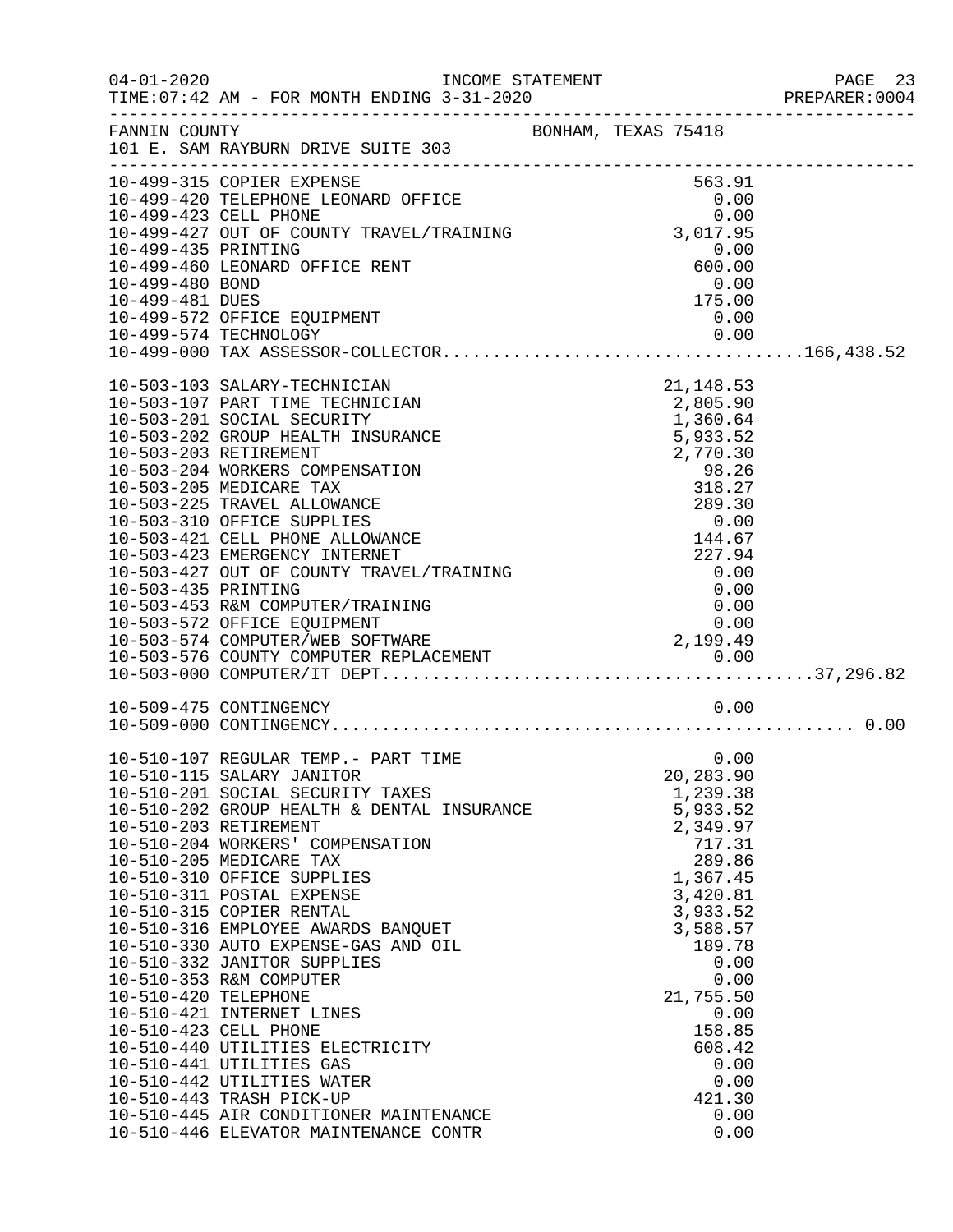|                                                                 |                                                                                                                                                                                                                                                                                                                                                                                                                                                                                                      |                                                                                                                                                                                           | PREPARER: 0004 |
|-----------------------------------------------------------------|------------------------------------------------------------------------------------------------------------------------------------------------------------------------------------------------------------------------------------------------------------------------------------------------------------------------------------------------------------------------------------------------------------------------------------------------------------------------------------------------------|-------------------------------------------------------------------------------------------------------------------------------------------------------------------------------------------|----------------|
|                                                                 | FANNIN COUNTY<br>101 E. SAM RAYBURN DRIVE SUITE 303                                                                                                                                                                                                                                                                                                                                                                                                                                                  |                                                                                                                                                                                           |                |
| 10-510-500 LAND                                                 | 10-510-450 R & M BUILDINGS<br>10-510-453 COMPUTER SOFTWARE MAINTEN<br>10-510-463 RENTAL PERSONNEL PAGER<br>10-510-482 FIRE INSURANCE<br>10-510-530 PERMANENT IMPROVEMENTS<br>10-510-572 OFFICE EQUIPMENT<br>10-510-573 ODYSSEY SOFTWARE/EQUIPMENT<br>10-510-574 TECHNOLOGY<br>10-510-575 LAND/BUILDING                                                                                                                                                                                               | 0.00<br>109,494.00<br>0.00<br>0.00<br>0.00<br>0.00<br>0.00<br>0.00<br>0.00<br>0.00                                                                                                        |                |
|                                                                 | 10-511-115 SALARY JANITOR<br>10-511-201 SOCIAL SECURITY TAXES<br>10-511-203 RETIREMENT<br>10-511-204 WORKER' COMPENSATION<br>10-511-205 MEDICARE TAX<br>10-511-225 JANITOR TRAVEL<br>10-511-332 JANITOR SUPPLIES<br>10-511-440 UTILITIES ELECTRICITY<br>10-511-441 UTILITIES GAS<br>10-511-442 UTILITIES WATER<br>10-511-443 TRASH PICK-UP SERVICE<br>10-511-444 LAWN MAINTENANCE<br>10-511-450 R & M BUILDING<br>10-511-482 FIRE INSURANCE                                                          | 3,192.03<br>197.90<br>0.00<br>110.33<br>$46.28$<br>$69.36$<br>$473.88$<br>1,902.85<br>468.71<br>571.36<br>210.65<br>0.00<br>312.74<br>0.00                                                |                |
| 10-512-535 BUILDINGS                                            | 10-512-332 JANITOR SUPPLIES<br>10-512-440 UTILITIES ELECTRICITY<br>10-512-442 UTILITIES WATER<br>10-512-450 R&M BUILDING<br>10-512-482 FIRE INSURANCE                                                                                                                                                                                                                                                                                                                                                | $149.63$<br>2,958.36<br>335.27<br>140.00<br>0.00<br>0.00                                                                                                                                  |                |
| 10-513-420 TELEPHONE<br>10-513-421 INTERNET<br>10-513-531 ANNEX | 10-513-115 SALARY JANITOR<br>10-513-201 SOCIAL SECURITY TAXES<br>10-513-203 RETIREMENT<br>10-513-204 WORKERS' COMPENSATION<br>10-513-205 MEDICARE TAX<br>10-513-311 SOUTH ANNEX POSTAGE<br>10-513-315 COPIER RENTAL<br>10-513-332 JANITOR SUPPLIES<br>10-513-440 UTILITIES ELECTRICITY<br>10-513-441 UTILITIES GAS<br>10-513-442 UTILITIES WATER<br>10-513-443 TRASH PICKUP SERVICE<br>10-513-444 LAWN MAINTENANCE<br>10-513-450 R&M BUILDING<br>10-513-455 PARKING LOT<br>10-513-482 FIRE INSURANCE | 3,733.75<br>231.46<br>0.00<br>117.05<br>54.14<br>$951.70 -$<br>648.51<br>667.50<br>0.00<br>1,732.00<br>2,312.56<br>725.45<br>462.21<br>421.30<br>0.00<br>5,189.25<br>0.00<br>0.00<br>0.00 |                |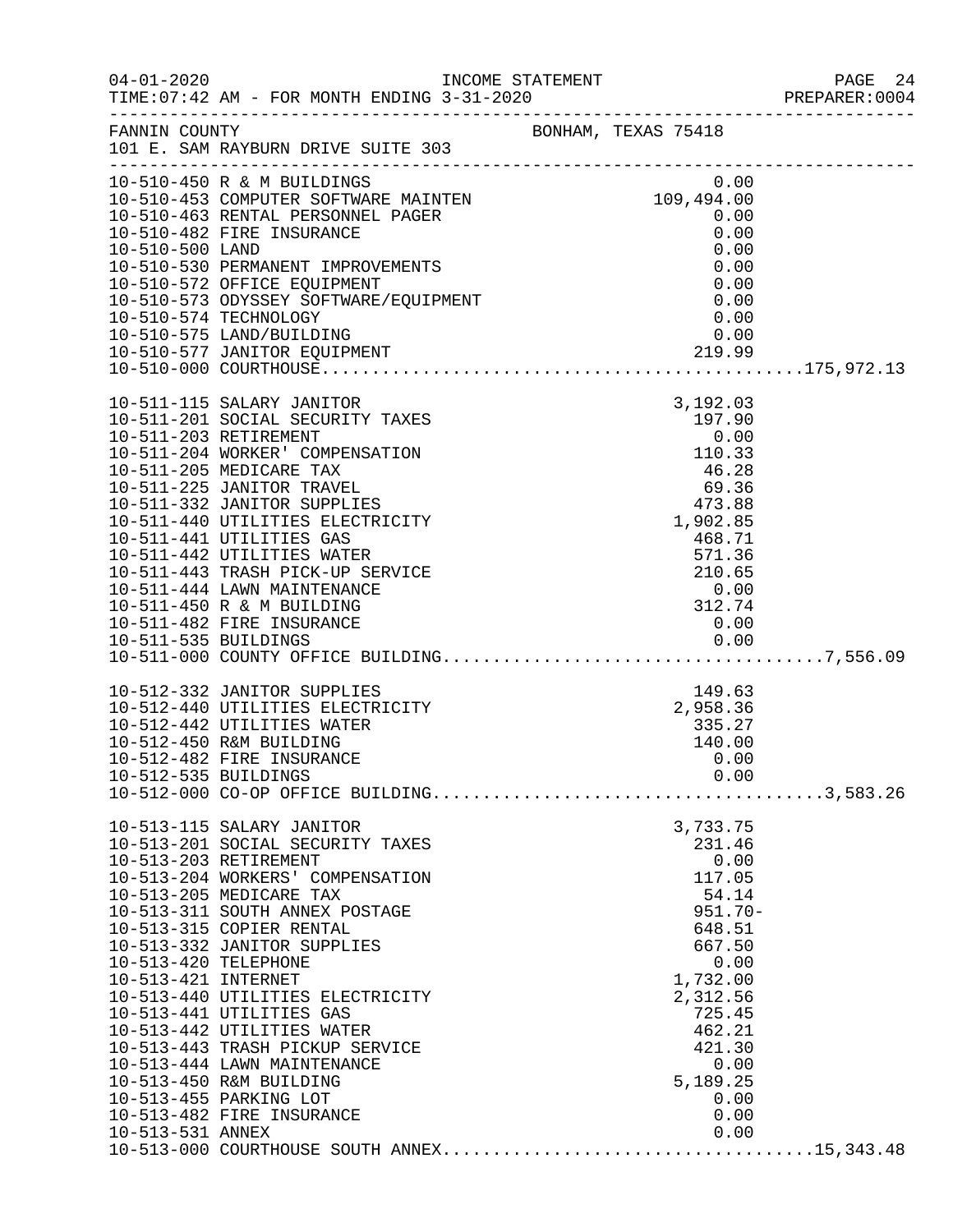| $04 - 01 - 2020$     | INCOME STATEMENT                                                                                                                                                                                                                                                                                                                                                                                                                                                                                                                            |  |                                                                                                                                                                  | PAGE 25<br>PREPARER: 0004 |
|----------------------|---------------------------------------------------------------------------------------------------------------------------------------------------------------------------------------------------------------------------------------------------------------------------------------------------------------------------------------------------------------------------------------------------------------------------------------------------------------------------------------------------------------------------------------------|--|------------------------------------------------------------------------------------------------------------------------------------------------------------------|---------------------------|
|                      | FANNIN COUNTY<br>101 E. SAM RAYBURN DRIVE SUITE 303                                                                                                                                                                                                                                                                                                                                                                                                                                                                                         |  |                                                                                                                                                                  |                           |
|                      | 10-514-421 TELEPHONE/INTERNET                                                                                                                                                                                                                                                                                                                                                                                                                                                                                                               |  |                                                                                                                                                                  |                           |
|                      | 10-515-440 UTILITIES ELECTRICITY<br>10-515-441 UTILITIES GAS                                                                                                                                                                                                                                                                                                                                                                                                                                                                                |  | 1,276.62<br>581.90                                                                                                                                               |                           |
|                      | 10-515-442 UTILITIES WATER<br>10-515-444 LAWN MAINTENANCE<br>10-515-450 R&M BUILDING                                                                                                                                                                                                                                                                                                                                                                                                                                                        |  | 233.26<br>100.00<br>31.50                                                                                                                                        |                           |
|                      | 10-515-482 FIRE INSURANCE                                                                                                                                                                                                                                                                                                                                                                                                                                                                                                                   |  | 0.00                                                                                                                                                             |                           |
|                      |                                                                                                                                                                                                                                                                                                                                                                                                                                                                                                                                             |  |                                                                                                                                                                  |                           |
| 10-516-420 TELEPHONE | 10-516-115 SALARY JANITOR<br>10-516-201 SOCIAL SECURITY TAXES<br>10-516-203 RETIREMENT<br>10-516-204 WORKERS' COMPENSATION<br>10-516-205 MEDICARE TAX<br>10-516-225 JANITOR TRAVEL<br>10-516-332 JANITOR SUPPLIES<br>10-516-440 UTILITIES ELECTRICITY<br>10-516-441 UTILITIES GAS<br>10-516-442 UTILITIES WATER<br>10-516-443 TRASH PICKUP SERVICE<br>10-516-444 LAWN MAINTENANCE<br>10-516-450 R&M BUILDING<br>10-516-482 FIRE INSURANCE<br>10-516-530 BUILDING REMODEL<br>10-516-535 BUILDING CONSTRUCTION<br>10-516-572 OFFICE EQUIPMENT |  | 1,920.87<br>119.11<br>0.00<br>60.68<br>27.85<br>116.62<br>404.37<br>0.00<br>2,977.21<br>0.00<br>285.40<br>0.00<br>0.00<br>320.50<br>0.00<br>0.00<br>0.00<br>0.00 |                           |
|                      |                                                                                                                                                                                                                                                                                                                                                                                                                                                                                                                                             |  |                                                                                                                                                                  |                           |
|                      | 10-518-311 POSTAL EXPENSES<br>10-518-332 JANITOR SUPPLIES<br>10-518-420 UTILITIES TELEPHONE<br>10-518-421 INTERNET SERVICES<br>10-518-440 UTILITIES ELECTRICITY<br>10-518-441 UTILITIES GAS<br>10-518-442 UTILITIES WATER<br>10-518-443 TRASH PICKUP SERVICE<br>10-518-450 R & M BUILDING<br>10-518-460 MOVING EXPENSES<br>10-518-470 OFFICE SPACE LEASE<br>10-518-483 ALARM MONITORING<br>10-518-484 CLEANING SERVICES<br>10-518-501 PEST CONTROL<br>10-518-000 COUNTY OFFICES RELOCATION103,645.12                                        |  | 336.00<br>1,839.17<br>0.00<br>7,552.83<br>5,777.27<br>1,818.28<br>1,907.64<br>838.10<br>1,495.23<br>0.00<br>80,725.00<br>885.60<br>0.00<br>470.00                |                           |
|                      | 10-520-484 GENERAL LIABILITY INSURANCE                                                                                                                                                                                                                                                                                                                                                                                                                                                                                                      |  | 0.00                                                                                                                                                             |                           |
|                      |                                                                                                                                                                                                                                                                                                                                                                                                                                                                                                                                             |  |                                                                                                                                                                  |                           |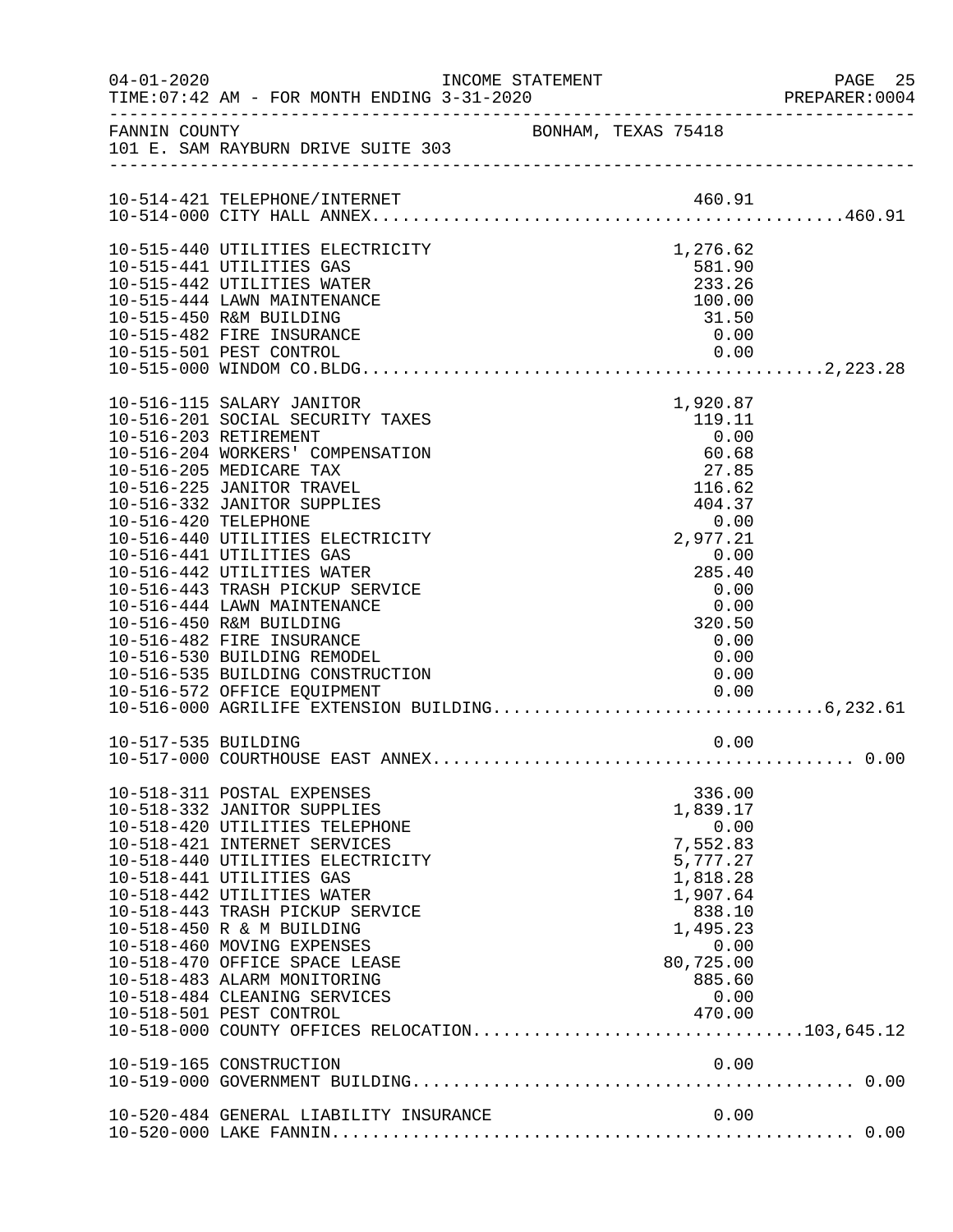| $04 - 01 - 2020$     | TIME:07:42 AM - FOR MONTH ENDING 3-31-2020 PREPARER:0004                                                                                                               | INCOME STATEMENT<br>2-21-2020 |            |           |              | PAGE 26<br>PREPARER: 0004 |
|----------------------|------------------------------------------------------------------------------------------------------------------------------------------------------------------------|-------------------------------|------------|-----------|--------------|---------------------------|
|                      | FANNIN COUNTY<br>101 E. SAM RAYBURN DRIVE SUITE 303                                                                                                                    |                               |            |           |              |                           |
|                      |                                                                                                                                                                        |                               |            |           |              |                           |
|                      |                                                                                                                                                                        |                               |            |           |              |                           |
|                      | 10-543-416 FIRE PROTECTION SERVICE                                                                                                                                     |                               |            | 42,000.00 |              |                           |
|                      | 10-543-422 R&M RADIO/TOWER<br>10-543-440 UTILITIES ELECTRICITY 0.00<br>10-543-447 REPEATER SERVICE CONTRACT 2,920.96<br>2,920.96<br>2,920.96                           |                               |            |           |              |                           |
|                      |                                                                                                                                                                        |                               |            |           |              |                           |
|                      |                                                                                                                                                                        |                               |            |           |              |                           |
|                      |                                                                                                                                                                        |                               |            |           |              |                           |
|                      |                                                                                                                                                                        |                               |            |           |              |                           |
|                      | 10-551-101 SALARY ELECTED OFFICIAL                                                                                                                                     |                               | 16, 577.34 |           |              |                           |
|                      |                                                                                                                                                                        |                               |            |           |              |                           |
|                      |                                                                                                                                                                        |                               |            |           |              |                           |
|                      |                                                                                                                                                                        |                               |            |           |              |                           |
|                      |                                                                                                                                                                        |                               |            |           |              |                           |
|                      |                                                                                                                                                                        |                               |            |           |              |                           |
|                      |                                                                                                                                                                        |                               |            |           |              |                           |
|                      |                                                                                                                                                                        |                               |            |           |              |                           |
|                      |                                                                                                                                                                        |                               |            |           |              |                           |
|                      | 10-551-422 R & M RADIO                                                                                                                                                 |                               |            | 0.00      |              |                           |
|                      | 10-551-427 TRAVEL EXPENSE                                                                                                                                              |                               | 1, 200.00  |           |              |                           |
| 10-551-435 PRINTING  |                                                                                                                                                                        |                               |            | 0.00      |              |                           |
|                      | 10-551-480 BOND 0.00<br>10-551-488 LAW ENFORCEMENT PROF. INS 463.00                                                                                                    |                               |            |           |              |                           |
|                      |                                                                                                                                                                        |                               |            |           |              |                           |
| 10-551-572 EQUIPMENT |                                                                                                                                                                        |                               |            | 0.00      |              |                           |
|                      |                                                                                                                                                                        |                               |            |           |              |                           |
|                      |                                                                                                                                                                        |                               |            |           |              |                           |
|                      | 10-552-101 SALARY ELECTED OFFICIAL 8,049.47<br>10-552-201 SOCIAL SECURITY TAXES 499.07<br>10-552-202 GROUP HEALTH & DENTAL INSURANCE 5,933.52<br>10-552-203 RETIREMENT |                               |            |           |              |                           |
|                      |                                                                                                                                                                        |                               |            |           |              |                           |
|                      |                                                                                                                                                                        |                               |            |           |              |                           |
|                      | 10-552-203 RETIREMENT                                                                                                                                                  |                               |            | 932.55    |              |                           |
|                      | 10-552-204 WORKERS' COMPENSATION                                                                                                                                       |                               |            | 139.07    |              |                           |
|                      | 10-552-205 MEDICARE TAX                                                                                                                                                |                               |            | 116.74    |              |                           |
|                      | 10-552-310 OFFICE SUPPLIES<br>10-552-311 POSTAL EXPENSES                                                                                                               |                               |            |           | 0.00<br>0.00 |                           |
|                      | 10-552-330 AUTO EXPENSE-GAS AND OIL                                                                                                                                    |                               |            | 76.25     |              |                           |
|                      | 10-552-422 R & M RADIO                                                                                                                                                 |                               |            |           | 0.00         |                           |
|                      | 10-552-427 TRAVEL EXPENSE                                                                                                                                              |                               |            |           | 0.00         |                           |
|                      | 10-552-428 TRAINING/TUITION/TRAVEL                                                                                                                                     |                               |            |           | 0.00         |                           |
| 10-552-435 PRINTING  |                                                                                                                                                                        |                               |            |           | 0.00         |                           |
| 10-552-454 R&M AUTO  |                                                                                                                                                                        |                               |            | 14.50     |              |                           |
| 10-552-480 BOND      |                                                                                                                                                                        |                               |            |           | 0.00         |                           |
|                      | 10-552-487 AUTO INSURANCE                                                                                                                                              |                               |            | 403.00    |              |                           |
|                      | 10-552-488 LAW ENFOREMENT PROF. INS.                                                                                                                                   |                               |            | 463.00    |              |                           |
|                      | 10-552-573 RADIO EQUIPMENT                                                                                                                                             |                               |            |           | 0.00         |                           |
|                      | 10-552-574 TECHNOLOGY                                                                                                                                                  |                               |            |           | 0.00         |                           |
|                      |                                                                                                                                                                        |                               |            |           |              |                           |
|                      | 10-553-101 SALARY ELECTED OFFICIAL                                                                                                                                     |                               |            | 7,155.33  |              |                           |
|                      | 10-553-201 SOCIAL SECURITY TAXES                                                                                                                                       |                               |            | 518.09    |              |                           |
|                      | 10-553-202 GROUP HEALTH & DENTAL INSURANCE                                                                                                                             |                               |            | 5,933.52  |              |                           |
|                      | 10-553-203 RETIREMENT                                                                                                                                                  |                               |            | 828.94    |              |                           |
|                      | 10-553-204 WORKERS' COMPENSATION                                                                                                                                       |                               |            | 123.62    |              |                           |
|                      | 10-553-205 MEDICARE TAX                                                                                                                                                |                               |            | 121.14    |              |                           |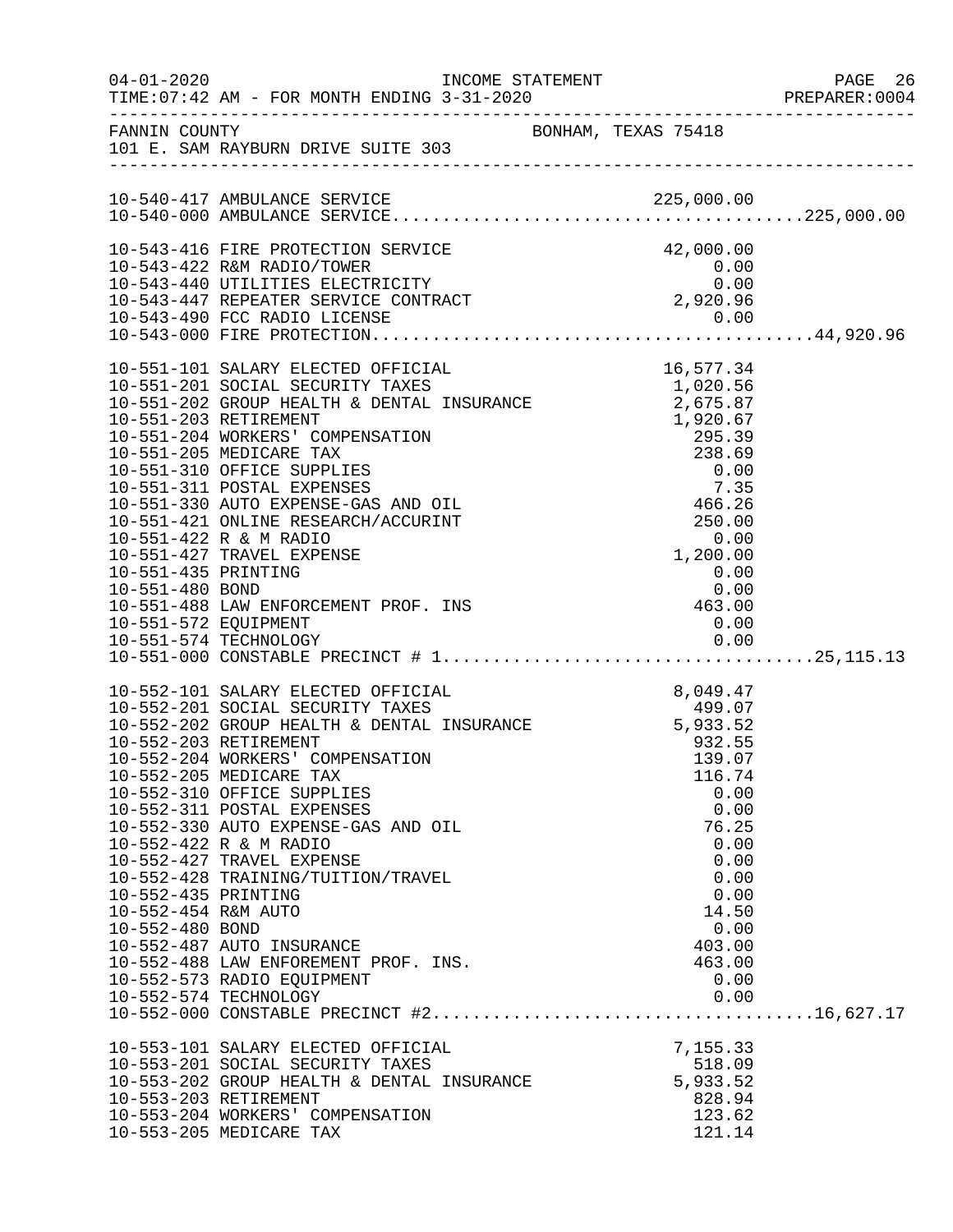| $04 - 01 - 2020$                                                       | INCOME STATEMENT                                                                                                                                                                                                                                                                                                                                                                                                                                                                                                                                                                                                                                                                                                                                                                                                                                                                                                                                                                                                                                                                        |                                                                                                                                                                                                                  | PAGE 27<br>PREPARER: 0004 |
|------------------------------------------------------------------------|-----------------------------------------------------------------------------------------------------------------------------------------------------------------------------------------------------------------------------------------------------------------------------------------------------------------------------------------------------------------------------------------------------------------------------------------------------------------------------------------------------------------------------------------------------------------------------------------------------------------------------------------------------------------------------------------------------------------------------------------------------------------------------------------------------------------------------------------------------------------------------------------------------------------------------------------------------------------------------------------------------------------------------------------------------------------------------------------|------------------------------------------------------------------------------------------------------------------------------------------------------------------------------------------------------------------|---------------------------|
| FANNIN COUNTY                                                          | BONHAM, TEXAS 75418<br>101 E. SAM RAYBURN DRIVE SUITE 303                                                                                                                                                                                                                                                                                                                                                                                                                                                                                                                                                                                                                                                                                                                                                                                                                                                                                                                                                                                                                               |                                                                                                                                                                                                                  |                           |
|                                                                        | 10-553-310 OFFICE SUPPLIES<br>10-553-310 OFFICE SUPPLIES<br>10-553-311 POSTAL EXPENSES 0.00<br>10-553-330 AUTO EXPENSE-GAS AND OIL 0.00<br>1,200.00                                                                                                                                                                                                                                                                                                                                                                                                                                                                                                                                                                                                                                                                                                                                                                                                                                                                                                                                     | 0.00                                                                                                                                                                                                             |                           |
| 10-553-435 PRINTING<br>10-553-480 BOND<br>10-553-481 DUES              | 10-553-453 COMPUTER SOFTWARE                                                                                                                                                                                                                                                                                                                                                                                                                                                                                                                                                                                                                                                                                                                                                                                                                                                                                                                                                                                                                                                            | 0.00<br>0.00<br>0.00<br>60.00                                                                                                                                                                                    |                           |
|                                                                        | 00.00<br>10-553-488 LAW ENFORCEMENT PROF. INS<br>10-553-572 OFFICE EQUIPMENT<br>10-553-573 RADIO EQUIPMENT                                                                                                                                                                                                                                                                                                                                                                                                                                                                                                                                                                                                                                                                                                                                                                                                                                                                                                                                                                              | 0.00                                                                                                                                                                                                             |                           |
|                                                                        |                                                                                                                                                                                                                                                                                                                                                                                                                                                                                                                                                                                                                                                                                                                                                                                                                                                                                                                                                                                                                                                                                         |                                                                                                                                                                                                                  |                           |
|                                                                        |                                                                                                                                                                                                                                                                                                                                                                                                                                                                                                                                                                                                                                                                                                                                                                                                                                                                                                                                                                                                                                                                                         |                                                                                                                                                                                                                  |                           |
| 10-560-203 RETIREMENT<br>10-560-420 TELEPHONE<br>10-560-421 CELL PHONE | 10-560-101 SALARY ELECTED OFFICIAL 29,996.98<br>10-560-102 ADMINISTRATIVE SECRETARY 21,250.06<br>10-560-103 CHIEF DEPUTY 24,500.06<br>10-560-104 SALARIES DEPUTIES 301,265.94<br>10-560-107 PT RECORDS/EVIDENCE CLERKS 12,192.00<br>10-5<br>10-560-109 INVESTIGATOR-CRIMES AGAINST CHILDRE<br>10-560-109 INVESTIGATOR-CRIMES AGAINST CHILDRE<br>10.064.99<br>10-560-111 LIEUTENANT<br>10-560-113 TRANSPORT OFFICER<br>10-560-113 TRANSPORT OFFICER<br>10-560-114 PROF. STANDARDS OFFIC<br>10-560-204 WORKERS' COMPENSATION<br>10-560-205 MEDICARE TAX<br>10-560-206 UNEMPLOYMENT EXPENSE<br>10-560-250 EMPLOYEE PHYSICALS<br>10-560-310 OFFICE SUPPLIES<br>10-560-311 POSTAL EXPENSES<br>10-560-315 SHERIFF COPIER RENTAL<br>10-560-320 WEAPONS SUPPLIES<br>10-560-321 PATROL SUPPLIES<br>10-560-330 AUTO EXPENSE GAS & OIL<br>10-560-332 SHERIFF JANITOR SUPPLIES<br>10-560-395 UNIFORMS/OTHER<br>10-560-419 SHERIFF CELL PHONE<br>10-560-422 R & M RADIO<br>10-560-425 PROFESSIONAL SERVICES/INTERPRETER<br>10-560-427 OUT OF COUNTY TRAVEL/TRAINING<br>10-560-428 PRISONER TRANSPORT | 69,635.95<br>8,092.36<br>8,586.70<br>5,879.58<br>636.00<br>4,979.61<br>2,233.53<br>0.00<br>172.88<br>3,979.88<br>25,937.18<br>708.75<br>2,612.74<br>240.00<br>0.00<br>575.00<br>0.00<br>0.00<br>0.00<br>4,942.50 |                           |
| 10-560-435 PRINTING                                                    | 10-560-430 BIDS AND NOTICES<br>10-560-432 IMPOUNDMENT OF ESTRAY LIVESTOCK                                                                                                                                                                                                                                                                                                                                                                                                                                                                                                                                                                                                                                                                                                                                                                                                                                                                                                                                                                                                               | 93.56<br>3,180.00<br>493.77                                                                                                                                                                                      |                           |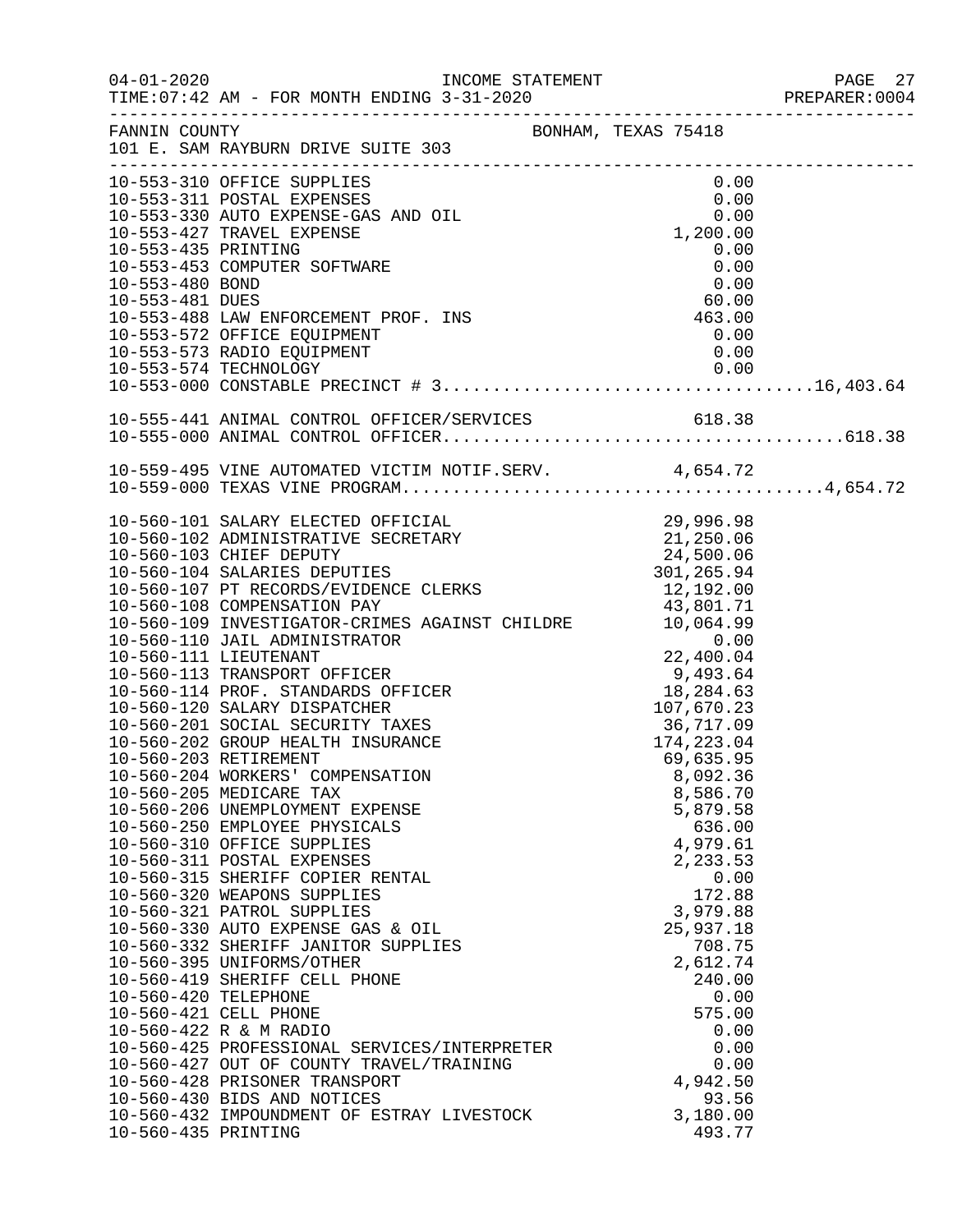| BONHAM, TEXAS 75418<br>FANNIN COUNTY<br>101 E. SAM RAYBURN DRIVE SUITE 303<br>10-560-440 UTILITIES ELECTRICITY<br>0.00<br>714.22<br>10-560-442 UTILITIES WATER<br>10-560-442 UTILITIES WATER<br>10-560-443 SHERIFF TRASH PICKUP<br>582.70<br>4,598.88<br>10-560-444 INTERNET SERVICE<br>NCE<br>T<br>T<br>(0.00<br>(0.00<br>(3,932.72<br>(3,932.72<br>10-560-445 AIR CONDITIONER MAINTENANCE<br>10-560-447 REPEATER SERVICE CONTRACT<br>10-560-450 SHERIFF OFF. R&M BLDG.<br>3,932.72<br>10-560-453 TYLER/CAD MAINTENANCE<br>10-560-453 TYLER/CAD MAINTENANCE<br>10-560-454 R & M AUTOMOBILES<br>10.143.01<br>10.143.01<br>10.143.01<br>10.143.01<br>10.143.01<br>10.143.01<br>10.143.01<br>10.143.01<br>10.143.01<br>10.143.01<br>10.1<br>10-560-579 WEAPONS<br>0.00<br>10-560-630 AUTO NOTE PMT-PRINCIPAL<br>0.00<br>10-562-396 BODY ARMOR<br>10-562-000 RIFLE RESISTANT BODY ARMOR 34398010.00<br>10-565-380 PRISONER HOUSING<br>10-565-400 PRISONER TRANSPORT/GUARD<br>10-565-405 PRISONER MEDICAL 88,193.20<br>10-565-429 SCHOLARSHIP AWARDS 0.00<br>10-565-442 CR4200 UTILITY WATER 0.00<br>10-565-450 R&M BUILDING 3 450 00<br>10-565-450 R&M BUILDING<br>3,450.00<br>10-565-482 FIRE INSURANCE<br>0.00<br>10-565-491 JUSTICE ASSISTANCE GRANT<br>0.00<br>10-565-500 LAND<br>0.00<br>10-565-532 JAIL<br>0.00<br>10-570-420 TELEPHONE<br>0.00<br>10-570-421 TELEPHONE SYSTEM INSTALLATION<br>0.00<br>1,329.50<br>10-570-572 OFFICE EQUIPMENT<br>18,862.48<br>10-573-103 SALARY-BOND SUPERVISOR<br>10-573-201 SOCIAL SECURITY TAXES<br>1,157.00<br>5,933.52<br>10-573-202 GROUP HEALTH INSURANCE<br>10-573-203 RETIREMENT<br>2,185.27<br>10-573-204 WORKERS' COMPENSATION<br>57.71<br>10-573-205 MEDICARE TAX<br>270.53<br>10-573-310 OFFICE SUPPLIES<br>448.81<br>10-573-311 POSTAL EXPENSES<br>0.00<br>10-573-313 DRUG TESTING SUPPLIES<br>1,222.00<br>10-573-340 EVALUATIONS<br>0.00<br>10-573-353 COMPUTER EXPENSE<br>0.00<br>10-573-420 TELEPHONE<br>0.00<br>0.00<br>10-573-427 OUT OF COUNTY TRAVEL/TRAINING | 04-01-2020<br>PAGE 28 INCOME STATEMENT PAGE 28 PREPARER:0004<br>PREPARER:0004 PREPARER:0004 PREPARER:0004 |  |  |
|------------------------------------------------------------------------------------------------------------------------------------------------------------------------------------------------------------------------------------------------------------------------------------------------------------------------------------------------------------------------------------------------------------------------------------------------------------------------------------------------------------------------------------------------------------------------------------------------------------------------------------------------------------------------------------------------------------------------------------------------------------------------------------------------------------------------------------------------------------------------------------------------------------------------------------------------------------------------------------------------------------------------------------------------------------------------------------------------------------------------------------------------------------------------------------------------------------------------------------------------------------------------------------------------------------------------------------------------------------------------------------------------------------------------------------------------------------------------------------------------------------------------------------------------------------------------------------------------------------------------------------------------------------------------------------------------------------------------------------------------------------------------------------------------------------------------------------------------------------------------------------------------------------------------------------------------------------------------------------------------------------------------|-----------------------------------------------------------------------------------------------------------|--|--|
|                                                                                                                                                                                                                                                                                                                                                                                                                                                                                                                                                                                                                                                                                                                                                                                                                                                                                                                                                                                                                                                                                                                                                                                                                                                                                                                                                                                                                                                                                                                                                                                                                                                                                                                                                                                                                                                                                                                                                                                                                        |                                                                                                           |  |  |
|                                                                                                                                                                                                                                                                                                                                                                                                                                                                                                                                                                                                                                                                                                                                                                                                                                                                                                                                                                                                                                                                                                                                                                                                                                                                                                                                                                                                                                                                                                                                                                                                                                                                                                                                                                                                                                                                                                                                                                                                                        |                                                                                                           |  |  |
|                                                                                                                                                                                                                                                                                                                                                                                                                                                                                                                                                                                                                                                                                                                                                                                                                                                                                                                                                                                                                                                                                                                                                                                                                                                                                                                                                                                                                                                                                                                                                                                                                                                                                                                                                                                                                                                                                                                                                                                                                        |                                                                                                           |  |  |
|                                                                                                                                                                                                                                                                                                                                                                                                                                                                                                                                                                                                                                                                                                                                                                                                                                                                                                                                                                                                                                                                                                                                                                                                                                                                                                                                                                                                                                                                                                                                                                                                                                                                                                                                                                                                                                                                                                                                                                                                                        |                                                                                                           |  |  |
|                                                                                                                                                                                                                                                                                                                                                                                                                                                                                                                                                                                                                                                                                                                                                                                                                                                                                                                                                                                                                                                                                                                                                                                                                                                                                                                                                                                                                                                                                                                                                                                                                                                                                                                                                                                                                                                                                                                                                                                                                        |                                                                                                           |  |  |
|                                                                                                                                                                                                                                                                                                                                                                                                                                                                                                                                                                                                                                                                                                                                                                                                                                                                                                                                                                                                                                                                                                                                                                                                                                                                                                                                                                                                                                                                                                                                                                                                                                                                                                                                                                                                                                                                                                                                                                                                                        |                                                                                                           |  |  |
|                                                                                                                                                                                                                                                                                                                                                                                                                                                                                                                                                                                                                                                                                                                                                                                                                                                                                                                                                                                                                                                                                                                                                                                                                                                                                                                                                                                                                                                                                                                                                                                                                                                                                                                                                                                                                                                                                                                                                                                                                        |                                                                                                           |  |  |
|                                                                                                                                                                                                                                                                                                                                                                                                                                                                                                                                                                                                                                                                                                                                                                                                                                                                                                                                                                                                                                                                                                                                                                                                                                                                                                                                                                                                                                                                                                                                                                                                                                                                                                                                                                                                                                                                                                                                                                                                                        |                                                                                                           |  |  |
|                                                                                                                                                                                                                                                                                                                                                                                                                                                                                                                                                                                                                                                                                                                                                                                                                                                                                                                                                                                                                                                                                                                                                                                                                                                                                                                                                                                                                                                                                                                                                                                                                                                                                                                                                                                                                                                                                                                                                                                                                        |                                                                                                           |  |  |
|                                                                                                                                                                                                                                                                                                                                                                                                                                                                                                                                                                                                                                                                                                                                                                                                                                                                                                                                                                                                                                                                                                                                                                                                                                                                                                                                                                                                                                                                                                                                                                                                                                                                                                                                                                                                                                                                                                                                                                                                                        |                                                                                                           |  |  |
|                                                                                                                                                                                                                                                                                                                                                                                                                                                                                                                                                                                                                                                                                                                                                                                                                                                                                                                                                                                                                                                                                                                                                                                                                                                                                                                                                                                                                                                                                                                                                                                                                                                                                                                                                                                                                                                                                                                                                                                                                        |                                                                                                           |  |  |
|                                                                                                                                                                                                                                                                                                                                                                                                                                                                                                                                                                                                                                                                                                                                                                                                                                                                                                                                                                                                                                                                                                                                                                                                                                                                                                                                                                                                                                                                                                                                                                                                                                                                                                                                                                                                                                                                                                                                                                                                                        |                                                                                                           |  |  |
|                                                                                                                                                                                                                                                                                                                                                                                                                                                                                                                                                                                                                                                                                                                                                                                                                                                                                                                                                                                                                                                                                                                                                                                                                                                                                                                                                                                                                                                                                                                                                                                                                                                                                                                                                                                                                                                                                                                                                                                                                        |                                                                                                           |  |  |
|                                                                                                                                                                                                                                                                                                                                                                                                                                                                                                                                                                                                                                                                                                                                                                                                                                                                                                                                                                                                                                                                                                                                                                                                                                                                                                                                                                                                                                                                                                                                                                                                                                                                                                                                                                                                                                                                                                                                                                                                                        |                                                                                                           |  |  |
|                                                                                                                                                                                                                                                                                                                                                                                                                                                                                                                                                                                                                                                                                                                                                                                                                                                                                                                                                                                                                                                                                                                                                                                                                                                                                                                                                                                                                                                                                                                                                                                                                                                                                                                                                                                                                                                                                                                                                                                                                        |                                                                                                           |  |  |
|                                                                                                                                                                                                                                                                                                                                                                                                                                                                                                                                                                                                                                                                                                                                                                                                                                                                                                                                                                                                                                                                                                                                                                                                                                                                                                                                                                                                                                                                                                                                                                                                                                                                                                                                                                                                                                                                                                                                                                                                                        |                                                                                                           |  |  |
|                                                                                                                                                                                                                                                                                                                                                                                                                                                                                                                                                                                                                                                                                                                                                                                                                                                                                                                                                                                                                                                                                                                                                                                                                                                                                                                                                                                                                                                                                                                                                                                                                                                                                                                                                                                                                                                                                                                                                                                                                        |                                                                                                           |  |  |
|                                                                                                                                                                                                                                                                                                                                                                                                                                                                                                                                                                                                                                                                                                                                                                                                                                                                                                                                                                                                                                                                                                                                                                                                                                                                                                                                                                                                                                                                                                                                                                                                                                                                                                                                                                                                                                                                                                                                                                                                                        |                                                                                                           |  |  |
|                                                                                                                                                                                                                                                                                                                                                                                                                                                                                                                                                                                                                                                                                                                                                                                                                                                                                                                                                                                                                                                                                                                                                                                                                                                                                                                                                                                                                                                                                                                                                                                                                                                                                                                                                                                                                                                                                                                                                                                                                        |                                                                                                           |  |  |
|                                                                                                                                                                                                                                                                                                                                                                                                                                                                                                                                                                                                                                                                                                                                                                                                                                                                                                                                                                                                                                                                                                                                                                                                                                                                                                                                                                                                                                                                                                                                                                                                                                                                                                                                                                                                                                                                                                                                                                                                                        |                                                                                                           |  |  |
|                                                                                                                                                                                                                                                                                                                                                                                                                                                                                                                                                                                                                                                                                                                                                                                                                                                                                                                                                                                                                                                                                                                                                                                                                                                                                                                                                                                                                                                                                                                                                                                                                                                                                                                                                                                                                                                                                                                                                                                                                        |                                                                                                           |  |  |
|                                                                                                                                                                                                                                                                                                                                                                                                                                                                                                                                                                                                                                                                                                                                                                                                                                                                                                                                                                                                                                                                                                                                                                                                                                                                                                                                                                                                                                                                                                                                                                                                                                                                                                                                                                                                                                                                                                                                                                                                                        |                                                                                                           |  |  |
|                                                                                                                                                                                                                                                                                                                                                                                                                                                                                                                                                                                                                                                                                                                                                                                                                                                                                                                                                                                                                                                                                                                                                                                                                                                                                                                                                                                                                                                                                                                                                                                                                                                                                                                                                                                                                                                                                                                                                                                                                        |                                                                                                           |  |  |
|                                                                                                                                                                                                                                                                                                                                                                                                                                                                                                                                                                                                                                                                                                                                                                                                                                                                                                                                                                                                                                                                                                                                                                                                                                                                                                                                                                                                                                                                                                                                                                                                                                                                                                                                                                                                                                                                                                                                                                                                                        |                                                                                                           |  |  |
|                                                                                                                                                                                                                                                                                                                                                                                                                                                                                                                                                                                                                                                                                                                                                                                                                                                                                                                                                                                                                                                                                                                                                                                                                                                                                                                                                                                                                                                                                                                                                                                                                                                                                                                                                                                                                                                                                                                                                                                                                        |                                                                                                           |  |  |
|                                                                                                                                                                                                                                                                                                                                                                                                                                                                                                                                                                                                                                                                                                                                                                                                                                                                                                                                                                                                                                                                                                                                                                                                                                                                                                                                                                                                                                                                                                                                                                                                                                                                                                                                                                                                                                                                                                                                                                                                                        |                                                                                                           |  |  |
|                                                                                                                                                                                                                                                                                                                                                                                                                                                                                                                                                                                                                                                                                                                                                                                                                                                                                                                                                                                                                                                                                                                                                                                                                                                                                                                                                                                                                                                                                                                                                                                                                                                                                                                                                                                                                                                                                                                                                                                                                        |                                                                                                           |  |  |
|                                                                                                                                                                                                                                                                                                                                                                                                                                                                                                                                                                                                                                                                                                                                                                                                                                                                                                                                                                                                                                                                                                                                                                                                                                                                                                                                                                                                                                                                                                                                                                                                                                                                                                                                                                                                                                                                                                                                                                                                                        |                                                                                                           |  |  |
|                                                                                                                                                                                                                                                                                                                                                                                                                                                                                                                                                                                                                                                                                                                                                                                                                                                                                                                                                                                                                                                                                                                                                                                                                                                                                                                                                                                                                                                                                                                                                                                                                                                                                                                                                                                                                                                                                                                                                                                                                        |                                                                                                           |  |  |
|                                                                                                                                                                                                                                                                                                                                                                                                                                                                                                                                                                                                                                                                                                                                                                                                                                                                                                                                                                                                                                                                                                                                                                                                                                                                                                                                                                                                                                                                                                                                                                                                                                                                                                                                                                                                                                                                                                                                                                                                                        |                                                                                                           |  |  |
|                                                                                                                                                                                                                                                                                                                                                                                                                                                                                                                                                                                                                                                                                                                                                                                                                                                                                                                                                                                                                                                                                                                                                                                                                                                                                                                                                                                                                                                                                                                                                                                                                                                                                                                                                                                                                                                                                                                                                                                                                        |                                                                                                           |  |  |
|                                                                                                                                                                                                                                                                                                                                                                                                                                                                                                                                                                                                                                                                                                                                                                                                                                                                                                                                                                                                                                                                                                                                                                                                                                                                                                                                                                                                                                                                                                                                                                                                                                                                                                                                                                                                                                                                                                                                                                                                                        |                                                                                                           |  |  |
|                                                                                                                                                                                                                                                                                                                                                                                                                                                                                                                                                                                                                                                                                                                                                                                                                                                                                                                                                                                                                                                                                                                                                                                                                                                                                                                                                                                                                                                                                                                                                                                                                                                                                                                                                                                                                                                                                                                                                                                                                        |                                                                                                           |  |  |
|                                                                                                                                                                                                                                                                                                                                                                                                                                                                                                                                                                                                                                                                                                                                                                                                                                                                                                                                                                                                                                                                                                                                                                                                                                                                                                                                                                                                                                                                                                                                                                                                                                                                                                                                                                                                                                                                                                                                                                                                                        |                                                                                                           |  |  |
|                                                                                                                                                                                                                                                                                                                                                                                                                                                                                                                                                                                                                                                                                                                                                                                                                                                                                                                                                                                                                                                                                                                                                                                                                                                                                                                                                                                                                                                                                                                                                                                                                                                                                                                                                                                                                                                                                                                                                                                                                        |                                                                                                           |  |  |
|                                                                                                                                                                                                                                                                                                                                                                                                                                                                                                                                                                                                                                                                                                                                                                                                                                                                                                                                                                                                                                                                                                                                                                                                                                                                                                                                                                                                                                                                                                                                                                                                                                                                                                                                                                                                                                                                                                                                                                                                                        |                                                                                                           |  |  |
|                                                                                                                                                                                                                                                                                                                                                                                                                                                                                                                                                                                                                                                                                                                                                                                                                                                                                                                                                                                                                                                                                                                                                                                                                                                                                                                                                                                                                                                                                                                                                                                                                                                                                                                                                                                                                                                                                                                                                                                                                        |                                                                                                           |  |  |
|                                                                                                                                                                                                                                                                                                                                                                                                                                                                                                                                                                                                                                                                                                                                                                                                                                                                                                                                                                                                                                                                                                                                                                                                                                                                                                                                                                                                                                                                                                                                                                                                                                                                                                                                                                                                                                                                                                                                                                                                                        |                                                                                                           |  |  |
|                                                                                                                                                                                                                                                                                                                                                                                                                                                                                                                                                                                                                                                                                                                                                                                                                                                                                                                                                                                                                                                                                                                                                                                                                                                                                                                                                                                                                                                                                                                                                                                                                                                                                                                                                                                                                                                                                                                                                                                                                        |                                                                                                           |  |  |
|                                                                                                                                                                                                                                                                                                                                                                                                                                                                                                                                                                                                                                                                                                                                                                                                                                                                                                                                                                                                                                                                                                                                                                                                                                                                                                                                                                                                                                                                                                                                                                                                                                                                                                                                                                                                                                                                                                                                                                                                                        |                                                                                                           |  |  |
|                                                                                                                                                                                                                                                                                                                                                                                                                                                                                                                                                                                                                                                                                                                                                                                                                                                                                                                                                                                                                                                                                                                                                                                                                                                                                                                                                                                                                                                                                                                                                                                                                                                                                                                                                                                                                                                                                                                                                                                                                        |                                                                                                           |  |  |
|                                                                                                                                                                                                                                                                                                                                                                                                                                                                                                                                                                                                                                                                                                                                                                                                                                                                                                                                                                                                                                                                                                                                                                                                                                                                                                                                                                                                                                                                                                                                                                                                                                                                                                                                                                                                                                                                                                                                                                                                                        |                                                                                                           |  |  |
|                                                                                                                                                                                                                                                                                                                                                                                                                                                                                                                                                                                                                                                                                                                                                                                                                                                                                                                                                                                                                                                                                                                                                                                                                                                                                                                                                                                                                                                                                                                                                                                                                                                                                                                                                                                                                                                                                                                                                                                                                        |                                                                                                           |  |  |
|                                                                                                                                                                                                                                                                                                                                                                                                                                                                                                                                                                                                                                                                                                                                                                                                                                                                                                                                                                                                                                                                                                                                                                                                                                                                                                                                                                                                                                                                                                                                                                                                                                                                                                                                                                                                                                                                                                                                                                                                                        |                                                                                                           |  |  |
|                                                                                                                                                                                                                                                                                                                                                                                                                                                                                                                                                                                                                                                                                                                                                                                                                                                                                                                                                                                                                                                                                                                                                                                                                                                                                                                                                                                                                                                                                                                                                                                                                                                                                                                                                                                                                                                                                                                                                                                                                        |                                                                                                           |  |  |
|                                                                                                                                                                                                                                                                                                                                                                                                                                                                                                                                                                                                                                                                                                                                                                                                                                                                                                                                                                                                                                                                                                                                                                                                                                                                                                                                                                                                                                                                                                                                                                                                                                                                                                                                                                                                                                                                                                                                                                                                                        |                                                                                                           |  |  |
|                                                                                                                                                                                                                                                                                                                                                                                                                                                                                                                                                                                                                                                                                                                                                                                                                                                                                                                                                                                                                                                                                                                                                                                                                                                                                                                                                                                                                                                                                                                                                                                                                                                                                                                                                                                                                                                                                                                                                                                                                        |                                                                                                           |  |  |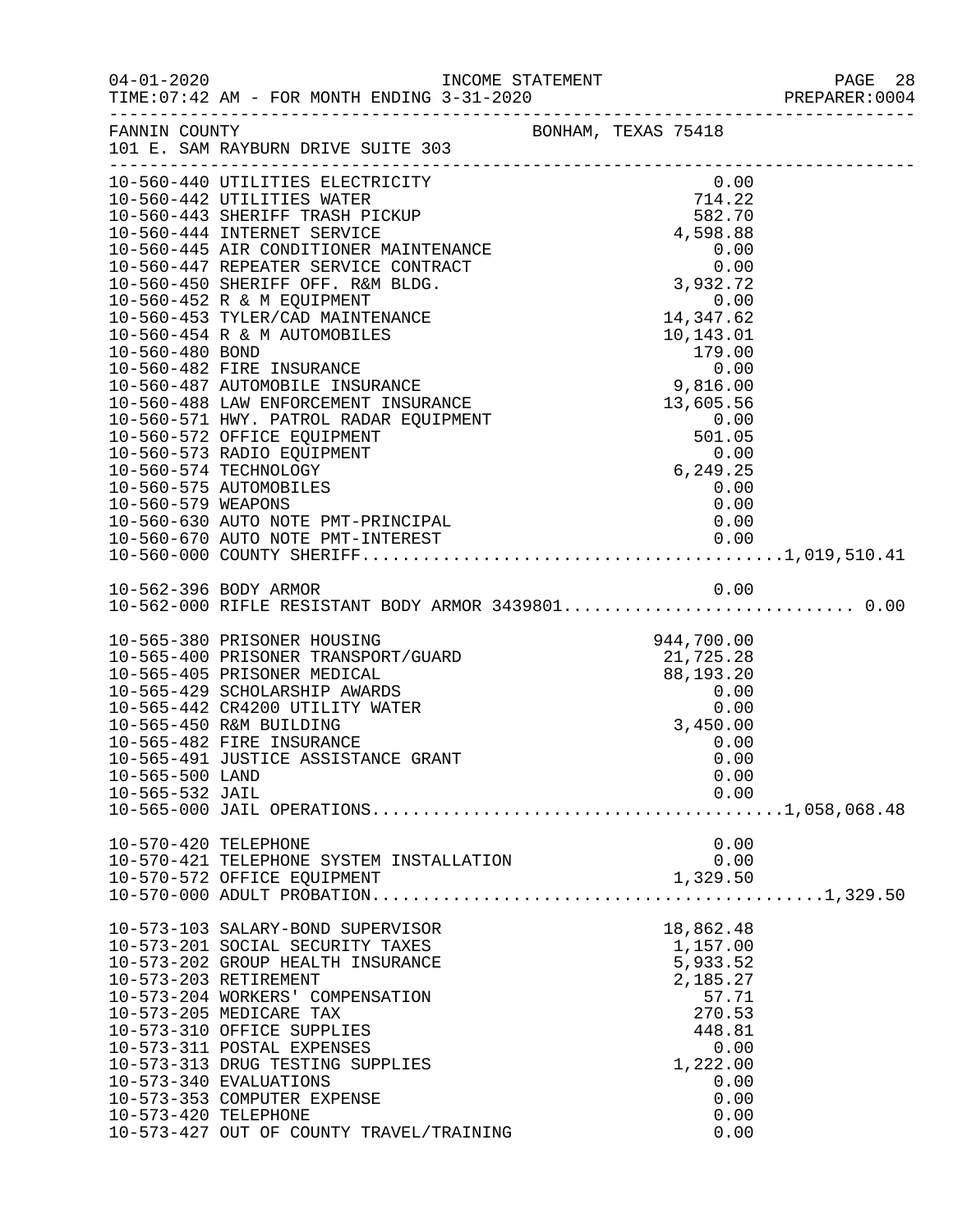|                      |                                                       |                                                                             | PREPARER: 0004 |
|----------------------|-------------------------------------------------------|-----------------------------------------------------------------------------|----------------|
|                      | FANNIN COUNTY<br>101 E. SAM RAYBURN DRIVE SUITE 303   |                                                                             |                |
|                      | 10-573-453 COMPUTER SOFTWARE                          | 749.00                                                                      |                |
| 10-573-480 BOND      |                                                       | 0.00                                                                        |                |
|                      |                                                       |                                                                             |                |
|                      |                                                       |                                                                             |                |
| 10-575-311 POSTAGE   |                                                       | 29.90                                                                       |                |
|                      | 10-575-315 COPIER RENTAL                              | 161.80                                                                      |                |
|                      | 10-575-408 DETENTION OPERATING COST                   | 0.00                                                                        |                |
|                      | 10-575-415 RESIDENTIAL PLACEMENT                      | 0.00                                                                        |                |
| 10-575-420 TELEPHONE | 10-575-416 COUNSELING SERVICES                        | 0.00<br>0.00                                                                |                |
|                      |                                                       |                                                                             |                |
|                      |                                                       |                                                                             |                |
|                      |                                                       |                                                                             |                |
|                      |                                                       |                                                                             |                |
|                      |                                                       |                                                                             |                |
|                      |                                                       |                                                                             |                |
|                      |                                                       |                                                                             |                |
|                      |                                                       |                                                                             |                |
|                      |                                                       |                                                                             |                |
|                      |                                                       |                                                                             |                |
|                      |                                                       |                                                                             |                |
|                      |                                                       |                                                                             |                |
|                      |                                                       |                                                                             |                |
|                      |                                                       |                                                                             |                |
|                      |                                                       |                                                                             |                |
|                      |                                                       |                                                                             |                |
| 10-590-435 PRINTING  |                                                       |                                                                             |                |
|                      | 10-590-453 SOFTWARE MAINTENANCE SAFE                  | $\begin{array}{r} -7279.20 \\ 279.20 \\ 0.00 \\ 14.50 \\ 70.74 \end{array}$ |                |
| 10-590-454 R&M AUTO  |                                                       |                                                                             |                |
|                      | 10-590-467 VISITING HEALTH INSPECTOR                  | $\frac{11.58}{70.74}$                                                       |                |
| 10-590-480 BOND      |                                                       | 0.00                                                                        |                |
| 10-590-481 DUES      |                                                       | 111.00                                                                      |                |
|                      | 10-590-487 AUTOMOBILE INSURANCE                       | 188.00                                                                      |                |
|                      | 10-590-572 OFFICE EQUIPMENT                           | 593.98                                                                      |                |
|                      | 10-590-574 TECHNOLOGY                                 | 0.00                                                                        |                |
|                      | 10-590-575 AUTOMOBILE/PICKUP                          | 0.00                                                                        |                |
|                      |                                                       |                                                                             |                |
|                      | 10-591-110 SALARY DIRECTOR                            | 18,156.97                                                                   |                |
|                      | 10-591-201 SOCIAL SECURITY TAXES                      | 1,035.19<br>5,933.52                                                        |                |
|                      | 10-591-202 GROUP HEALTH & DENTAL INSURANCE            |                                                                             |                |
|                      | 10-591-203 RETIREMENT                                 | 2,103.54                                                                    |                |
|                      | 10-591-204 WORKERS' COMPENSATION                      | 55.55                                                                       |                |
|                      | 10-591-205 MEDICARE TAX<br>10-591-310 OFFICE SUPPLIES | 242.13<br>335.27                                                            |                |
|                      | 10-591-311 POSTAL EXPENSE                             | 0.00                                                                        |                |
|                      | 10-591-330 AUTO EXPENSE GAS & OIL                     | 283.35                                                                      |                |
| 10-591-420 TELEPHONE |                                                       | 0.00                                                                        |                |
|                      | 10-591-427 OUT OF COUNTY TRAVEL/TRAINING              | 595.00                                                                      |                |
| 10-591-435 PRINTING  |                                                       | 0.00                                                                        |                |
|                      | 10-591-453 SOFTWARE MAINTENANCE                       | 0.00                                                                        |                |
| 10-591-454 R&M AUTO  |                                                       | 212.81                                                                      |                |
| 10-591-480 BOND      |                                                       | 50.00                                                                       |                |
| 10-591-481 DUES      |                                                       | 50.00                                                                       |                |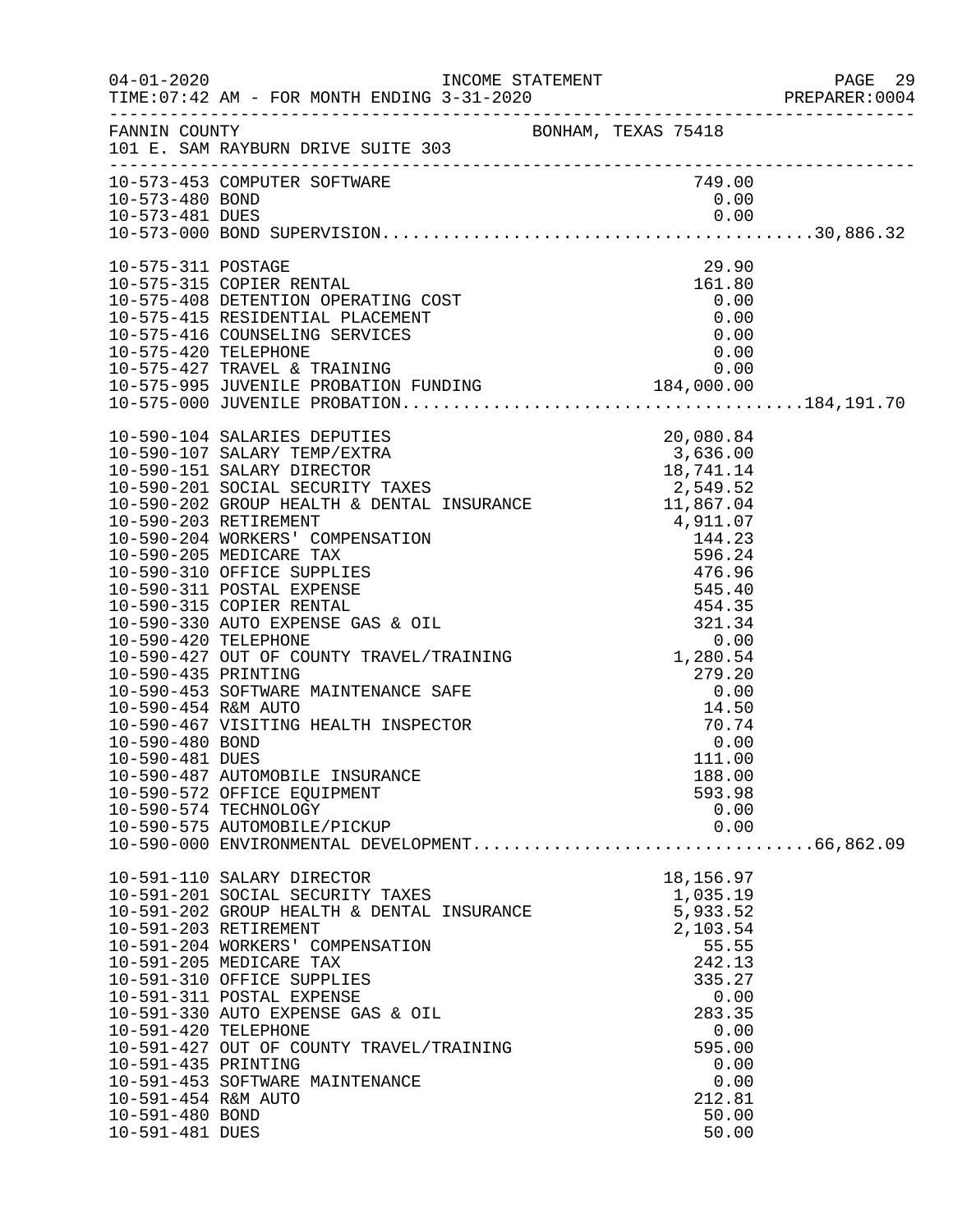|                       | INCOME STATEMENT                                                                                                                                                                                                                                                                                                                                                                                                                                                                                                                                                                                                                   |                    |                                                                                                                                          | PREPARER: 0004 |
|-----------------------|------------------------------------------------------------------------------------------------------------------------------------------------------------------------------------------------------------------------------------------------------------------------------------------------------------------------------------------------------------------------------------------------------------------------------------------------------------------------------------------------------------------------------------------------------------------------------------------------------------------------------------|--------------------|------------------------------------------------------------------------------------------------------------------------------------------|----------------|
|                       | FANNIN COUNTY<br>101 E. SAM RAYBURN DRIVE SUITE 303                                                                                                                                                                                                                                                                                                                                                                                                                                                                                                                                                                                |                    |                                                                                                                                          |                |
|                       | 10-591-487 AUTOMOBILE INSURANCE<br>10-591-572 OFFICE EQUIPMENT<br>10-591-574 TECHNOLOGY<br>10-591-575 AUTOMOBILE<br>10-591-000 FANNIN CO DEVELOPMENT SERV29,300.33                                                                                                                                                                                                                                                                                                                                                                                                                                                                 |                    | 247.00<br>0.00<br>0.00                                                                                                                   |                |
|                       | 10-640-410 FANNIN CO. CHILDRENS CTR<br>10-640-411 FANNIN CO. WELFARE BOARD 0.00<br>10-640-412 FANNIN CO. HISTORICAL SOC 4,500.00<br>10-640-413 TEXOMM COMMUNITY CENTER(M.H.M.R.) 22,500.00<br>10-640-414 FANNIN COUNTY CRISIS CENTER<br>10-640-415 TAPS PUBLIC TRANSIT<br>10-040-416 TRI-COUNTY SNAP<br>10-640-417 OPEN ARMS SHELTER 1,000.00<br>10-640-418 FANNIN CO COMMUNITY MINISTRIES, INC 1,000.00<br>10-640-440 UTILITIES ELECTRICITY<br>10-640-441 UTILITIES GAS<br>10-640-442 UTILITIES WATER<br>10-640-443 TRASH PICK-UP<br>10-640-450 R & M BUILDINGS (TDHS)<br>10-640-482 FIRE INSURANCE<br>10-640-493 DHS PARKING LOT | $0.00$<br>5,000.00 | 3,298.43<br>1,020.74<br>$1,589.70$<br>210.65<br>0.00<br>0.00<br>0.00                                                                     |                |
|                       |                                                                                                                                                                                                                                                                                                                                                                                                                                                                                                                                                                                                                                    |                    |                                                                                                                                          |                |
| 10-645-203 RETIREMENT | 10-645-102 SALARY IHC DIRECTOR<br>21, 011.38<br>0.00<br>0.00<br>1, 290.25<br>5, 933.52<br>10-645-107 SALARY ASSISTANT<br>10-645-201 SOCIAL SECURITY TAX<br>10-645-202 GROUP HEALTH INSURANCE<br>10-645-204 WORKER'S COMP<br>10-645-205 MEDICARE TAX<br>10-645-210 TOTAL SALARY & BENEFITS<br>10-645-310 OFFICE SUPPLIES                                                                                                                                                                                                                                                                                                            |                    | 2,434.30<br>64.28<br>301.73<br>61.67                                                                                                     | 31,035.46      |
|                       | 10-645-311 POSTAL EXPENSE<br>10-645-330 BIDS & NOTICES<br>10-645-353 COMPUTER EXPENSE<br>10-645-390 SUBSCRIPTIONS<br>10-645-399 SUBTOTAL OFFICE EXPENSE                                                                                                                                                                                                                                                                                                                                                                                                                                                                            |                    | 0.00<br>0.00<br>7,413.00<br>0.00                                                                                                         | 7,474.67       |
|                       | 10-645-404 COBRA/INSURANCE<br>10-645-407 INELIGIBLE IHC EXPENSE<br>10-645-409 DIABETIC SUPPLIES<br>10-645-410 CERT. REG. NURSE ANES.<br>10-645-411 PHYSICIAN, NON-EMERGENCY<br>10-645-412 PRESCRIPTIONS, DRUGS<br>10-645-413 HOSPITAL, INPATIENT<br>10-645-414 HOSPITAL, OUTPATIENT<br>10-645-415 LABORATORY/ X-RAY<br>10-645-416 SKILLED NURSING FACILITY<br>10-645-417 FAMILY PLANNING<br>10-645-418 FED. QUALIFIED HEALTH CENTER<br>10-645-419 COUNSELING SERVICE<br>10-645-420 RURAL HEALTH CLINIC<br>10-645-421 STATE HOSPITAL CONTRACTS                                                                                      |                    | 0.00<br>0.00<br>717.93<br>0.00<br>3,463.56<br>0.00<br>18,839.42<br>14,513.24<br>0.00<br>0.00<br>0.00<br>1,311.22<br>0.00<br>0.00<br>0.00 |                |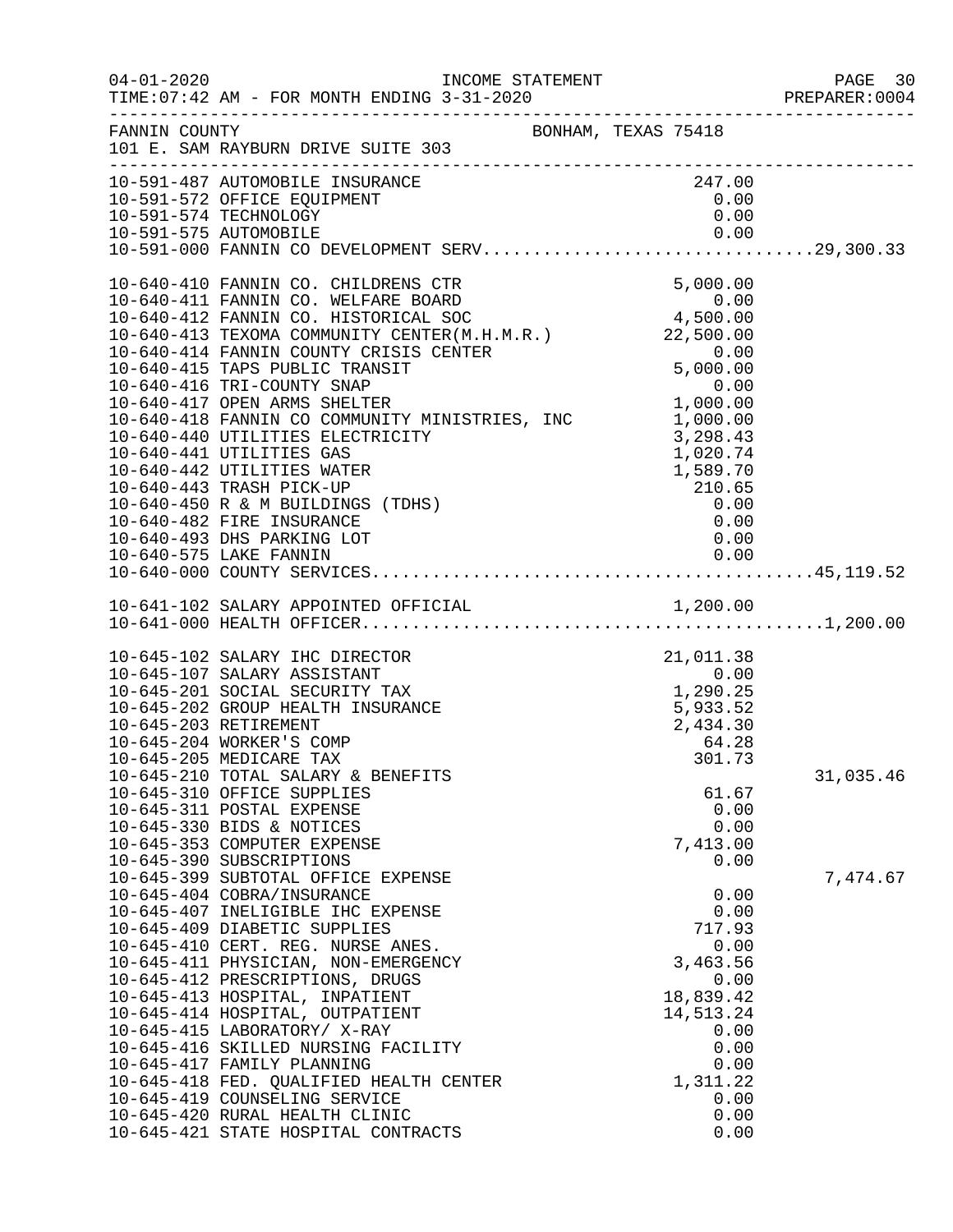| $04 - 01 - 2020$                            | INCOME STATEMENT<br>TIME: 07:42 AM - FOR MONTH ENDING 3-31-2020                                                                                                                                                                                                                                                                                                                                                                                                                                                                                                                                     |                                              | PAGE 31<br>PREPARER: 0004 |
|---------------------------------------------|-----------------------------------------------------------------------------------------------------------------------------------------------------------------------------------------------------------------------------------------------------------------------------------------------------------------------------------------------------------------------------------------------------------------------------------------------------------------------------------------------------------------------------------------------------------------------------------------------------|----------------------------------------------|---------------------------|
| FANNIN COUNTY                               | BONHAM, TEXAS 75418                                                                                                                                                                                                                                                                                                                                                                                                                                                                                                                                                                                 |                                              |                           |
|                                             |                                                                                                                                                                                                                                                                                                                                                                                                                                                                                                                                                                                                     | 0.00<br>0.00                                 | 38,845.37                 |
| 10-645-435 PRINTING<br>10-645-440 TELEPHONE |                                                                                                                                                                                                                                                                                                                                                                                                                                                                                                                                                                                                     | 0.00<br>0.00<br>0.00                         |                           |
| 10-645-441 DSL LINE                         | 10-645-499 SERVICES & OTHER CHARGES<br>10-645-574 TECHNOLOGY<br>10-645-599 CAPITAL OUTLAY                                                                                                                                                                                                                                                                                                                                                                                                                                                                                                           | 522.03<br>0.00                               | 522.03<br>0.00            |
|                                             |                                                                                                                                                                                                                                                                                                                                                                                                                                                                                                                                                                                                     |                                              |                           |
|                                             | 10-665-105 SALARY SECRETARY<br>10-665-107 REGULAR-TEMP. PART-TIME<br>10-665-150 CO. AGENTS SALARIES<br>10-665-150 CO. AGENTS SALARIES<br>10-665-201 SOCIAL SECURITY TAXES<br>10-665-202 GROUP HEALTH & DENTAL INSURANCE<br>10-665-203 RETIREMENT<br>10-665-204 WORKERS' COMPENSATION<br>10-665-205 MEDICARE TAX<br>10-665-310 OFFICE SUPPLIES<br>10<br>10-665-335 PROGRAM SUPPLIES<br>10-665-420 TELEPHONE<br>10-665-421 CELL PHONE ALLOWANCE<br>10-665-421 CELL PHONE ALLOWANCE<br>10-665-422 CABLE INTERNET<br>10-665-427 IN/OUT CO.TRAVEL/TRAINING-AG.<br>205.32<br>10-665-429 IN/OUT CO.TRAVEL/ | $13,888.42$<br>0.00<br>25,125.88             |                           |
|                                             | 10-696-491 SOIL & WATER CONSERVATION<br>10-696-492 INDIGENT BURIAL<br>10-696-494 FLOOD CONTROL SITE MAINTENANCE                                                                                                                                                                                                                                                                                                                                                                                                                                                                                     | 0.00<br>1,000.00                             |                           |
| 11-435-107 PART TIME                        |                                                                                                                                                                                                                                                                                                                                                                                                                                                                                                                                                                                                     | 0.00                                         |                           |
| 11-510-571 EQUIPMENT                        |                                                                                                                                                                                                                                                                                                                                                                                                                                                                                                                                                                                                     | 1,500.00                                     |                           |
| 11-560-205 MEDICARE                         | 11-560-130 SALARY/BAILIFF<br>11-560-201 SOCIAL SECURITY<br>11-560-203 RETIREMENT<br>11-560-204 WORKER'S COMPENSATION<br>11-560-427 BAILIFF CONT.ED./OUT OF COUNTY                                                                                                                                                                                                                                                                                                                                                                                                                                   | 0.00<br>0.00<br>0.00<br>0.00<br>0.00<br>0.00 |                           |
|                                             | 12-403-310 OFFICE SUPPLIES<br>12-403-427 OUT OF COUNTY TRAVEL<br>12-403-574 COMPUTER EQUIPMENT                                                                                                                                                                                                                                                                                                                                                                                                                                                                                                      | 0.00<br>0.00<br>0.00                         |                           |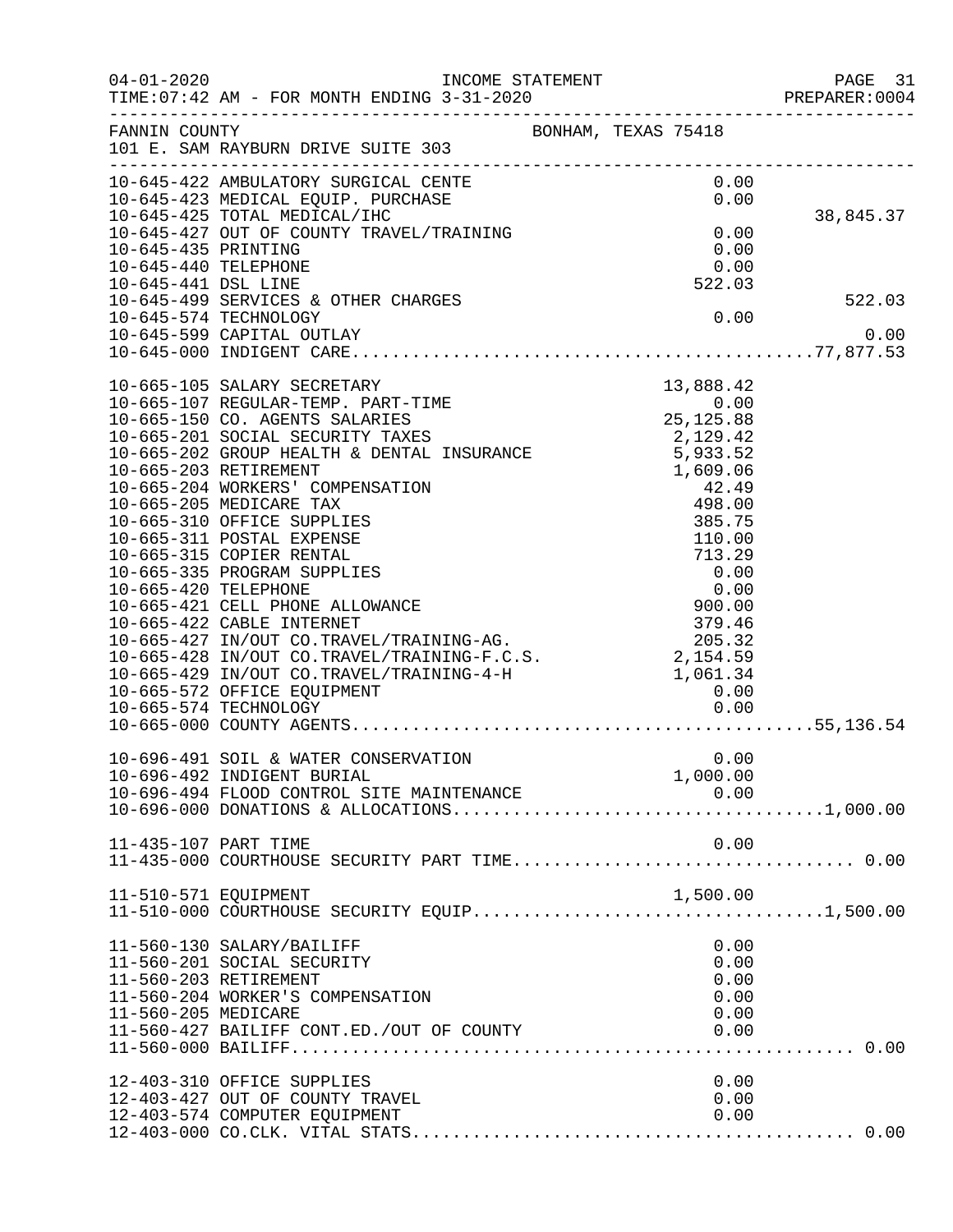| $04 - 01 - 2020$     | INCOME STATEMENT                                                                                                                                                                                                                                                                                                                                                                                                                                                                                  |                                                                                                                                                                          | PAGE 32<br>PREPARER: 0004 |
|----------------------|---------------------------------------------------------------------------------------------------------------------------------------------------------------------------------------------------------------------------------------------------------------------------------------------------------------------------------------------------------------------------------------------------------------------------------------------------------------------------------------------------|--------------------------------------------------------------------------------------------------------------------------------------------------------------------------|---------------------------|
|                      | FANNIN COUNTY BONHAM, TEXAS 75418<br>101 E. SAM RAYBURN DRIVE SUITE 303                                                                                                                                                                                                                                                                                                                                                                                                                           |                                                                                                                                                                          |                           |
|                      |                                                                                                                                                                                                                                                                                                                                                                                                                                                                                                   |                                                                                                                                                                          |                           |
|                      | 14-435-320 JP1 SECURITY EXPENSE<br>14-435-321 JP2 SECURITY EXPENSE                                                                                                                                                                                                                                                                                                                                                                                                                                | 0.00<br>0.00                                                                                                                                                             |                           |
|                      | 16-400-310 OFFICE SUPPLIES<br>16-400-311 POSTAL EXPENSE<br>16-400-427 OUT OF COUNTY TRAVEL<br>16-400-572 OFFICE EQUIPMENT                                                                                                                                                                                                                                                                                                                                                                         | 384.06<br>485.90<br>0.00<br>0.00                                                                                                                                         |                           |
|                      | 17-400-427 OUT OF COUNTY TRAVEL                                                                                                                                                                                                                                                                                                                                                                                                                                                                   | 0.00                                                                                                                                                                     |                           |
| 18-402-420 TELEPHONE | 18-402-103 SALARY ASSISTANT<br>18-402-107 SALARY TEMP/EXTRA<br>18-402-201 SOCIAL SECURITY TAXES<br>18-402-202 GROUP HEALTH INSURANCE<br>18-402-203 RETIREMENT<br>18-402-204 WORKERS COMPENSATION<br>18-402-205 MEDICARE TAX<br>18-402-310 OFFICE SUPPLIES<br>18-402-312 IMAGING SYSTEM<br>18-402-315 COPIER MAINTENANCE<br>18-402-420 TELEPHONE<br>18-402-437 DIGITAL IMAGING OF MICROFILM<br>18-402-453 COMPUTER SOFTWARE<br>18-402-490 CO. CLERK MISCELLANEOUS<br>18-402-574 COMPUTER EQUIPMENT | 12,611.56<br>$12,011.50$<br>0.00<br>781.95<br>5,933.52<br>1,461.11<br>38.58<br>182.91<br>81.98<br>21,440.00<br>21,440.00<br>0.00<br>0.00<br>0.00<br>0.00<br>0.00<br>0.00 |                           |
| 19-450-435 PRINTING  | 19-450-107 SALARY TEMP/EXTRA<br>19-450-201 SOCIAL SECURITY TAXES<br>19-450-202 GROUP HEALTH & DENTAL INSURANCE<br>19-450-203 RETIREMENT<br>19-450-204 WORKERS COMPENSATION<br>19-450-205 MEDICARE TAX<br>19-450-310 OFFICE SUPPLIES<br>19-450-400 RECORDS STORAGE SHELVING<br>19-450-572 OFFICE EQUIPMENT                                                                                                                                                                                         | 2,773.70<br>165.74<br>1,241.72<br>321.87<br>0.00<br>38.80<br>0.00<br>2,956.49<br>0.00<br>0.00                                                                            |                           |
|                      | 20-449-103 SALARY ASSISTANT<br>20-449-107 SALARY TEMP./EXTRA<br>20-449-201 SOCIAL SECURITY TAXES<br>20-449-202 GROUP HEALTH INSURANCE<br>20-449-203 RETIREMENT<br>20-449-204 WORKERS COMPENSATION<br>20-449-205 MEDICARE TAX<br>20-449-310 OFFICE SUPPLIES<br>20-449-350 RECORDS DISPOSAL                                                                                                                                                                                                         | 0.00<br>0.00<br>0.00<br>0.00<br>0.00<br>13.47<br>0.00<br>0.00<br>2,876.61                                                                                                |                           |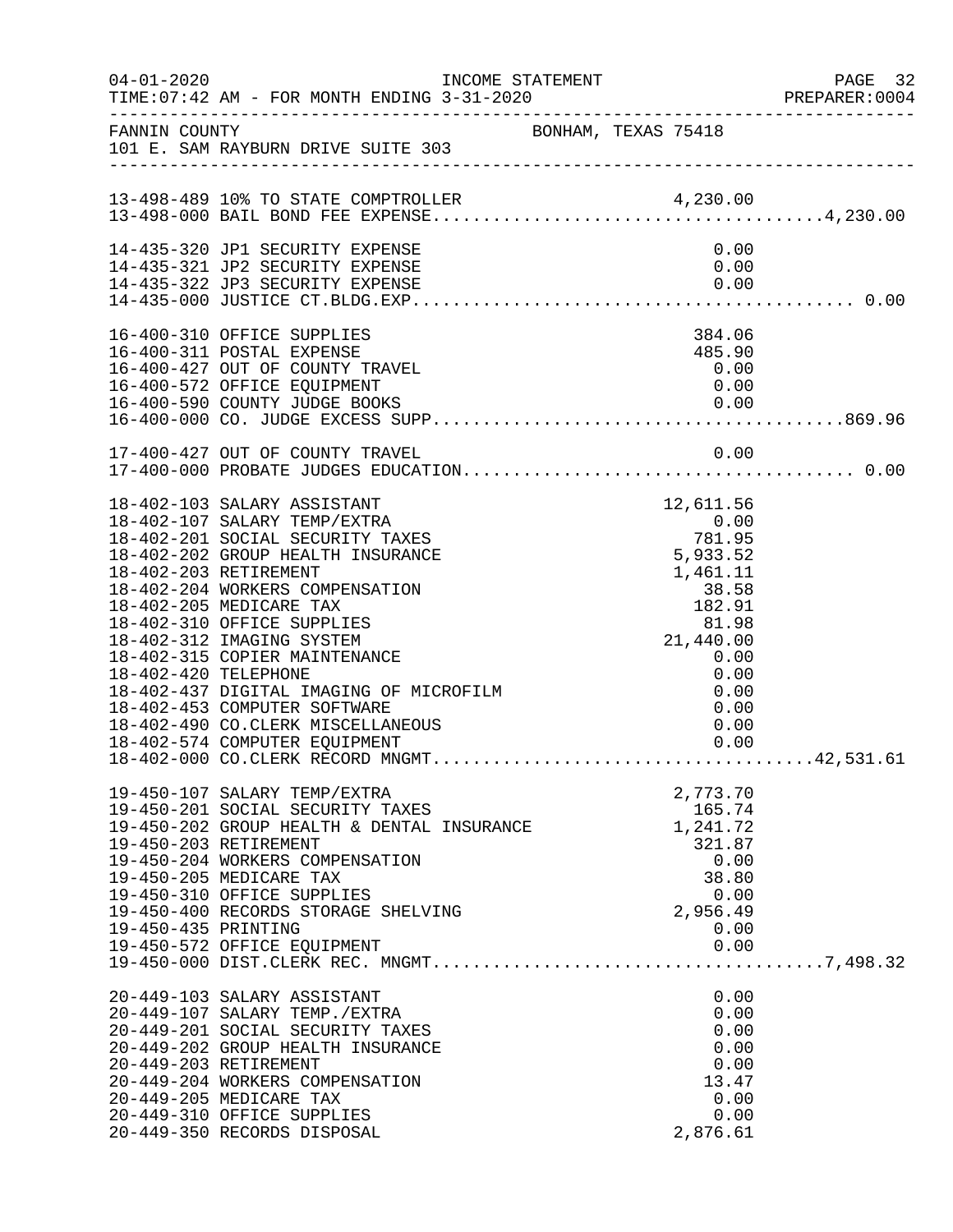| $04 - 01 - 2020$     | INCOME STATEMENT<br>TIME: 07:42 AM - FOR MONTH ENDING 3-31-2020        | PREPARE<br>---------------------------------- | PAGE 33<br>PREPARER: 0004 |
|----------------------|------------------------------------------------------------------------|-----------------------------------------------|---------------------------|
| FANNIN COUNTY        | 101 E. SAM RAYBURN DRIVE SUITE 303                                     | BONHAM, TEXAS 75418                           |                           |
|                      |                                                                        |                                               |                           |
|                      | 20-449-460 EQUIPMENT RENTAL                                            | 0.00                                          |                           |
|                      |                                                                        |                                               |                           |
|                      |                                                                        |                                               |                           |
|                      | 21-509-475 CONTINGENCY                                                 | 0.00                                          |                           |
|                      |                                                                        |                                               |                           |
|                      |                                                                        |                                               |                           |
|                      | 21-621-100 COMPENSATION PAY<br>21-621-101 SALARY ELECTED OFFICIAL      | 0.00<br>31,360.55                             |                           |
|                      | 21-621-105 SALARY SECRETARY                                            | 0.00                                          |                           |
|                      | 21-621-106 SALARY PRECINCT EMPLOYEES                                   | 82, 317.57                                    |                           |
|                      | 21-621-107 REGULAR-TEMP. PART-TIME                                     | 0.00                                          |                           |
|                      | 21-621-108 SALARY-FOREMAN                                              | 15,388.66                                     |                           |
|                      | 21-621-199 TOTAL SALARIES                                              |                                               | 129,066.78                |
|                      | 21-621-201 SOCIAL SECURITY TAXES                                       | 7,789.57                                      |                           |
|                      | 21-621-202 GROUP HEALTH INSURANCE<br>21-621-203 RETIREMENT             | 36, 432. 72<br>14,941.44                      |                           |
|                      | 21-621-204 WORKERS' COMPENSATION                                       | 3,436.38                                      |                           |
|                      | 21-621-205 MEDICARE TAX                                                | 1,821.71                                      |                           |
|                      | 21-621-206 UNEMPLOYMENT EXPENSE                                        | 0.00                                          |                           |
|                      | 21-621-299 TOTAL EMPLOYEE BENEFITS                                     |                                               | 64, 421.82                |
|                      | 21-621-314 EMPLOYEE PHYSICALS/DOT TESTING                              | 130.38                                        |                           |
|                      | 21-621-340 SHOP SUPPLIES                                               | 231.80                                        |                           |
|                      | 21-621-341 R & B MAT. ROCK & GRAVEL                                    | 55,449.50                                     |                           |
|                      | 21-621-342 R & B MAT. CULVERTS<br>21-621-343 R & B MAT. HARDWRE & LUMB | 3,469.20<br>186.49                            |                           |
|                      | $21-621-344$ R & B MAT ASPHALT $/RD$ OIL                               | 11,094.08                                     |                           |
| 21-621-345 CHEMICALS |                                                                        | 0.00                                          |                           |
|                      | 21-621-346 CETRZ EXPENDITURES                                          | 0.00                                          |                           |
|                      | 21-621-350 DEBRIS REMOVAL                                              | 0.00                                          |                           |
|                      | 21-621-399 TOTAL R&B MATERIAL                                          |                                               | 70,561.45                 |
|                      | 21-621-400 LEGAL FEES                                                  | 0.00                                          |                           |
|                      | 21-621-420 UTILITY TELEPHONE                                           | 390.10                                        |                           |
|                      | 21-621-421 CELL PHONE ALLOWANCE<br>21-621-423 INTERNET SERVICE         | 300.00<br>0.00                                |                           |
|                      | 21-621-427 OUT OF COUNTY TRAVEL/TRAINING                               | 957.50                                        |                           |
|                      | 21-621-430 BIDS, NOTICES & PERMITS                                     | 0.00                                          |                           |
| 21-621-435 PRINTING  |                                                                        | 0.00                                          |                           |
|                      | 21-621-440 UTILITY ELECTRICITY                                         | 545.34                                        |                           |
|                      | 21-621-442 UTILITY WATER                                               | 102.70                                        |                           |
|                      | 21-621-443 TRASH DUMPSTER PICKUP                                       | 495.15                                        |                           |
|                      | 21-621-447 REPEATER SERVICE CONTRACT                                   | 243.41                                        |                           |
|                      | 21-621-450 R & M BUILDING<br>21-621-453 COMPUTER SOFTWARE              | 0.00<br>0.00                                  |                           |
|                      | 21-621-457 R & M MACHINERY GAS & OIL                                   | 10,604.76                                     |                           |
|                      | 21-621-458 R & M MACHINERY PARTS                                       | 18,201.45                                     |                           |
|                      | 21-621-459 R & M MACH. TIRES & TUBES                                   | 3,973.22                                      |                           |
|                      | 21-621-460 EQUIPMENT RENTAL/LEASE                                      | 0.00                                          |                           |
| 21-621-480 BOND      |                                                                        | 0.00                                          |                           |
| 21-621-481 DUES      |                                                                        | 335.00                                        |                           |
| 21-621-482 INSURANCE |                                                                        | 2,777.63                                      |                           |
|                      | 21-621-485 PRISONER SUPPLIES<br>21-621-488 FANNIN RURAL RAIL DISTRICT  | 0.00<br>0.00                                  |                           |
|                      | 21-621-490 MISCELLANEOUS                                               | 0.00                                          |                           |
|                      | 21-621-491 SOIL & WATER CONSERVATION                                   | 0.00                                          |                           |
|                      |                                                                        |                                               |                           |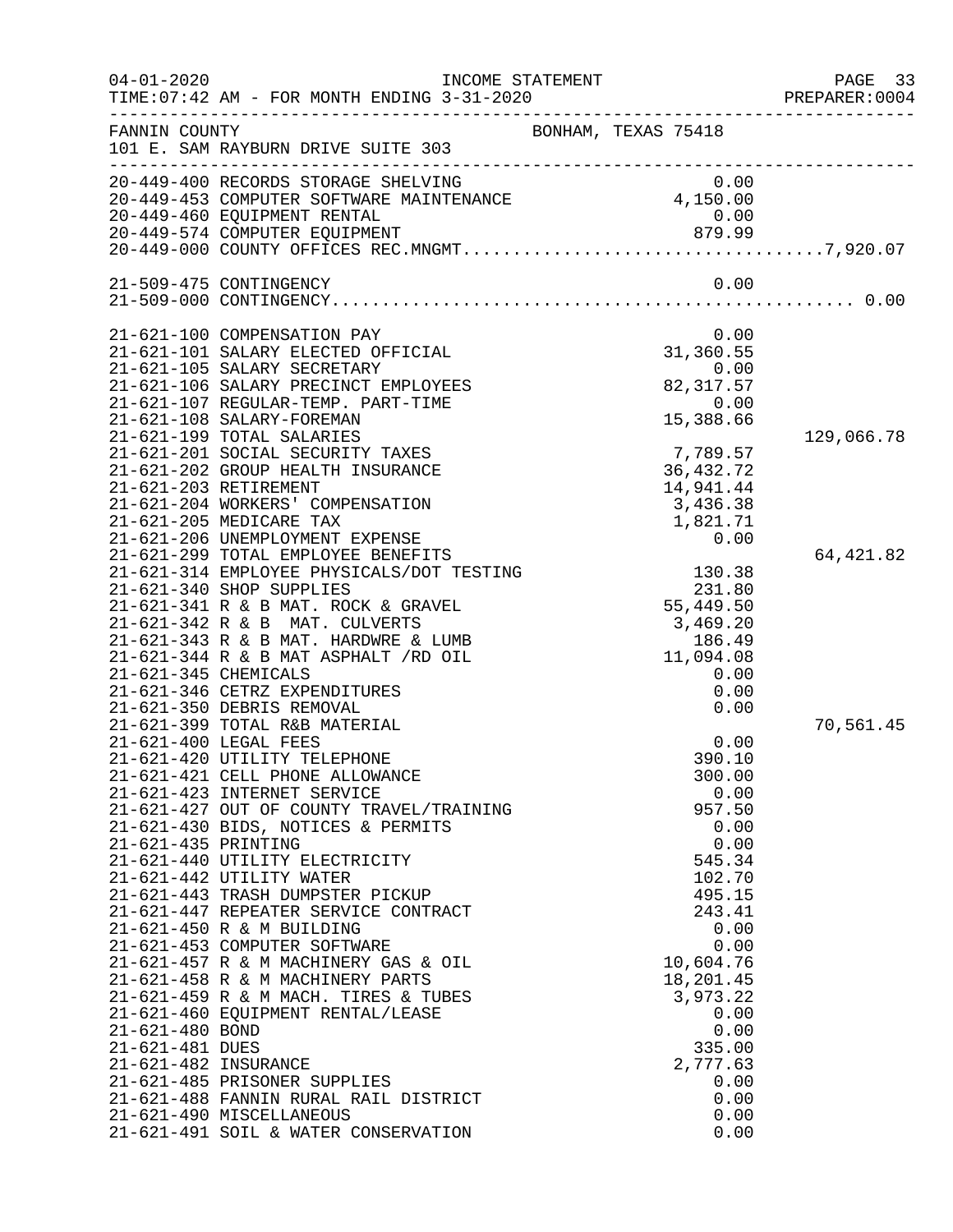| $04 - 01 - 2020$                            | INCOME STATEMENT<br>TIME: 07:42 AM - FOR MONTH ENDING 3-31-2020<br>--------------------------------------                                                                                                                                                                                                                 |                                                                                                                 | PAGE 34<br>PREPARER:0004 |
|---------------------------------------------|---------------------------------------------------------------------------------------------------------------------------------------------------------------------------------------------------------------------------------------------------------------------------------------------------------------------------|-----------------------------------------------------------------------------------------------------------------|--------------------------|
| FANNIN COUNTY                               | BONHAM, TEXAS 75418<br>101 E. SAM RAYBURN DRIVE SUITE 303                                                                                                                                                                                                                                                                 |                                                                                                                 |                          |
|                                             | 21-621-492 TDRA FLOOD CASH MATCH<br>21-621-494 FLOOD CONTROL SITE MAINTENANCE<br>21-621-495 PIPELINE SALES TAX REIMBURSEMENT                                                                                                                                                                                              | 0.00<br>0.00<br>0.00                                                                                            |                          |
|                                             | 21-621-496 TCOG HAZARDOUS WASTEMATCH<br>21-621-499 TOTAL SER. & OTHER CHARGES                                                                                                                                                                                                                                             | 0.00                                                                                                            | 38,926.26                |
|                                             | 21-621-570 COMPUTER EQUIPMENT<br>21-621-571 PURCHASE OF MACH./EQUIP.<br>21-621-573 RADIO EQUIPMENT                                                                                                                                                                                                                        | 0.00<br>0.00<br>0.00                                                                                            |                          |
|                                             | 21-621-575 LAND AND BUILDING                                                                                                                                                                                                                                                                                              | 0.00                                                                                                            |                          |
|                                             | 21-621-599 CAPITAL OUTLAY<br>21-621-630 NOTE PAYMENT<br>21-621-670 NOTE PAYMENT-INTEREST                                                                                                                                                                                                                                  | 0.00<br>0.00                                                                                                    | 0.00                     |
|                                             |                                                                                                                                                                                                                                                                                                                           |                                                                                                                 |                          |
|                                             |                                                                                                                                                                                                                                                                                                                           |                                                                                                                 |                          |
| 21-625-203 RETIREMENT                       | 21-625-105 SALARY SECRETARY<br>21-625-201 SOCIAL SECURITY TAXES<br>21-625-202 GROUP HEALTH INSURANCE<br>21-625-204 WORKERS' COMPENSATION<br>21-625-205 MEDICARE TAX<br>21-625-310 OFFICE SUPPLIES                                                                                                                         | 5,070.65<br>225.28<br>1,483.20<br>587.31<br>15.51<br>52.68<br>0.00                                              |                          |
| 21-625-480 BOND                             | 21-625-311 POSTAL EXPENSES<br>21-625-353 COMPUTER EXPENSE<br>21-625-427 OUT OF COUNTY TRAVEL<br>21-625-572 OFFICE EQUIPMENT                                                                                                                                                                                               | 0.00<br>0.00<br>0.00<br>0.00<br>0.00                                                                            |                          |
|                                             |                                                                                                                                                                                                                                                                                                                           |                                                                                                                 |                          |
|                                             |                                                                                                                                                                                                                                                                                                                           |                                                                                                                 |                          |
|                                             | 22-509-475 CONTINGENCY                                                                                                                                                                                                                                                                                                    | 0.00                                                                                                            |                          |
|                                             | 22-622-100 COMPENSATION PAY<br>22-622-101 SALARY ELECTED OFFICIAL<br>22-622-105 SALARY SECRETARY<br>22-622-106 SALARY PRECINCT EMPLOYEES                                                                                                                                                                                  | 0.00<br>31,360.55<br>0.00<br>99,872.96                                                                          |                          |
|                                             | 22-622-107 REGULAR-TEMP. PART-TIME<br>22-622-199 TOTAL SALARIES                                                                                                                                                                                                                                                           | 0.00                                                                                                            | 131,233.51               |
|                                             | 22-622-201 SOCIAL SECURITY TAXES<br>22-622-202 GROUP HEALTH INSURANCE<br>22-622-203 RETIREMENT<br>22-622-204 WORKERS' COMPENSATION                                                                                                                                                                                        | 7,746.48<br>45,490.32<br>15, 213. 17<br>3,544.63                                                                |                          |
|                                             | 22-622-205 MEDICARE TAX<br>22-622-206 UNEMPLOYMENT EXPENSE<br>22-622-299 TOTAL EMPLOYEE BENEFITS                                                                                                                                                                                                                          | 1,811.84<br>0.00                                                                                                | 73,806.44                |
| 22-622-345 CHEMICALS<br>22-622-395 UNIFORMS | 22-622-312 CONTRACT LABOR<br>22-622-314 EMPLOYEE PHYSICALS/DOT TESTING<br>22-622-340 SHOP SUPPLIES<br>22-622-341 R & B MAT. ROCK & GRAVEL<br>22-622-342 R & B MAT. CULVERTS<br>22-622-343 R & B MAT. HARDWRE & LUMB<br>22-622-344 R & B MAT. ASPHALT/RD OIL<br>22-622-346 CETRZ EXPENDITURES<br>22-622-350 DEBRIS REMOVAL | 0.00<br>195.38<br>1,803.06<br>104,786.14<br>16,673.60<br>475.40<br>1,295.45<br>0.00<br>0.00<br>0.00<br>1,396.58 |                          |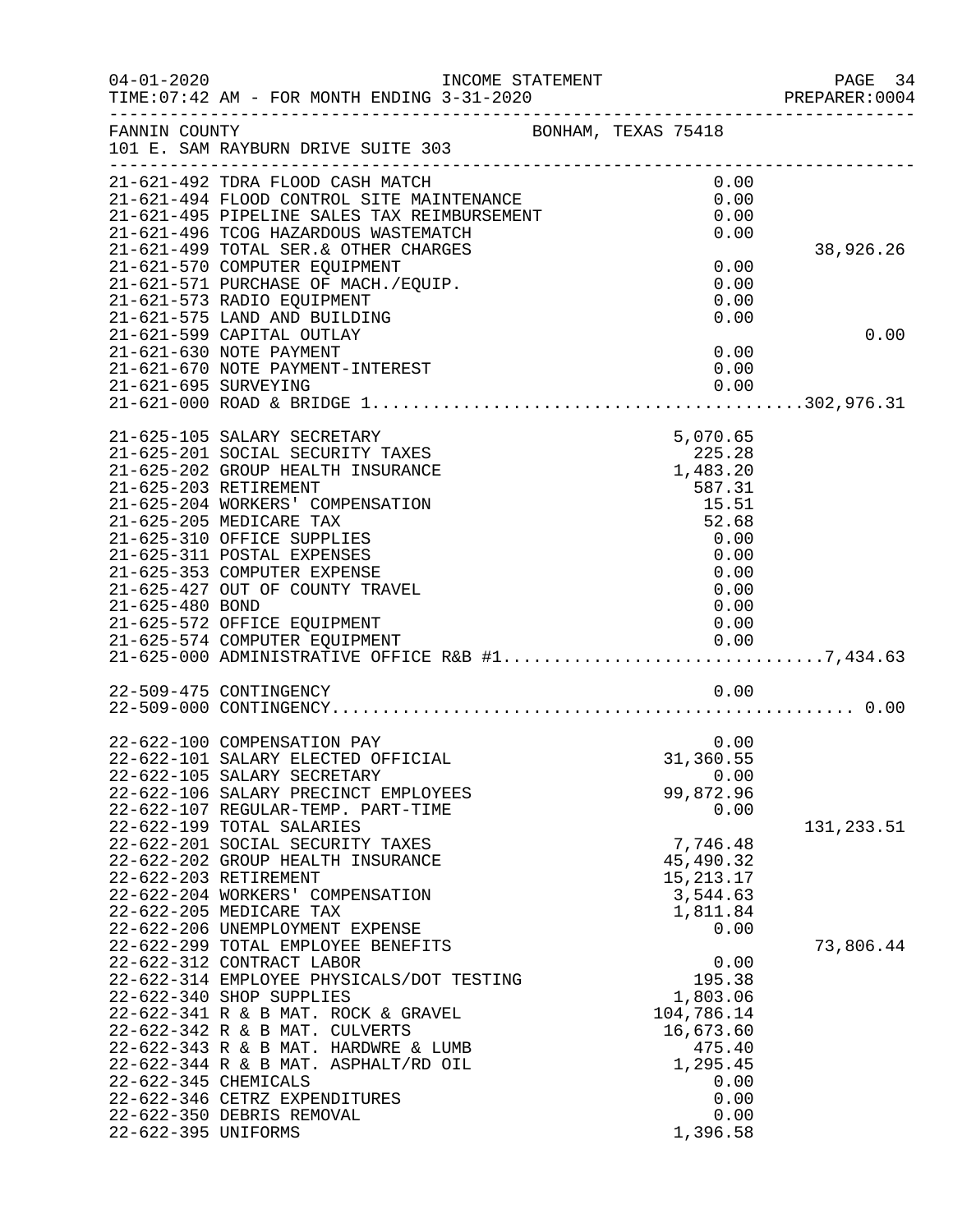| FANNIN COUNTY   | 101 E. SAM RAYBURN DRIVE SUITE 303                                                                                                                                                                                                                                                                                                                                                                                                                                                         | BONHAM, TEXAS 75418 |              |            |
|-----------------|--------------------------------------------------------------------------------------------------------------------------------------------------------------------------------------------------------------------------------------------------------------------------------------------------------------------------------------------------------------------------------------------------------------------------------------------------------------------------------------------|---------------------|--------------|------------|
|                 | 22-622-399 TOTAL R&B MATERIALS                                                                                                                                                                                                                                                                                                                                                                                                                                                             |                     |              | 126,625.61 |
|                 |                                                                                                                                                                                                                                                                                                                                                                                                                                                                                            |                     |              |            |
|                 |                                                                                                                                                                                                                                                                                                                                                                                                                                                                                            |                     |              |            |
|                 |                                                                                                                                                                                                                                                                                                                                                                                                                                                                                            |                     |              |            |
|                 |                                                                                                                                                                                                                                                                                                                                                                                                                                                                                            |                     |              |            |
|                 |                                                                                                                                                                                                                                                                                                                                                                                                                                                                                            |                     |              |            |
|                 |                                                                                                                                                                                                                                                                                                                                                                                                                                                                                            |                     |              |            |
|                 |                                                                                                                                                                                                                                                                                                                                                                                                                                                                                            |                     |              |            |
|                 |                                                                                                                                                                                                                                                                                                                                                                                                                                                                                            |                     |              |            |
|                 |                                                                                                                                                                                                                                                                                                                                                                                                                                                                                            |                     |              |            |
|                 |                                                                                                                                                                                                                                                                                                                                                                                                                                                                                            |                     |              |            |
|                 |                                                                                                                                                                                                                                                                                                                                                                                                                                                                                            |                     |              |            |
|                 |                                                                                                                                                                                                                                                                                                                                                                                                                                                                                            |                     |              |            |
|                 |                                                                                                                                                                                                                                                                                                                                                                                                                                                                                            |                     |              |            |
|                 |                                                                                                                                                                                                                                                                                                                                                                                                                                                                                            |                     |              |            |
|                 |                                                                                                                                                                                                                                                                                                                                                                                                                                                                                            |                     |              |            |
|                 |                                                                                                                                                                                                                                                                                                                                                                                                                                                                                            |                     |              |            |
|                 |                                                                                                                                                                                                                                                                                                                                                                                                                                                                                            |                     |              |            |
|                 |                                                                                                                                                                                                                                                                                                                                                                                                                                                                                            |                     |              |            |
|                 |                                                                                                                                                                                                                                                                                                                                                                                                                                                                                            |                     |              |            |
|                 |                                                                                                                                                                                                                                                                                                                                                                                                                                                                                            |                     |              |            |
|                 |                                                                                                                                                                                                                                                                                                                                                                                                                                                                                            |                     |              |            |
|                 | 22-622-491 SOIL & WATER CONSERVATION<br>22-622-491 SOIL & WATER CONSERVATION<br>22-622-492 TDRA FLOOD CASH MATCH<br>22-622-493 TRENTON HIGH MEADOWS SUBDIVISION<br>22-622-494 FLOOD CONTROL SITE MAINTENANCE<br>22-622-495 PIPELINE SALES TAX                                                                                                                                                                                                                                              |                     |              |            |
|                 |                                                                                                                                                                                                                                                                                                                                                                                                                                                                                            |                     |              |            |
|                 |                                                                                                                                                                                                                                                                                                                                                                                                                                                                                            |                     |              |            |
|                 |                                                                                                                                                                                                                                                                                                                                                                                                                                                                                            |                     | 0.00         |            |
|                 |                                                                                                                                                                                                                                                                                                                                                                                                                                                                                            |                     | 0.00         |            |
|                 |                                                                                                                                                                                                                                                                                                                                                                                                                                                                                            |                     | 0.00         |            |
|                 |                                                                                                                                                                                                                                                                                                                                                                                                                                                                                            |                     |              | 102,245.64 |
|                 |                                                                                                                                                                                                                                                                                                                                                                                                                                                                                            |                     |              |            |
|                 |                                                                                                                                                                                                                                                                                                                                                                                                                                                                                            |                     |              |            |
|                 |                                                                                                                                                                                                                                                                                                                                                                                                                                                                                            |                     |              |            |
|                 |                                                                                                                                                                                                                                                                                                                                                                                                                                                                                            |                     |              |            |
|                 |                                                                                                                                                                                                                                                                                                                                                                                                                                                                                            |                     |              |            |
|                 |                                                                                                                                                                                                                                                                                                                                                                                                                                                                                            |                     |              | 29,492.50  |
|                 | $\begin{tabular}{lllllllll} & $\dots$ & $\dots$ & $\dots$ & $0.00$ \\ \hline \multicolumn{3}{l}{\begin{tabular}{l} \multicolumn{3}{l}{\begin{tabular}{l} \multicolumn{3}{l}{\multicolumn{3}{l}{\multicolumn{3}{l}{\multicolumn{3}{l}{\multicolumn{3}{l}{\multicolumn{3}{l}{\multicolumn{3}{l}{\multicolumn{3}{l}{\multicolumn{3}{l}{\multicolumn{3}{l}{\multicolumn{3}{l}{\multicolumn{3}{l}{\multicolumn{3}{l}{\multicolumn{3}{l}{\multicolumn{3}{l}{\multicolumn{3}{l}{\multicolumn{3}{$ |                     |              |            |
|                 | 22-625-105 SALARY SECRETARY                                                                                                                                                                                                                                                                                                                                                                                                                                                                |                     | 5,070.65     |            |
|                 | 22-625-201 SOCIAL SECURITY TAXES                                                                                                                                                                                                                                                                                                                                                                                                                                                           |                     | 225.18       |            |
|                 | 22-625-202 GROUP HEALTH INSURANCE                                                                                                                                                                                                                                                                                                                                                                                                                                                          |                     | 1,483.44     |            |
|                 | 22-625-203 RETIREMENT                                                                                                                                                                                                                                                                                                                                                                                                                                                                      |                     | 587.51       |            |
|                 | 22-625-204 WORKERS' COMPENSATION                                                                                                                                                                                                                                                                                                                                                                                                                                                           |                     | 15.51        |            |
|                 | 22-625-205 MEDICARE TAX                                                                                                                                                                                                                                                                                                                                                                                                                                                                    |                     | 52.67        |            |
|                 | 22-625-310 OFFICE SUPPLIES                                                                                                                                                                                                                                                                                                                                                                                                                                                                 |                     | 0.00         |            |
|                 | 22-625-311 POSTAL EXPENSES                                                                                                                                                                                                                                                                                                                                                                                                                                                                 |                     | 0.00         |            |
|                 | 22-625-353 COMPUTER EXPENSE                                                                                                                                                                                                                                                                                                                                                                                                                                                                |                     | 0.00         |            |
|                 | 22-625-427 OUT OF COUNTY TRAVEL                                                                                                                                                                                                                                                                                                                                                                                                                                                            |                     | 0.00         |            |
| 22-625-480 BOND |                                                                                                                                                                                                                                                                                                                                                                                                                                                                                            |                     | 0.00         |            |
|                 | 22-625-572 OFFICE EQUIPMENT<br>22-625-574 COMPUTER EQUIPMENT                                                                                                                                                                                                                                                                                                                                                                                                                               |                     | 0.00<br>0.00 |            |
|                 | 22-625-000 ADMINISTRATIVE OFFICE R&B #27,434.96                                                                                                                                                                                                                                                                                                                                                                                                                                            |                     |              |            |
|                 |                                                                                                                                                                                                                                                                                                                                                                                                                                                                                            |                     |              |            |
|                 | 23-205-571 SHORT-TERM LOAN/EQUIPMENT                                                                                                                                                                                                                                                                                                                                                                                                                                                       |                     | 0.00         |            |
|                 |                                                                                                                                                                                                                                                                                                                                                                                                                                                                                            |                     |              |            |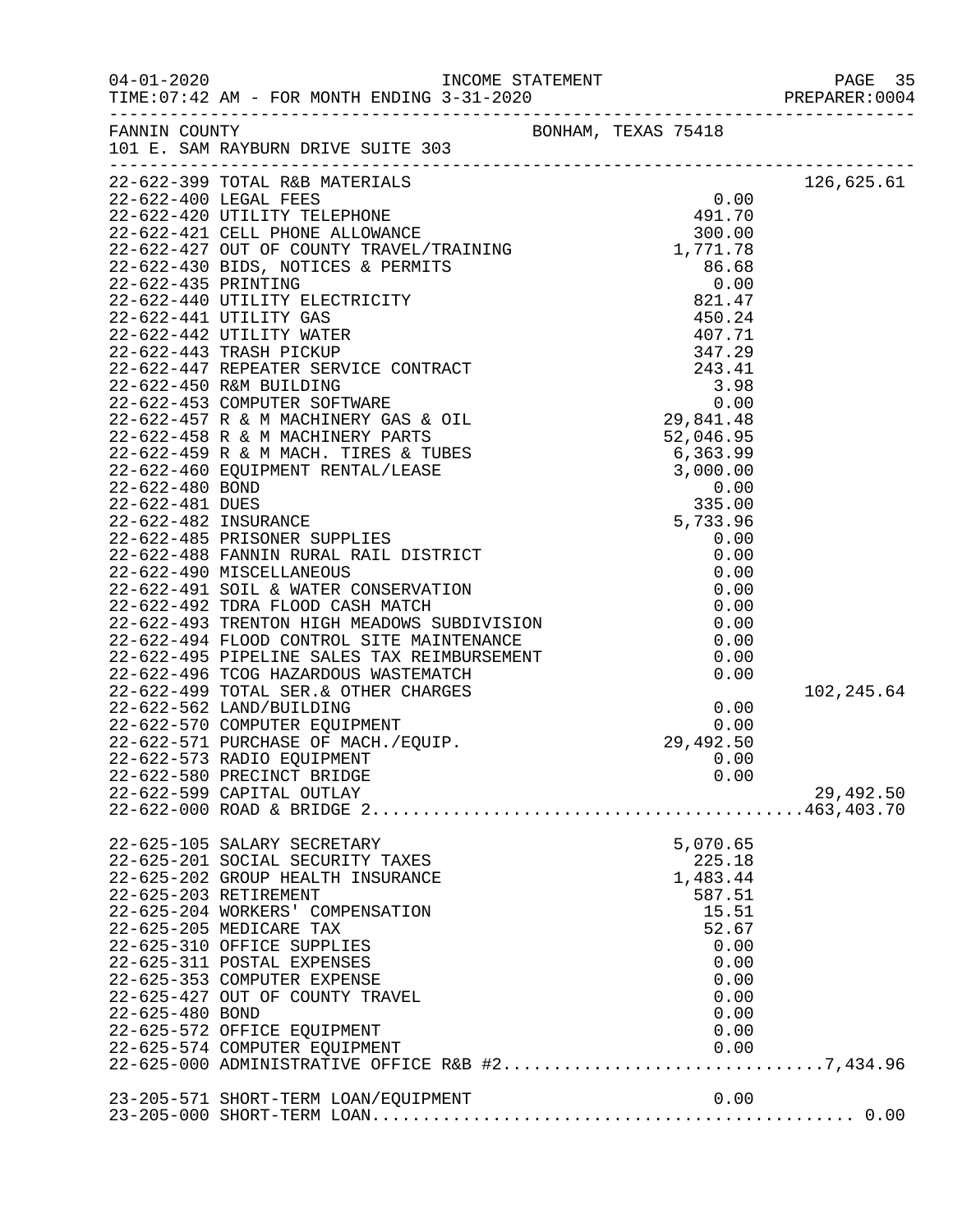| $04 - 01 - 2020$                        | INCOME STATEMENT<br>TIME: 07:42 AM - FOR MONTH ENDING 3-31-2020                          |                                                    | PAGE 36<br>PREPARER: 0004 |
|-----------------------------------------|------------------------------------------------------------------------------------------|----------------------------------------------------|---------------------------|
| FANNIN COUNTY                           | 101 E. SAM RAYBURN DRIVE SUITE 303                                                       | BONHAM, TEXAS 75418                                |                           |
|                                         | 23-509-475 CONTINGENCY                                                                   | 0.00                                               |                           |
|                                         |                                                                                          |                                                    |                           |
|                                         | 23-623-100 COMPENSATION PAY                                                              | 0.00                                               |                           |
|                                         | 23-623-101 SALARY ELECTED OFFICIAL                                                       |                                                    |                           |
|                                         | 23-623-105 SALARY SECRETARY                                                              | $31,360.55$<br>4,946.16<br>41,898.34<br>141,898.34 |                           |
|                                         | 23-623-106 SALARY PRECINCT EMPLOYEES                                                     |                                                    |                           |
|                                         | 23-623-107 REGULAR-TEMP. PART-TIME<br>23-623-199 TOTAL SALARIES                          | 576.00                                             | 178,781.05                |
|                                         | 23-623-201 SOCIAL SECURITY TAXES                                                         | 10,901.87                                          |                           |
|                                         | 23-623-202 GROUP HEALTH INSURANCE                                                        | 58, 341.82                                         |                           |
|                                         | 23-623-203 RETIREMENT                                                                    | 20,658.78                                          |                           |
|                                         | 23-623-204 WORKERS' COMPENSATION                                                         | 4,466.97                                           |                           |
|                                         | 23-623-205 MEDICARE TAX                                                                  | 2,549.69                                           |                           |
|                                         | 23-623-206 UNEMPLOYMENT EXPENSE<br>23-623-299 TOTAL EMPLOYEE BENEFITS                    | 0.00                                               | 96,919.13                 |
|                                         | 23-623-310 OFFICE SUPPLIES                                                               | 419.60                                             |                           |
|                                         | 23-623-314 EMPLOYEE PHYSICALS/DOT TESTING                                                | 520.38                                             |                           |
|                                         | 23-623-315 COPIER EXPENSE                                                                | 0.00                                               |                           |
|                                         | 23-623-340 SHOP SUPPLIES                                                                 | 6,259.89                                           |                           |
|                                         | 23-623-341 R & B MAT. ROCK & GRAVEL                                                      | 61,392.08                                          |                           |
|                                         | 23-623-342 R & B MAT. CULVERTS<br>23-623-343 R & B MAT. HARDWRE & LUMB                   | 19,000.92<br>3,587.98                              |                           |
|                                         | 23-623-344 R & B MAT. ASPHALT/RD OIL                                                     | 31, 112.90                                         |                           |
| 23-623-345 CHEMICALS                    |                                                                                          | 450.00                                             |                           |
|                                         | 23-623-346 CETRZ EXPENDITURES                                                            | 0.00                                               |                           |
|                                         | 23-623-350 DEBRIS REMOVAL                                                                | 387.45                                             |                           |
| 23-623-395 UNIFORMS                     |                                                                                          | 0.00                                               |                           |
|                                         | 23-623-399 TOTAL R&B MATERIALS<br>23-623-400 LEGAL FEES                                  | 692.96                                             | 123, 131. 20              |
|                                         | 23-623-420 UTILITY TELEPHONE                                                             | 0.00                                               |                           |
|                                         | 23-623-421 INTERNET SERVICE                                                              | 491.70                                             |                           |
|                                         | 23-623-423 CELL PHONE ALLOWANCE                                                          | 0.00                                               |                           |
|                                         | 23-623-427 OUT OF COUNTY TRAVEL/TRAINING                                                 | 1,410.23                                           |                           |
|                                         | 23-623-430 BIDS, NOTICES & PERMITS                                                       | 899.44                                             |                           |
| 23-623-435 PRINTING                     | 23-623-440 UTILITY ELECTRICITY                                                           | 0.00<br>1,759.82                                   |                           |
|                                         | 23-623-441 UTILITY GAS                                                                   | 0.00                                               |                           |
|                                         | 23-623-442 UTILITY WATER                                                                 | 161.09                                             |                           |
|                                         | 23-623-443 TRASH DUMPSTER PICKUP                                                         | 509.65                                             |                           |
|                                         | 23-623-447 REPEATER SERVICE CONTRACT                                                     | 243.41                                             |                           |
|                                         | 23-623-450 R&M BUILDING<br>23-623-453 COMPUTER SOFTWARE                                  | 117.47<br>0.00                                     |                           |
|                                         | 23-623-457 R & M MACHINERY GAS & OIL                                                     | 41,662.35                                          |                           |
|                                         | 23-623-458 R & M MACHINERY PARTS                                                         | 86,587.22                                          |                           |
|                                         | 23-623-459 R & M MACH. TIRES & TUBES                                                     | 12,635.50                                          |                           |
|                                         | 23-623-460 EQUIPMENT RENTAL/LEASE                                                        | 3,000.00                                           |                           |
| 23-623-480 BOND                         |                                                                                          | 150.00                                             |                           |
| 23-623-481 DUES<br>23-623-482 INSURANCE |                                                                                          | 335.00<br>5,380.96                                 |                           |
|                                         | 23-623-485 PRISONER SUPPLIES                                                             | 0.00                                               |                           |
|                                         | 23-623-488 FANNIN RURAL RAIL DISTRICT                                                    | 0.00                                               |                           |
|                                         | 23-623-490 MISCELLANEOUS                                                                 | 0.00                                               |                           |
|                                         | 23-623-491 SOIL & WATER CONSERVATION                                                     | 0.00                                               |                           |
|                                         | 23-623-492 TDRA FLOOD CASH MATCH                                                         | 0.00                                               |                           |
|                                         | 23-623-494 FLOOD CONTROL SITE MAINTENANCE<br>23-623-495 PIPELINE SALES TAX REIMBURSEMENT | 0.00<br>0.00                                       |                           |
|                                         |                                                                                          |                                                    |                           |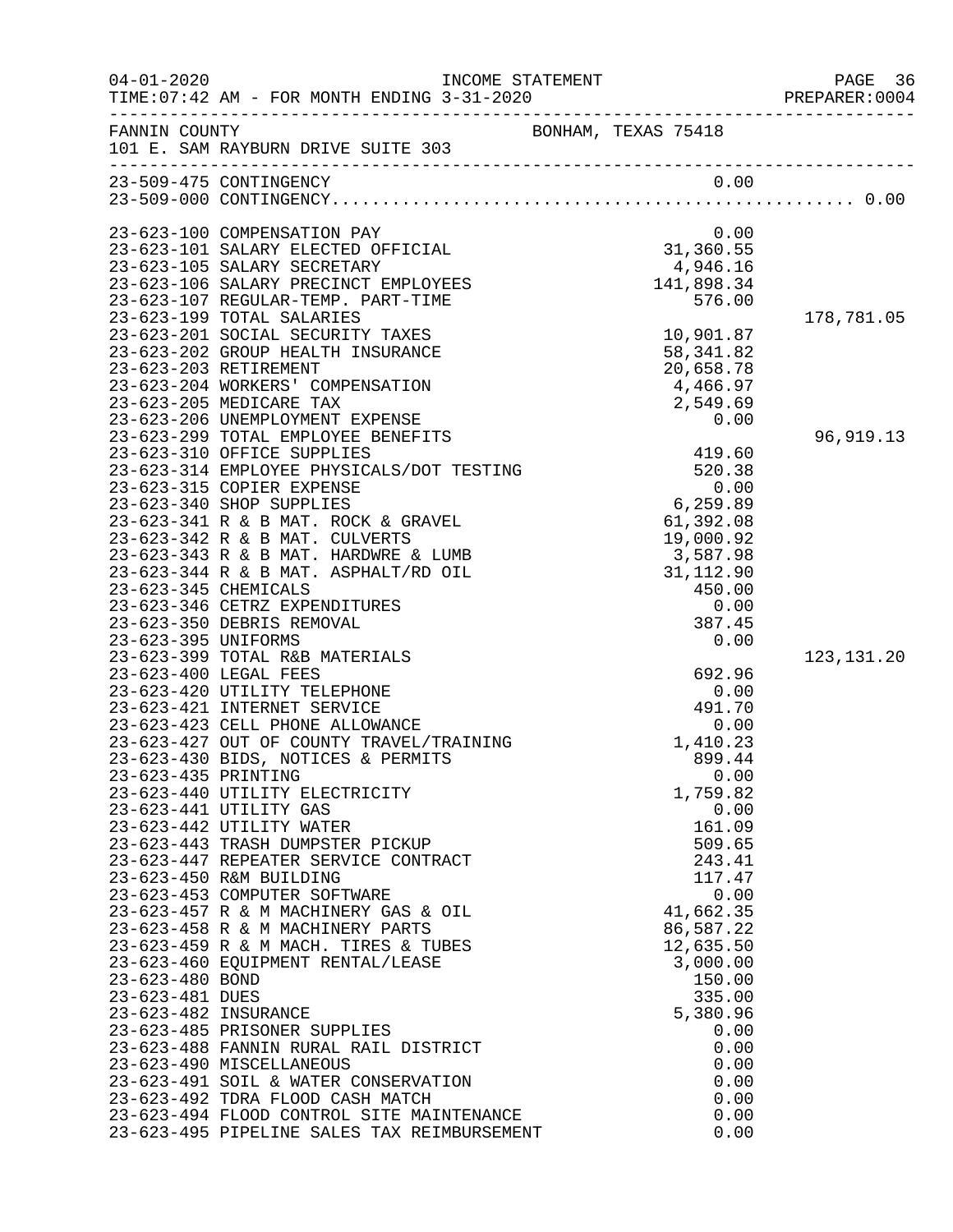| $04 - 01 - 2020$<br>TIME: 07:42 AM - FOR MONTH ENDING 3-31-2020               | INCOME STATEMENT                                                                 | PAGE 37<br>PREPARER: 0004 |
|-------------------------------------------------------------------------------|----------------------------------------------------------------------------------|---------------------------|
| FANNIN COUNTY<br>101 E. SAM RAYBURN DRIVE SUITE 303                           | BONHAM, TEXAS 75418                                                              |                           |
| 23-623-496 TCOG HAZARDOUS WASTEMATCH<br>23-623-499 TOTAL SER. & OTHER CHARGES | 0.00                                                                             | 156,036.80                |
| 23-623-562 LAND/BUILDING                                                      | 0.00                                                                             |                           |
| 23-623-570 COMPUTER EQUIPMENT                                                 | 0.00<br>ں.ں<br>16,378.95                                                         |                           |
| 23-623-571 PURCHASE OF MACH./EQUIP.<br>23-623-572 OFFICE EQUIPMENT            | 485.00                                                                           |                           |
| 23-623-573 RADIO EQUIPMENT                                                    | 0.00                                                                             |                           |
| 23-623-575 LAND/BUILDING                                                      | 0.00                                                                             |                           |
| 23-623-580 PRECINCT BRIDGE                                                    | 0.00                                                                             |                           |
| 23-623-599 CAPITAL OUTLAY                                                     |                                                                                  | 16,863.95                 |
| 23-623-630 NOTE PAYMENT-PRINCIPAL                                             | 0.00                                                                             |                           |
| 23-623-670 NOTE PAYMENT-INTEREST                                              | 0.00                                                                             |                           |
|                                                                               |                                                                                  |                           |
| 23-625-105 SALARY SECRETARY                                                   | 5,070.65                                                                         |                           |
| 23-625-201 SOCIAL SECURITY TAXES                                              | 225.18                                                                           |                           |
| 23-625-202 GROUP HEALTH INSURANCE                                             | 1,483.44                                                                         |                           |
| 23-625-203 RETIREMENT                                                         | 587.51                                                                           |                           |
| 23-625-204 WORKERS' COMPENSATION                                              | 15.51<br>52.67                                                                   |                           |
| 23-625-205 MEDICARE TAX<br>23-625-310 OFFICE SUPPLIES                         | 21.39                                                                            |                           |
| 23-625-311 POSTAL EXPENSES                                                    | 0.00                                                                             |                           |
| 23-625-353 COMPUTER EXPENSE                                                   | 0.00                                                                             |                           |
| 23-625-427 OUT OF COUNTY TRAVEL                                               | 0.00                                                                             |                           |
| 23-625-480 BOND                                                               | 0.00                                                                             |                           |
| 23-625-572 OFFICE EQUIPMENT                                                   | 0.00                                                                             |                           |
|                                                                               | 23-625-574 COMPUTER EQUIPMENT<br>23-625-000 ADMINISTRATIVE OFFICE R&B #37,456.35 |                           |
|                                                                               |                                                                                  |                           |
| 24-509-475 CONTINGENCY                                                        | 0.00                                                                             |                           |
|                                                                               |                                                                                  |                           |
| 24-624-100 COMPENSATION PAY                                                   | 0.00                                                                             |                           |
| 24-624-101 SALARY ELECTED OFFICIAL                                            | 31,360.55                                                                        |                           |
| 24-624-105 SALARY SECRETARY                                                   | 14,288.95                                                                        |                           |
| 24-624-106 SALARY PRECINCT EMPLOYEES                                          | 63, 319.20                                                                       |                           |
| 24-624-107 REGULAR-TEMP. PART-TIME                                            | 3,372.00                                                                         |                           |
| 24-624-108 LABOR REIMBURSEMENT<br>24-624-199 TOTAL SALARIES                   | 0.00                                                                             | 112,340.70                |
| 24-624-201 SOCIAL SECURITY TAXES                                              | 6,914.22                                                                         |                           |
| 24-624-202 GROUP HEALTH INSURANCE                                             | 41,534.64                                                                        |                           |
| 24-624-203 RETIREMENT                                                         | 12,634.95                                                                        |                           |
| 24-624-204 WORKERS' COMPENSATION                                              | 2,849.73                                                                         |                           |
| 24-624-205 MEDICARE TAX                                                       | 1,617.10                                                                         |                           |
| 24-624-206 UNEMPLOYMENT EXPENSE<br>24-624-299 TOTAL EMPLOYEE BENEFITS         | 0.00                                                                             | 65,550.64                 |
| 24-624-310 OFFICE SUPPLIES                                                    | 61.19                                                                            |                           |
| 24-624-314 EMPLOYEE PHYSICALS/DOT TESTING                                     | 195.36                                                                           |                           |
| 24-624-340 SHOP SUPPLIES                                                      | 416.54                                                                           |                           |
| 24-624-341 R & B MAT. ROCK & GRAVEL                                           | 81,999.22                                                                        |                           |
| 24-624-342 R & B MAT. CULVERTS                                                | 9,043.73                                                                         |                           |
| 24-624-343 R & B MAT. HARDWRE & LUMB                                          | 1,609.28                                                                         |                           |
| 24-624-344 R & B MAT. ASPHALT/RD OIL<br>24-624-345 CHEMICALS                  | 26,188.85<br>0.00                                                                |                           |
| 24-624-346 CETRZ EXPENDITURES                                                 | 0.00                                                                             |                           |
| 24-624-350 DEBRIS REMOVAL                                                     | 0.00                                                                             |                           |
| 24-624-395 EMPLOYEE UNIFORMS                                                  | 1,373.84                                                                         |                           |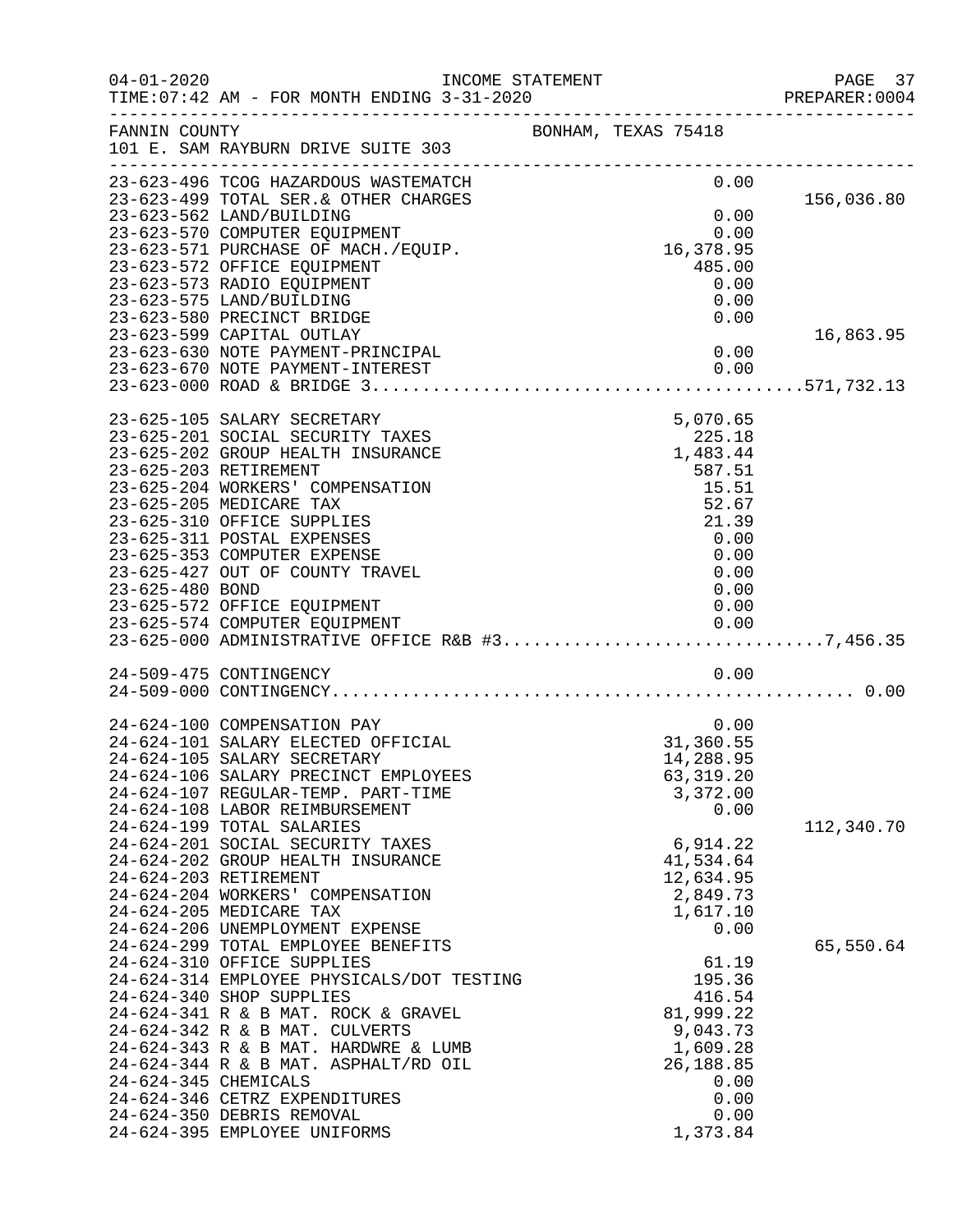|                       |                                                                                                                                                                                                                                                                                                                                                                                                                |                     |                | PAGE 38<br>PREPARER: 0004 |
|-----------------------|----------------------------------------------------------------------------------------------------------------------------------------------------------------------------------------------------------------------------------------------------------------------------------------------------------------------------------------------------------------------------------------------------------------|---------------------|----------------|---------------------------|
|                       | FANNIN COUNTY<br>101 E. SAM RAYBURN DRIVE SUITE 303<br>$\begin{tabular}{l c c c} \hline 110 & E. SMR NABUDR DET B 303 & 0.00 \\[-0.2em] \hline 24-624-399 & TOTAL R&B MATIENANS & 0.00 \\[-0.2em] \hline 24-624-420 & UTILITY TIEDEPINDE & 0.00 \\[-0.2em] \hline 24-624-421 & DSL INTIREPINDE & 42.80 \\[-0.2em] \hline 24-624-421 & DSL INTIREPINTE & 42.80 \\[-0.2em] \hline 24-624-421 & DSL INTIRENPTE &$ | BONHAM, TEXAS 75418 |                |                           |
|                       |                                                                                                                                                                                                                                                                                                                                                                                                                |                     |                | 120,888.01                |
|                       |                                                                                                                                                                                                                                                                                                                                                                                                                |                     |                |                           |
|                       |                                                                                                                                                                                                                                                                                                                                                                                                                |                     |                |                           |
|                       |                                                                                                                                                                                                                                                                                                                                                                                                                |                     |                |                           |
|                       |                                                                                                                                                                                                                                                                                                                                                                                                                |                     |                |                           |
|                       |                                                                                                                                                                                                                                                                                                                                                                                                                |                     |                |                           |
|                       |                                                                                                                                                                                                                                                                                                                                                                                                                |                     |                |                           |
|                       |                                                                                                                                                                                                                                                                                                                                                                                                                |                     |                |                           |
|                       |                                                                                                                                                                                                                                                                                                                                                                                                                |                     |                |                           |
|                       |                                                                                                                                                                                                                                                                                                                                                                                                                |                     |                |                           |
|                       |                                                                                                                                                                                                                                                                                                                                                                                                                |                     |                |                           |
|                       |                                                                                                                                                                                                                                                                                                                                                                                                                |                     |                |                           |
|                       |                                                                                                                                                                                                                                                                                                                                                                                                                |                     |                |                           |
|                       |                                                                                                                                                                                                                                                                                                                                                                                                                |                     |                |                           |
|                       |                                                                                                                                                                                                                                                                                                                                                                                                                |                     |                |                           |
|                       |                                                                                                                                                                                                                                                                                                                                                                                                                |                     |                |                           |
|                       |                                                                                                                                                                                                                                                                                                                                                                                                                |                     |                |                           |
|                       |                                                                                                                                                                                                                                                                                                                                                                                                                |                     |                |                           |
|                       |                                                                                                                                                                                                                                                                                                                                                                                                                |                     |                |                           |
|                       |                                                                                                                                                                                                                                                                                                                                                                                                                |                     |                |                           |
|                       |                                                                                                                                                                                                                                                                                                                                                                                                                |                     |                |                           |
|                       |                                                                                                                                                                                                                                                                                                                                                                                                                |                     |                |                           |
|                       |                                                                                                                                                                                                                                                                                                                                                                                                                |                     |                |                           |
|                       |                                                                                                                                                                                                                                                                                                                                                                                                                |                     |                |                           |
|                       |                                                                                                                                                                                                                                                                                                                                                                                                                |                     |                |                           |
|                       |                                                                                                                                                                                                                                                                                                                                                                                                                |                     |                |                           |
|                       |                                                                                                                                                                                                                                                                                                                                                                                                                |                     |                |                           |
|                       |                                                                                                                                                                                                                                                                                                                                                                                                                |                     |                | 74,503.98                 |
|                       | 24-624-570 COMPUTER & OTHER CHARGES<br>24-624-570 COMPUTER EQUIPMENT<br>24-624-571 PURCHASE OF MACH./EQUIP. 46,689.90<br>24-624-573 RADIO EQUIPMENT<br>24-624-575 BUILDING 0.00<br>24-624-575 BUILDING 0.00                                                                                                                                                                                                    |                     |                |                           |
|                       |                                                                                                                                                                                                                                                                                                                                                                                                                |                     |                |                           |
|                       |                                                                                                                                                                                                                                                                                                                                                                                                                |                     |                |                           |
|                       |                                                                                                                                                                                                                                                                                                                                                                                                                |                     |                |                           |
|                       | 24-624-599 CAPITAL OUTLAY                                                                                                                                                                                                                                                                                                                                                                                      |                     |                | 46,689.90                 |
|                       |                                                                                                                                                                                                                                                                                                                                                                                                                |                     |                |                           |
|                       | 24-625-105 SALARY SECRETARY                                                                                                                                                                                                                                                                                                                                                                                    |                     | 5,070.65       |                           |
|                       | 24-625-201 SOCIAL SECURITY TAXES                                                                                                                                                                                                                                                                                                                                                                               |                     | 225.18         |                           |
|                       | 24-625-202 GROUP HEALTH INSURANCE                                                                                                                                                                                                                                                                                                                                                                              |                     | 1,483.44       |                           |
|                       | 24-625-203 RETIREMENT                                                                                                                                                                                                                                                                                                                                                                                          |                     | 587.51         |                           |
|                       | 24-625-204 WORKERS' COMPENSATION<br>24-625-205 MEDICARE TAX                                                                                                                                                                                                                                                                                                                                                    |                     | 15.51<br>52.67 |                           |
|                       | 24-625-310 OFFICE SUPPLIES                                                                                                                                                                                                                                                                                                                                                                                     |                     | 0.00           |                           |
|                       | 24-625-311 POSTAL EXPENSES                                                                                                                                                                                                                                                                                                                                                                                     |                     | 0.00           |                           |
|                       | 24-625-353 COMPUTER EXPENSE                                                                                                                                                                                                                                                                                                                                                                                    |                     | 0.00           |                           |
|                       | 24-625-427 OUT OF COUNTY TRAVEL                                                                                                                                                                                                                                                                                                                                                                                |                     | 0.00           |                           |
| 24-625-480 BOND       |                                                                                                                                                                                                                                                                                                                                                                                                                |                     | 0.00           |                           |
|                       | 24-625-572 OFFICE EQUIPMENT                                                                                                                                                                                                                                                                                                                                                                                    |                     | 0.00           |                           |
|                       | 24-625-574 COMPUTER EQUIPMENT<br>24-625-574 COMPUTER EQUIPMENT<br>24-625-000 ADMINISTRATIVE OFFICE R&B #47,434.96                                                                                                                                                                                                                                                                                              |                     | 0.00           |                           |
|                       |                                                                                                                                                                                                                                                                                                                                                                                                                |                     |                |                           |
|                       | 25-625-310 OFFICE SUPPLIES                                                                                                                                                                                                                                                                                                                                                                                     |                     | 0.00           |                           |
| 25-625-343 ROAD SIGNS |                                                                                                                                                                                                                                                                                                                                                                                                                |                     | 0.00           |                           |
|                       | 25-625-353 COMPUTER EXPENSE                                                                                                                                                                                                                                                                                                                                                                                    |                     | 0.00           |                           |
|                       | 25-625-427 TRAVEL EXPENSE                                                                                                                                                                                                                                                                                                                                                                                      |                     | 0.00           |                           |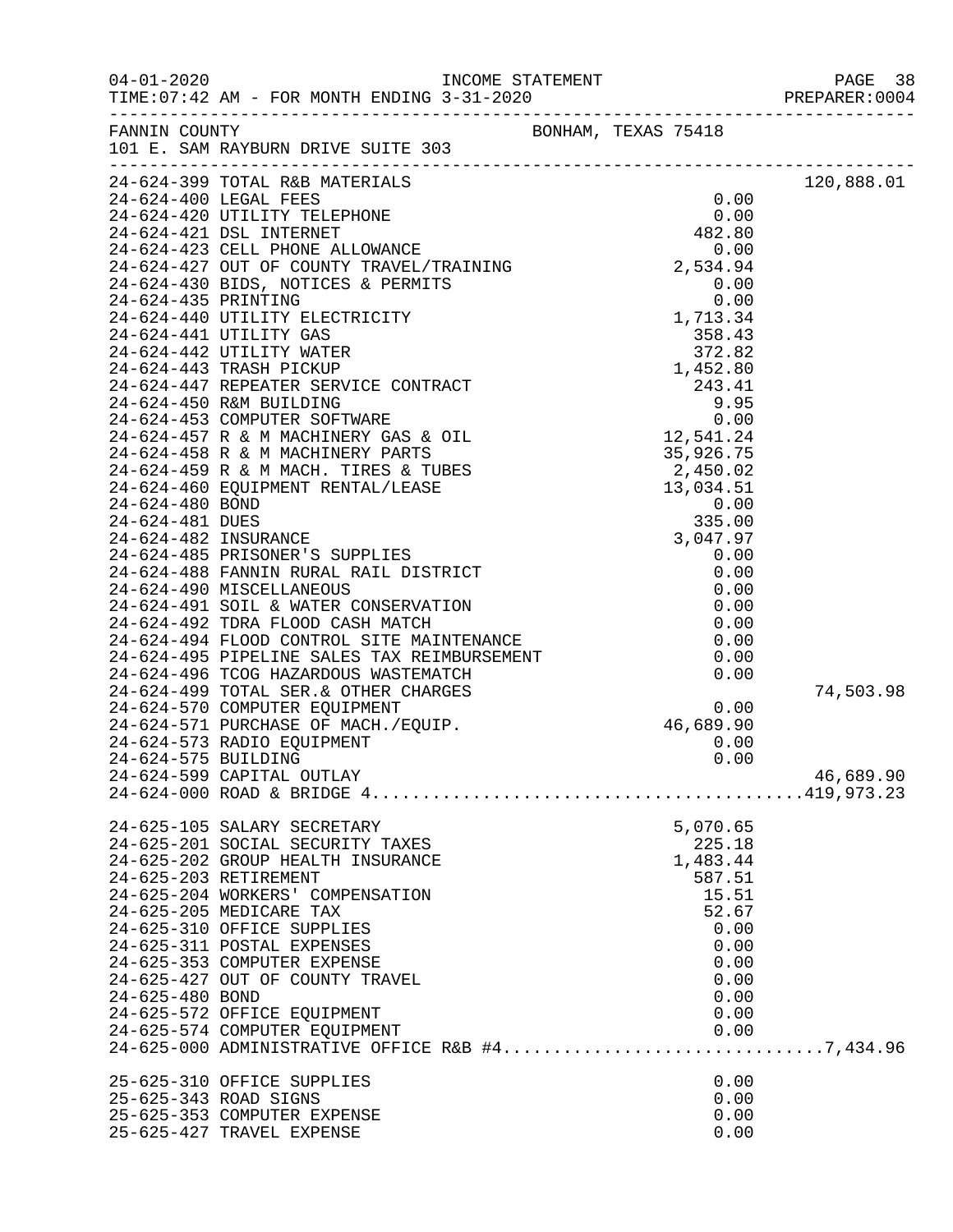| $04 - 01 - 2020$                              | INCOME STATEMENT<br>TIME: 07:42 AM - FOR MONTH ENDING 3-31-2020                                               |                     |                                        | PAGE 39<br>PREPARER:0004 |
|-----------------------------------------------|---------------------------------------------------------------------------------------------------------------|---------------------|----------------------------------------|--------------------------|
| FANNIN COUNTY                                 | 101 E. SAM RAYBURN DRIVE SUITE 303                                                                            | BONHAM, TEXAS 75418 |                                        |                          |
|                                               | 25-625-572 OFFICE EQUIPMENT                                                                                   |                     | 0.00                                   |                          |
|                                               | 26-455-420 OMNIBASE TELEPHONE LINE                                                                            |                     | 0.00                                   |                          |
|                                               | 26-455-572 OFFICE EQUIPMENT                                                                                   |                     | 0.00                                   |                          |
|                                               | 27-456-452 R & M EQUIPMENT<br>27-456-572 OFFICE EQUIPMENT                                                     |                     | 0.00<br>0.00                           |                          |
|                                               |                                                                                                               |                     |                                        |                          |
|                                               | 28-457-423 INTERNET SERVICE                                                                                   |                     | 568.70                                 |                          |
|                                               | 30-569-310 OFFICE SUPPLIES                                                                                    |                     | 0.00                                   |                          |
| 30-569-571 EQUIPMENT                          | 30-569-421 ONLINE RESEARCH                                                                                    |                     | 0.00<br>0.00                           |                          |
|                                               | 31-509-475 CONTINGENCY                                                                                        |                     | 0.00                                   |                          |
|                                               |                                                                                                               |                     |                                        |                          |
|                                               | 31-510-403 ARCHITECTURAL FEES<br>31-510-451 ASBESTOS ABATEMENT                                                |                     | 0.00<br>0.00                           |                          |
| 31-510-482 DEMOLITION                         | 31-510-490 MISCELLANEOUS                                                                                      |                     | 0.00<br>0.00                           |                          |
|                                               | 31-511-165 CONSTRUCTION<br>31-511-403 ARCHITECTURAL FEES                                                      |                     | 0.00<br>0.00                           |                          |
| 31-511-453 IT DESIGN                          | 31-511-451 ASBESTOS & OTHER TESTING                                                                           |                     | 0.00<br>0.00                           |                          |
| 31-511-455 SECURITY                           |                                                                                                               |                     | 0.00                                   |                          |
|                                               | 33-498-310 OFFICE SUPPLIES<br>33-498-427 OUT OF COUNTY TRAVEL                                                 |                     | 168.71<br>0.00                         |                          |
|                                               | 34-450-107 SALARYTEMP/EXTRA                                                                                   |                     | 0.00                                   |                          |
| 34-450-203 RETIREMENT                         | 34-450-201 SOCIAL SECURITY TAXES<br>34-450-204 WORKERS COMPENSATION                                           |                     | 0.00<br>0.00<br>0.00                   |                          |
|                                               | 34-450-205 MEDICARE TAX<br>34-450-572 OFFICE EQUIPMENT<br>34-450-000 DISTRICT CT.RECORDS ARCHIVE EQUIPME 0.00 |                     | 0.00<br>0.00                           |                          |
| 35-475-574 TECHNOLOGY<br>35-475-590 LAW BOOKS | 35-475-310 OFFICE SUPPLIES<br>35-475-421 LEXIS NEXIS ONLINE LEGAL RESEARCH<br>35-475-453 R&M COMPUTER         |                     | 550.00<br>0.00<br>0.00<br>0.00<br>0.00 |                          |
|                                               | 36-475-107 SALARY SUPPLEMENT<br>36-475-201 SOCIAL SECURITY TAXES                                              |                     | 0.00<br>0.00                           |                          |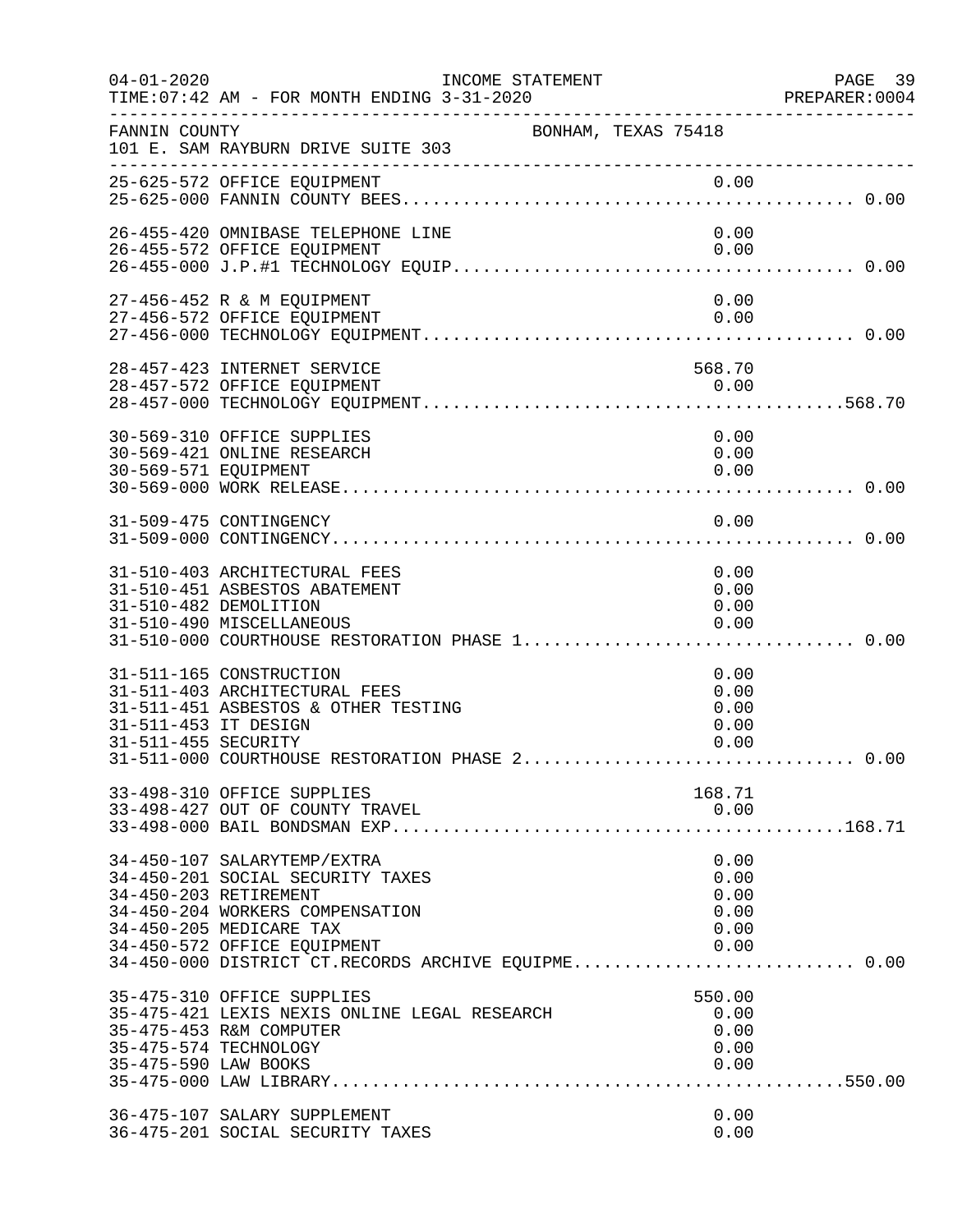| $04 - 01 - 2020$                            |                                                                                                                                                                                                                                                                                                                                                    | INCOME STATEMENT    |                                                                                                       | PAGE 40<br>PREPARER: 0004 |
|---------------------------------------------|----------------------------------------------------------------------------------------------------------------------------------------------------------------------------------------------------------------------------------------------------------------------------------------------------------------------------------------------------|---------------------|-------------------------------------------------------------------------------------------------------|---------------------------|
| FANNIN COUNTY                               | 101 E. SAM RAYBURN DRIVE SUITE 303                                                                                                                                                                                                                                                                                                                 | BONHAM, TEXAS 75418 |                                                                                                       |                           |
|                                             | 36-475-203 RETIREMENT<br>36-475-204 WORKERS COMPENSATION<br>36-475-205 MEDICARE TAX<br>36-475-310 OFFICE SUPPLIES<br>36-475-319 RESTITUTION<br>36-475-321 CONTINUING EDUCATION<br>36-475-353 COMPUTER EXPENSE<br>36-475-421 INVESTIGATOR/HOT CK. ONLINE<br>36-475-490 MISCELLANEOUS<br>36-475-499 BANK SERVICE FEES<br>36-475-572 OFFICE EQUIPMENT |                     | 0.00<br>0.00<br>0.00<br>0.00<br>7,500.00<br>0.00<br>0.00<br>0.00<br>1,294.20<br>0.00<br>0.00          |                           |
| 36-477-321 TRAINING<br>36-477-480 TOWING    | 36-477-107 SALARY SUPPLEMENT<br>36-477-201 SOCIAL SECURITY TAXES<br>36-477-203 RETIREMENT<br>36-477-204 WORKERS COMPENSATION<br>36-477-205 MEDICARE TAX<br>36-477-310 OFFICE SUPPLIES<br>36-477-470 CIVIL PROCESS<br>36-477-490 MISCELLANEOUS<br>36-477-499 BANK SERVICE FEES<br>36-477-572 OFFICE EQUIPMENT                                       |                     | 2,508.96<br>126.28<br>286.32<br>2.93<br>29.52<br>0.00<br>0.00<br>0.00<br>0.00<br>0.00<br>0.00<br>0.00 |                           |
|                                             | 38-645-412 PRESCRIPTIONS<br>38-645-415 LABORATORY/X-RAY                                                                                                                                                                                                                                                                                            |                     | 0.00<br>0.00                                                                                          |                           |
|                                             | 39-645-404 COBRA/INSURANCE<br>39-645-410 CERT. REG. NURSE ANES.<br>39-645-411 PHYSICIAN, NON-EMERGENCY<br>39-645-412 PRESCRIPTIONS, DRUGS<br>39-645-413 HOSPITAL-INPATIENT<br>39-645-414 HOSPITAL, OUTPATIENT<br>39-645-415 LABORATORY/X-RAY<br>39-645-418 FED. QUALIFIED HEALTH CENTER<br>39-645-422 AMBULATORY SURGICAL CENTER                   |                     | 0.00<br>0.00<br>0.00<br>9,181.69<br>0.00<br>0.00<br>0.00<br>0.00<br>0.00                              |                           |
|                                             | 40-411-310 OFFICE SUPPLIES<br>40-411-427 OUT OF COUNTY TRAVEL<br>40-411-574 COMPUTER EQUIPMENT                                                                                                                                                                                                                                                     |                     | 0.00<br>0.00<br>0.00                                                                                  |                           |
| 41-406-310 SUPPLIES<br>41-406-330 GAS & OIL | 41-406-427 TRAINING EXPENSE                                                                                                                                                                                                                                                                                                                        |                     | 63.42<br>0.00<br>0.00                                                                                 |                           |
|                                             | 42-477-310 OFFICE SUPPLIES<br>42-477-415 CONSULTANT<br>42-477-427 TRAVEL AND TRAINING                                                                                                                                                                                                                                                              |                     | 0.00<br>0.00<br>0.00                                                                                  |                           |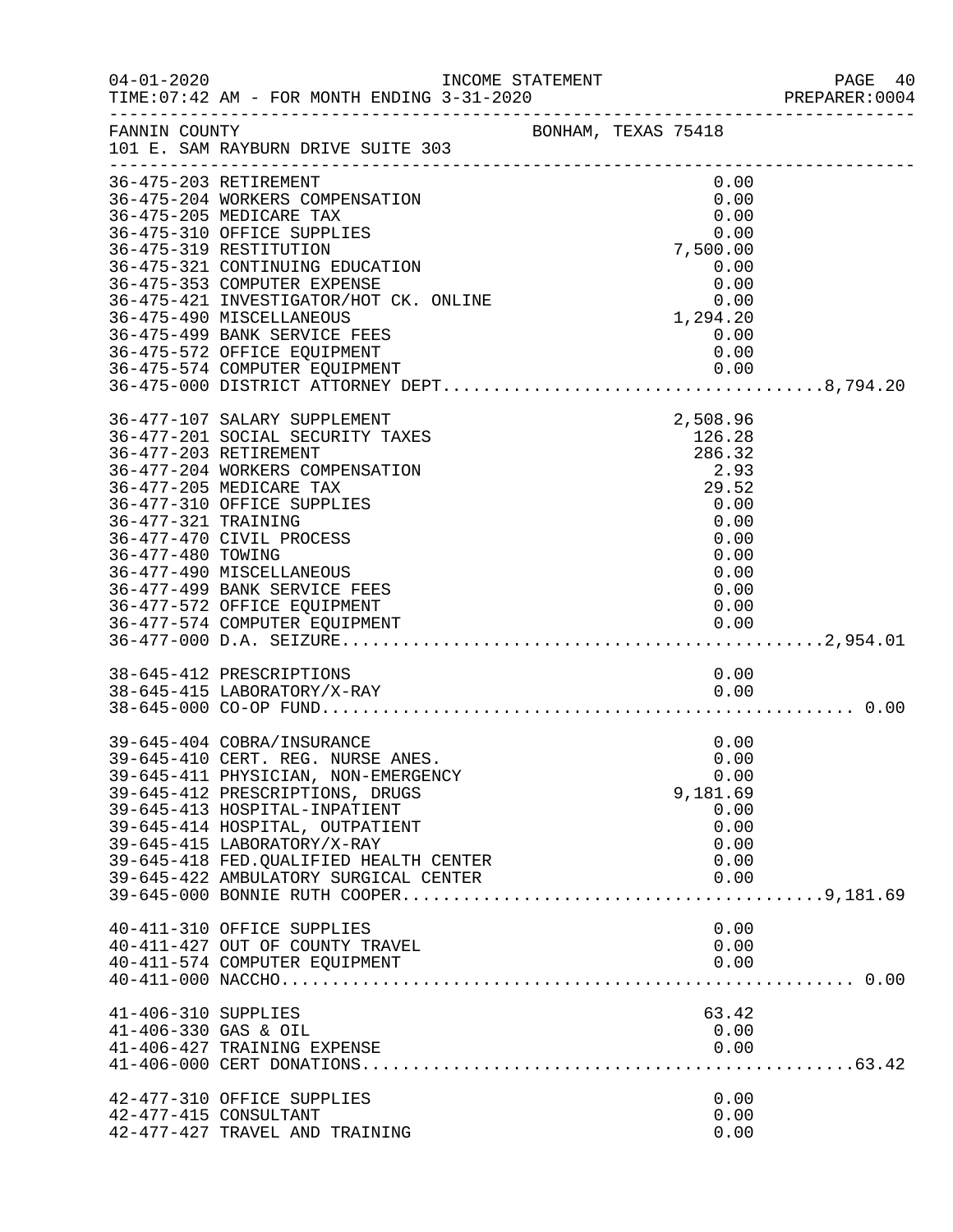| $04 - 01 - 2020$                           | INCOME STATEMENT<br>TIME: 07:42 AM - FOR MONTH ENDING 3-31-2020                                                                                                                                                                                                           |                     |                                                                                 | PAGE 41<br>PREPARER: 0004 |
|--------------------------------------------|---------------------------------------------------------------------------------------------------------------------------------------------------------------------------------------------------------------------------------------------------------------------------|---------------------|---------------------------------------------------------------------------------|---------------------------|
| FANNIN COUNTY                              | 101 E. SAM RAYBURN DRIVE SUITE 303                                                                                                                                                                                                                                        | BONHAM, TEXAS 75418 |                                                                                 |                           |
|                                            | 42-477-574 COMPUTER EQUIPMENT                                                                                                                                                                                                                                             |                     |                                                                                 |                           |
|                                            | 44-412-578 2011 EQUIPMENT<br>44-412-579 2012 EQUIPMENT<br>44-412-580 2013 EQUIPMENT<br>44-412-581 2014 EQUIPMENT<br>44-412-582 2015 EQUIPMENT<br>44-412-583 2016 EQUIPMENT                                                                                                |                     | 0.00<br>0.00<br>0.00<br>0.00<br>0.00<br>0.00                                    |                           |
| 45-403-103 SALARY<br>45-403-481 DUES       | 45-403-201 SOCIAL SECURITY<br>45-403-204 WORKERS COMPENSATION<br>45-403-205 MEDICARE TAX<br>45-403-310 OFFICE SUPPLIES<br>45-403-427 TRAVEL AND TRAINING<br>45-403-572 OFFICE EQUIPMENT<br>45-403-573 ELECTION EQUIPMENT<br>45-403-574 COMPUTER EQUIPMENT                 |                     | 470.00<br>29.14<br>0.00<br>6.82<br>0.00<br>0.00<br>0.00<br>0.00<br>0.00<br>0.00 |                           |
| 46-475-330 GAS/OIL<br>46-475-454 R&M AUTO  | 46-475-310 OFFICE SUPPLIES<br>46-475-314 SAFE ROOM REIMBURSEMENT<br>46-475-427 OUT OF COUNTY TRAVEL<br>46-475-573 RADIO EQUIPMENT<br>46-475-574 COMPUTER EQUIPMENT<br>46-475-574 COMPUTER EQUIPMENT<br>46-475-000 SAFE ROOM REIMBURSEMENT PROGRAM26,367.91                |                     | 83.97<br>26, 283.94<br>0.00<br>0.00<br>0.00<br>0.00<br>0.00                     |                           |
|                                            | 48-403-421 ELECTION INTERNET<br>48-403-485 LICENSE/SUPPORT<br>48-403-573 ELECTION EQUIPMENT                                                                                                                                                                               |                     | 0.00<br>0.00<br>767.64                                                          |                           |
| 49-475-103 SALARY<br>49-475-203 RETIREMENT | 49-475-201 SOCIAL SECURITY<br>49-475-202 GROUP HEALTH INSURANCE<br>49-475-204 WORKER'S COMPENSATION<br>49-475-205 MEDICARE TAX<br>49-475-310 OFFICE SUPPLIES<br>49-475-427 TRAINING/TUITION/OUT OF COUNTY<br>49-475-572 OFFICE EQUIPMENT<br>49-475-574 COMPUTER EQUIPMENT |                     | 0.00<br>0.00<br>0.00<br>0.00<br>0.00<br>0.00<br>0.00<br>681.66<br>0.00<br>0.00  |                           |
| 50-403-311 POSTAGE                         | 50-403-310 OFFICE SUPPLIES<br>50-403-427 TRAVEL/TRAINING<br>50-403-430 BIDS AND NOTICES<br>50-403-573 ELECTION EQUIPMENT                                                                                                                                                  |                     | 0.00<br>0.00<br>0.00<br>0.00<br>0.00                                            |                           |
|                                            | 51-440-572 OFFICE EQUIPMENT<br>51-440-000 CO.CLK.COURT TECHNOLOGY EQUIPMENT 0.00                                                                                                                                                                                          |                     | 0.00                                                                            |                           |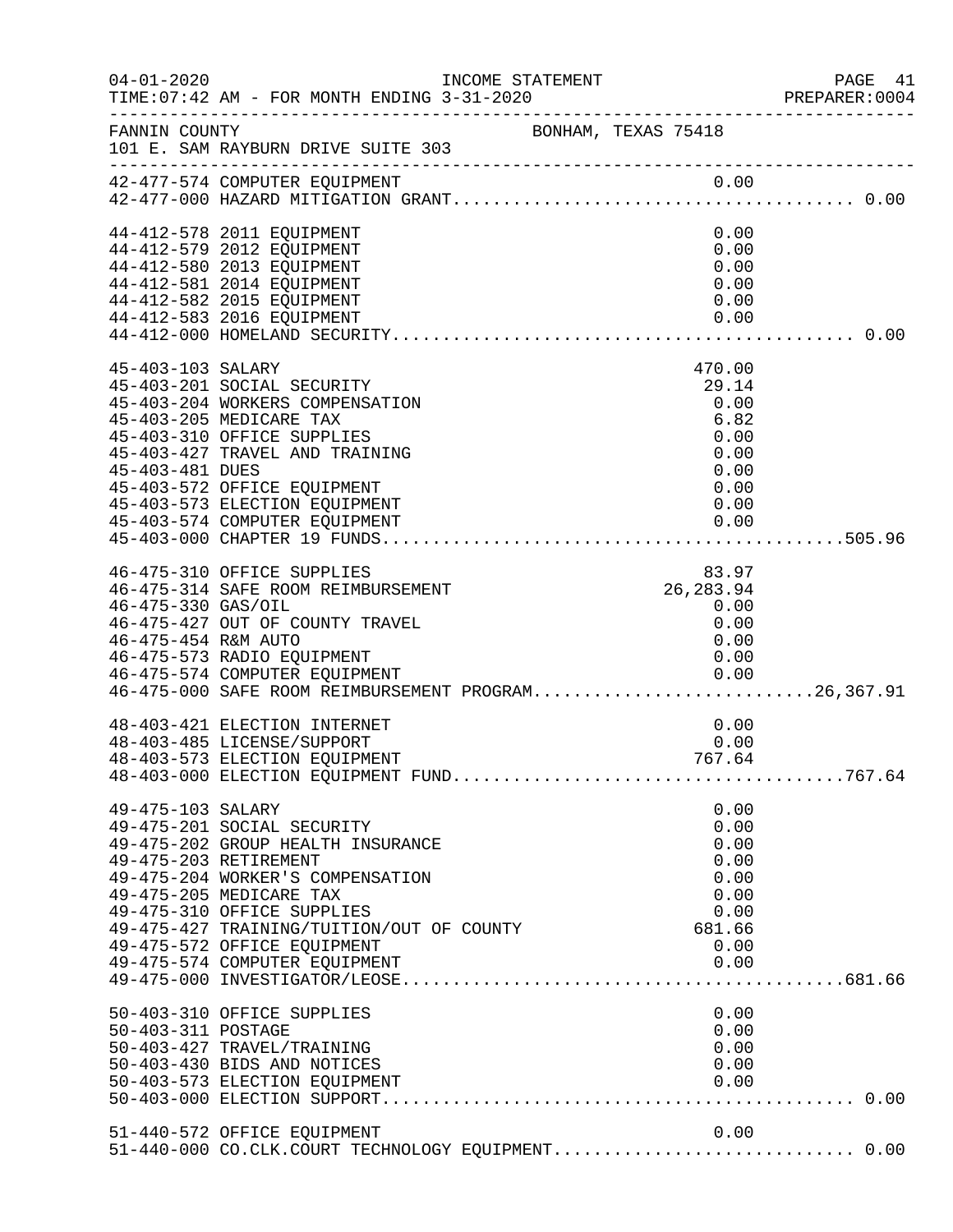|                                                                                       | INCOME STATEMENT                                                                                                                                                                                                                                                                                                                                                                                                                                                                                                                                                                                                                                                                                                                                       |                                                                                                                                                                                                     | PREPARER: 0004 |
|---------------------------------------------------------------------------------------|--------------------------------------------------------------------------------------------------------------------------------------------------------------------------------------------------------------------------------------------------------------------------------------------------------------------------------------------------------------------------------------------------------------------------------------------------------------------------------------------------------------------------------------------------------------------------------------------------------------------------------------------------------------------------------------------------------------------------------------------------------|-----------------------------------------------------------------------------------------------------------------------------------------------------------------------------------------------------|----------------|
|                                                                                       | FANNIN COUNTY<br>101 E. SAM RAYBURN DRIVE SUITE 303                                                                                                                                                                                                                                                                                                                                                                                                                                                                                                                                                                                                                                                                                                    |                                                                                                                                                                                                     |                |
|                                                                                       | 52-449-572 OFFICE EQUIPMENT<br>52-449-000 CO.CLK.COURT RECORDS PRES.EQUIPMENT0.00                                                                                                                                                                                                                                                                                                                                                                                                                                                                                                                                                                                                                                                                      |                                                                                                                                                                                                     |                |
|                                                                                       |                                                                                                                                                                                                                                                                                                                                                                                                                                                                                                                                                                                                                                                                                                                                                        |                                                                                                                                                                                                     |                |
|                                                                                       |                                                                                                                                                                                                                                                                                                                                                                                                                                                                                                                                                                                                                                                                                                                                                        |                                                                                                                                                                                                     |                |
| 55-560-435 PRINTING                                                                   | 55-560-427 OUT OF COUNTY TRAVEL<br>55-560-428 TRAINING & TUITION                                                                                                                                                                                                                                                                                                                                                                                                                                                                                                                                                                                                                                                                                       | 0.00<br>820.00<br>0.00                                                                                                                                                                              |                |
| 56-560-108 SALARY<br>56-560-310 SUPPLIES<br>56-560-454 R&M AUTO<br>56-560-579 WEAPONS | 56-560-201 SOCIAL SECURITY TAXES<br>56-560-202 GROUP HEALTH INSURANCE<br>56-560-203 RETIREMENT<br>56-560-204 WORKERS COMPENSATION<br>56-560-205 MEDICARE TAX<br>56-560-316 EMPLOYEE AWARDS BANQUET<br>56-560-320 WEAPON SUPPLIES<br>56-560-395 UNIFORMS/PROT.VESTS<br>56-560-423 INTERNET SERVICE<br>56-560-427 OUT OF COUNTY TRAVEL<br>56-560-428 TRAINING & TUITION<br>56-560-452 R & M EQUIPMENT<br>56-560-454 K&M AUIU<br>56-560-460 EQUIPMENT RENTAL/LEASE<br>56-560-490 MISCELLANEOUS<br>56-560-495 NARCOTICS AND/OR OTHER INVESTIGATIO 1,500.00<br>56-560-499 BANK SERVICE FEES<br>56-560-571 AUTOMOBILES<br>56-560-572 OFFICE EQUIPMENT<br>56-560-573 TELEPHONE/RADIO EQUIPMENT<br>56-560-574 TECHNOLOGY<br>56-560-580 INVESTIGATIVE EQUIPMENT | 0.00<br>0.00<br>0.00<br>0.00<br>0.00<br>0.00<br>$0.00$<br>0.00<br>1,259.30<br>0.00<br>0.00<br>0.00<br>0.00<br>0.00<br>0.00<br>0.00<br>0.00<br>0.00<br>0.00<br>0.00<br>0.00<br>16,615.62<br>3,342.00 |                |
| 56-565-108 SALARY                                                                     | 56-565-201 SOCIAL SECURITY TAXES<br>56-565-202 GROUP HEALTH INSURANCE<br>56-565-203 RETIREMENT<br>56-565-204 WORKERS COMPENSATION<br>56-565-205 MEDICARE TAX<br>56-570-310 OFFICE & MISC. SUPPLIES<br>56-570-395 UNIFORMS/PROT. VESTS/BADGES                                                                                                                                                                                                                                                                                                                                                                                                                                                                                                           | 0.00<br>0.00<br>0.00<br>0.00<br>0.00<br>0.00<br>0.00<br>0.00                                                                                                                                        |                |
| 56-570-572 EQUIPMENT<br>56-570-579 WEAPONS                                            | 56-570-571 AUTOMOBILES<br>56-570-574 TECHNOLOGY                                                                                                                                                                                                                                                                                                                                                                                                                                                                                                                                                                                                                                                                                                        | 0.00<br>0.00<br>0.00<br>0.00                                                                                                                                                                        |                |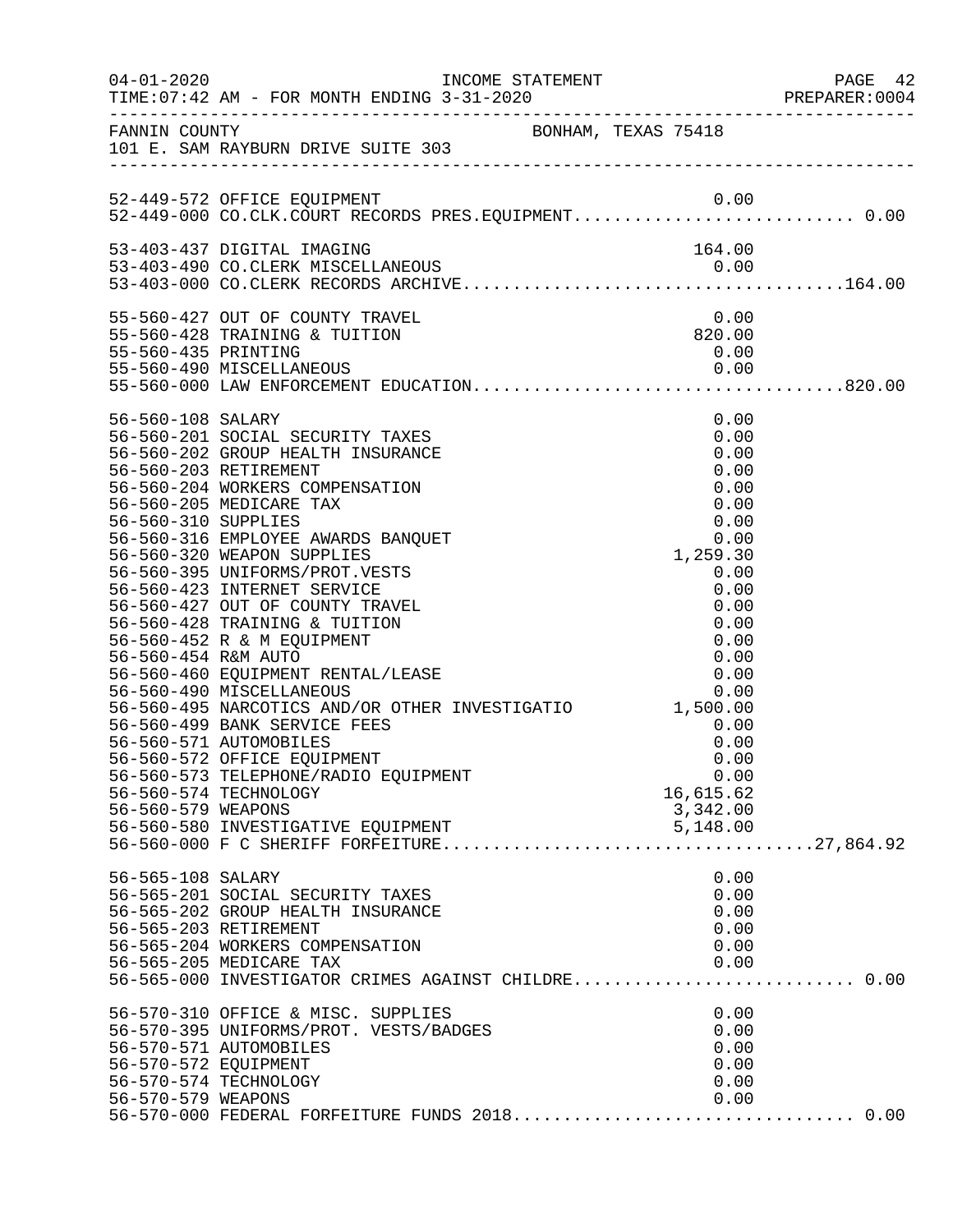| $04 - 01 - 2020$                                                   | INCOME STATEMENT<br>TIME: 07:42 AM - FOR MONTH ENDING 3-31-2020                                                                                                                                                                                                                                                   |                                                                                                                   | PAGE 43<br>PREPARER: 0004 |
|--------------------------------------------------------------------|-------------------------------------------------------------------------------------------------------------------------------------------------------------------------------------------------------------------------------------------------------------------------------------------------------------------|-------------------------------------------------------------------------------------------------------------------|---------------------------|
| FANNIN COUNTY                                                      | BONHAM, TEXAS 75418<br>101 E. SAM RAYBURN DRIVE SUITE 303                                                                                                                                                                                                                                                         |                                                                                                                   |                           |
| 57-560-310 SUPPLIES<br>57-560-395 UNIFORMS<br>57-560-571 EQUIPMENT | 57-560-427 OUT OF COUNTY TRAVEL<br>57-560-428 TRAINING/TUITION<br>57-560-580 PURCHASE OF ANIMAL                                                                                                                                                                                                                   | 0.00<br>0.00<br>0.00<br>0.00<br>0.00<br>0.00                                                                      |                           |
|                                                                    | 59-425-433 DRUG COURT PROGRAMS<br>59-425-437 ATTORNEY FEES DRUG COURT                                                                                                                                                                                                                                             | $0.00$<br>562.50                                                                                                  |                           |
|                                                                    | 60-620-309 ANNUAL PAYING AGENT REGISTRAR FEES<br>60-620-400 BOND LEGAL FEES<br>60-620-401 CONTINUING DISCLOSURE FEES<br>60-620-490 MISCELLANEOUS<br>60-620-627 PRINCIPAL, 2017 GO BONDS<br>60-620-628 PRINCIPAL, JAIL '98 BONDS<br>60-620-629 PRINCIPAL, SERIAL BONDS 1992<br>60-620-630 PRINCIPAL, 2018 GO BONDS | 386.48<br>0.00<br>0.00<br>0.00<br>$\begin{smallmatrix} & & 0.00\ 170,000.00\ 0.00\ 0.00\ 0.00\ \end{smallmatrix}$ |                           |
|                                                                    | 60-660-667 INTEREST, 2017 GO BONDS<br>60-660-668 INTEREST JAIL'98 BONDS<br>60-660-669 INTEREST, SERIAL BONDS                                                                                                                                                                                                      | 103,237.50<br>$\begin{array}{c} 0.00 \\ 0 \text{ on } \end{array}$<br>0.00                                        |                           |
|                                                                    | 61-440-572 OFFICE EQUIPMENT<br>61-440-000 DIST.CLK.COURT TECHNOLOGY EQUIPMENT 0.00                                                                                                                                                                                                                                | 0.00                                                                                                              |                           |
|                                                                    | 62-449-572 OFFICE EQUIPMENT<br>62-449-000 DIST.CLK.RECORDS PRES.EQUIPMENT 0.00                                                                                                                                                                                                                                    | 0.00                                                                                                              |                           |
|                                                                    | 63-551-427 OUT OF COUNTY TRAVEL<br>63-551-428 TRAINING & TUITION                                                                                                                                                                                                                                                  | 0.00<br>0.00                                                                                                      |                           |
|                                                                    | 64-552-427 OUT OF COUNTY TRAVEL<br>64-552-428 TRAINING & TUITION                                                                                                                                                                                                                                                  | 0.00<br>0.00                                                                                                      |                           |
|                                                                    | 65-553-427 OUT OF COUNTY TRAVEL<br>65-553-428 TRAINING & TUITION                                                                                                                                                                                                                                                  | 0.00<br>0.00                                                                                                      |                           |
|                                                                    | 66-509-475 CONTINGENCY                                                                                                                                                                                                                                                                                            | 0.00                                                                                                              |                           |
|                                                                    | 66-666-165 CONSTRUCTION<br>66-666-400 ATTORNEY FEES<br>66-666-402 ENGINEERING<br>66-666-403 ARCHITECTURAL FEES                                                                                                                                                                                                    | 0.00<br>0.00<br>0.00<br>0.00                                                                                      |                           |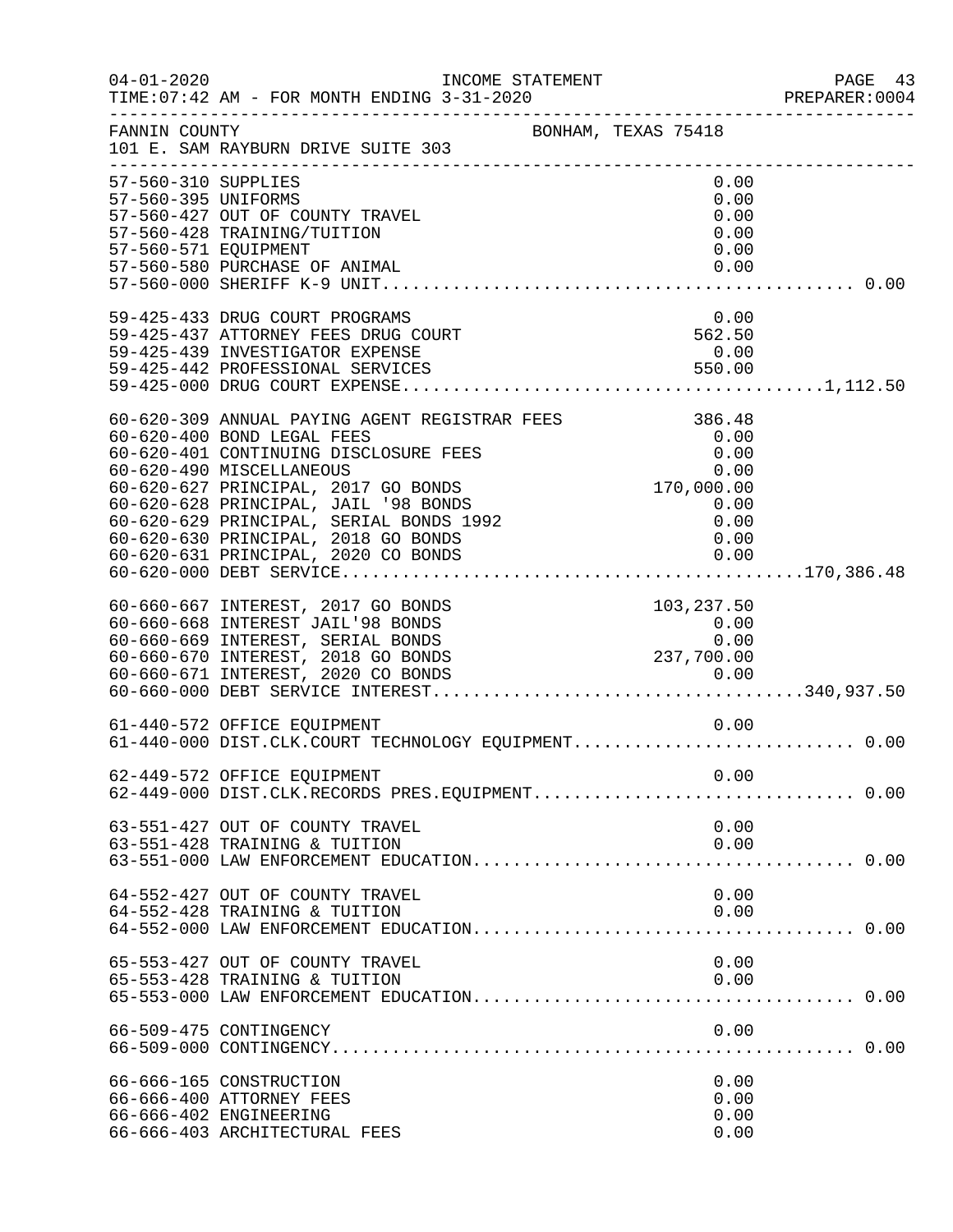| $04 - 01 - 2020$                            |                                                                                                                                                                                                                                                                                                                                                                                                                                                                                                                                                                       | INCOME STATEMENT                                                                                                                                                                                     | PAGE 44<br>PREPARER: 0004 |
|---------------------------------------------|-----------------------------------------------------------------------------------------------------------------------------------------------------------------------------------------------------------------------------------------------------------------------------------------------------------------------------------------------------------------------------------------------------------------------------------------------------------------------------------------------------------------------------------------------------------------------|------------------------------------------------------------------------------------------------------------------------------------------------------------------------------------------------------|---------------------------|
| FANNIN COUNTY                               | 101 E. SAM RAYBURN DRIVE SUITE 303                                                                                                                                                                                                                                                                                                                                                                                                                                                                                                                                    | BONHAM, TEXAS 75418                                                                                                                                                                                  |                           |
| 66-666-535 BUILDING<br>66-666-695 SURVEYING | 66-666-426 PROFESSIONAL FEES<br>66-666-430 BIDS & NOTICES<br>66-666-450 R & M BUILDINGS<br>66-666-450 R & M BUILDINGS<br>66-666-451 ASBESTOS ABATEMENT<br>66-666-453 IT DESIGN/SECURITY DESIGN<br>66-666-482 DEMOLITION<br>66-666-490 MISCELLANEOUS<br>66-666-574 TECHNOLOGY                                                                                                                                                                                                                                                                                          | 0.00<br>0.00<br>0.00<br>0.00<br>0.00<br>0.00<br>0.00<br>0.00<br>0.00<br>0.00                                                                                                                         |                           |
|                                             |                                                                                                                                                                                                                                                                                                                                                                                                                                                                                                                                                                       |                                                                                                                                                                                                      |                           |
| 66-667-455 SECURITY                         | 66-667-165 CONSTRUCTION<br>66-667-167 CONSTRUCTION MANAGER AGENT<br>66-667-168 MASONRY AND STONE<br>66-667-400 ATTORNEY FEES<br>66-667-403 ARCHITECTURAL FEES<br>66-667-421 INTERNET SERVICES<br>66-667-426 PROFESSIONAL FEES<br>66-667-430 BIDS & NOTICES<br>66-667-440 UTILITIES ELECTRICITY<br>66-667-442 UTILITIES WATER<br>66-667-443 TRASH PICK UP<br>66-667-451 ASBESTOS & OTHER TESTING<br>66-667-453 IT DESIGN/SECURITY DESIGN<br>66-667-470 OFFICE LEASE<br>66-667-490 MISCELLANEOUS<br>0.00 0.00<br>66-667-000 COURTHOUSE CONSTRUCTION PHASE 23,523,606.93 | 2,107,006.70<br>$\begin{array}{c} 21 \text{ , } \\ 16 \text{ , } \\ 0 \text{ , } 0 \text{ , } \\ 0 \text{ , } 00 \\ 1 \text{ , } 918 \text{ , } 76 \\ 0 \text{ , } 0 \\ 0 \\ \text{ , } \end{array}$ |                           |
|                                             | 67-560-428 TRAINING & TUITION<br>67-560-580 INVESTIGATIVE EQUIPMENT<br>67-560-580 INVESTIGATIVE EQUIPMENT<br>67-560-000 F.C. SHERIFF ANNUAL PAYMENT4,010.19                                                                                                                                                                                                                                                                                                                                                                                                           | 4,010.19                                                                                                                                                                                             |                           |
|                                             | 68-509-475 CONTINGENCY                                                                                                                                                                                                                                                                                                                                                                                                                                                                                                                                                | 0.00                                                                                                                                                                                                 |                           |
| 68-668-535 BUILDING<br>68-668-695 SURVEYING | 68-668-165 CONSTRUCTION<br>68-668-400 ATTORNEY FEES<br>68-668-402 ENGINEERING<br>68-668-403 ARCHITECTURAL FEES<br>68-668-426 PROFESSIONAL FEES<br>68-668-430 BIDS & NOTICES<br>68-668-450 R & M BUILDINGS<br>68-668-490 MISCELLANEOUS                                                                                                                                                                                                                                                                                                                                 | 0.00<br>0.00<br>0.00<br>0.00<br>0.00<br>0.00<br>0.00<br>0.00<br>0.00<br>0.00                                                                                                                         |                           |
|                                             | 69-509-475 CONTINGENCY                                                                                                                                                                                                                                                                                                                                                                                                                                                                                                                                                | 0.00                                                                                                                                                                                                 |                           |
|                                             | 69-669-165 CONSTRUCTION<br>69-669-167 CONSTRUCTION MANAGER AGENT<br>69-669-168 MASONRY AND STONE<br>69-669-403 ARCHITECTURAL FEES                                                                                                                                                                                                                                                                                                                                                                                                                                     | 0.00<br>0.00<br>0.00<br>0.00                                                                                                                                                                         |                           |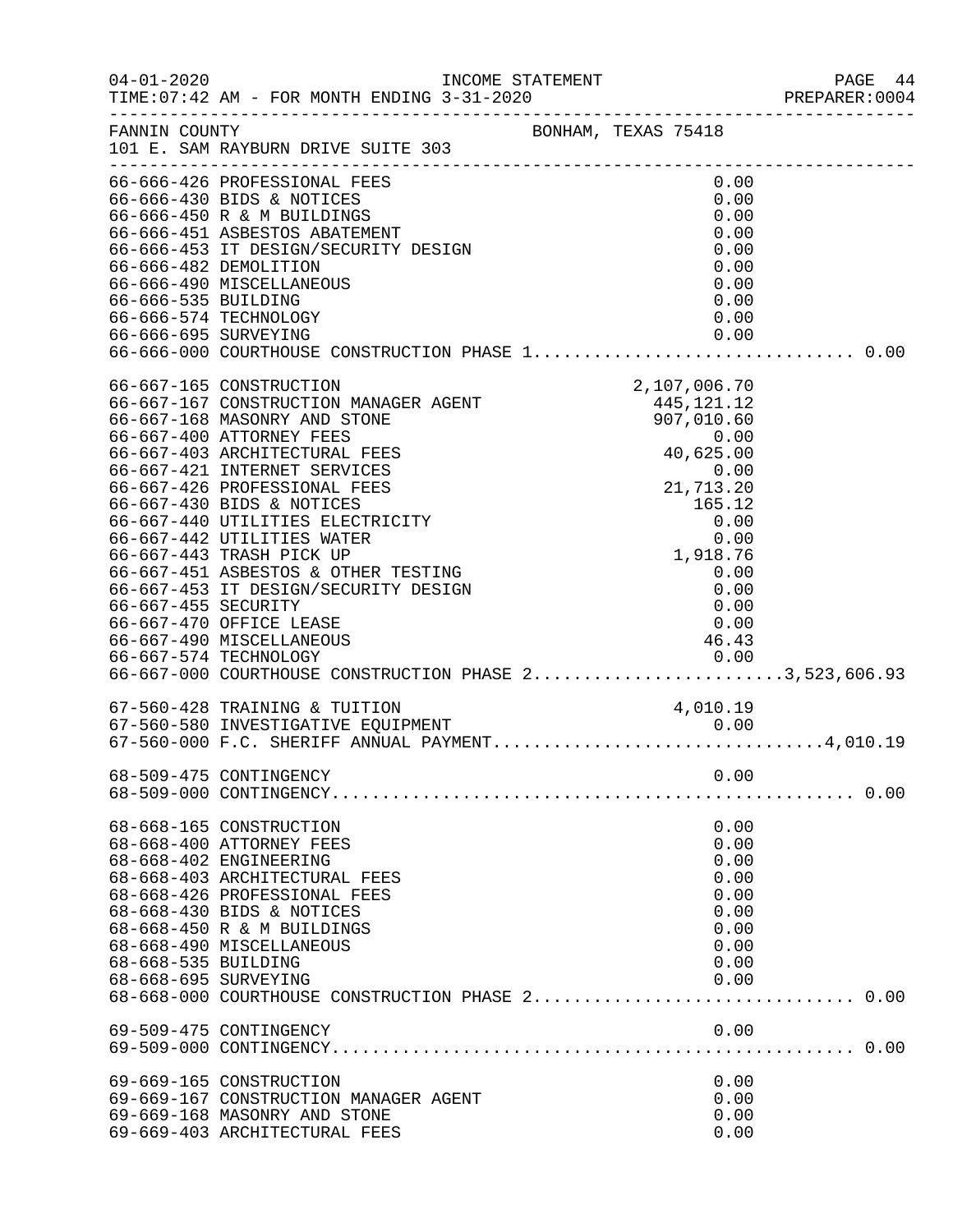| $04 - 01 - 2020$  | INCOME STATEMENT<br>TIME: 07:42 AM - FOR MONTH ENDING 3-31-2020                                                                                                                                                                                         |                                              | PAGE 45<br>PREPARER:0004 |
|-------------------|---------------------------------------------------------------------------------------------------------------------------------------------------------------------------------------------------------------------------------------------------------|----------------------------------------------|--------------------------|
| FANNIN COUNTY     | BONHAM, TEXAS 75418<br>101 E. SAM RAYBURN DRIVE SUITE 303                                                                                                                                                                                               |                                              |                          |
|                   | 69-669-426 PROFESSIONAL FEES<br>69-669-430 BIDS & NOTICES<br>69-669-443 TRASH PICK UP<br>69-669-453 IT DESIGN/SECURITY DESIGN                                                                                                                           | 0.00<br>0.00<br>0.00<br>0.00                 |                          |
|                   | 70-622-399 CLAIM SETTLEMENTS<br>70-622-426 APPRAISAL FEES                                                                                                                                                                                               | 0.00<br>0.00                                 |                          |
|                   | 70-629-500 RIGHT OF WAY PUR HWY #82<br>70-629-500 RIGHT OF WAY PUR HWY #82<br>70-629-501 RIGHT OF WAY PURCHASE FM #87 0.00<br>70-629-502 RIGHT OF WAY PURCHASE HWY #121 0.00<br>70-629-503 RIGHT OF WAY PURCHASE HWY.78 0.00<br>70-629-000 RIGHT OF WAY | 0.00                                         |                          |
| 71-475-108 SALARY | 71-475-201 SOCIAL SECURITY TAXES<br>71-475-202 GROUP HEALTH INSURANCE<br>71-475-203 RETIREMENT<br>71-475-204 WORKERS COMPENSATION<br>71-475-205 MEDICARE TAX<br>71-475-000 INVESTIGATOR CRIMES AGAINST WOMEN 0.00                                       | 0.00<br>0.00<br>0.00<br>0.00<br>0.00<br>0.00 |                          |
| 72-560-108 SALARY | 72-560-201 SOCIAL SECURITY TAXES<br>72-560-202 GROUP HEALTH INSURANCE<br>72-560-203 RETIREMENT<br>72-560-204 WORKERS COMPENSATION<br>72-560-205 MEDICARE TAX<br>72-560-000 INVESTIGATOR CRIMES AGAINST CHILDRE                                          | 0.00<br>0.00<br>0.00<br>0.00<br>0.00<br>0.00 | 0.00                     |
|                   |                                                                                                                                                                                                                                                         | 0.00                                         |                          |
|                   | 78-628-341 R & B MAT. ROCK & GRAVEL 128,028.37<br>78-628-000 ROAD & BRIDGE 2,3,4 EXPENSES128,028.37                                                                                                                                                     |                                              |                          |
|                   | 79-622-571 PURCHASE OF MACH/EQUIPMENT 79-622-571 PURCHASE OF MACH/EQUIPMENT 79-622-000.00                                                                                                                                                               |                                              |                          |
|                   | 80-570-490 MISCELLANEOUS                                                                                                                                                                                                                                | 0.00                                         |                          |
|                   | 81-590-490 MISCELLANEOUS<br>81-590-576 LUCAS CHEST COMPRESSION SYSTEM<br>81-590-579 WEAPONS/TASERS                                                                                                                                                      | 0.00<br>0.00<br>0.00                         |                          |
|                   | 82-623-341 R & B MAT. ROCK & GRAVEL<br>82-623-344 R & B MAT. ASPHALT/ROAD OIL<br>82-623-490 MISCELLANEOUS<br>82-623-000 ROAD & BRIDGE #3 LAKE ROAD EXPENSES68,511.52                                                                                    | 68,511.52<br>0.00<br>0.00                    |                          |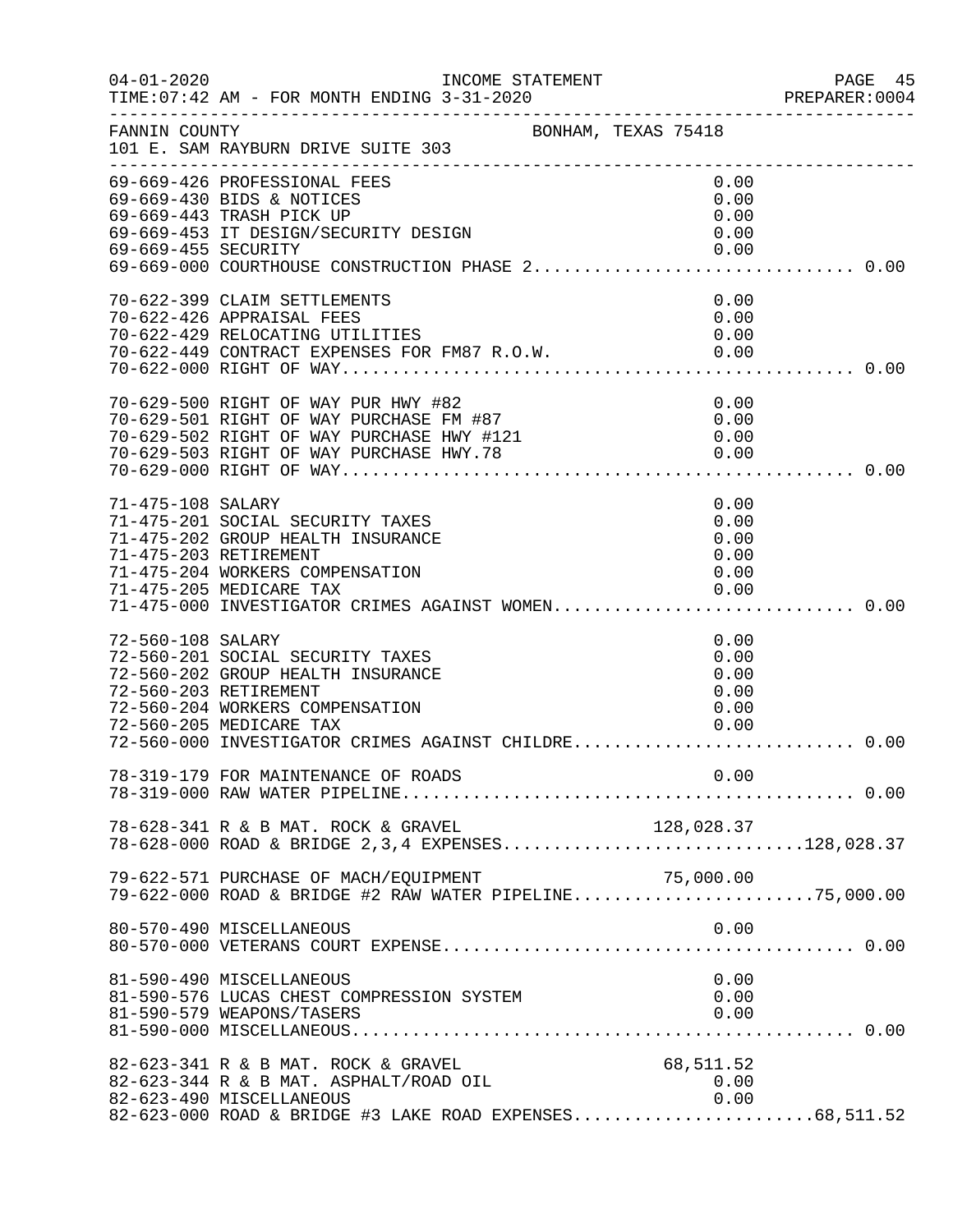|                      |                                                                                                                                                                                                                                                                                                                                                                                                                                                                                                                                                                                                                                                                                                                                                                                            |                                                                                                                  |                                                                                                                                           | PAGE 46<br>PREPARER:0004 |
|----------------------|--------------------------------------------------------------------------------------------------------------------------------------------------------------------------------------------------------------------------------------------------------------------------------------------------------------------------------------------------------------------------------------------------------------------------------------------------------------------------------------------------------------------------------------------------------------------------------------------------------------------------------------------------------------------------------------------------------------------------------------------------------------------------------------------|------------------------------------------------------------------------------------------------------------------|-------------------------------------------------------------------------------------------------------------------------------------------|--------------------------|
|                      | FANNIN COUNTY<br>101 E. SAM RAYBURN DRIVE SUITE 303                                                                                                                                                                                                                                                                                                                                                                                                                                                                                                                                                                                                                                                                                                                                        | BONHAM, TEXAS 75418                                                                                              |                                                                                                                                           |                          |
|                      | 82-626-457 R & M MACHINERY GAS & OIL<br>82-626-458 R & M MACHINERY PARTS<br>82-626-460 EQUIPMENT RENTAL/LEASE<br>82-626-571 PURCHASE OF MACH/EQUIPMENT                                                                                                                                                                                                                                                                                                                                                                                                                                                                                                                                                                                                                                     |                                                                                                                  | 0.00<br>0.00<br>0.00                                                                                                                      |                          |
|                      | 83-624-341 R & B MAT. ROCK & GRAVEL<br>83-624-344 R & B MAT. ASPHALT/ROAD OIL<br>83-624-460 EQUIPMENT RENTAL/LEASE 13,830.82<br>83-624-490 MISCELLANEOUS 400.00<br>83-624-490 MISCELLANEOUS<br>83-624-571 PURCHASE OF MACH./EQUIP. 0.00<br>83-624-000 ROAD & BRIDGE #4 LAKE ROAD EXPENSES23,042.92                                                                                                                                                                                                                                                                                                                                                                                                                                                                                         |                                                                                                                  |                                                                                                                                           |                          |
|                      | 83-627-106 SALARY PRECINCT EMPLOYEE<br>83-627-201 SOCIAL SECURITY TAXES<br>83-627-202 GROUP HEALTH INSURANCE<br>83-627-203 RETIREMENT<br>83-627-204 WORKERS COMPENSATION<br>83-627-205 MEDICARE TAX<br>83-627-457 R & M MACHINERY GAS & OIL<br>83-627-458 R & M MACHINERY PARTS<br>83-627-460 EQUIPMENT RENTAL/LEASE<br>83-627-571 PURCHASE OF MACH/EQUIPMENT 0.00<br>83-627-000 ROAD & BRIDGE #4 RAW WATER PIPELINE0.00                                                                                                                                                                                                                                                                                                                                                                   |                                                                                                                  | 0.00<br>0.00<br>0.00<br>0.00<br>0.00<br>0.00<br>0.00<br>0.00                                                                              |                          |
| 84-560-579 WEAPONS   | 84-560-104 SALARIES DEPUTIES<br>84-560-201 SOCIAL SECURITY TAXES<br>84-560-202 GROUP HEALTH INSURANCE<br>84-560-203 RETIREMENT<br>84-560-204 WORKERS' COMPENSATION<br>84-560-205 MEDICARE TAX<br>84-560-206 UNEMPLOYMENT EXPENSE<br>84-560-250 EMPLOYEE PHYSICALS<br>84-560-320 WEAPONS SUPPLIES<br>84-560-321 PATROL SUPPLIES<br>84-560-395 UNIFORMS/OTHER<br>84-560-421 CELL PHONE<br>84-560-422 R & M RADIO<br>84-560-427 TRAVEL AND TRAINING<br>84-560-447 RADIO LICENSES<br>84-560-452 R & M EQUIPMENT<br>84-560-453 TYLER/CAD MAINTENANCE<br>84-560-454 R & M AUTO, BOATS, ATV<br>84-560-487 AUTO & OTHER EQUIPMENT INSURANCE<br>84-560-488 LAW ENFORCEMENT INSURANCE<br>84-560-573 EMERGENCY RADIO IMPROVEMENTS<br>84-560-574 TECHNOLOGY<br>84-560-575 PURCHASE AUTOS, BOATS, ATV'S | $\begin{array}{r} 46,210.04 \\ 2,860.79 \\ 9,299.86 \\ 5,369.19 \\ 699.71 \\ 668.98 \\ 0.00 \\ 0.00 \end{array}$ | 0.00<br>0.00<br>0.00<br>0.00<br>0.00<br>0.00<br>485.00<br>0.00<br>0.00<br>0.00<br>0.00<br>0.00<br>299,850.00<br>0.00<br>48,945.97<br>0.00 |                          |
| 85-520-343 R & M DAM | 85-520-186 DEPOSIT REFUND<br>85-520-341 R & M ROADS<br>85-520-342 R & M CAMPGROUNDS<br>85-520-440 UTILITIES ELECTRICITY<br>85-520-442 UTILITIES WATER                                                                                                                                                                                                                                                                                                                                                                                                                                                                                                                                                                                                                                      |                                                                                                                  | 450.00<br>0.00<br>0.00<br>0.00<br>197.06<br>196.92                                                                                        |                          |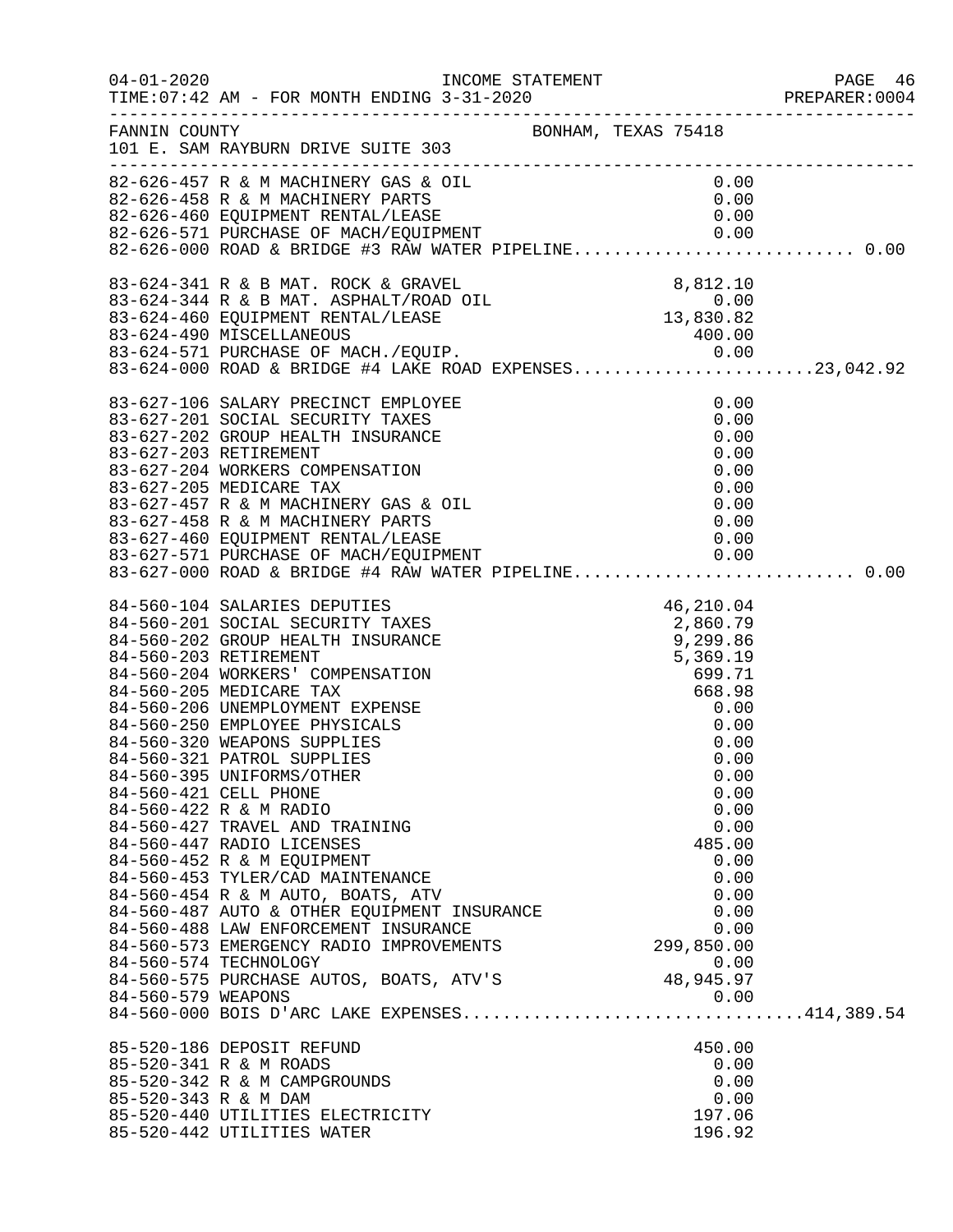| $04 - 01 - 2020$ | TIME: 07:42 AM - FOR MONTH ENDING 3-31-2020                                                                                                                                                                                                                                                                                  |  |                                                                                           | PAGE 47<br>PREPARER: 0004 |
|------------------|------------------------------------------------------------------------------------------------------------------------------------------------------------------------------------------------------------------------------------------------------------------------------------------------------------------------------|--|-------------------------------------------------------------------------------------------|---------------------------|
| FANNIN COUNTY    | BONHAM, TEXAS 75418<br>101 E. SAM RAYBURN DRIVE SUITE 303                                                                                                                                                                                                                                                                    |  |                                                                                           |                           |
|                  | 281.25<br>85-520-450 R & M BUILDINGS<br>85-520-484 GENERAL LIABILITY INSURANCE<br>85-520-490 MISCELLANEOUS EXPENSE                                                                                                                                                                                                           |  | 281.25<br>120.90                                                                          |                           |
|                  | 86-560-573 EMERGENCY RADIOS 2,884.60<br>86-560-000 SHERIFF'S OFFICE TECHNOLOGY2,884.60                                                                                                                                                                                                                                       |  |                                                                                           |                           |
|                  | 87-575-310 OFFICE SUPP./MISC.<br>87-575-319 RESTITUTION<br>87-575-319 RESTITUTION<br>87-575-320 COURT COSTS 20.00<br>87-575-321 REIMBURSEMENT OF FEES FOR OTHER COU 6.00<br>87-575-353 COMPUTER EXPENSE<br>87-575-416 STRUCTURAL FAMILY THERAPY                                                                              |  | 174.46<br>1,127.00<br>0.00                                                                |                           |
|                  | 88-645-409 DIABETIC SUPPLIES<br>88-645-410 CERT. REG. NURSE ANES.<br>88-645-411 PHYSICIAN, NON-EMERGENCY<br>88-645-412 PRESCRIPTIONS, DRUGS<br>88-645-413 HOSPITAL, INPATIENT<br>88-645-414 HOSPITAL, OUTPATIENT<br>88-645-415 LABORATORY/X-RAY<br>88-645-418 FED. QUALIFIED HEALTH CENTER<br>88-645-420 RURAL HEALTH CLINIC |  | 0.00<br>0.00<br>0.00<br>0.00<br>0.00<br>0.00<br>0.00<br>0.00<br>0.00                      |                           |
|                  | 89-581-416 STRUCTURAL FAMILY THERAPY 37,500.00<br>89-581-000 STRUCTURAL FAMILY THERAPY OOG37,500.00                                                                                                                                                                                                                          |  |                                                                                           |                           |
|                  | 89-588-103 SALARY COMM.CORR.OFFICERS<br>89-588-201 SOCIAL SECURITY TAX<br>89-588-202 GROUP HEALTH INSURANCE<br>89-588-203 RETIREMENT<br>89-588-204 WORKERS COMPENSATION<br>89-588-205 MEDICARE TAX<br>89-588-310 OFFICE SUPPLIES<br>89-588-574 COMPUTER EQUIPMENT                                                            |  | 0.00<br>0.00<br>0.00<br>0.00<br>0.00<br>0.00<br>0.00<br>0.00                              |                           |
|                  | 89-589-416 STRUCTURAL FAMILY THERAPY<br>89-589-453 COMPUTER SOFTWARE<br>89-589-469 UNEXPENDED FUNDS<br>89-589-000 REGIONAL DIVERSIONS ALTERNATIVES3,000.00                                                                                                                                                                   |  | 0.00<br>3,000.00                                                                          |                           |
|                  | 89-590-102 SALARY APPOINTED OFFICIAL<br>89-590-103 SALARY COMM.CORR.OFFICERS<br>89-590-201 SOCIAL SECURITY TAX<br>89-590-202 GROUP HEALTH INSURANCE<br>89-590-203 RETIREMENT<br>89-590-204 WORKERS COMPENSATION<br>89-590-205 MEDICARE TAX<br>89-590-310 OFFICE SUPPLIES                                                     |  | 17,778.02<br>22, 145.50<br>2,411.87<br>8,900.28<br>4,625.42<br>344.88<br>564.04<br>117.00 |                           |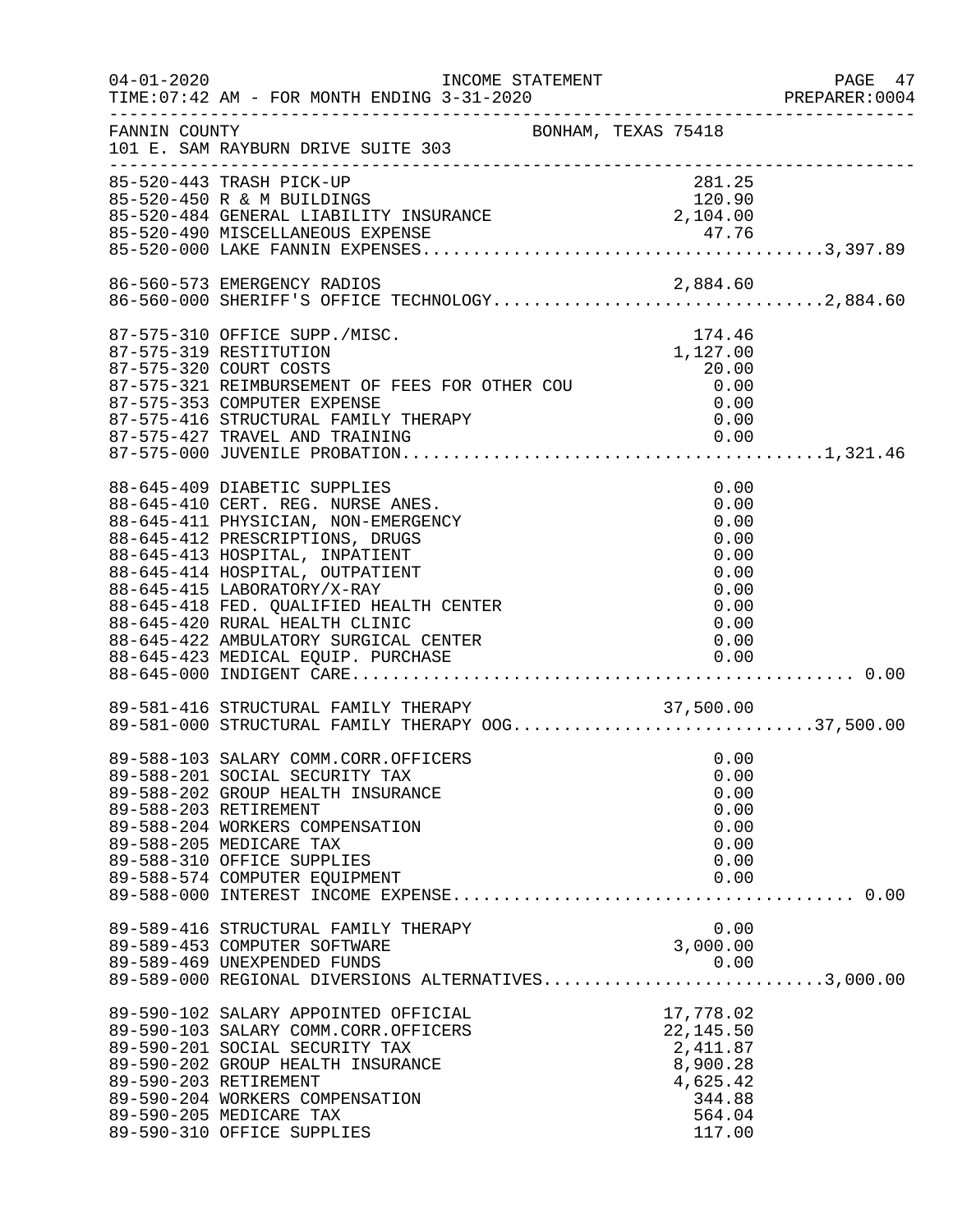| $04 - 01 - 2020$    | TIME:07:42 AM - FOR MONTH ENDING 3-31-2020 PREPARER:0004                                                                                                                                                                                 | INCOME STATEMENT<br>2 21 2020 |                 | PAGE 48<br>PREPARER: 0004 |
|---------------------|------------------------------------------------------------------------------------------------------------------------------------------------------------------------------------------------------------------------------------------|-------------------------------|-----------------|---------------------------|
| FANNIN COUNTY       | 101 E. SAM RAYBURN DRIVE SUITE 303                                                                                                                                                                                                       | BONHAM, TEXAS 75418           |                 |                           |
| 89-590-311 POSTAGE  |                                                                                                                                                                                                                                          |                               | 0.00            |                           |
|                     | 89-590-420 PHONE/INTERNET                                                                                                                                                                                                                |                               | 496.81          |                           |
|                     | 89-590-421 CELL PHONE<br>89-590-421 CELL PHONE<br>89-590-427 TRAVEL AND TRAINING                                                                                                                                                         |                               | 162.64          |                           |
|                     |                                                                                                                                                                                                                                          |                               | 3,798.10        |                           |
| 89-590-435 PRINTING |                                                                                                                                                                                                                                          |                               | 0.00            |                           |
|                     | 89-590-469 UNEXPENDED FUNDS                                                                                                                                                                                                              |                               | 0.00            |                           |
|                     |                                                                                                                                                                                                                                          |                               |                 |                           |
|                     |                                                                                                                                                                                                                                          |                               |                 |                           |
|                     | 89-591-102 SALARY APPOINTED OFFICIAL 12,367.29<br>89-591-103 SALARY COMM.CORR.OFFICERS 15,405.52<br>89-591-201 SOCIAL SECURITY TAX 1,677.64<br>89-591-202 GROUP HEALTH INSURANCE 6,190.92<br>89-591-203 RETIREMENT 3,217.41<br>89-591-20 |                               |                 |                           |
|                     |                                                                                                                                                                                                                                          |                               |                 |                           |
|                     |                                                                                                                                                                                                                                          |                               |                 |                           |
|                     |                                                                                                                                                                                                                                          |                               |                 |                           |
|                     |                                                                                                                                                                                                                                          |                               |                 |                           |
|                     | 89-591-204 WORKERS COMPENSATION                                                                                                                                                                                                          |                               | 239.91          |                           |
|                     |                                                                                                                                                                                                                                          |                               |                 |                           |
|                     |                                                                                                                                                                                                                                          |                               |                 |                           |
|                     |                                                                                                                                                                                                                                          |                               |                 |                           |
|                     |                                                                                                                                                                                                                                          |                               |                 |                           |
|                     |                                                                                                                                                                                                                                          |                               |                 |                           |
|                     |                                                                                                                                                                                                                                          |                               |                 |                           |
|                     | 89-592-102 SALARY APPOINTED OFFICIAL (982.28)<br>89-592-103 SALARY COMM.CORR.OFFICERS (1,223.56)<br>89-592-201 SOCIAL SECURITY TAX (133.02)<br>89-592-202 GROUP HEALTH INSURANCE (491.40)<br>89-592-203 RETIREMENT (255.25)              |                               |                 |                           |
|                     | 89-592-203 RETIREMENT                                                                                                                                                                                                                    |                               | 255.25          |                           |
|                     | 89-592-204 WORKERS COMPENSATION                                                                                                                                                                                                          |                               | 19.06           |                           |
|                     | 89-592-205 MEDICARE TAX                                                                                                                                                                                                                  |                               | 31.12           |                           |
|                     | 89-592-408 DETENTION                                                                                                                                                                                                                     |                               | 0.00            |                           |
|                     |                                                                                                                                                                                                                                          |                               |                 |                           |
|                     | 89-592-469 UNEXPENDED FUNDS<br>89-592-000 PRE/POST ADJUDICATION FACILITIES3,135.69                                                                                                                                                       |                               |                 |                           |
|                     |                                                                                                                                                                                                                                          |                               |                 |                           |
|                     | 89-593-102 SALARY APPOINTED OFFICIAL 1,545.96<br>89-593-103 SALARY COMM.CORR.OFFICERS 1,925.69<br>89-593-201 SOCIAL SECURITY TAX 209.78<br>89-593-202 GROUP HEALTH INSURANCE 774.36                                                      |                               |                 |                           |
|                     |                                                                                                                                                                                                                                          |                               |                 |                           |
|                     |                                                                                                                                                                                                                                          |                               | 774.36          |                           |
|                     | 89-593-203 RETIREMENT                                                                                                                                                                                                                    |                               | 402.43          |                           |
|                     | 89-593-204 WORKERS COMPENSATION                                                                                                                                                                                                          |                               | 29.99           |                           |
|                     | 89-593-205 MEDICARE TAX                                                                                                                                                                                                                  |                               | 49.15           |                           |
|                     | 89-593-415 RESIDENTIAL PLACEMENT                                                                                                                                                                                                         |                               | 0.00            |                           |
|                     |                                                                                                                                                                                                                                          |                               |                 |                           |
|                     |                                                                                                                                                                                                                                          |                               |                 |                           |
|                     |                                                                                                                                                                                                                                          |                               |                 |                           |
|                     | 89-594-102 SALARY APPOINTED OFFICIAL                                                                                                                                                                                                     |                               | 425.75          |                           |
|                     | 89-594-103 SALARY COMM.CORR.OFFICERS                                                                                                                                                                                                     |                               | 530.40          |                           |
|                     | 89-594-201 SOCIAL SECURITY TAX                                                                                                                                                                                                           |                               | 58.01<br>213.48 |                           |
|                     | 89-594-202 GROUP HEALTH INSURANCE<br>89-594-203 RETIREMENT                                                                                                                                                                               |                               | 110.94          |                           |
|                     | 89-594-204 WORKERS COMPENSATION                                                                                                                                                                                                          |                               | 8.26            |                           |
|                     | 89-594-205 MEDICARE TAX                                                                                                                                                                                                                  |                               | 13.61           |                           |
|                     | 89-594-413 PSYCHOLOGICAL                                                                                                                                                                                                                 |                               | 3,225.00        |                           |
|                     | 89-594-414 COUNSELING                                                                                                                                                                                                                    |                               | 360.00          |                           |
|                     | 89-594-415 RESIDENTIAL PLACEMENT                                                                                                                                                                                                         |                               | 0.00            |                           |
|                     | 89-594-469 UNEXPENDED FUNDS                                                                                                                                                                                                              |                               | 0.00            |                           |
|                     |                                                                                                                                                                                                                                          |                               |                 |                           |
|                     |                                                                                                                                                                                                                                          |                               |                 |                           |
|                     | 89-994-415 RESIDENTIAL PLACEMENT                                                                                                                                                                                                         |                               | 15,540.00       |                           |
|                     | 89-994-415 RESIDENTIAL PLACEMENT<br>89-994-488 LAW ENFORCEMENT INSURANCE 694.44<br>89-994-000 LOCAL FUNDS CARRIED FORWARD16,234.44                                                                                                       |                               |                 |                           |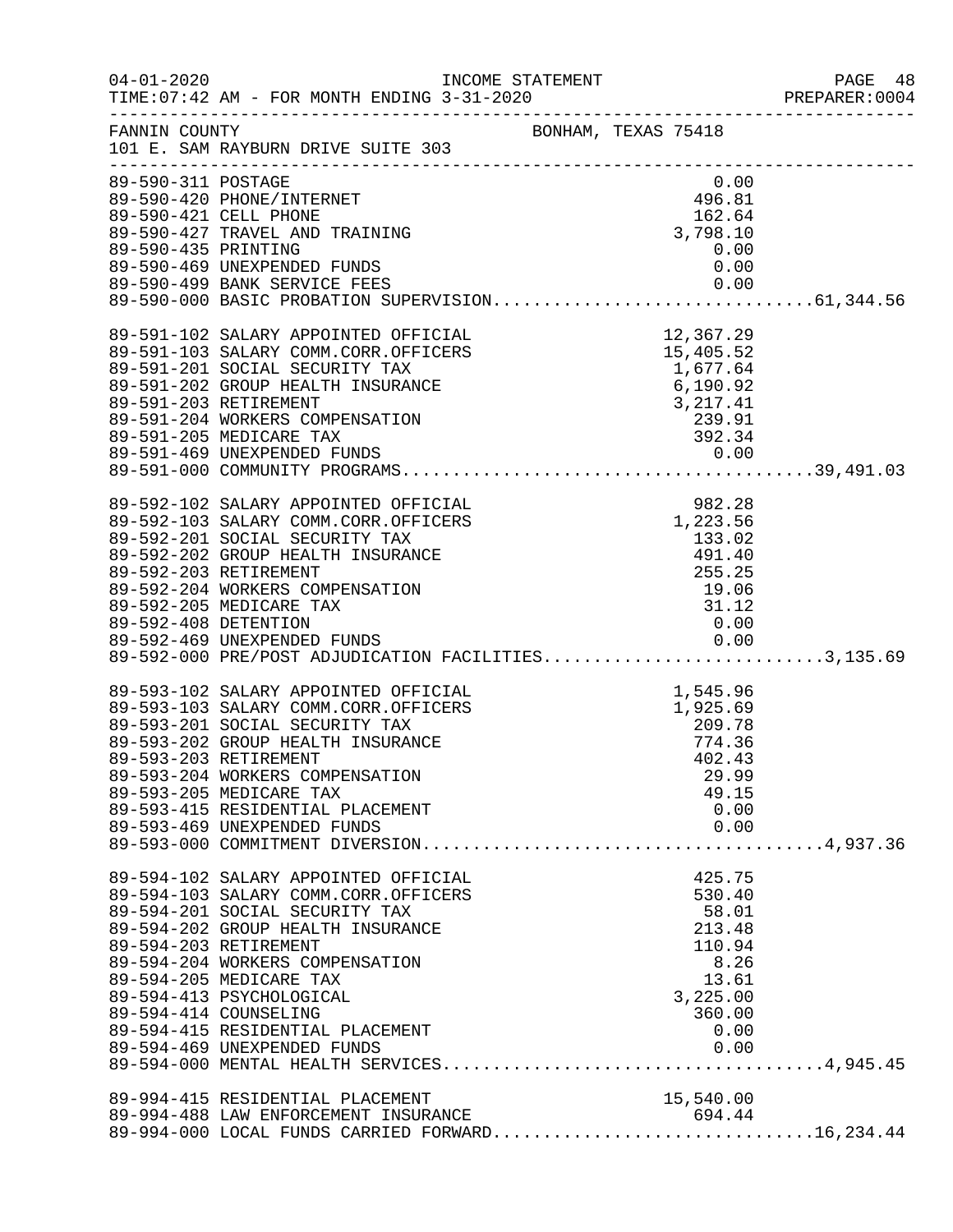|                                                                                                      | PREPARER: 0004 |
|------------------------------------------------------------------------------------------------------|----------------|
| FANNIN COUNTY<br>BONHAM, TEXAS 75418<br>101 E. SAM RAYBURN DRIVE SUITE 303                           |                |
|                                                                                                      |                |
|                                                                                                      |                |
| 89-995-102 SALARY APPOINTED OFFICIAL<br>2,456.74<br>89-995-103 SALARY COMM.CORR.OFFICERS<br>3,060.33 |                |
| 0.00<br>89-995-105 OFFICE MANAGER                                                                    |                |
| 89-995-201 SOCIAL SECURITY TAX<br>333.16                                                             |                |
| 1,230.12<br>89-995-202 GROUP HEALTH INSURANCE                                                        |                |
| 639.12<br>89-995-203 RETIREMENT                                                                      |                |
| 89-995-204 WORKERS COMPENSATION<br>47.66                                                             |                |
| 89-995-205 MEDICARE TAX<br>77.87                                                                     |                |
| 89-995-401 AUDIT EXPENSE                                                                             |                |
| 0.00<br>56,220.85<br>89-995-404 DETENTION OPERATING COST FY20                                        |                |
| 89-995-405 DETENTION OPERATING COST FY19<br>0.00                                                     |                |
| 89-995-414 COUNSELING<br>0.00                                                                        |                |
| 89-995-415 RESIDENTIAL PLACEMENT<br>0.00                                                             |                |
| 89-995-416 STRUCTURAL FAMILY THERAPY<br>0.00                                                         |                |
| 89-995-427 TRAVEL AND TRAINING<br>0.00                                                               |                |
|                                                                                                      |                |
|                                                                                                      |                |
| 92-700-310 OFFICE SUPPLIES<br>0.00                                                                   |                |
| 0.00<br>92-700-430 BIDS AND NOTICES                                                                  |                |
| 92-700-484 APPRAISALS<br>0.00                                                                        |                |
| 0.00<br>92-700-490 LITERACY COUNCIL DONATION                                                         |                |
|                                                                                                      |                |
| 93-909-414 GRANT ADMINISTRATION<br>0.00                                                              |                |
| 93-909-415 CONSTRUCTION EXPENSE<br>0.00                                                              |                |
| 93-909-416 ENGINEERING<br>0.00                                                                       |                |
|                                                                                                      |                |
|                                                                                                      |                |
|                                                                                                      |                |
|                                                                                                      |                |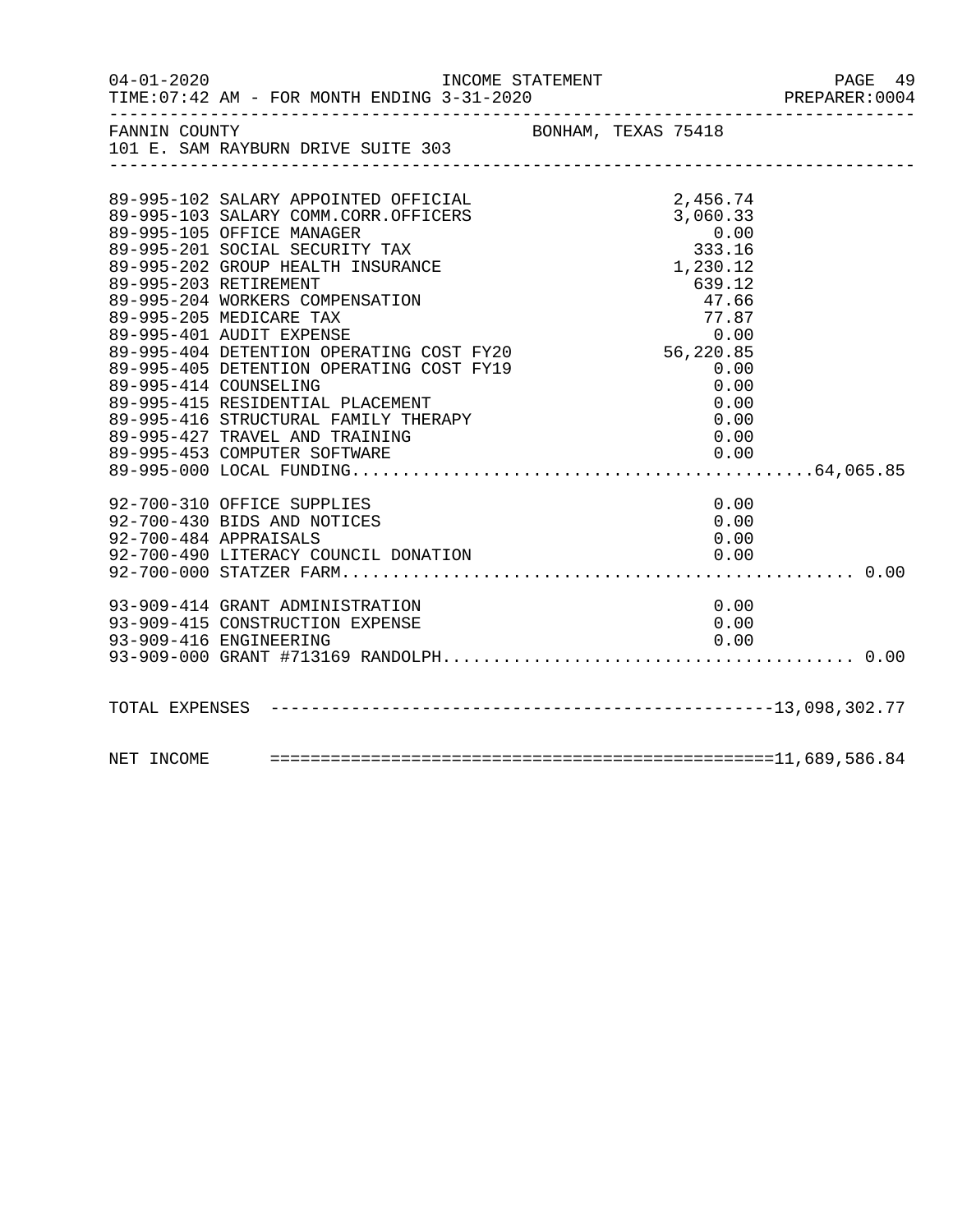| $04 - 01 - 2020$    | BALANCE SHEET                                                                                                                                                                                                                                                         |                                                                                                      | PAGE<br>1<br>PREPARER: 0004 |
|---------------------|-----------------------------------------------------------------------------------------------------------------------------------------------------------------------------------------------------------------------------------------------------------------------|------------------------------------------------------------------------------------------------------|-----------------------------|
| FANNIN COUNTY       | 101 E. SAM RAYBURN DRIVE SUITE 303                                                                                                                                                                                                                                    | BONHAM, TEXAS 75418                                                                                  |                             |
|                     | ***** ASSETS *****                                                                                                                                                                                                                                                    |                                                                                                      |                             |
| 10-100-100 PAYROLL  |                                                                                                                                                                                                                                                                       | 331.40                                                                                               |                             |
| 10-103-175 TEXPOOL  | 10-103-100 GENERAL-COMBINED FUNDS CHECKING 2,370,149.68<br>10-103-110 BUSINESS MONEY FUND ACCOUNT 3,023,962.20                                                                                                                                                        | 2,513,987.37                                                                                         |                             |
|                     |                                                                                                                                                                                                                                                                       |                                                                                                      |                             |
|                     | 10-105-003 COUNTY CLERK CHANGE FUND<br>10-105-075 CO.ATTORNEY CHANGE FUND<br>10-105-115 JURY CASH ON HAND<br>10-105-450 DISTRICT CLK. CHANGE FUND<br>10-105-455 JP#1 CASH ON HAND<br>10-105-457 JP#3 CASH ON HAND<br>10-105-499 TAX ASSESSOR CHANGE FUND              | 100.00<br>0.00<br>1,000.00<br>50.00<br>100.00<br>100.00<br>1,400.00                                  |                             |
|                     | 10-120-305 FINES RECEIVABLE<br>10-120-306 ALLOWANCE FOR UNCOLLECTIBLES<br>10-120-307 ALOWANCE FOR UNCOLLECTIBLES HOSPITA<br>10-120-311 TAXES RECEIVABLE<br>10-120-312 DUE FROM OTHER GOVERNMENTS<br>10-120-313 DUE FROM OTHER FUNDS<br>10-120-314 ACCOUNTS RECEIVABLE | 6,459,373.14<br>1,861,839.03-<br>100,000.00-<br>650,315.52<br>161, 132.87<br>65,602.51<br>108,835.30 |                             |
|                     | 10-133-089 DUE FROM T.J.P.C.                                                                                                                                                                                                                                          | 0.00                                                                                                 |                             |
| 10-513-162 BUILDING |                                                                                                                                                                                                                                                                       | 0.00                                                                                                 |                             |
|                     | 10-999-100 A/P CLEARING ACCOUNT                                                                                                                                                                                                                                       | 0.00                                                                                                 |                             |
| 11-100-100 PAYROLL  |                                                                                                                                                                                                                                                                       | 0.00                                                                                                 |                             |
|                     | 11-102-100 A/P CLEARING                                                                                                                                                                                                                                               | 0.00                                                                                                 |                             |
|                     | 11-103-100 C.H. SECURITY-COMBINED FUNDS CKING 119,254.48                                                                                                                                                                                                              |                                                                                                      |                             |
|                     | 11-120-313 DUE FROM OTHER FUNDS                                                                                                                                                                                                                                       | 1,107.67                                                                                             |                             |
|                     | 12-102-100 A/P CLEARING                                                                                                                                                                                                                                               | 0.00                                                                                                 |                             |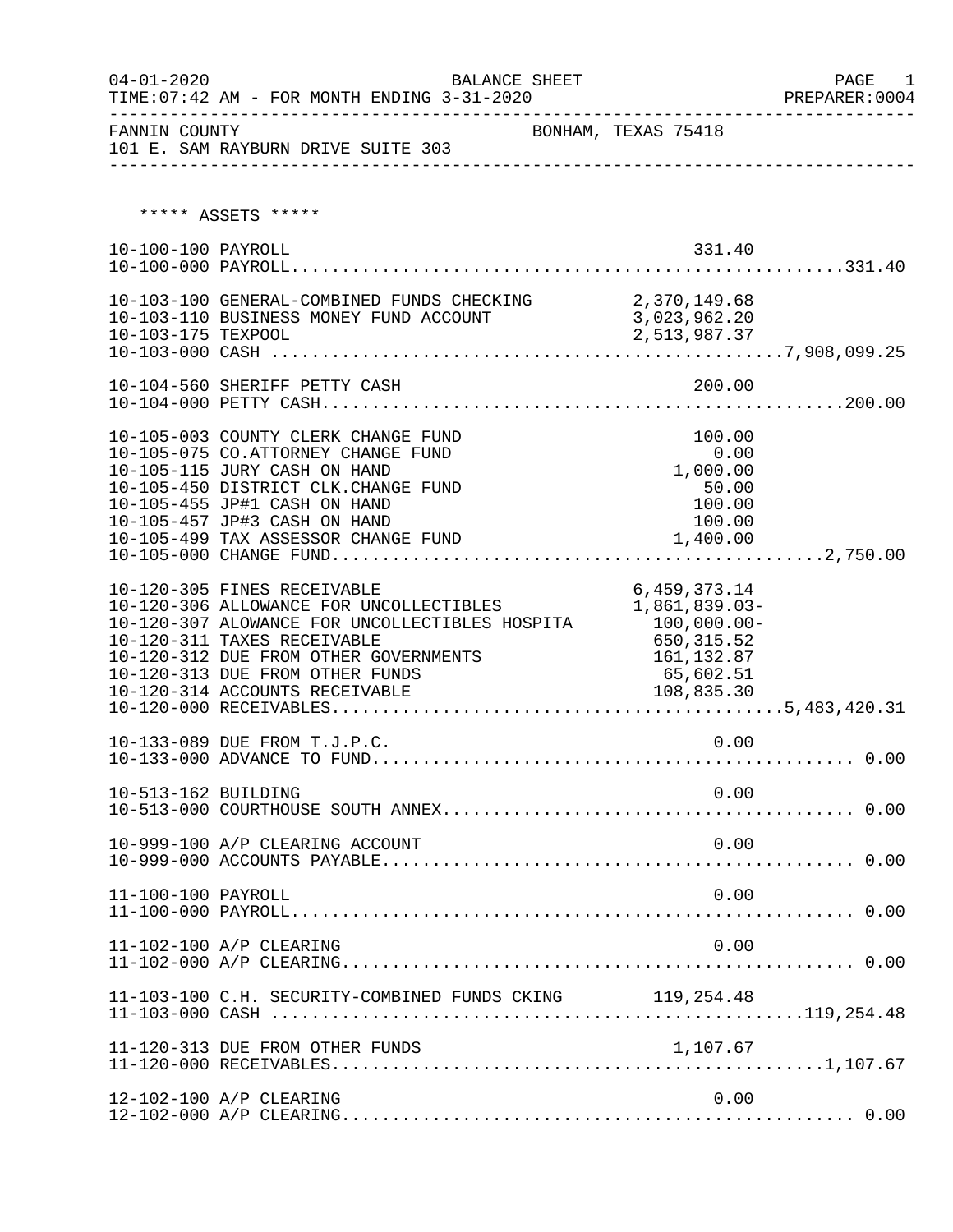| $04 - 01 - 2020$   | BALANCE SHEET<br>TIME: 07:42 AM - FOR MONTH ENDING 3-31-2020 |          | PAGE 2<br>PREPARER: 0004 |
|--------------------|--------------------------------------------------------------|----------|--------------------------|
| FANNIN COUNTY      | BONHAM, TEXAS 75418<br>101 E. SAM RAYBURN DRIVE SUITE 303    |          |                          |
|                    | 12-103-100 CO.CLK.VITAL STAT.-COMB.FUNDS CKING 3,605.78      |          |                          |
|                    | 12-120-313 DUE FROM OTHER FUNDS                              | 81.00    |                          |
|                    | 13-102-100 A/P CLEARING                                      | 0.00     |                          |
|                    | 13-103-113 SURETY BAIL BOND FEE                              | 5,130.00 |                          |
|                    | 14-102-100 A/P CLEARING                                      | 0.00     |                          |
|                    | 14-103-100 JUST.CT.BLDG.SEC.-COMB.FUNDS CKING 18,562.21      |          |                          |
|                    |                                                              |          |                          |
|                    | 16-102-100 A/P CLEARING                                      | 0.00     |                          |
|                    | 16-103-100 CO.JUDGE EXCESS SUPP.-COMB.FUND CK 16,754.71      |          |                          |
|                    | 17-102-100 A/P CLEARING                                      | 0.00     |                          |
|                    | 17-103-100 PROB.JUDGES ED.-COMB. FUNDS CKING 5,297.50        |          |                          |
|                    | 17-120-313 DUE FROM OTHER FUNDS                              | 45.00    |                          |
| 18-100-100 PAYROLL |                                                              | 0.00     |                          |
|                    | 18-102-100 A/P CLEARING                                      | 0.00     |                          |
|                    | 18-103-100 CO.CLK.REC.MNGMT.-COMB.FUNDS CKING 40,846.80      |          |                          |
|                    | 18-120-313 DUE FROM OTHER FUNDS                              | 5,997.70 |                          |
| 19-100-100 PAYROLL |                                                              | 0.00     |                          |
|                    | 19-102-100 A/P CLEARING                                      | 0.00     |                          |
|                    | 19-103-100 DIST.CLK.REC.MNGMT-COMB.FUNDS CKING 7,687.08      |          |                          |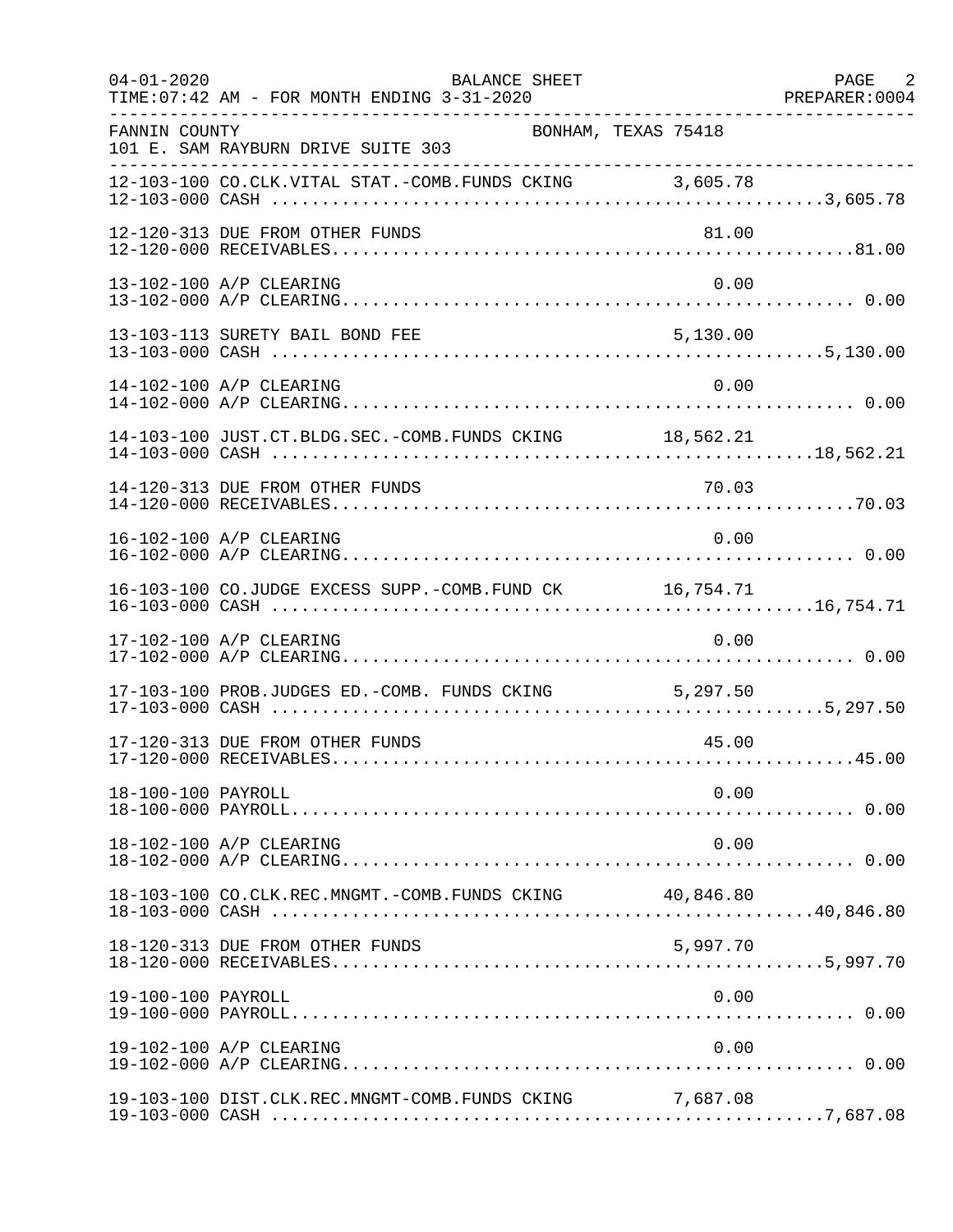| $04 - 01 - 2020$                       | BALANCE SHEET<br>TIME: 07:42 AM - FOR MONTH ENDING 3-31-2020                                                                          |                                                 | PAGE 3<br>PREPARER: 0004 |
|----------------------------------------|---------------------------------------------------------------------------------------------------------------------------------------|-------------------------------------------------|--------------------------|
| FANNIN COUNTY                          | 101 E. SAM RAYBURN DRIVE SUITE 303                                                                                                    | BONHAM, TEXAS 75418                             |                          |
|                                        | 19-120-313 DUE FROM OTHER FUNDS                                                                                                       |                                                 |                          |
| 20-100-100 PAYROLL                     |                                                                                                                                       | 0.00                                            |                          |
|                                        | 20-102-100 A/P CLEARING                                                                                                               | 0.00                                            |                          |
|                                        | 20-103-100 CO.OFF.REC.MNGMT-COMB. FUNDS CKING 60,845.52                                                                               |                                                 |                          |
|                                        | 20-120-313 DUE FROM OTHER FUNDS                                                                                                       | 937.31                                          |                          |
| 21-100-100 PAYROLL                     |                                                                                                                                       | 0.00                                            |                          |
|                                        | 21-102-100 A/P CLEARING                                                                                                               | 0.00                                            |                          |
|                                        | 21-103-100 R&B#1-COMBINED FUNDS CHECKING                                                                                              | 515, 910.37                                     |                          |
|                                        | 21-120-311 TAXES RECEIVABLE<br>21-120-312 DUE FROM OTHER GOVERNMENTS<br>21-120-313 DUE FROM OTHER FUNDS<br>21-120-315 INVENTORY ASSET | 36,182.06<br>19,994.07<br>3,510.97<br>12,217.15 |                          |
| 21-621-500 LAND<br>21-621-535 BUILDING | 21-621-599 CAPITAL OUTLAY                                                                                                             | 0.00<br>0.00                                    | 0.00                     |
| 22-100-100 PAYROLL                     |                                                                                                                                       | 0.00                                            |                          |
|                                        | 22-102-100 A/P CLEARING                                                                                                               | 0.00                                            |                          |
| 22-103-175 TEXPOOL                     | 22-103-100 R&B#2- COMBINED FUNDS CHECKING                                                                                             | 593, 127.59<br>261,639.66                       |                          |
|                                        | 22-120-311 TAXES RECEIVABLE<br>22-120-312 DUE FROM OTHER GOVERNMENT<br>22-120-313 DUE FROM OTHER FUNDS<br>22-120-315 INVENTORY ASSET  | 41,096.44<br>22,822.14<br>4,089.81<br>54,009.30 |                          |
| 22-622-500 LAND<br>22-622-535 BUILDING | 22-622-575 LAND/BUILDING<br>22-622-599 CAPITAL OUTLAY                                                                                 | 0.00<br>0.00<br>0.00                            | 0.00                     |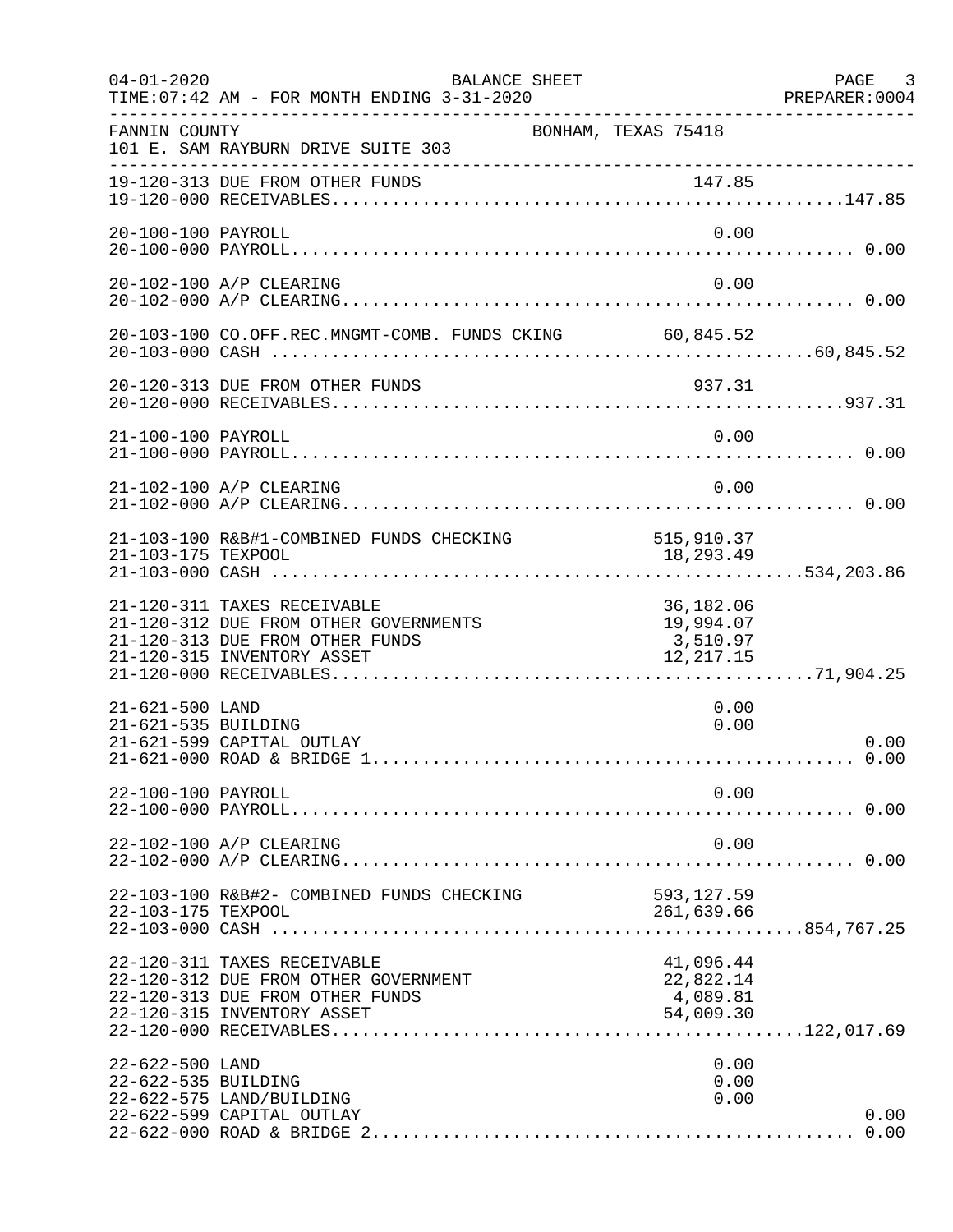| $04 - 01 - 2020$                       | BALANCE SHEET<br>TIME: 07:42 AM - FOR MONTH ENDING 3-31-2020                                                                    |                                                 | PAGE 4<br>PREPARER:0004 |
|----------------------------------------|---------------------------------------------------------------------------------------------------------------------------------|-------------------------------------------------|-------------------------|
| FANNIN COUNTY                          | 101 E. SAM RAYBURN DRIVE SUITE 303                                                                                              | BONHAM, TEXAS 75418                             |                         |
| 23-100-100 PAYROLL                     |                                                                                                                                 | 0.00                                            |                         |
|                                        | 23-102-100 A/P CLEARING                                                                                                         | 0.00                                            |                         |
| 23-103-175 TEXPOOL                     | 23-103-100 R&B#3-COMBINED FUNDS CHECKING 728,350.82                                                                             | 620,149.75                                      |                         |
|                                        | 23-120-311 TAXES RECEIVABLE<br>23-120-312 DUE FROM OTHER GOVERNMENTS<br>23-120-313 DUE FROM OTHER FUNDS<br>23-120-315 INVENTORY | 61,651.58<br>34,935.67<br>6,134.72<br>56,099.46 |                         |
| 23-623-500 LAND<br>23-623-535 BUILDING | 23-623-599 CAPITAL OUTLAY                                                                                                       | 0.00<br>0.00                                    | 0.00                    |
| 24-100-100 PAYROLL                     |                                                                                                                                 | 0.00                                            |                         |
|                                        | 24-102-100 A/P CLEARING                                                                                                         | 0.00                                            |                         |
| 24-103-175 TEXPOOL                     | 24-103-100 R&B#4- COMBINED FUNDS CHECKING                                                                                       | 502,629.85<br>109,567.85                        |                         |
|                                        | 24-120-311 TAXES RECEIVABLE<br>24-120-312 DUE FROM OTHER GOVERNMENTS<br>24-120-313 DUE FROM OTHER FUNDS<br>24-120-315 INVENTORY | 34,523.03<br>19,886.14<br>3,492.04<br>28,736.87 |                         |
| 24-624-500 LAND<br>24-624-535 BUILDING | 24-624-599 CAPITAL OUTLAY                                                                                                       | 0.00<br>0.00                                    | 0.00                    |
|                                        | 25-103-100 BEES-COMBINED FUNDS CHECKING                                                                                         | 2,177.67                                        |                         |
|                                        | 26-102-100 A/P CLEARING                                                                                                         | 0.00                                            |                         |
|                                        | 26-103-100 J.P.#1 JUST.CT.TECH-COMB.FUND CKING 50,563.82                                                                        |                                                 |                         |
|                                        | 26-120-313 DUE FROM OTHER FUNDS                                                                                                 | 148.85                                          |                         |
|                                        | 27-102-100 A/P CLEARING                                                                                                         | 0.00                                            |                         |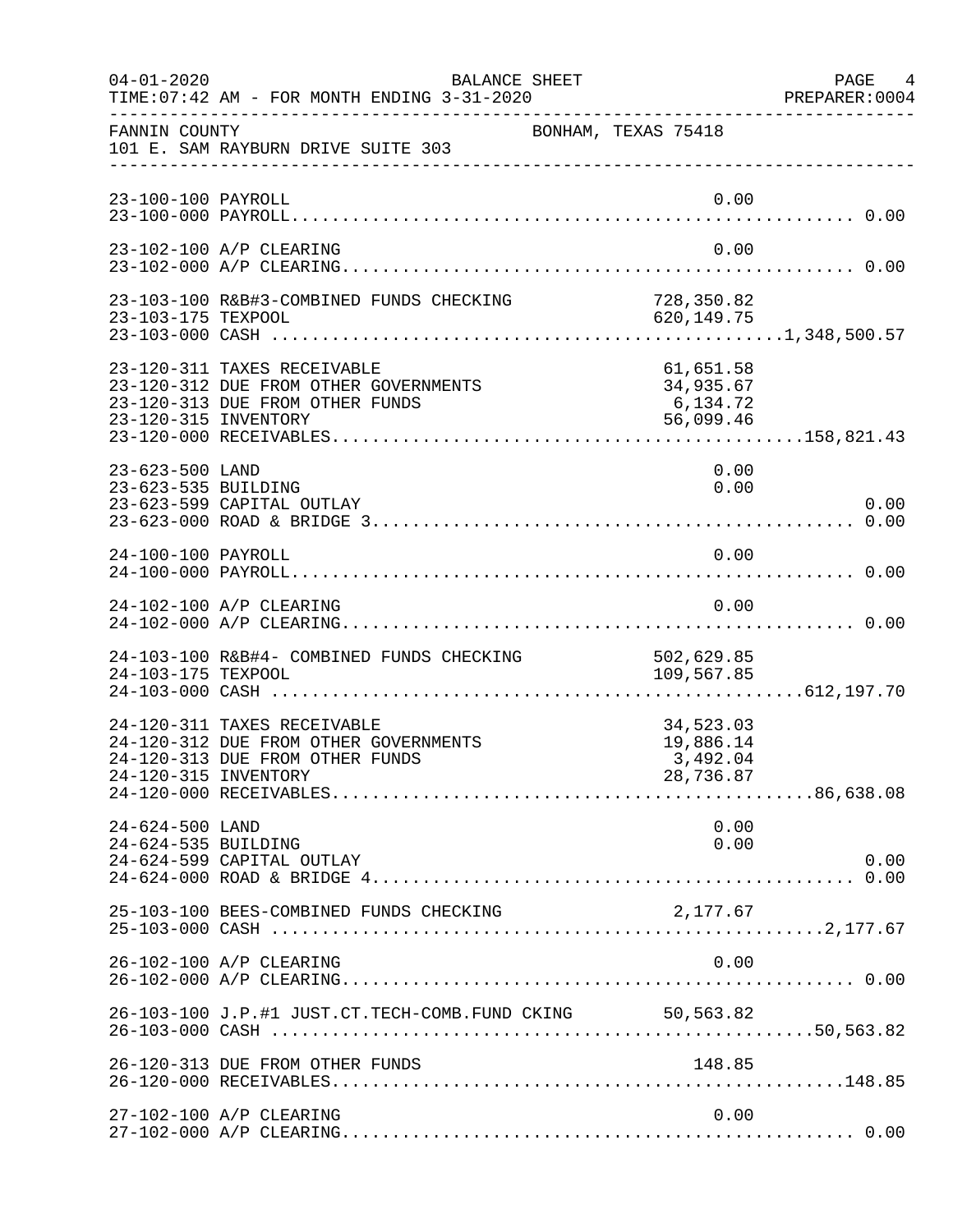| $04 - 01 - 2020$   | BALANCE SHEET<br>TIME: 07:42 AM - FOR MONTH ENDING 3-31-2020                                           |                       | PAGE 5<br>PREPARER: 0004 |
|--------------------|--------------------------------------------------------------------------------------------------------|-----------------------|--------------------------|
| FANNIN COUNTY      | BONHAM, TEXAS 75418<br>101 E. SAM RAYBURN DRIVE SUITE 303                                              |                       |                          |
|                    | 27-103-100 J.P.#2 JUST.CT.TECH-COMB.FUND CKING 9,541.36                                                |                       |                          |
|                    | 27-120-313 DUE FROM OTHER FUNDS                                                                        | 16.00                 |                          |
|                    | 28-102-100 A/P CLEARING                                                                                | 0.00                  |                          |
|                    | 28-103-100 J.P.#3 JUST.CT.TECH-COMB.FUND CKING 6,159.80                                                |                       |                          |
|                    | 28-120-313 DUE FROM OTHER FUNDS                                                                        | 115.18                |                          |
|                    | 30-103-100 SHERIFF WORK RELEASE-COMB FUND CKIN 983.14                                                  |                       |                          |
| 31-103-175 TEXPOOL | 31-103-100 COURTHOUSE RESTORATION-COMB.FUND                                                            | 115.00<br>0.00        |                          |
|                    | 31-120-310 GRANT RECEIVED FROM THC                                                                     | 111, 327.70           |                          |
|                    | 33-102-100 A/P CLEARING                                                                                | 0.00                  |                          |
|                    | 33-103-100 BAIL BONDSMAN APP.-COMB FUND CKING 8,428.03<br>33-103-000 BAIL BONDSMAN AP.FEE CASH8,428.03 |                       |                          |
| 34-100-100 PAYROLL |                                                                                                        | 0.00                  |                          |
|                    | 34-103-100 DISTRICT CT.REC.ARCHIVE COMB.FUND C 34,666.05                                               |                       |                          |
|                    | 34-120-313 DUE FROM OTHER FUNDS                                                                        | 252.97                |                          |
|                    | 35-103-100 LAW LIBRARY-COMBINED FUND CHECKING 183,407.18                                               |                       |                          |
|                    | 35-120-313 DUE FROM OTHER FUNDS                                                                        | 1,190.77              |                          |
| 36-100-100 PAYROLL |                                                                                                        | 0.00                  |                          |
|                    | 36-102-100 A/P CLEARING                                                                                | 0.00                  |                          |
|                    | 36-103-136 D. A. FEE CASH ACCT.<br>36-103-236 D.A. FEE SEIZURE FUND                                    | 12,359.71<br>3,804.00 |                          |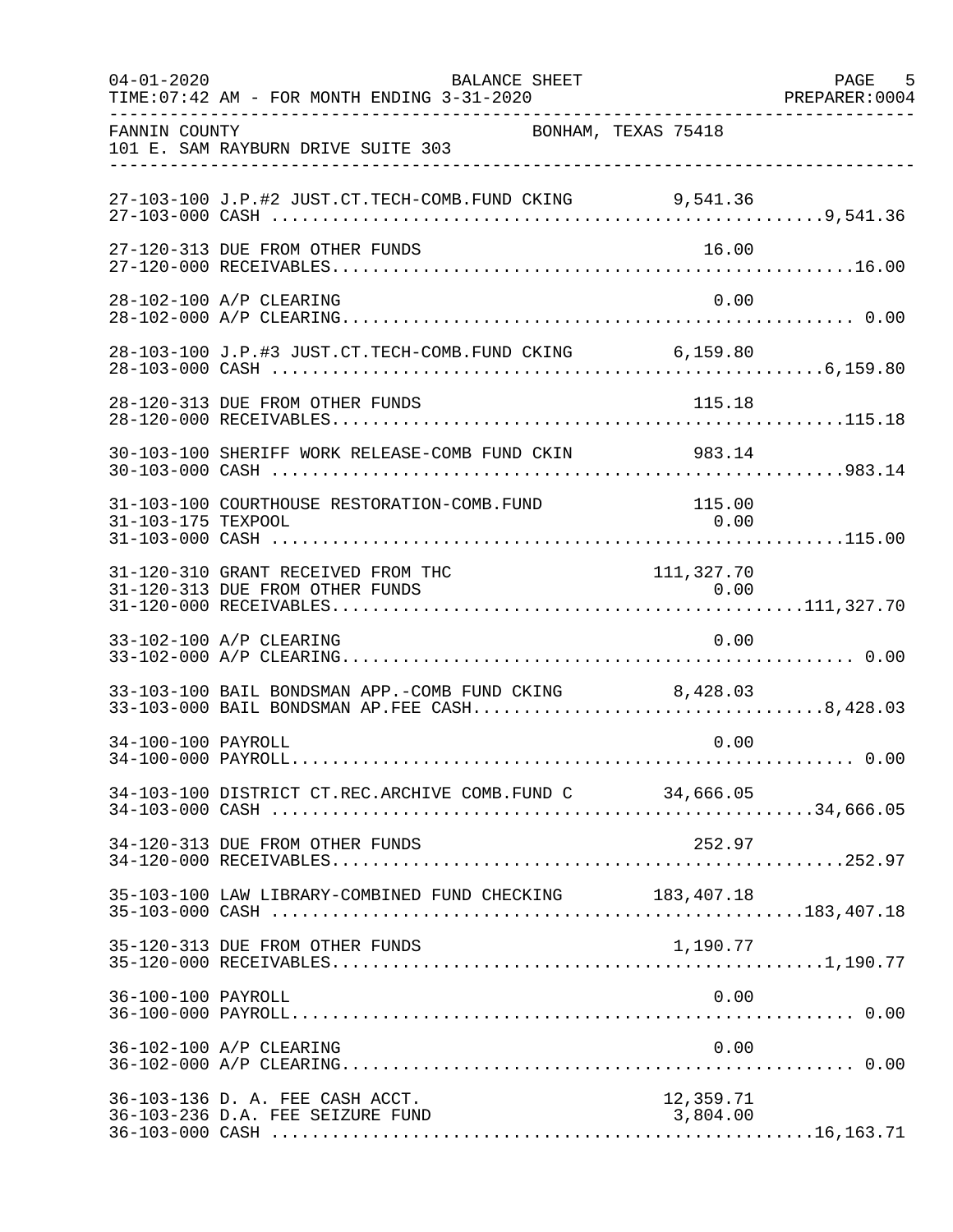| $04 - 01 - 2020$   | BALANCE SHEET<br>TIME: 07:42 AM - FOR MONTH ENDING 3-31-2020 |          | PAGE 6 |
|--------------------|--------------------------------------------------------------|----------|--------|
| FANNIN COUNTY      | BONHAM, TEXAS 75418<br>101 E. SAM RAYBURN DRIVE SUITE 303    |          |        |
|                    | 36-999-100 A/P CLEARING ACCOUNT                              | 0.00     |        |
|                    |                                                              |          |        |
|                    | 38-102-100 A/P CLEARING                                      | 0.00     |        |
|                    |                                                              |          |        |
|                    | 39-102-100 A/P CLEARING                                      | 0.00     |        |
|                    |                                                              |          |        |
|                    |                                                              |          |        |
|                    | 41-102-100 A/P CLEARING                                      | 0.00     |        |
|                    | 41-103-100 CITIZEN CORPS(CERT)-COMB. FUND CKING 36.58        |          |        |
|                    | 41-120-312 DUE FROM OTHER GOVERNMENTS                        | 0.00     |        |
|                    | 42-103-100 HAZARD MITIGATION-COMB. FUND CKING. 428.64-       |          |        |
|                    | 44-102-100 A/P CLEARING                                      | 0.00     |        |
|                    | 44-103-100 HOMELAND SECURITY-COMB.FUND CHKING                | 0.00     |        |
|                    | 44-120-312 DUE FROM OTHER GOVERNMENT                         | 0.00     |        |
| 45-100-100 PAYROLL |                                                              | 0.00     |        |
|                    | 45-103-100 CHAPTER 19-COMBINED FUNDS CHECKING                | 0.00     |        |
|                    | 45-120-312 DUE FROM OTHER GOVERNMENT                         | 0.00     |        |
|                    | 46-103-100 SAFE ROOM REIMB. PROG. - COMB. FUNDS              | 7,681.70 |        |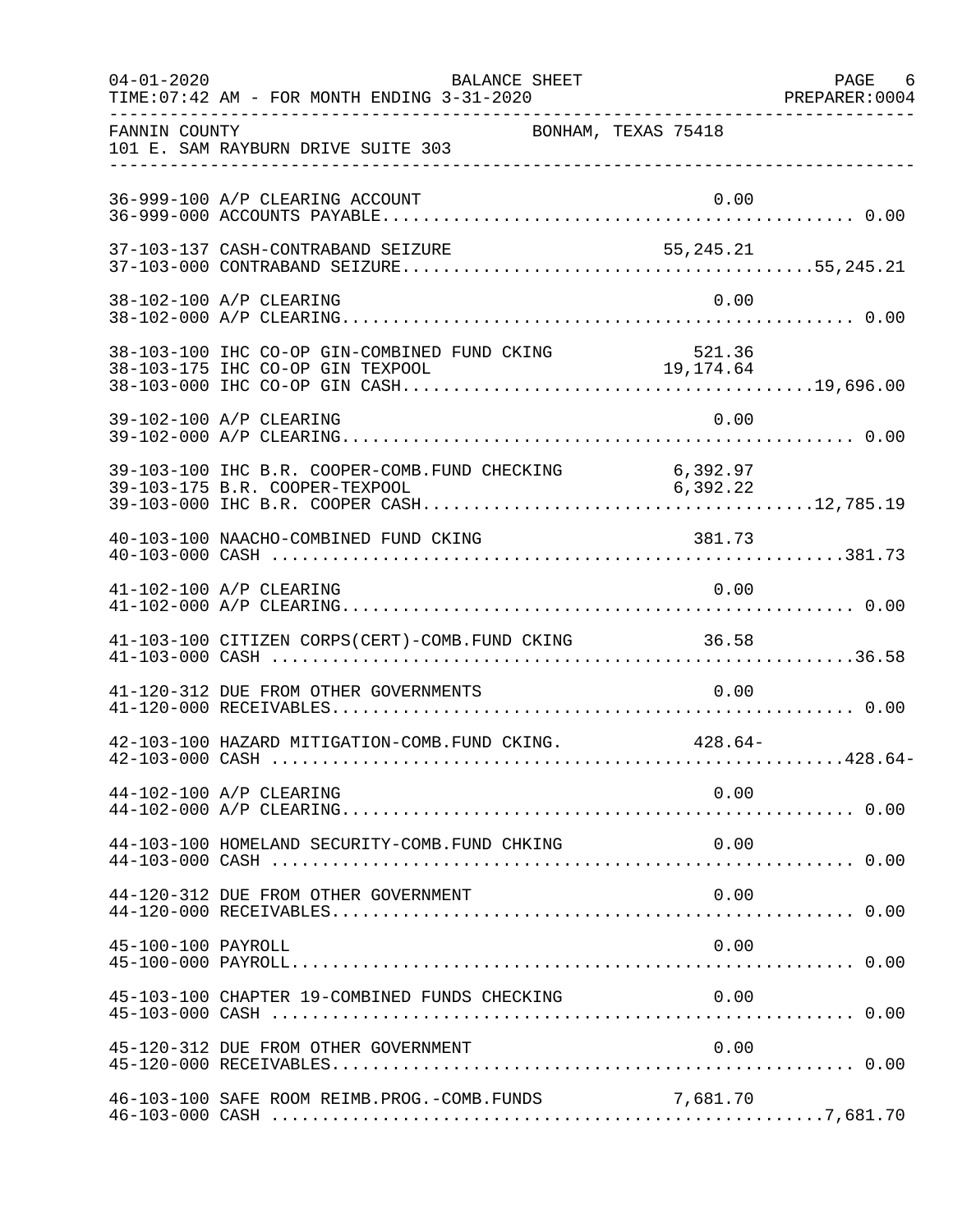| $04 - 01 - 2020$   | BALANCE SHEET<br>TIME: 07:42 AM - FOR MONTH ENDING 3-31-2020                      |                       | PAGE 7<br>PREPARER: 0004 |
|--------------------|-----------------------------------------------------------------------------------|-----------------------|--------------------------|
| FANNIN COUNTY      | BONHAM, TEXAS 75418<br>101 E. SAM RAYBURN DRIVE SUITE 303                         |                       |                          |
|                    | 46-120-312 DUE FROM OTHER GOVERNMENTS                                             |                       |                          |
|                    | 48-103-100 ELECTION EQUIP.FUND-COMBINED FUNDS 38,329.45                           |                       |                          |
| 49-100-100 PAYROLL |                                                                                   | 0.00                  |                          |
|                    | 49-103-100 INVESTIGATOR/LEOSE-COMB.FUNDS                                          | 685.36                |                          |
|                    | 50-103-100 ELECTION SUPPORT FUND-COMB.FUNDS                                       | 0.00                  |                          |
|                    | 51-103-100 CO.CLK.CO.& DIST.CT.TECHNOLOGY-COMB 7,574.32                           |                       |                          |
|                    | 51-120-313 DUE FROM OTHER FUNDS                                                   | 59.92                 |                          |
|                    | 52-103-100 CO.CLK.COURT RECORDS PRESERVATION-C 14,734.87                          |                       |                          |
|                    | 52-120-313 DUE FROM OTHER FUNDS                                                   | 120.00                |                          |
|                    | 53-103-100 CO.CLK.REC.ARCHIVE -COMB.FUNDS CKIN 286,572.68                         |                       |                          |
|                    | 53-120-313 DUE FROM OTHER FUNDS                                                   | 6, 200.00             |                          |
|                    | 55-102-100 A/P CLEARING                                                           | 0.00                  |                          |
|                    | 55-103-155 F.C. LAW ENFORCEMENT EDUCATION 1,366.52                                |                       |                          |
|                    | 55-999-100 A/P CLEARING ACCOUNT                                                   | 0.00                  |                          |
| 56-100-100 PAYROLL |                                                                                   | 0.00                  |                          |
|                    | 56-102-100 A/P CLEARING                                                           | 0.00                  |                          |
|                    | 56-103-156 CASH-F C SHERIFF FORFEITURE<br>56-103-159 CASH-FEDERAL FORFEITURE 2018 | 37,113.87<br>2,326.25 |                          |
|                    | 56-999-100 A/P CLEARING ACCOUNT                                                   | 0.00                  |                          |
|                    | 57-103-100 SHERIFF K-9 UNIT-COMB.FUND CHECKING                                    | 49.11                 |                          |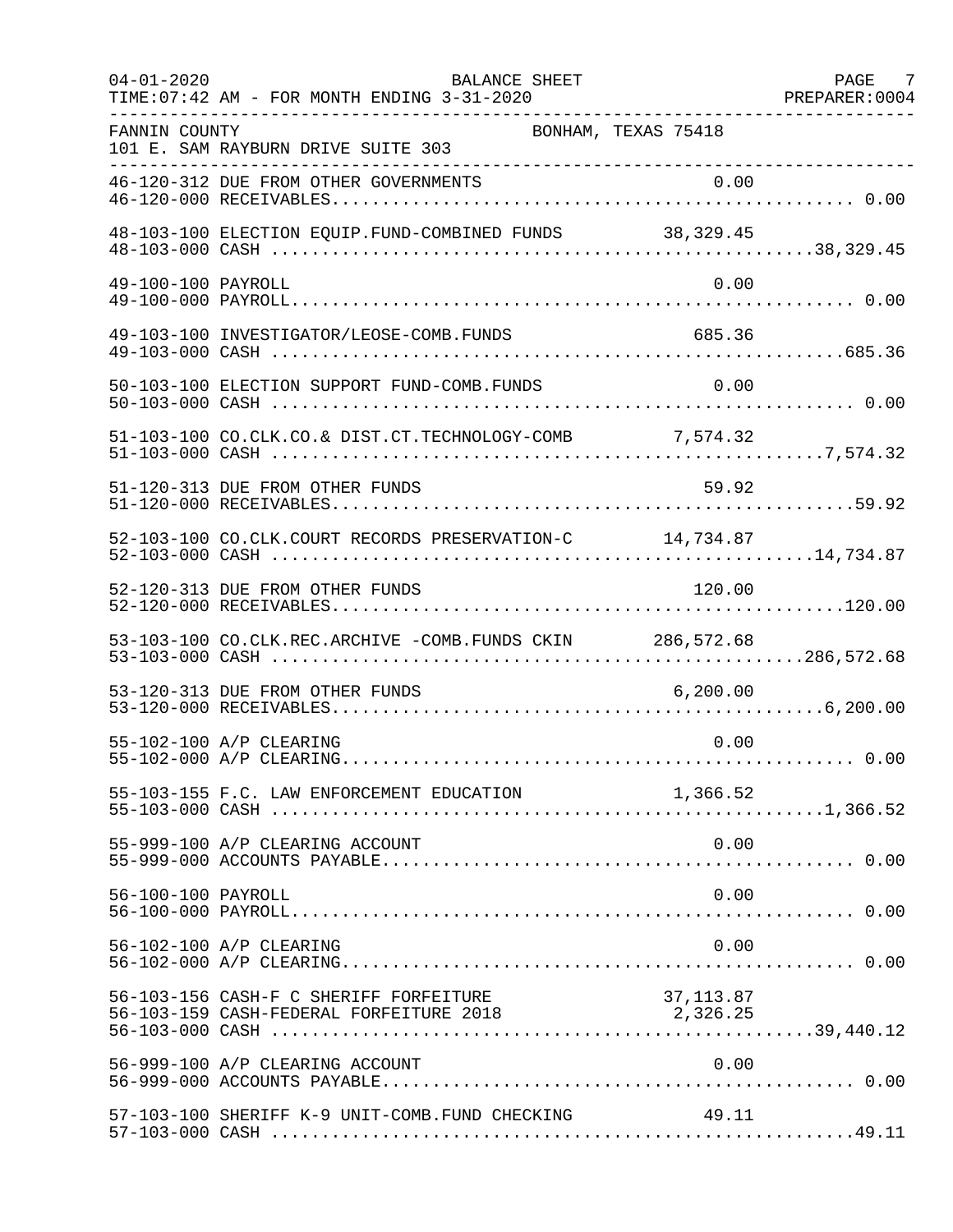| $04 - 01 - 2020$   | BALANCE SHEET<br>TIME: 07:42 AM - FOR MONTH ENDING 3-31-2020                                              |                                    | PAGE 8<br>PREPARER: 0004 |
|--------------------|-----------------------------------------------------------------------------------------------------------|------------------------------------|--------------------------|
| FANNIN COUNTY      | BONHAM, TEXAS 75418<br>101 E. SAM RAYBURN DRIVE SUITE 303                                                 |                                    |                          |
|                    | 59-103-100 DRUG COURT-COMBINED FUNDS                                                                      |                                    |                          |
|                    | 59-120-313 DUE FROM OTHER FUNDS                                                                           | 324.05                             |                          |
| 60-103-175 TEXPOOL | 60-103-100 SINKING-COMBINED FUND CHECKING<br>60-103-260 SINKING-CASH 1998<br>60-103-275 TEXPOOL-1998 JAIL | 468,258.45<br>0.00<br>0.00<br>0.00 |                          |
|                    | 60-120-311 TAXES RECEIVABLE<br>60-120-312 DUE FROM OTHER GOVERNMENT<br>60-120-313 DUE FROM OTHER FUNDS    | 10,269.92<br>33.34<br>0.00         |                          |
|                    |                                                                                                           |                                    |                          |
|                    | 61-120-313 DUE FROM OTHER FUNDS                                                                           | 39.93                              |                          |
|                    | 62-103-100 DIST.CLK.COURT RECORDS PRESERVATION 36,119.17                                                  |                                    |                          |
|                    | 62-120-313 DUE FROM OTHER FUNDS                                                                           | 222.25                             |                          |
|                    | 63-103-100 LEOSE CONST.#1-COMBINED FUNDS CHECK 2,373.57                                                   |                                    |                          |
|                    | 64-103-100 LEOSE CONST.#2-COMBINED FUNDS CHECK 1,040.35                                                   |                                    |                          |
|                    | 65-103-100 LEOSE CONST.#3-COMBINED FUNDS CHECK 3,376.80                                                   |                                    |                          |
| 66-103-175 TEXPOOL | 66-103-100 GO BONDS CONST.2017-COMBINED FUNDS 41,399.31<br>1,081,882.91<br>1,081,882.91                   | 0.00                               |                          |
|                    | 67-103-100 ANNUAL PAYMENT-COMBINED FUND CKING                                                             | 4,957.85                           |                          |
| 68-103-175 TEXPOOL | 68-103-100 GO BONDS CONST.2018-COMB.FUNDS CHEC<br>68-103-168 BUSINESS MONEY FUND ACCOUNT                  | 0.00<br>6,387,182.41<br>0.00       |                          |
| 69-103-175 TEXPOOL | 69-103-120 CO BONDS CONST.2020-COMB. FUNDS CHEC<br>69-103-169 ICS DEPOSIT                                 | 100.00<br>9,900,000.00<br>0.00     |                          |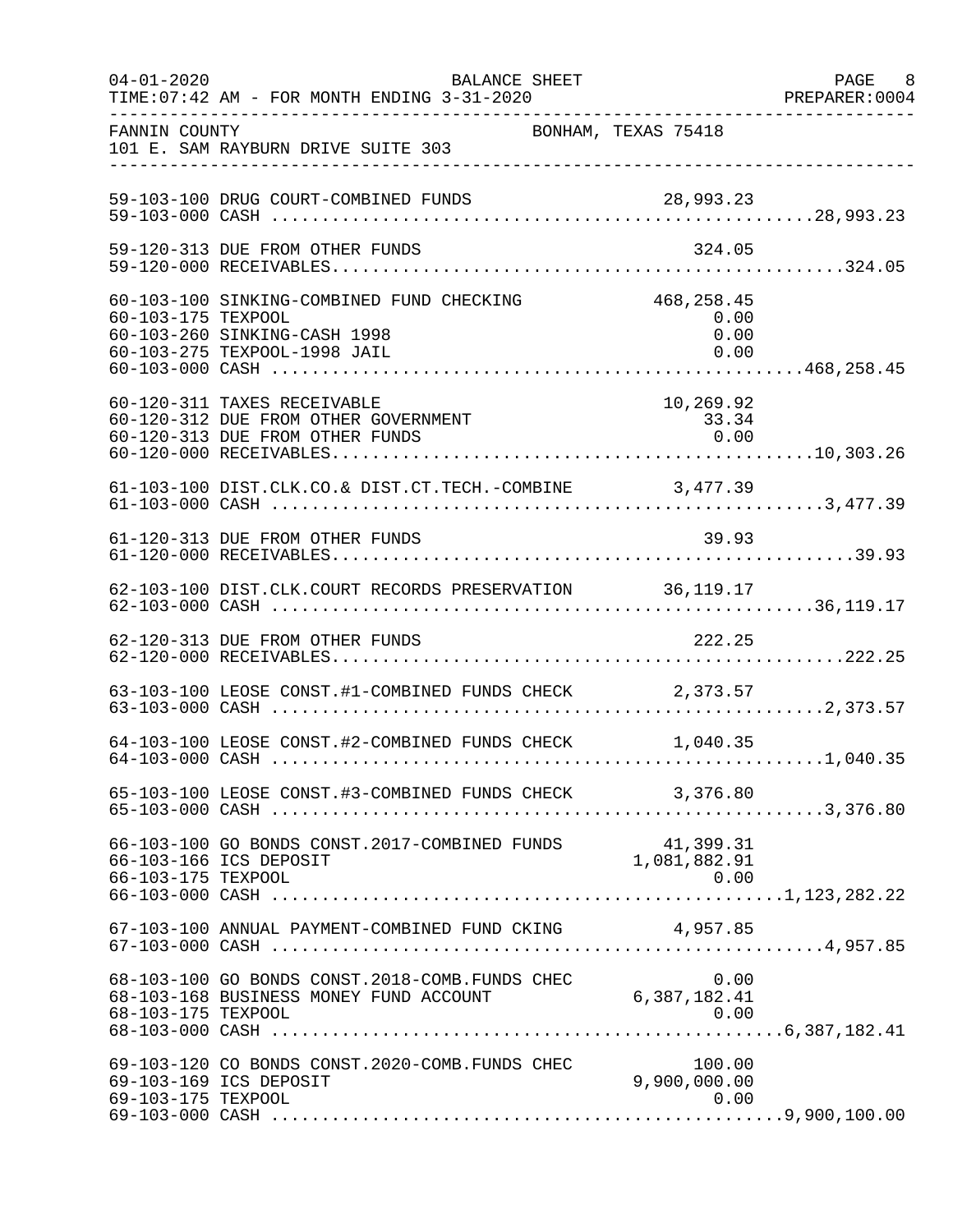| $04 - 01 - 2020$   | BALANCE SHEET                                                                                  |                      | PAGE 9<br>PREPARER: 0004 |
|--------------------|------------------------------------------------------------------------------------------------|----------------------|--------------------------|
| FANNIN COUNTY      | BONHAM, TEXAS 75418<br>101 E. SAM RAYBURN DRIVE SUITE 303                                      |                      |                          |
|                    | 70-102-100 A/P CLEARING                                                                        | 0.00                 |                          |
| 70-103-175 TEXPOOL | 70-103-100 RIGHT OF WAY-COMBINED FUND CHECKING 16,106.38<br>70-103-170 RIGHT OF WAY CASH ACCT. | $0.00$<br>84,705.53  |                          |
|                    | 70-133-010 ADVANCE TO GENERAL<br>70-133-021 ADVANCE TO R&B #1<br>70-133-022 ADVANCE TO R&B #2  | 0.00<br>0.00<br>0.00 |                          |
|                    | 70-999-100 A/P CLEARING ACCOUNT                                                                | 0.00                 |                          |
| 71-100-100 PAYROLL |                                                                                                | 0.00                 |                          |
|                    | 71-103-100 INV.CRIMES AGAINST WOMEN-COMB.FUNDS 0.00                                            |                      |                          |
|                    | 71-120-312 DUE FROM OTHER GOVERNMENTS                                                          | 0.00                 |                          |
| 72-100-100 PAYROLL |                                                                                                | 0.00                 |                          |
|                    | 72-103-100 INV. CRIMES AGAINST CHILDREN-COMB. FU                                               | 0.00                 |                          |
|                    | 72-120-312 DUE FROM OTHER GOVERNMENTS                                                          | 0.00                 |                          |
|                    | 78-103-100 RAW WATER PIPELINE-COMB.FUNDS CKING 21,971.63                                       |                      |                          |
|                    | 79-103-100 RAW WATER PIPELINE-COMBINED FUNDS C 750.00                                          |                      |                          |
|                    | 80-103-180 CASH-VETERANS COURT PROGRAM                                                         | 600.00               |                          |
|                    | 81-103-100 LAKE-COMBINED FUNDS CHECKING                                                        | 104,021.21           |                          |
|                    | 82-103-100 LAKE PCT 3-COMBINED FUNDS CKING 496,867.22                                          |                      |                          |
|                    | 83-103-100 LAKE PCT 4-COMBINED FUNDS CKING 458,070.13                                          |                      |                          |
| 84-100-100 PAYROLL |                                                                                                | 0.00                 |                          |
|                    | 84-103-100 BOIS D'ARC-COMBINED FUNDS CHECKING 69,058.20                                        |                      |                          |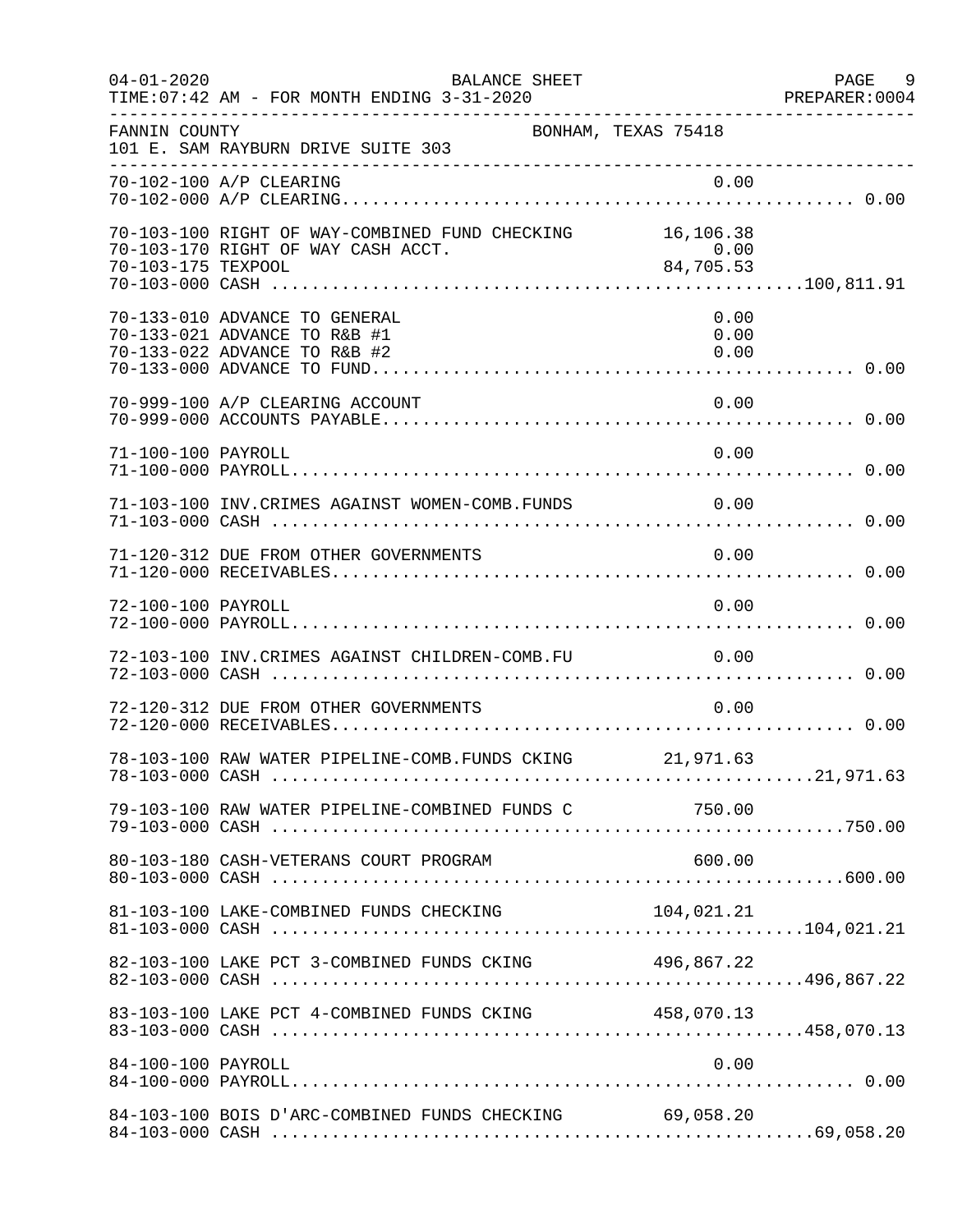| $04 - 01 - 2020$   | BALANCE SHEET                                                                                                                                                                                                                                                                                                                                                                                                                                                                                           |                                                                                                                                                                                                                   | PAGE 10<br>PREPARER:0004 |
|--------------------|---------------------------------------------------------------------------------------------------------------------------------------------------------------------------------------------------------------------------------------------------------------------------------------------------------------------------------------------------------------------------------------------------------------------------------------------------------------------------------------------------------|-------------------------------------------------------------------------------------------------------------------------------------------------------------------------------------------------------------------|--------------------------|
| FANNIN COUNTY      | 101 E. SAM RAYBURN DRIVE SUITE 303                                                                                                                                                                                                                                                                                                                                                                                                                                                                      | BONHAM, TEXAS 75418                                                                                                                                                                                               |                          |
|                    |                                                                                                                                                                                                                                                                                                                                                                                                                                                                                                         |                                                                                                                                                                                                                   |                          |
|                    |                                                                                                                                                                                                                                                                                                                                                                                                                                                                                                         |                                                                                                                                                                                                                   |                          |
|                    |                                                                                                                                                                                                                                                                                                                                                                                                                                                                                                         |                                                                                                                                                                                                                   |                          |
|                    |                                                                                                                                                                                                                                                                                                                                                                                                                                                                                                         |                                                                                                                                                                                                                   |                          |
| 89-100-100 PAYROLL |                                                                                                                                                                                                                                                                                                                                                                                                                                                                                                         | 0.00                                                                                                                                                                                                              |                          |
|                    | 89-103-689 CASH-STRUCTURAL FAM.THER.GRANT OOG 12,500.00-<br>89-103-988 CASH-LOCAL FUNDS CARRIED FORWARD<br>89-103-992 CASH-INTEREST INCOME<br>89-103-993 CASH-BASIC PROBATION SUPERVISION 16,310.58<br>89-103-994 CASH-COMMUNITY PROGRAMS<br>89-103-995 CASH-LOCAL FUNDING FY 2020<br>89-103-996 CASH-PRE/POST ADJUDICATION<br>89-103-997 CASH-COMMITMENT DIVERSION<br>89-103-997 CASH-COMMITMENT DIVERSION<br>89-103-998 CASH-MENTAL HEALTH SERVICES<br>89-103-999 CASH-REGIONALS DIVERSIONS ALTERNATI | 00.00, -<br>25,906.04<br>בריים<br>13,269.77<br>7,730.57<br>118,720.29<br>615.15<br>966.68<br>2,680.05<br>0.00                                                                                                     |                          |
|                    | 92-103-100 STATZER-COMBINED FUNDS CHECKING 5,319.57<br>41,317.10                                                                                                                                                                                                                                                                                                                                                                                                                                        |                                                                                                                                                                                                                   |                          |
|                    | 92-999-100 A/P CLEARING ACCOUNT                                                                                                                                                                                                                                                                                                                                                                                                                                                                         | 0.00                                                                                                                                                                                                              |                          |
|                    |                                                                                                                                                                                                                                                                                                                                                                                                                                                                                                         |                                                                                                                                                                                                                   |                          |
|                    | 93-120-312 DUE FROM OTHER GOVERNMENT                                                                                                                                                                                                                                                                                                                                                                                                                                                                    | 0.00                                                                                                                                                                                                              |                          |
|                    | 95-100-100 PAYROLL CASH                                                                                                                                                                                                                                                                                                                                                                                                                                                                                 | 19.68                                                                                                                                                                                                             |                          |
| 98-160-100 LAND    | 98-160-200 BUILDINGS<br>98-160-201 ACCUM.DEPRECIATION-BUILDINGS<br>98-160-210 AUTOMOBILES AND TRUCKS<br>98-160-211 ACCUM.DEPR.AUTOS AND TRUCKS<br>98-160-215 COMPUTER EQUIPMENT<br>98-160-216 ACCUM.DEPR.-COMPUTER EQUIPMENT<br>98-160-220 OFFICE EQUIPMENT<br>98-160-221 ACCUM. DEPR.-OFFICE EQUIPMENT<br>98-160-225 RADIO EQUIPMENT<br>98-160-226 ACCUM.DEPR.-RADIO EQUIPMENT<br>98-160-227 SECURITY EQUIPMENT<br>98-160-228 ACCUM.DEP.-SECURITY EQUIPMENT                                            | 341,561.30<br>4,737,000.00<br>$3,494,444.40-$<br>2,289,535.41<br>$1,392,369.10-$<br>753, 474.11<br>$657,090.62-$<br>164,640.04<br>$100, 426.88 -$<br>213, 359.45<br>$208, 278.09 -$<br>111,850.36<br>$20,036.23-$ |                          |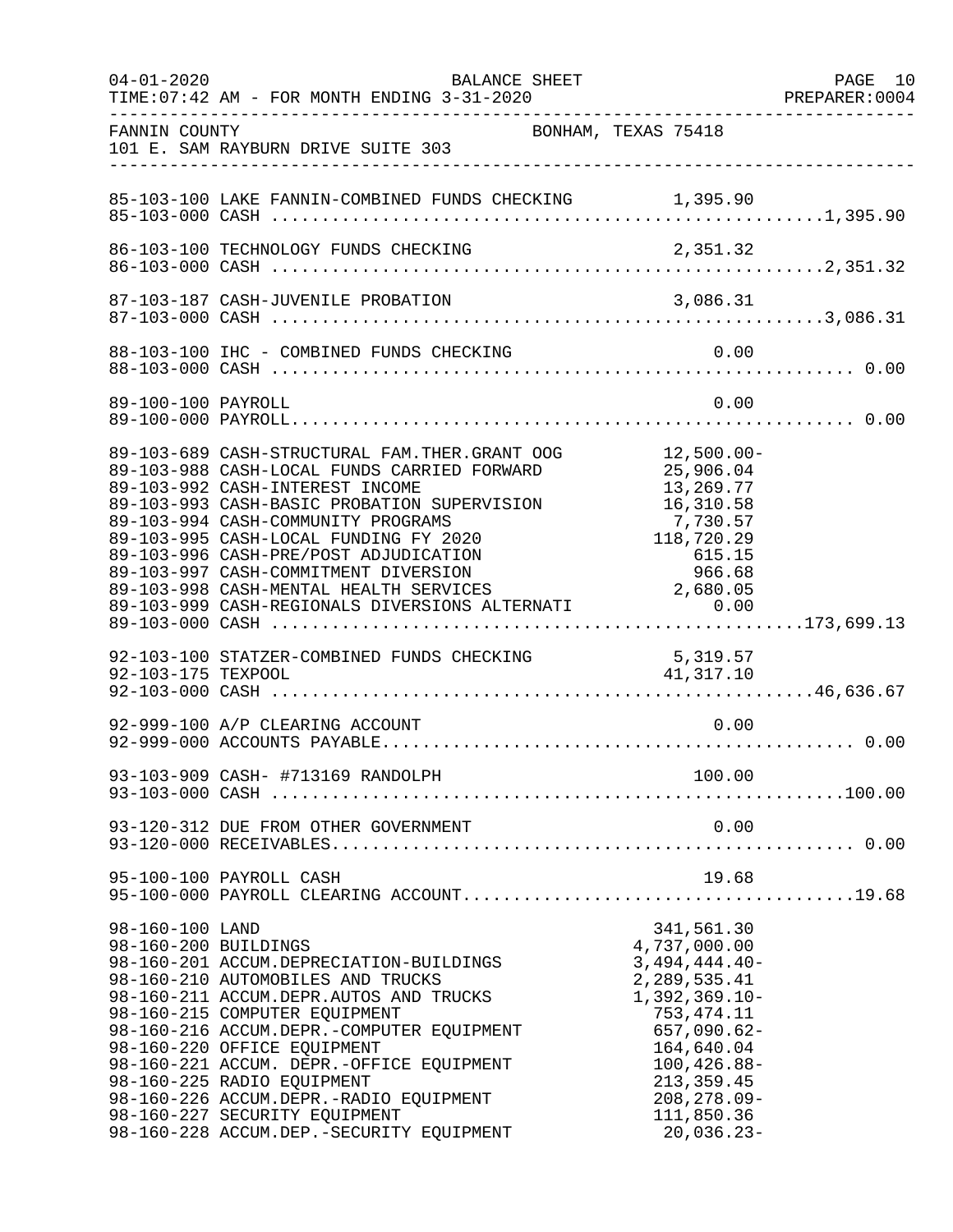| $04 - 01 - 2020$                       | BALANCE SHEET<br>TIME: 07:42 AM - FOR MONTH ENDING 3-31-2020                                                                                                                                                                                                                                                                                               |                                                | PAGE 11<br>PREPARER: 0004 |
|----------------------------------------|------------------------------------------------------------------------------------------------------------------------------------------------------------------------------------------------------------------------------------------------------------------------------------------------------------------------------------------------------------|------------------------------------------------|---------------------------|
| FANNIN COUNTY                          | BONHAM, TEXAS 75418<br>101 E. SAM RAYBURN DRIVE SUITE 303                                                                                                                                                                                                                                                                                                  |                                                |                           |
| 98-160-230 ROADS<br>98-160-235 BRIDGES | 98-160-231 ACCUM. DEPRECIATION-ROADS 14,422,516.81-<br>98-160-236 ACCUM. DEPRECIATION-BRIDGES 3,673,811.72-<br>98-160-300 ROAD EQUIPMENT                                                                                                                                                                                                                   | 17,841,000.74<br>10,580,176.85<br>3,707,840.28 |                           |
|                                        |                                                                                                                                                                                                                                                                                                                                                            |                                                |                           |
|                                        | 99-170-200 DEFERRED PENSION OUTFLOW 1,424,804.00<br>99-170-000 DEFERRED PENSION OUTFLOW1,424,804.00                                                                                                                                                                                                                                                        |                                                |                           |
|                                        |                                                                                                                                                                                                                                                                                                                                                            |                                                |                           |
|                                        | ***** LIABILITIES *****                                                                                                                                                                                                                                                                                                                                    |                                                |                           |
|                                        | 10-200-097 DUE TO OTHER GOVERNMENTS-FINES<br>10-200-099 DUE TO OTHERS-FINES<br>10-200-150 ACCRUED SALARY PAYABLE<br>10-200-150 ACCRUED SALARY PAYABLE<br>10-200-155 ACCRUED FRINGE BENEFITS 10-200-155 ACCRUED FRINGE BENEFITS 74,745.32<br>10-200-200 DEFERRED TAX REVENUE 620,022.87<br>10-200-900 SYSTEM ADDED LIABILITY LINE-ITEM 0.00<br>10-200-910 S | 731,991.23<br>2,495,464.32<br>163,017.73       |                           |
|                                        | 10-207-070 DUE TO R.O.W.<br>10-207-089 DUE TO T.J.P.C.<br>10-207-090 DUE TO CJD<br>10-207-970 DUE TO OTHER GOVERNMENTS<br>10-207-990 DUE TO OTHERS                                                                                                                                                                                                         | 0.00<br>0.00<br>1,794.00<br>0.00<br>344.79     |                           |
|                                        | 10-225-510 TIME PYMT. WARRANTS ON COMPUTERS                                                                                                                                                                                                                                                                                                                | 0.00                                           |                           |
|                                        | 10-271-200 EQUITY ACCOUNT                                                                                                                                                                                                                                                                                                                                  | 4,836,105.53                                   |                           |
|                                        | 11-200-910 SYSTEM ADDED LIABILITY LINE-ITEM<br>11-200-000 SYSTEM ADDED LIABILITY DEPARTMENT 0.00                                                                                                                                                                                                                                                           | 0.00                                           |                           |
|                                        | 11-271-200 EQUITY ACCOUNT                                                                                                                                                                                                                                                                                                                                  | 117,585.27                                     |                           |
|                                        | 12-200-910 SYSTEM ADDED LIABILITY LINE-ITEM<br>12-200-000 SYSTEM ADDED LIABILITY DEPARTMENT 0.00                                                                                                                                                                                                                                                           | 0.00                                           |                           |
|                                        | 12-271-200 EQUITY ACCOUNT                                                                                                                                                                                                                                                                                                                                  | 3,601.12                                       |                           |
|                                        | 13-207-097 DUE TO OTHER GOVERNMENTS                                                                                                                                                                                                                                                                                                                        | 5,100.00                                       |                           |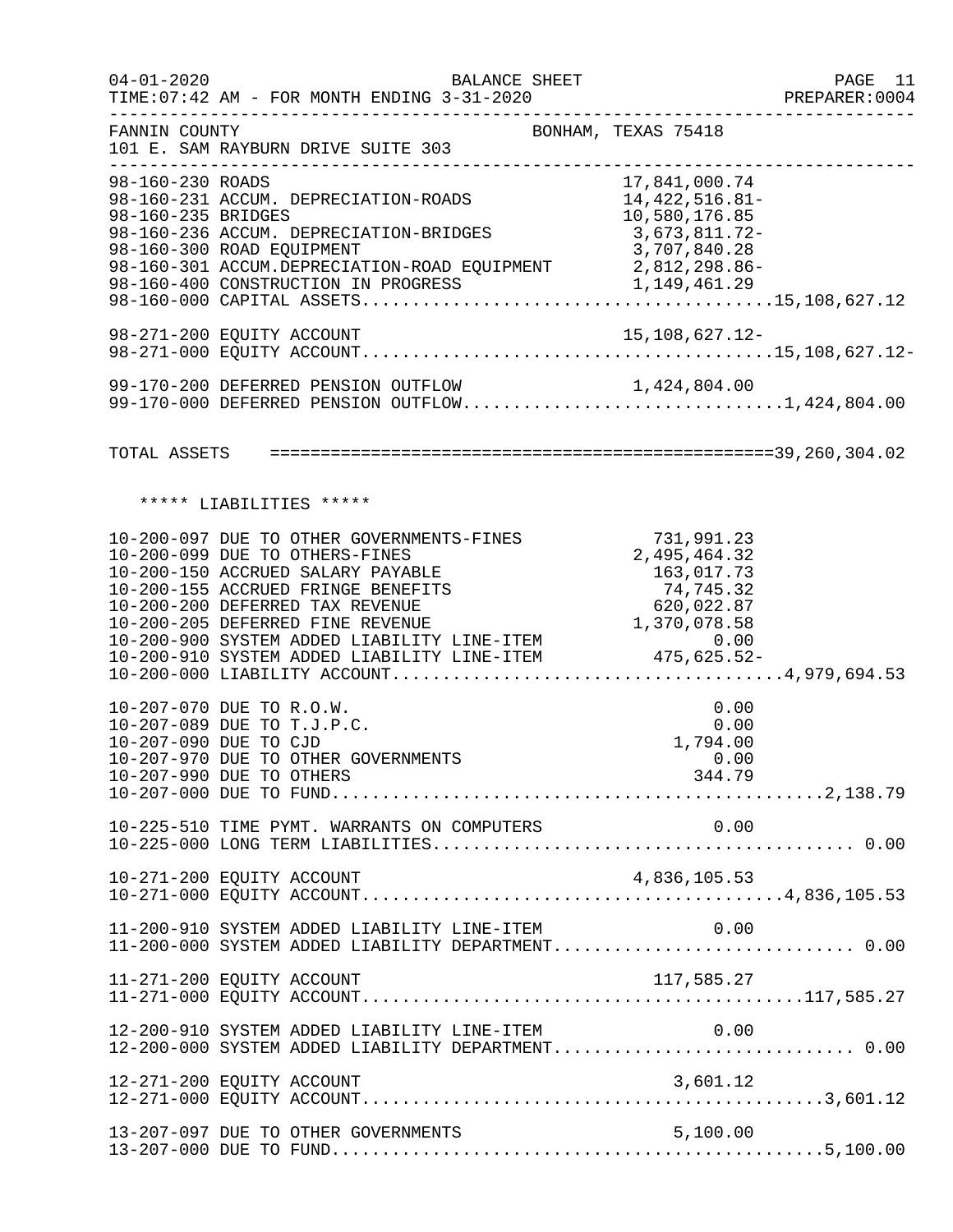| $04 - 01 - 2020$ | TIME: 07:42 AM - FOR MONTH ENDING 3-31-2020                                                                                                                                                                                                                                   | BALANCE SHEET |                     | PAGE 12<br>PREPARER:0004 |
|------------------|-------------------------------------------------------------------------------------------------------------------------------------------------------------------------------------------------------------------------------------------------------------------------------|---------------|---------------------|--------------------------|
| FANNIN COUNTY    | 101 E. SAM RAYBURN DRIVE SUITE 303                                                                                                                                                                                                                                            |               | BONHAM, TEXAS 75418 |                          |
|                  | 13-271-200 EQUITY ACCOUNT                                                                                                                                                                                                                                                     |               | 375.00              |                          |
|                  | 14-200-910 SYSTEM ADDED LIABILITY LINE-ITEM                                                                                                                                                                                                                                   |               | 0.00                |                          |
|                  | 14-271-200 EQUITY ACCOUNT                                                                                                                                                                                                                                                     |               | 18,110.30           |                          |
|                  | 16-200-910 SYSTEM ADDED LIABILITY LINE-ITEM 0.00<br>16-200-000 SYSTEM ADDED LIABILITY DEPARTMENT0.00                                                                                                                                                                          |               |                     |                          |
|                  | 16-271-200 EQUITY ACCOUNT                                                                                                                                                                                                                                                     |               | 17,624.67           |                          |
|                  | 17-271-200 EQUITY ACCOUNT                                                                                                                                                                                                                                                     |               | 5,282.50            |                          |
|                  | 18-200-150 ACCRUED SALARY PAYABLE<br>-3 200 100 ACCROSED FRINGE BENEFITS<br>18-200-910 SYSTEM ADDED LIABILITY LINE-ITEM 6,013.00-<br>18-200-000 SYSTEM ADDED LIABILITY DEDARFEMING<br>18-200-000 SYSTEM ADDED LIABILITY DEPARTMENT4,252.07-                                   |               | 1,090.91            |                          |
|                  | 18-271-200 EQUITY ACCOUNT                                                                                                                                                                                                                                                     |               | 83,961.38           |                          |
|                  | 19-200-150 ACCRUED SALARY PAYABLE<br>19-200-155 ACCRUED FRINGE BENEFITS<br>19-200-910 SYSTEM ADDED LIABILITY LINE-ITEM $0.00$                                                                                                                                                 |               | 0.01                |                          |
|                  | 19-271-200 EQUITY ACCOUNT                                                                                                                                                                                                                                                     |               | 13,871.15           |                          |
|                  | 20-200-150 ACCRUED SALARY PAYABLE<br>20-200-155 ACCRUED FRINGE BENEFITS<br>20-200-910 SYSTEM ADDED LIABILITY LINE-ITEM $0.00$<br>20-200-000 SYSTEM ADDED LIABILITY DEPARTMENT0.00                                                                                             |               | 0.00<br>0.00        |                          |
|                  | 20-271-200 EQUITY ACCOUNT                                                                                                                                                                                                                                                     |               | 67,076.68           |                          |
|                  | 21-200-150 ACCRUED SALARY PAYABLE<br>21-200-150 ACCRUED SALARY PAYABLE<br>21-200-155 ACCRUED FRINGE BENEFITS 5,414.04<br>21-200-200 DEFERRED TAX REVENUE<br>21-200-900 SYSTEM ADDED LIABILITY LINE-ITEM 0.00<br>21-200-910 SYSTEM ADDED LIABILITY LINE-ITEM 0.00<br>21-200-91 |               | 12,877.04           |                          |
|                  | 21-207-070 DUE TO RIGHT OF WAY<br>21-207-131 DUE TO RD. DIST. 17A<br>21-207-000 DUE TO RD. DIST. 17A 0.00                                                                                                                                                                     |               | 0.00                |                          |
|                  | 21-231-100 LOAN BSB EQUIPMENT                                                                                                                                                                                                                                                 |               | 0.00                |                          |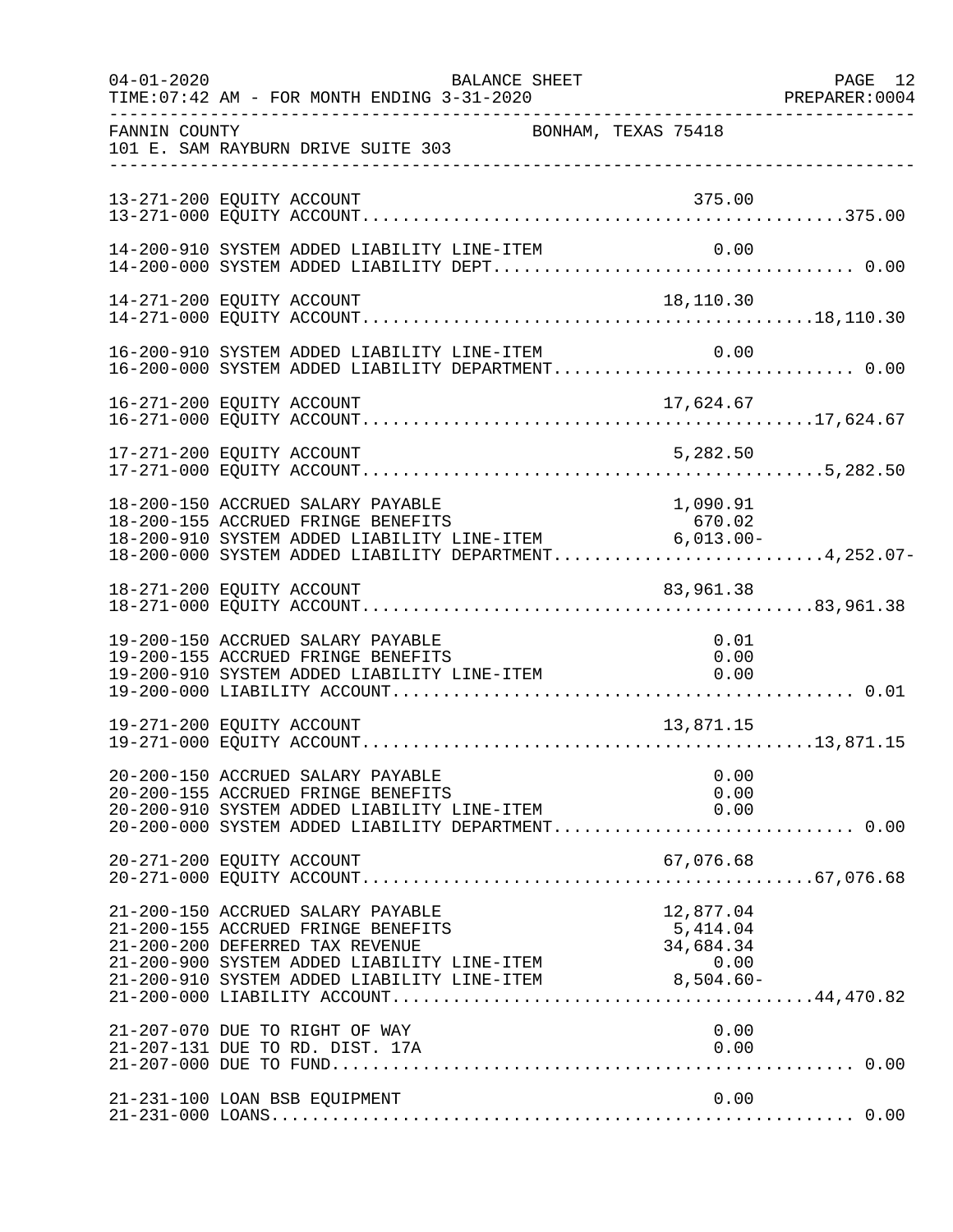| $04 - 01 - 2020$ | BALANCE SHEET<br>TIME: 07:42 AM - FOR MONTH ENDING 3-31-2020                                                                                                                                                                                                                    |                                   | PAGE 13<br>PREPARER:0004 |
|------------------|---------------------------------------------------------------------------------------------------------------------------------------------------------------------------------------------------------------------------------------------------------------------------------|-----------------------------------|--------------------------|
| FANNIN COUNTY    | BONHAM, TEXAS 75418<br>101 E. SAM RAYBURN DRIVE SUITE 303                                                                                                                                                                                                                       |                                   |                          |
|                  | _______________________                                                                                                                                                                                                                                                         |                                   |                          |
|                  | 22-200-150 ACCRUED SALARY PAYABLE<br>22-200-155 ACCRUED FRINGE BENEFITS<br>22-200-200 DEFERRED TAX REVENUE<br>22-200-900 SYSTEM ADDED LIABILITY LINE-ITEM<br>22-200-910 SYSTEM ADDED LIABILITY LINE-ITEM<br>22-200-910 SYSTEM ADDED LIABILITY LINE-ITEM<br>21,189.85-<br>22-200 | 11,285.41                         |                          |
|                  | 22-207-070 DUE TO RIGHT OF WAY                                                                                                                                                                                                                                                  | 0.00                              |                          |
|                  |                                                                                                                                                                                                                                                                                 |                                   |                          |
|                  | 23-200-150 ACCRUED SALARY PAYABLE<br>23-200-150 ACCRUED SALARY PAYABLE<br>23-200-155 ACCRUED FRINGE BENEFITS 6,838.00<br>23-200-200 DEFERRED TAX REVENUE 59,034.69<br>23-200-900 SYSTEM ADDED LIABILITY LINE-ITEM 0.00<br>23-200-910 SYSTEM ADDED LIABILITY LINE-ITEM 35,30     | 12,704.17                         |                          |
|                  |                                                                                                                                                                                                                                                                                 |                                   |                          |
|                  |                                                                                                                                                                                                                                                                                 |                                   |                          |
|                  | 24-200-150 ACCRUED SALARY PAYABLE<br>24-200-155 ACCRUED FRINGE BENEFITS<br>24-200-200 DEFERRED TAX REVENUE<br>24-200-900 SYSTEM ADDED LIABILITY LINE-ITEM 0.00<br>24-200-910 SYSTEM ADDED LIABILITY LINE-ITEM 19,181.13-                                                        | 8,948.55<br>5,170.11<br>33,033.39 |                          |
|                  | 24-271-200 EQUITY ACCOUNT                                                                                                                                                                                                                                                       | 344,096.02                        |                          |
|                  | 25-271-200 EQUITY ACCOUNT                                                                                                                                                                                                                                                       | 2,177.67                          |                          |
|                  | 26-200-910 SYSTEM ADDED LIABILITY LINE-ITEM                                                                                                                                                                                                                                     | 0.00                              |                          |
|                  | 26-271-200 EQUITY ACCOUNT                                                                                                                                                                                                                                                       | 49,651.88                         |                          |
|                  | 27-271-200 EQUITY ACCOUNT                                                                                                                                                                                                                                                       | 9,287.58                          |                          |
|                  | 28-200-910 SYSTEM ADDED LIABILITY LINE-ITEM                                                                                                                                                                                                                                     | 0.00                              |                          |
|                  | 28-271-200 EQUITY ACCOUNT                                                                                                                                                                                                                                                       | 6,336.74                          |                          |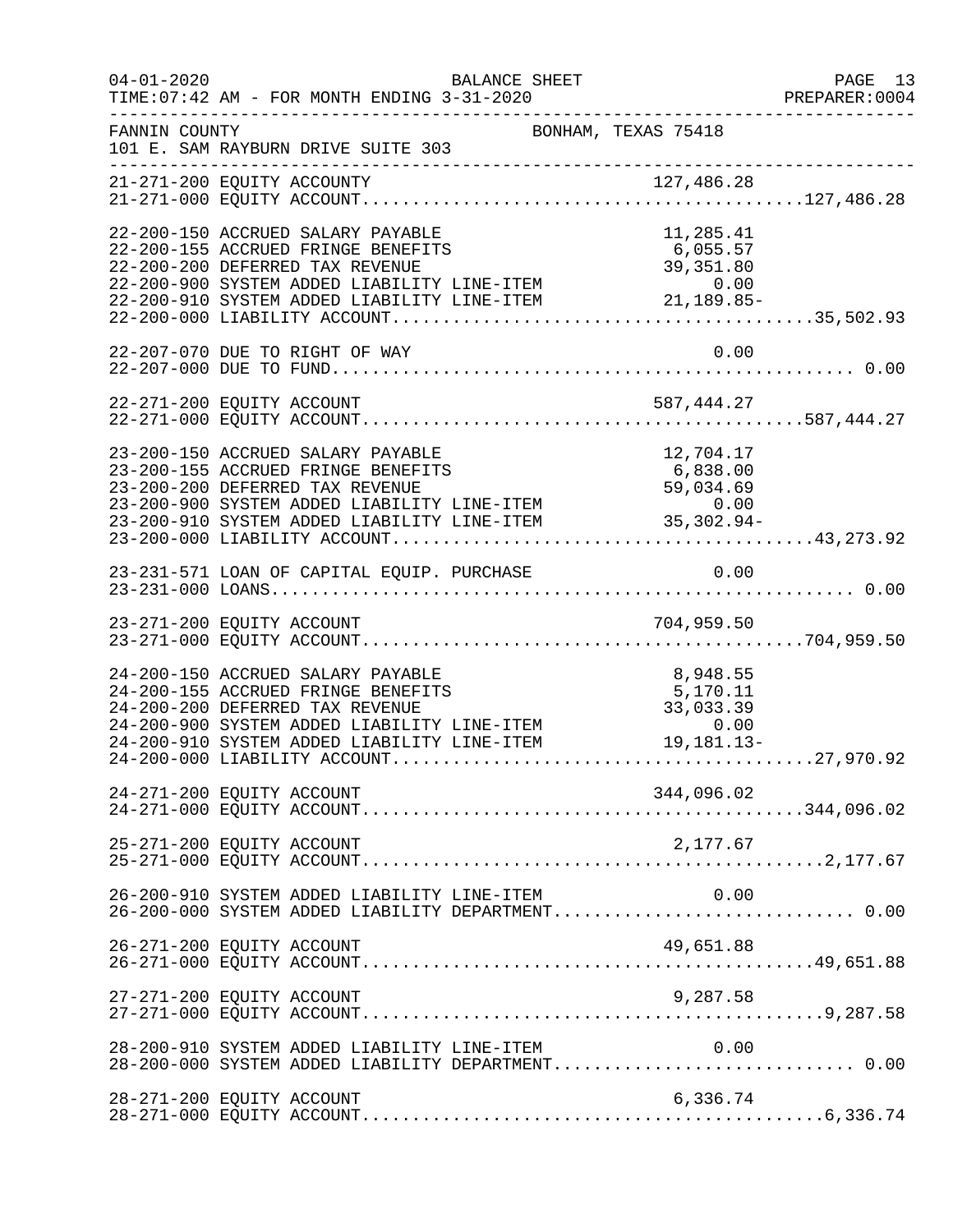| $04 - 01 - 2020$ | <b>BALANCE SHEET</b><br>TIME: 07:42 AM - FOR MONTH ENDING 3-31-2020                                                                                                      | -------------------- | PAGE 14<br>PREPARER: 0004 |
|------------------|--------------------------------------------------------------------------------------------------------------------------------------------------------------------------|----------------------|---------------------------|
| FANNIN COUNTY    | BONHAM, TEXAS 75418<br>101 E. SAM RAYBURN DRIVE SUITE 303                                                                                                                |                      |                           |
|                  | ------------------------------------                                                                                                                                     |                      |                           |
|                  | 31-200-900 SYSTEM ADDED LIABILITY LINE-ITEM                                                                                                                              |                      |                           |
|                  | 31-271-200 EQUITY ACCOUNT                                                                                                                                                | 111,442.70           |                           |
|                  | 33-271-200 EQUITY ACCOUNT                                                                                                                                                | 8,596.74             |                           |
|                  | 34-271-200 EQUITY ACCOUNT                                                                                                                                                | 32,371.65            |                           |
|                  | 35-200-910 SYSTEM ADDED LIABILITY LI                                                                                                                                     | 0.00                 |                           |
|                  | 35-271-200 EQUITY ACCOUNT                                                                                                                                                | 177,962.54           |                           |
|                  | 36-200-150 ACCRUED SALARY PAYABLE<br>36-200-155 ACCRUED FRINGE BENEFITS<br>210.02 36-200-155 ACCRUED FRINGE BENEFITS<br>36-200-910 SYSTEM ADDED LIABILITY LINE-ITEM 0.00 | 627.24<br>210.02     |                           |
|                  | 36-271-200 EQUITY ACCOUNT                                                                                                                                                | 15, 145.58           |                           |
|                  | 37-200-910 SYSTEM ADDED LIABILITY LINE-ITEM                                                                                                                              | 0.00                 |                           |
|                  | 37-207-099 HELD IN TRUST                                                                                                                                                 | 52,798.68            |                           |
|                  |                                                                                                                                                                          |                      |                           |
|                  | 0.00 SYSTEM ADDED LIABILITY LINE-ITEM 0.00<br>38-200-000 SYSTEM ADDED LIABILITY DEPARTMENT0.00                                                                           |                      |                           |
|                  | 38-271-200 EQUITY ACCOUNT                                                                                                                                                | 19,527.80            |                           |
|                  | 39-200-900 SYSTEM ADDED LIABILITY LINE-ITEM                                                                                                                              | 0.00                 |                           |
|                  | 39-271-200 EQUITY ACCOUNT                                                                                                                                                | 20,703.81            |                           |
|                  |                                                                                                                                                                          |                      |                           |
|                  | 40-271-200 EQUITY ACCOUNT                                                                                                                                                | 381.73               |                           |
|                  | 41-200-910 SYSTEM ADDED LIABILITY LINE-ITEM<br>41-200-000 SYSTEM ADDED LIABILITY DEPARTMENT 0.00                                                                         | 0.00                 |                           |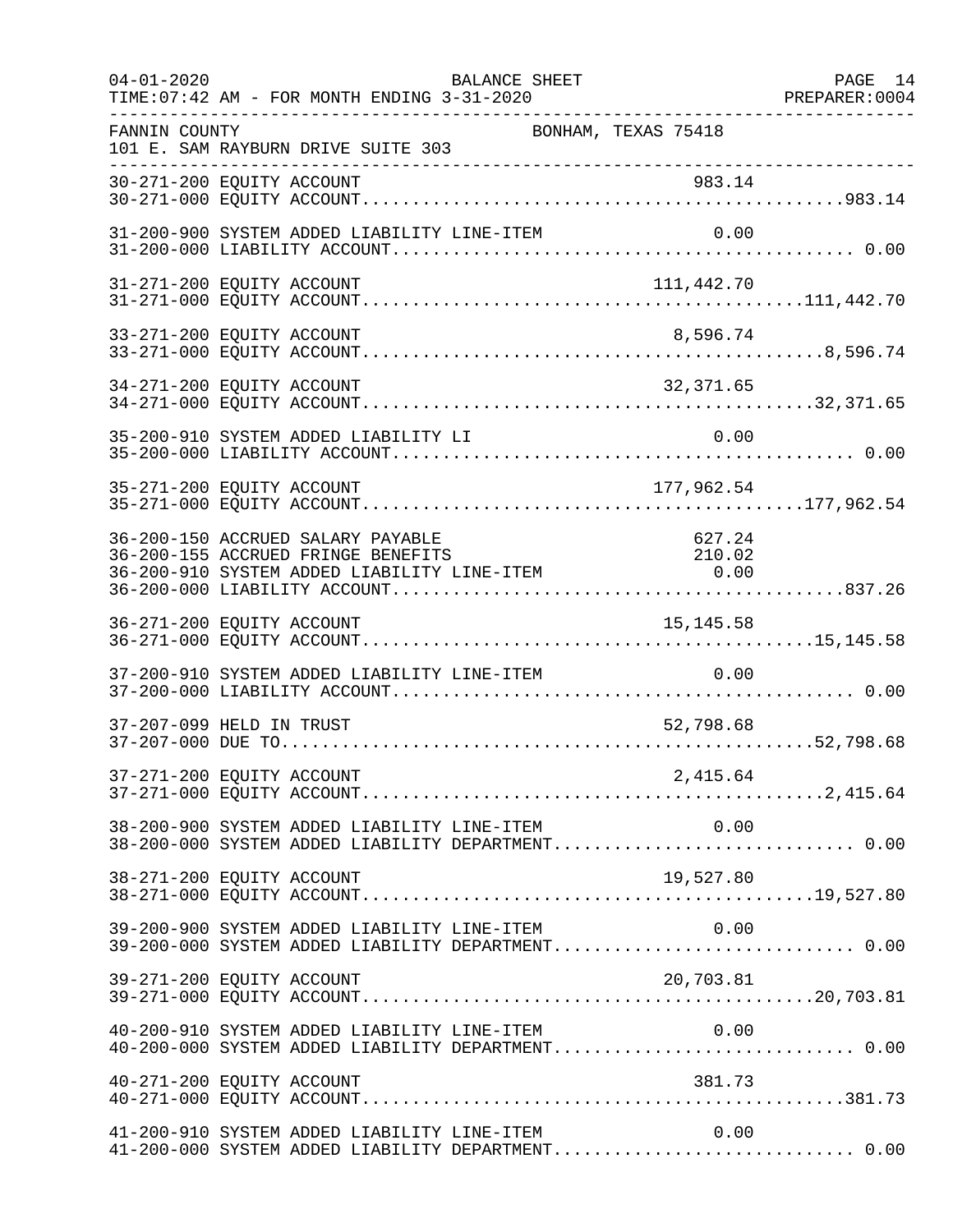| $04 - 01 - 2020$          | TIME: 07:42 AM - FOR MONTH ENDING 3-31-2020                             | BALANCE SHEET                                                                                              |                                                                   | PAGE 15 |
|---------------------------|-------------------------------------------------------------------------|------------------------------------------------------------------------------------------------------------|-------------------------------------------------------------------|---------|
| FANNIN COUNTY             | 101 E. SAM RAYBURN DRIVE SUITE 303                                      | BONHAM, TEXAS 75418                                                                                        |                                                                   |         |
|                           | 41-207-095 DUE TO OTHER FUNDS                                           |                                                                                                            | 0.00                                                              |         |
| 41-271-200 EQUITY ACCOUNT |                                                                         |                                                                                                            | 0.00                                                              |         |
|                           |                                                                         | 42-200-910 SYSTEM ADDED LIABILITY LINE-ITEM<br>42-200-000 SYSTEM ADDED LIABILITY DEPARTMENT 0.00           | 0.00                                                              |         |
| 42-271-200 EQUITY ACCOUNT |                                                                         |                                                                                                            | $428.64-$                                                         |         |
|                           |                                                                         | $44-200-910$ SYSTEM ADDED LIABILITY LINE-ITEM $0.00$<br>$44-200-000$ SYSTEM ADDED LIABILITY DEPARTMENT0.00 |                                                                   |         |
|                           | 44-207-095 DUE TO OTHER FUNDS                                           |                                                                                                            | 0.00                                                              |         |
| 44-271-200 EQUITY ACCOUNT |                                                                         |                                                                                                            | 0.00                                                              |         |
|                           | 45-200-150 ACCRUED SALARY PAYABLE<br>45-200-155 ACCRUED FRINGE BENEFITS | 45-200-910 SYSTEM ADDED LIABILITY LINE-ITEM<br>45-200-000 SYSTEM ADDED LIABILITY DEPARTMENT302.00          | 302.00<br>$\begin{array}{c} 0\, .\, 00 \\ 0\, .\, 00 \end{array}$ |         |
|                           | 45-207-095 DUE TO OTHER FUNDS                                           |                                                                                                            | 0.00                                                              |         |
| 45-271-200 EQUITY ACCOUNT |                                                                         |                                                                                                            | $370.90 -$                                                        |         |
|                           |                                                                         | 46-200-910 SYSTEM ADDED LIABILITY LINE-ITEM                                                                | 0.00                                                              |         |
| 46-271-200 EQUITY ACCOUNT |                                                                         |                                                                                                            | 7,765.67                                                          |         |
|                           |                                                                         | $48-200-910$ SYSTEM ADDED LIABILITY LINE-ITEM $0.00$<br>$48-200-000$ SYSTEM ADDED LIABILITY DEPARTMENT0.00 |                                                                   |         |
| 48-271-200 EQUITY ACCOUNT |                                                                         |                                                                                                            | 38,584.59                                                         |         |
| 49-271-200 EQUITY ACCOUNT |                                                                         |                                                                                                            | 681.66                                                            |         |
|                           |                                                                         | 50-200-910 SYSTEM ADDED LIABILITY LINE-ITEM 0.00<br>50-200-000 SYSTEM ADDED LIABILITY DEPARTMENT 0.00      |                                                                   |         |
| 50-271-200 EQUITY ACCOUNT |                                                                         |                                                                                                            | 0.00                                                              |         |
| 51-271-200 EQUITY ACCOUNT |                                                                         |                                                                                                            | 7,573.88                                                          |         |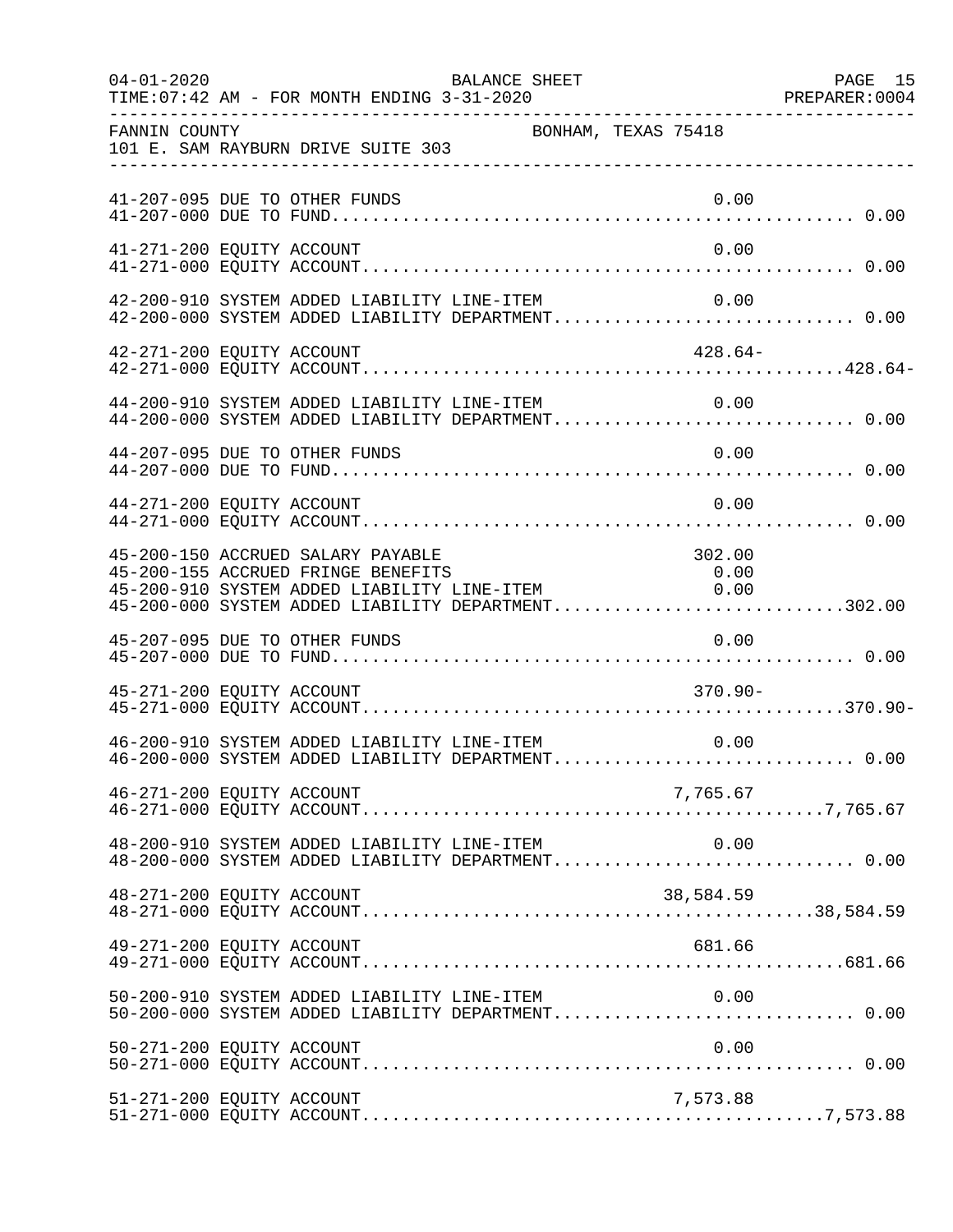| $04 - 01 - 2020$ | BALANCE SHEET<br>TIME: 07:42 AM - FOR MONTH ENDING 3-31-2020                                                   | PAGE 16 |
|------------------|----------------------------------------------------------------------------------------------------------------|---------|
| FANNIN COUNTY    | BONHAM, TEXAS 75418<br>101 E. SAM RAYBURN DRIVE SUITE 303                                                      |         |
|                  | 52-200-910 SYSTEM ADDED LIABILITY LINE-ITEM 0.00<br>52-200-000 SYSTEM ADDED LIABILITY DEPARTMENT 0.00          |         |
|                  | 52-271-200 EQUITY ACCOUNT<br>14,655.89                                                                         |         |
|                  | 53-200-910 SYSTEM ADDED LIABILITY LINE-ITEM 4,496.80-<br>53-200-000 SYSTEM ADDED LIABILITY DEPARTMENT4,496.80- |         |
|                  | 290,083.48                                                                                                     |         |
|                  |                                                                                                                |         |
|                  | 55-271-200 EQUITY ACCOUNT<br>0.06                                                                              |         |
|                  | 56-200-910 SYSTEM ADDED LIABILITY LINE-ITEM<br>0.00                                                            |         |
|                  | 45,071.06<br>56-271-200 EQUITY ACCOUNT                                                                         |         |
|                  | 57-200-910 SYSTEM ADDED LIABILITY LINE-ITEM 0.00                                                               |         |
|                  | 57-271-200 EQUITY ACCOUNT<br>49.11                                                                             |         |
|                  | 59-200-910 SYSTEM ADDED LIABILITY LINE-ITEM 1,642.50-<br>59-200-000 SYSTEM ADDED LIABILITY DEPARTMENT1,642.50- |         |
|                  | 59-271-200 EQUITY ACCOUNT<br>31,365.09                                                                         |         |
|                  | 60-200-200 DEFERRED REVENUE<br>9,341.26<br>60-200-910 SYSTEM ADDED LIABILITY LINE-ITEM<br>0.00                 |         |
|                  | 60-207-990 DUE TO OTHERS<br>0.00                                                                               |         |
|                  | 60-271-200 EQUITY ACCOUNT<br>153,672.87                                                                        |         |
|                  | 61-271-200 EQUITY ACCOUNT<br>3,333.08                                                                          |         |
|                  | 34, 291. 11<br>62-271-200 EQUITY ACCOUNT                                                                       |         |
|                  | 63-200-910 SYSTEM ADDED LIABILITY LINE ITEM<br>0.00                                                            |         |
|                  | 63-271-200 EQUITY ACCOUNT<br>1,688.40                                                                          |         |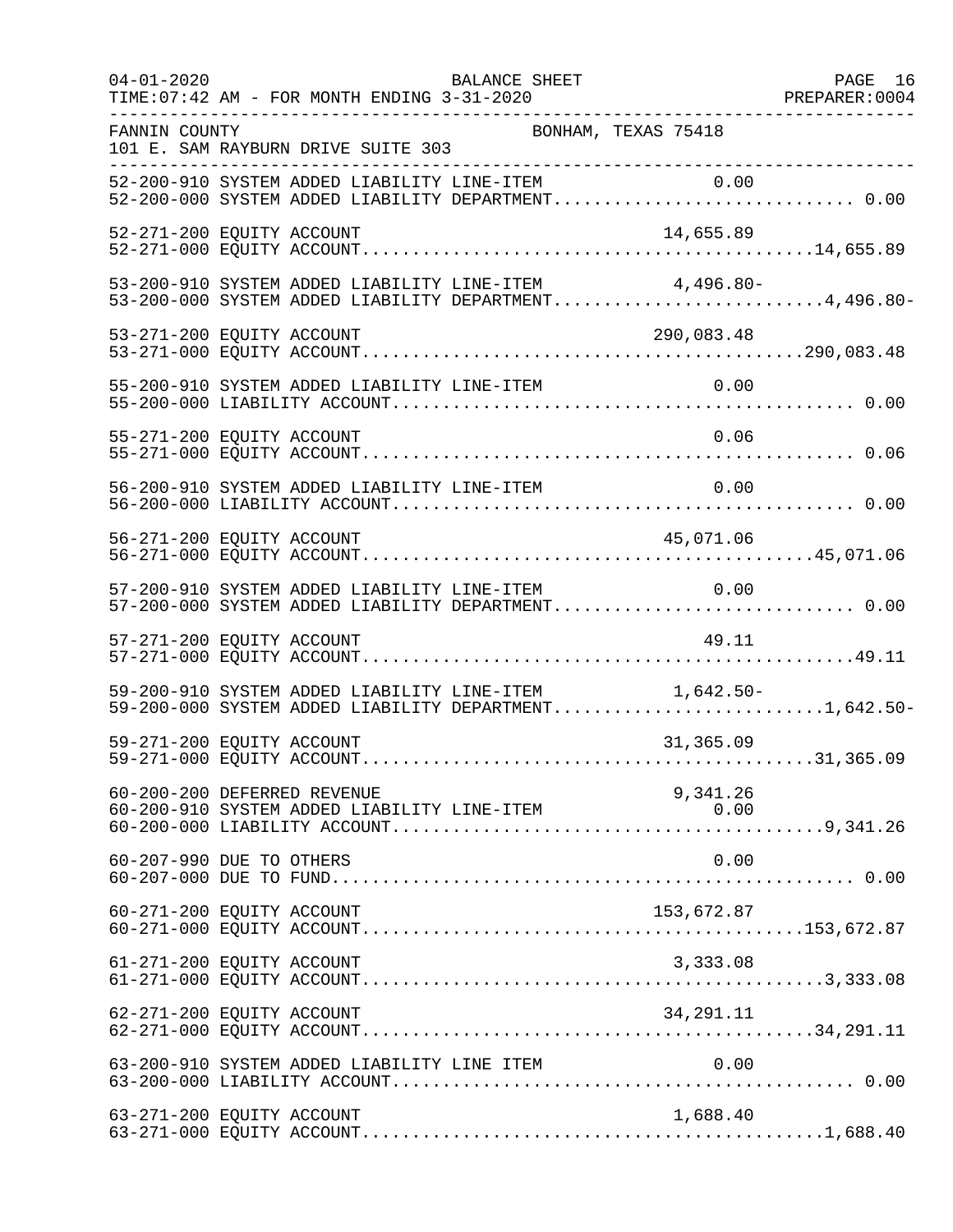| $04 - 01 - 2020$ | BALANCE SHEET<br>TIME: 07:42 AM - FOR MONTH ENDING 3-31-2020                                               |                     | PAGE 17 |
|------------------|------------------------------------------------------------------------------------------------------------|---------------------|---------|
| FANNIN COUNTY    | 101 E. SAM RAYBURN DRIVE SUITE 303                                                                         | BONHAM, TEXAS 75418 |         |
|                  | 64-200-910 SYSTEM ADDED LIABILITY LINE ITEM                                                                |                     |         |
|                  | 64-271-200 EQUITY ACCOUNT                                                                                  | 355.18              |         |
|                  | 65-200-910 SYSTEM ADDED LIABILITY LINE ITEM                                                                | 0.00                |         |
|                  | 65-271-200 EQUITY ACCOUNT                                                                                  | 2,691.63            |         |
|                  | 66-200-910 SYSTEM ADDED LIABILITY LINE-ITEM 92,194.35-                                                     |                     |         |
|                  | 66-207-990 DUE TO OTHERS                                                                                   | 0.00                |         |
|                  | 66-231-200 2017 GO BONDS PAYABLE                                                                           | 0.00                |         |
|                  | 66-271-200 EQUITY ACCOUNT                                                                                  | 4,718,695.56        |         |
|                  | 67-200-910 SYSTEM ADDED LIABILITY LINE-ITEM 530.00-<br>67-200-000 SYSTEM ADDED LIABILITY DEPARTMENT530.00- |                     |         |
|                  | 67-271-200 EQUITY ACCOUNT                                                                                  | 9,498.04            |         |
|                  | 68-200-910 SYSTEM ADDED LIABILITY LINE -ITEM                                                               | 0.00                |         |
|                  | 68-231-200 2018 GO BONDS PAYABLE                                                                           | 6, 250, 000.00      |         |
|                  | 68-271-200 EQUITY ACCOUNT                                                                                  | 76,605.99           |         |
|                  | 69-200-910 SYSTEM ADDED LIABILITY LINE-ITEM                                                                | 0.00                |         |
|                  | 69-271-200 EQUITY ACCOUNT                                                                                  | 0.00                |         |
|                  | 70-200-900 SYSTEM ADDED LIABILITY LINE-ITEM<br>70-200-910 SYSTEM ADDED LIABILITY LINE-ITEM                 | 0.00<br>0.00        |         |
|                  | 70-271-200 EQUITY ACCOUNT                                                                                  | 100,051.38          |         |
|                  | 71-200-910 SYSTEM ADDED LIABILITY LINE-ITEM                                                                | 0.00                |         |
|                  | 71-271-200 EQUITY ACCOUNT                                                                                  | 0.00                |         |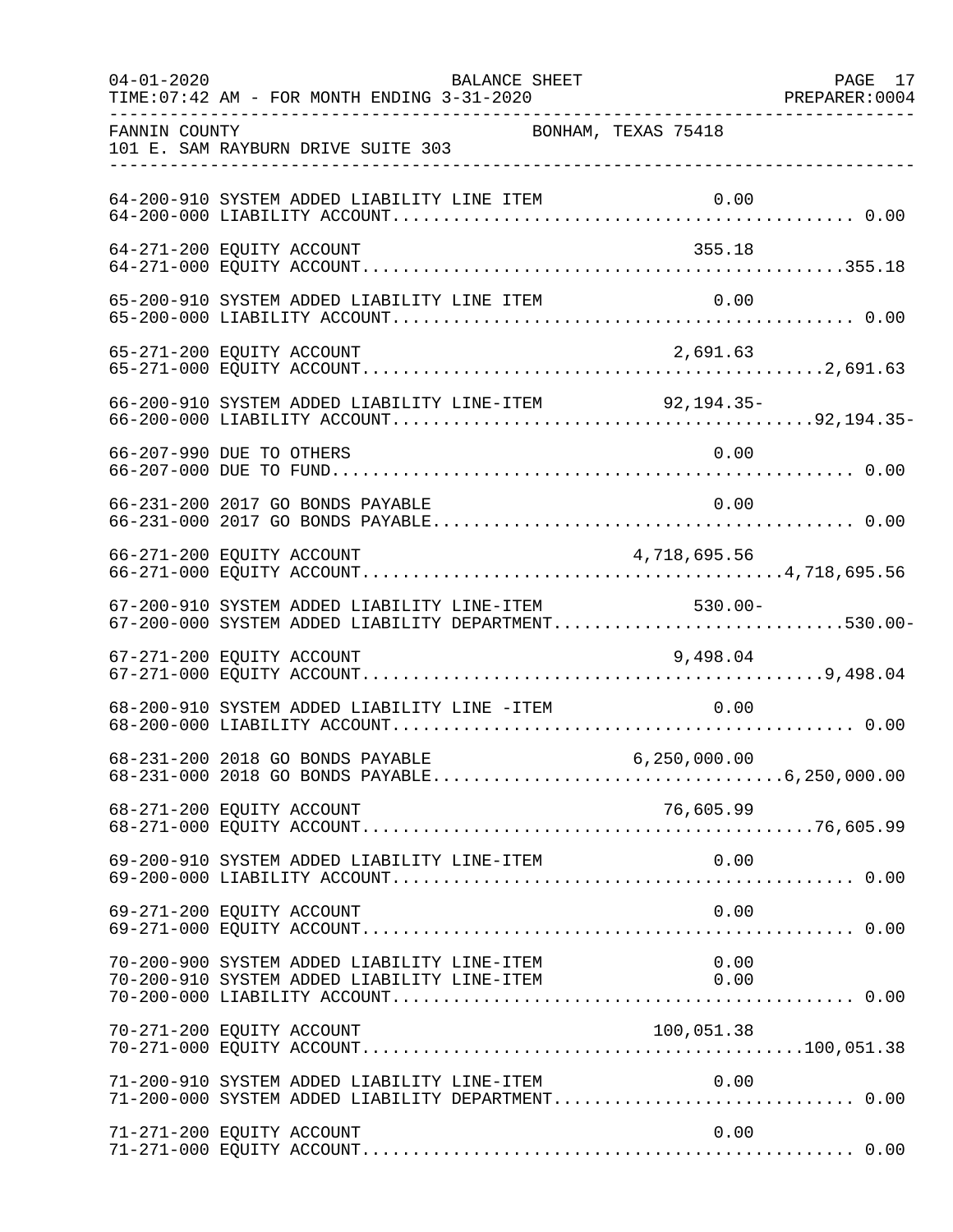| $04 - 01 - 2020$          | TIME: 07:42 AM - FOR MONTH ENDING 3-31-2020                                                                | BALANCE SHEET       |             | PAGE 18 |
|---------------------------|------------------------------------------------------------------------------------------------------------|---------------------|-------------|---------|
| FANNIN COUNTY             | 101 E. SAM RAYBURN DRIVE SUITE 303                                                                         | BONHAM, TEXAS 75418 |             |         |
|                           | 72-200-910 SYSTEM ADDEND LIABILITY LINE-ITEM<br>72-200-000 SYSTEM ADDED LIABILITY DEPARTMENT 0.00          |                     | 0.00        |         |
| 72-271-200 EQUITY ACCOUNT |                                                                                                            |                     | 0.00        |         |
|                           | 78-200-910 SYSTEM ADDED LIABILITY LINE ITEM                                                                |                     | 0.00        |         |
| 78-271-200 EQUITY ACCOUNT |                                                                                                            |                     | 150,000.00  |         |
|                           |                                                                                                            |                     |             |         |
| 79-271-200 EQUITY ACCOUNT |                                                                                                            |                     | 75,000.00   |         |
|                           | 80-200-910 SYSTEM ADDED LIABILITY LINE-ITEM                                                                |                     | 0.00        |         |
| 80-271-200 EQUITY ACCOUNT |                                                                                                            |                     | 600.00      |         |
|                           | 81-200-910 SYSTEM ADDED LIABILITY LINE ITEM                                                                |                     | 0.00        |         |
| 81-271-200 EQUITY ACCOUNT |                                                                                                            |                     | 4,021.21    |         |
|                           | 82-200-910 SYSTEM ADDED LIABILITY LINE ITEM                                                                |                     | 0.00        |         |
| 82-271-200 EQUITY ACCOUNT |                                                                                                            |                     | 565, 378.74 |         |
|                           |                                                                                                            |                     |             |         |
|                           |                                                                                                            |                     |             |         |
|                           | 84-200-910 SYSTEM ADDED LIABILITY LINE ITEM 50,527.35-<br>84-200-000 SYSTEM ADDED LIABILITY DEPT50,527.35- |                     |             |         |
| 84-271-200 EQUITY ACCOUNT |                                                                                                            |                     | 533,975.09  |         |
|                           | 85-200-910 SYSTEM ADDED LIABILITY LINE-ITEM 388.75-<br>85-200-000 SYSTEM ADDED LIABILITY DEPARTMENT388.75- |                     |             |         |
|                           |                                                                                                            |                     |             |         |
|                           | 86-200-910 SYSTEM ADDED LIABILITY ITEM                                                                     |                     | 0.00        |         |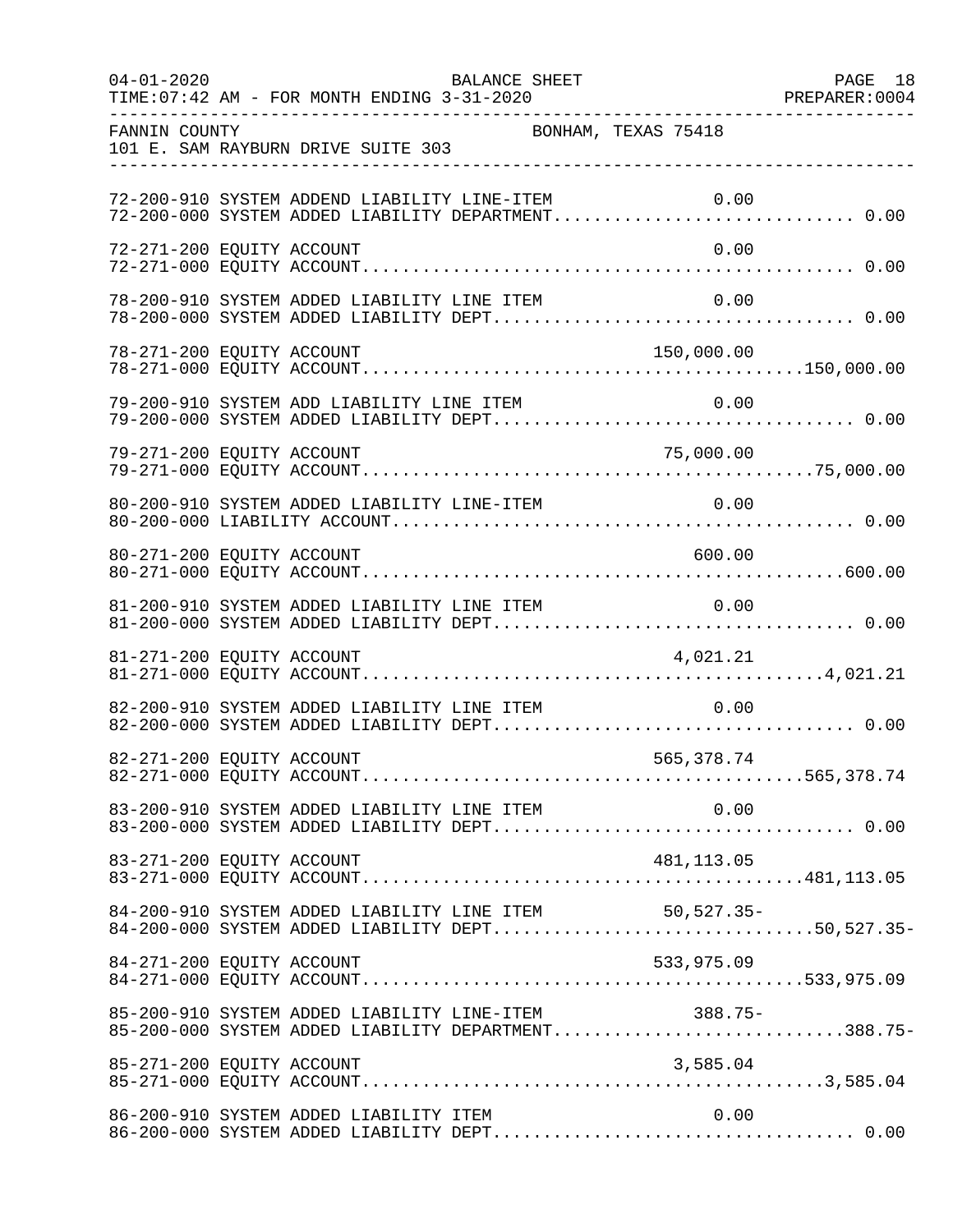| $04 - 01 - 2020$    | BALANCE SHEET<br>TIME: 07:42 AM - FOR MONTH ENDING 3-31-2020                                                                                                                                                                                                                                                                                                                                                                                                                                                                                                             |                                                                                                                                                                                          | PAGE 19 |
|---------------------|--------------------------------------------------------------------------------------------------------------------------------------------------------------------------------------------------------------------------------------------------------------------------------------------------------------------------------------------------------------------------------------------------------------------------------------------------------------------------------------------------------------------------------------------------------------------------|------------------------------------------------------------------------------------------------------------------------------------------------------------------------------------------|---------|
| FANNIN COUNTY       | 101 E. SAM RAYBURN DRIVE SUITE 303<br>________________________________                                                                                                                                                                                                                                                                                                                                                                                                                                                                                                   | BONHAM, TEXAS 75418                                                                                                                                                                      |         |
|                     | 86-271-200 EQUITY ACCOUNT                                                                                                                                                                                                                                                                                                                                                                                                                                                                                                                                                | 5,235.92                                                                                                                                                                                 |         |
|                     | 87-200-910 SYSTEM ADDED LIABILITY LINE-ITEM<br>87-200-000 SYSTEM ADDED LIABILITY DEPARTMENT 0.00                                                                                                                                                                                                                                                                                                                                                                                                                                                                         | 0.00                                                                                                                                                                                     |         |
|                     |                                                                                                                                                                                                                                                                                                                                                                                                                                                                                                                                                                          |                                                                                                                                                                                          |         |
|                     | 87-271-200 EQUITY ACCOUNT                                                                                                                                                                                                                                                                                                                                                                                                                                                                                                                                                | 2,335.77                                                                                                                                                                                 |         |
|                     | 88-271-200 EQUITY ACCOUNT                                                                                                                                                                                                                                                                                                                                                                                                                                                                                                                                                | 0.00                                                                                                                                                                                     |         |
|                     | 89-220-189 DEFERRED REVENUE                                                                                                                                                                                                                                                                                                                                                                                                                                                                                                                                              | 0.00                                                                                                                                                                                     |         |
|                     | 89-271-200 EQUITY ACCOUNT                                                                                                                                                                                                                                                                                                                                                                                                                                                                                                                                                | 60,400.36                                                                                                                                                                                |         |
|                     | 92-200-900 SYSTEM ADDED LIABILITY LINE-ITEM<br>92-200-910 SYSTEM ADDED LIABILITY LINE-ITEM<br>92-200-000 SYSTEM ADDED LIABILITY DEPARTMENT 0.00                                                                                                                                                                                                                                                                                                                                                                                                                          | $0.00$<br>$0.00$                                                                                                                                                                         |         |
|                     | 92-271-200 EQUITY ACCOUNT                                                                                                                                                                                                                                                                                                                                                                                                                                                                                                                                                | 46,269.00                                                                                                                                                                                |         |
|                     | 93-200-910 SYSTEM ADDED LIABILITY                                                                                                                                                                                                                                                                                                                                                                                                                                                                                                                                        | 0.00                                                                                                                                                                                     |         |
|                     | 93-271-200 EQUITY ACCOUNT                                                                                                                                                                                                                                                                                                                                                                                                                                                                                                                                                | 100.00                                                                                                                                                                                   |         |
|                     | 95-200-910 SYSTEM ADDED LIABILITY LINE-ITEM 0.00<br>95-200-000 SYSTEM ADDED LIABILITY DEPARTMENT 0.00                                                                                                                                                                                                                                                                                                                                                                                                                                                                    |                                                                                                                                                                                          |         |
| 95-271-200 DEPOSITS |                                                                                                                                                                                                                                                                                                                                                                                                                                                                                                                                                                          | 20.64                                                                                                                                                                                    |         |
|                     | 99-200-240 ACCRUED INTEREST<br>99-200-250 GENERAL OBLIGATION BOND<br>99-200-251 GOB-CURRENT PORTION<br>99-200-255 BOND DISCOUNT CURRENT<br>99-200-256 BOND DISCOUNT<br>99-200-257 BOND PREMIUM CURRENT<br>99-200-258 BOND PREMIUM<br>99-200-275 NOTES PAYABLE<br>99-200-277 NOTE #16240648-SHERIFF<br>99-200-278 NOTE #16308936-SHERIFF<br>99-200-279 NOTE #16291000-R&B#3<br>99-200-280 NOTE #16295968-R&B#3<br>99-200-281 ODYSSEY #16235752-GENERAL<br>99-200-310 CAPITAL LEASE-CURRENT PORTION<br>99-200-350 ACCRUED COMPENSATION<br>99-200-400 NET PENSION LIABILITY | 61,179.00<br>5,930,000.00<br>160,000.00<br>$2,699.60-$<br>$60, 741.09 -$<br>10,976.99<br>246,982.37<br>0.00<br>0.00<br>0.00<br>0.00<br>0.00<br>0.00<br>0.00<br>199, 433.20<br>897,879.00 |         |